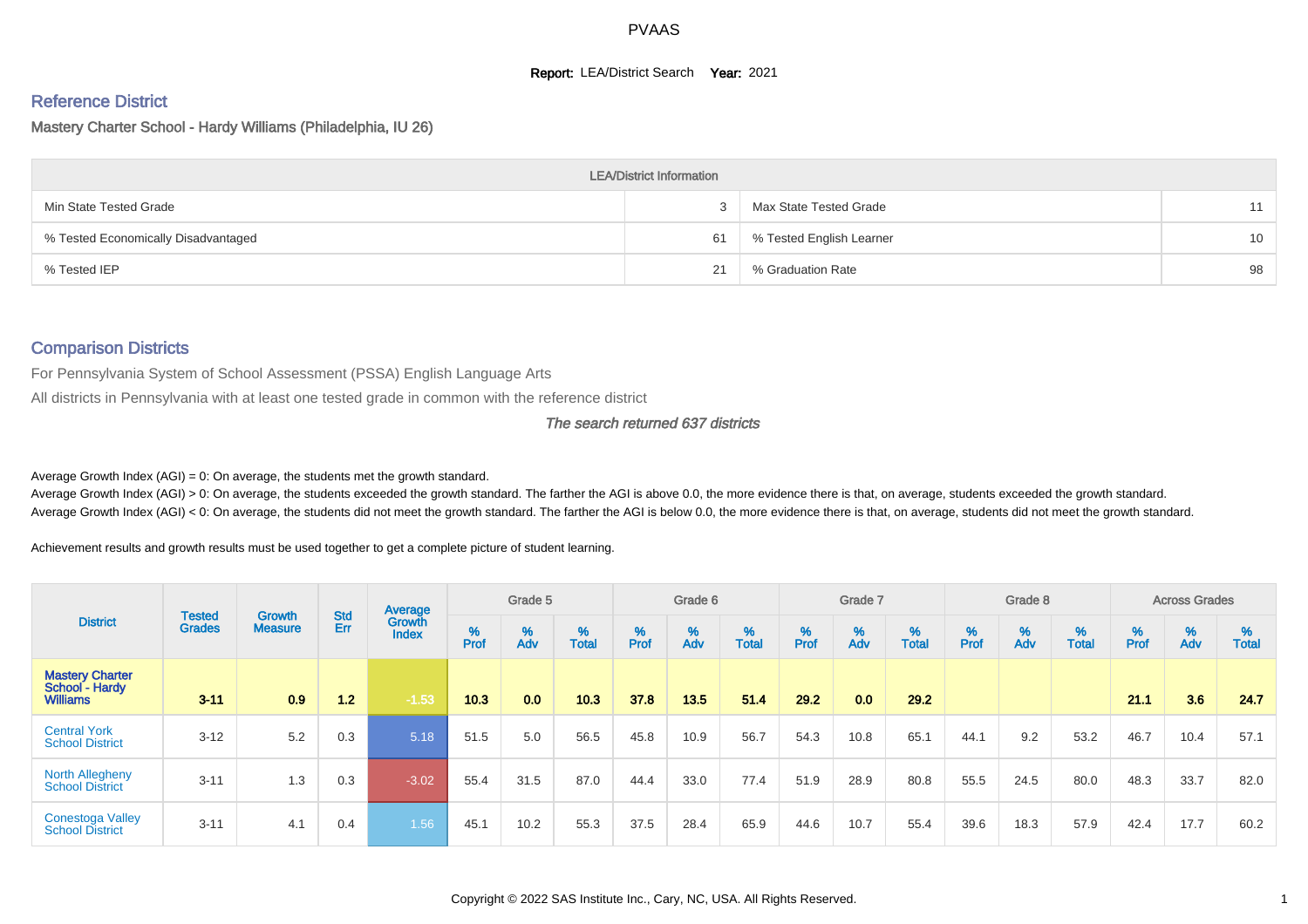| <b>District</b>                                                                |                                |                                 | <b>Std</b> | Average                       |           | Grade 5  |                   |           | Grade 6  |                   |           | Grade 7  |                   |           | Grade 8  |                   |           | <b>Across Grades</b> |                   |
|--------------------------------------------------------------------------------|--------------------------------|---------------------------------|------------|-------------------------------|-----------|----------|-------------------|-----------|----------|-------------------|-----------|----------|-------------------|-----------|----------|-------------------|-----------|----------------------|-------------------|
|                                                                                | <b>Tested</b><br><b>Grades</b> | <b>Growth</b><br><b>Measure</b> | Err        | <b>Growth</b><br><b>Index</b> | %<br>Prof | %<br>Adv | %<br><b>Total</b> | %<br>Prof | %<br>Adv | %<br><b>Total</b> | %<br>Prof | %<br>Adv | %<br><b>Total</b> | %<br>Prof | %<br>Adv | %<br><b>Total</b> | %<br>Prof | %<br>Adv             | %<br><b>Total</b> |
| <b>Mastery Charter</b><br>School - Hardy<br><b>Williams</b>                    | $3 - 11$                       | 0.9                             | $1.2$      | $-1.53$                       | 10.3      | 0.0      | 10.3              | 37.8      | 13.5     | 51.4              | 29.2      | 0.0      | 29.2              |           |          |                   | 21.1      | 3.6                  | 24.7              |
| Spring-Ford Area<br>School District                                            | $3 - 11$                       | 2.9                             | 0.3        | 4.35                          | 62.0      | 13.4     | 75.4              | 51.9      | 27.2     | 79.1              | 52.7      | 21.3     | 74.0              | 52.4      | 21.8     | 74.2              | 51.9      | 24.7                 | 76.6              |
| <b>South Western</b><br><b>School District</b>                                 | $3 - 12$                       | 0.9                             | 0.4        | $-4.30$                       | 49.8      | 9.7      | 59.5              | 38.7      | 21.6     | 60.3              | 37.1      | 5.7      | 42.8              | 46.5      | 7.4      | 53.9              | 43.5      | 12.7                 | 56.2              |
| <b>Souderton Area</b><br><b>School District</b>                                | $3 - 11$                       | $-0.1$                          | 0.3        | $-5.82$                       | 56.4      | 17.7     | 74.1              | 48.0      | 16.2     | 64.2              | 56.6      | 10.1     | 66.8              | 47.3      | 11.1     | 58.4              | 50.2      | 17.4                 | 67.7              |
| <b>North Penn School</b><br><b>District</b>                                    | $3 - 11$                       | 1.5                             | 0.2        | $-4.25$                       | 53.0      | 12.7     | 65.7              | 41.4      | 33.0     | 74.4              | 53.7      | 13.2     | 66.9              | 48.2      | 18.4     | 66.7              | 47.4      | 19.9                 | 67.3              |
| <b>Lower Merion</b><br><b>School District</b>                                  | $3 - 11$                       | 1.5                             | 0.3        | $-0.93$                       | 56.1      | 29.4     | 85.5              | 43.9      | 40.6     | 84.5              | 54.5      | 29.1     | 83.6              | 49.4      | 29.4     | 78.8              | 47.8      | 36.9                 | 84.6              |
| <b>Armstrong School</b><br><b>District</b>                                     | $3 - 11$                       | 3.2                             | 0.3        | 2.49                          | 46.0      | 6.3      | 52.3              | 44.4      | 17.4     | 61.8              | 48.7      | 8.8      | 57.5              | 45.3      | 11.5     | 56.8              | 45.4      | 12.6                 | 58.0              |
| <b>Upper Saint Clair</b><br><b>School District</b>                             | $3 - 11$                       | 2.6                             | 0.4        | $-1.04$                       | 49.8      | 35.9     | 85.7              | 47.4      | 39.0     | 86.5              | 58.5      | 31.1     | 89.6              | 48.7      | 42.2     | 90.9              | 46.0      | 42.0                 | 88.0              |
| <b>Mifflin County</b><br><b>School District</b>                                | $3 - 11$                       | 2.7                             | 0.4        | 1.34                          | 49.5      | 8.0      | 57.4              | 35.1      | 15.2     | 50.3              | 45.2      | 7.3      | 52.5              | 40.4      | 4.9      | 45.3              | 40.4      | 9.0                  | 49.4              |
| <b>Circle Of Seasons</b><br><b>Charter School</b>                              | $3-8$                          | 11.4                            | 1.3        | 3.16                          | 65.7      | 11.4     | 77.1              | 50.0      | 20.0     | 70.0              | 44.4      | 19.4     | 63.9              |           |          |                   | 50.8      | 18.6                 | 69.5              |
| <b>Millcreek Township</b><br><b>School District</b>                            | $3 - 11$                       | 2.0                             | 0.3        | $-0.09$                       | 49.1      | 17.2     | 66.3              | 43.6      | 22.3     | 66.0              | 46.9      | 17.3     | 64.2              | 44.9      | 17.2     | 62.1              | 45.8      | 19.9                 | 65.8              |
| <b>Saucon Valley</b><br><b>School District</b>                                 | $3 - 11$                       | 3.7                             | 0.6        | $-0.12$                       | 50.8      | 21.0     | 71.8              | 43.6      | 21.5     | 65.1              | 42.4      | 18.0     | 60.4              | 50.0      | 20.2     | 70.2              | 42.6      | 23.9                 | 66.5              |
| <b>Bedford Area</b><br><b>School District</b>                                  | $3 - 11$                       | 5.0                             | 0.6        | 3.94                          | 54.2      | 3.4      | 57.6              | 37.1      | 16.4     | 53.4              | 44.8      | 13.8     | 58.6              | 42.8      | 12.2     | 55.0              | 46.2      | 12.2                 | 58.4              |
| Wissahickon<br><b>School District</b>                                          | $3 - 10$                       | 2.9                             | 0.3        | 1.29                          | 58.6      | 18.8     | 77.4              | 42.2      | 37.2     | 79.4              | 56.8      | 19.3     | 76.1              | 49.3      | 28.5     | 77.8              | 49.2      | 28.7                 | 77.9              |
| <b>Memphis Street</b><br><b>Academy Charter</b><br>School @ JP<br><b>Jones</b> | $5-8$                          | 4.3                             | 0.8        | $-0.02$                       | 13.3      | 0.0      | 13.3              | 12.9      | 0.0      | 12.9              | 21.3      | 1.6      | 23.0              | 18.0      | 0.0      | 18.0              | 16.6      | 0.6                  | 17.2              |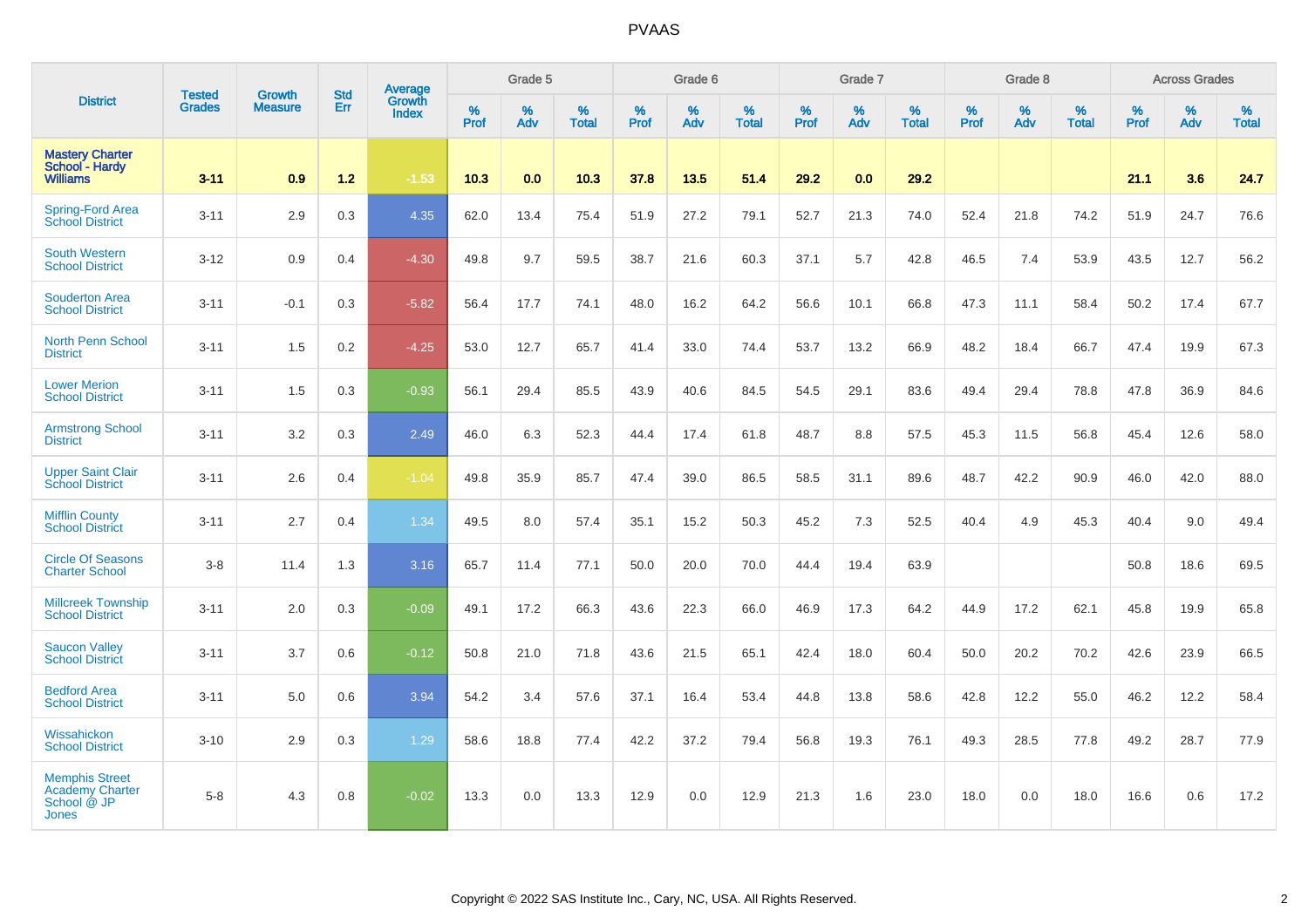| <b>District</b>                                                        |                                |                                 | <b>Std</b> | Average                |              | Grade 5  |                   |           | Grade 6  |                   |              | Grade 7  |                   |           | Grade 8  |                   |           | <b>Across Grades</b> |                   |
|------------------------------------------------------------------------|--------------------------------|---------------------------------|------------|------------------------|--------------|----------|-------------------|-----------|----------|-------------------|--------------|----------|-------------------|-----------|----------|-------------------|-----------|----------------------|-------------------|
|                                                                        | <b>Tested</b><br><b>Grades</b> | <b>Growth</b><br><b>Measure</b> | Err        | Growth<br><b>Index</b> | $\%$<br>Prof | %<br>Adv | %<br><b>Total</b> | %<br>Prof | %<br>Adv | %<br><b>Total</b> | $\%$<br>Prof | %<br>Adv | %<br><b>Total</b> | %<br>Prof | %<br>Adv | %<br><b>Total</b> | %<br>Prof | %<br>Adv             | %<br><b>Total</b> |
| <b>Mastery Charter</b><br>School - Hardy<br><b>Williams</b>            | $3 - 11$                       | 0.9                             | 1.2        | $-1.53$                | 10.3         | 0.0      | 10.3              | 37.8      | 13.5     | 51.4              | 29.2         | 0.0      | 29.2              |           |          |                   | 21.1      | 3.6                  | 24.7              |
| <b>South Fayette</b><br><b>Township School</b><br><b>District</b>      | $3 - 11$                       | 1.9                             | 0.4        | $-1.71$                | 60.2         | 23.2     | 83.4              | 44.7      | 39.0     | 83.7              | 56.4         | 27.0     | 83.4              | 46.8      | 40.6     | 87.4              | 49.6      | 35.9                 | 85.4              |
| Canon-Mcmillan<br><b>School District</b>                               | $3 - 11$                       | 2.0                             | 0.3        | $-0.84$                | 60.2         | 11.0     | 71.3              | 41.6      | 31.2     | 72.8              | 51.6         | 18.2     | 69.7              | 56.9      | 17.7     | 74.6              | 50.9      | 21.6                 | 72.5              |
| <b>Line Mountain</b><br><b>School District</b>                         | $3 - 11$                       | 5.9                             | 0.7        | 1.90                   | 43.9         | 13.6     | 57.6              | 43.1      | 23.6     | 66.7              | 48.0         | 21.4     | 69.4              | 43.7      | 11.3     | 54.9              | 43.0      | 17.5                 | 60.5              |
| <b>Littlestown Area</b><br><b>School District</b>                      | $3 - 11$                       | 4.6                             | 0.6        | 1.56                   | 49.6         | 3.5      | 53.1              | 50.8      | 15.6     | 66.4              | 37.0         | 7.4      | 44.4              | 55.6      | 6.4      | 61.9              | 45.7      | 9.8                  | 55.5              |
| <b>Bradford Area</b><br><b>School District</b>                         | $3 - 12$                       | 3.9                             | 0.5        | 2.51                   | 53.6         | 11.3     | 64.9              | 40.7      | 19.2     | 59.9              | 47.0         | 11.6     | 58.6              | 46.2      | 16.0     | 62.2              | 45.7      | 15.1                 | 60.8              |
| <b>Eastern York</b><br><b>School District</b>                          | $3 - 11$                       | 3.8                             | 0.5        | 0.25                   | 50.9         | 9.2      | 60.1              | 49.3      | 23.0     | 72.3              | 49.4         | 23.9     | 73.3              | 50.0      | 16.1     | 66.1              | 48.6      | 16.2                 | 64.8              |
| <b>South Eastern</b><br><b>School District</b>                         | $3 - 11$                       | 2.3                             | 0.5        | $-2.60$                | 55.2         | 6.3      | 61.5              | 42.2      | 16.2     | 58.4              | 48.3         | 12.9     | 61.2              | 43.6      | 10.5     | 54.1              | 46.7      | 14.1                 | 60.8              |
| <b>Crawford Central</b><br><b>School District</b>                      | $3 - 11$                       | 3.3                             | 0.4        | 1.65                   | 48.1         | 4.2      | 52.3              | 37.2      | 13.2     | 50.4              | 40.0         | 13.1     | 53.1              | 42.5      | 12.0     | 54.5              | 40.4      | 10.5                 | 50.9              |
| <b>Folk Arts-Cultural</b><br><b>Treasures Charter</b><br><b>School</b> | $3 - 7$                        | 7.1                             | 1.0        | $-1.67$                | 50.0         | 6.8      | 56.8              | 42.2      | 37.8     | 80.0              | 52.3         | 11.4     | 63.6              |           |          |                   | 46.5      | 14.6                 | 61.1              |
| <b>Upper Merion Area</b><br><b>School District</b>                     | $3 - 11$                       | 3.6                             | 0.5        | 0.70                   | 55.7         | 7.0      | 62.7              | 45.2      | 26.4     | 71.6              | 53.5         | 10.8     | 64.3              | 43.3      | 14.0     | 57.3              | 47.7      | 19.3                 | 67.0              |
| <b>Homer-Center</b><br><b>School District</b>                          | $3 - 11$                       | 6.3                             | 0.8        | 0.67                   | 57.1         | 1.6      | 58.7              | 47.7      | 13.6     | 61.4              | 48.0         | 8.2      | 56.2              | 50.8      | 14.9     | 65.7              | 45.3      | 11.7                 | 56.9              |
| <b>Exeter Township</b><br><b>School District</b>                       | $3 - 11$                       | 3.1                             | 0.4        | $-0.09$                | 49.8         | 11.2     | 61.0              | 44.2      | 26.3     | 70.5              | 49.4         | 9.5      | 58.9              | 44.3      | 14.6     | 59.0              | 46.4      | 15.0                 | 61.4              |
| <b>Northern York</b><br><b>County School</b><br><b>District</b>        | $3 - 11$                       | 0.6                             | 0.4        | $-4.14$                | 53.3         | 9.4      | 62.7              | 39.4      | 14.4     | 53.8              | 44.9         | 8.2      | 53.1              | 39.9      | 7.2      | 47.1              | 44.2      | 12.9                 | 57.1              |
| <b>Curwensville Area</b><br><b>School District</b>                     | $3 - 11$                       | 4.2                             | 0.8        | $-2.07$                | 46.3         | 19.5     | 65.8              | 40.0      | 30.0     | 70.0              | 43.7         | 18.3     | 62.0              | 62.0      | 8.4      | 70.4              | 48.5      | 17.9                 | 66.4              |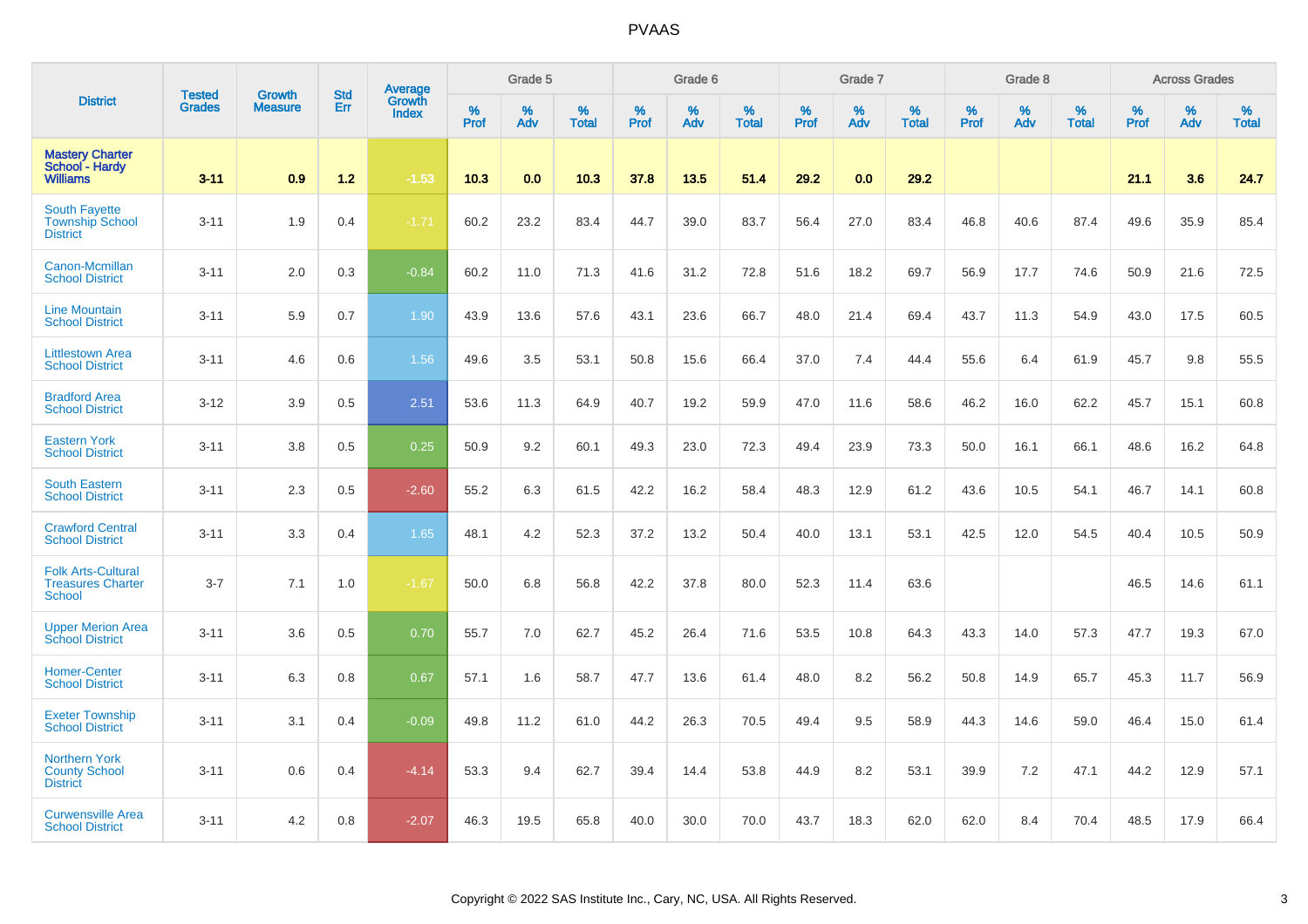| <b>District</b>                                              | <b>Tested</b> | <b>Growth</b>  | <b>Std</b> | Average                       |           | Grade 5  |                   |           | Grade 6  |                   |           | Grade 7  |                   |           | Grade 8  |                   |           | <b>Across Grades</b> |                   |
|--------------------------------------------------------------|---------------|----------------|------------|-------------------------------|-----------|----------|-------------------|-----------|----------|-------------------|-----------|----------|-------------------|-----------|----------|-------------------|-----------|----------------------|-------------------|
|                                                              | <b>Grades</b> | <b>Measure</b> | Err        | <b>Growth</b><br><b>Index</b> | %<br>Prof | %<br>Adv | %<br><b>Total</b> | %<br>Prof | %<br>Adv | %<br><b>Total</b> | %<br>Prof | %<br>Adv | %<br><b>Total</b> | %<br>Prof | %<br>Adv | %<br><b>Total</b> | %<br>Prof | %<br>Adv             | %<br><b>Total</b> |
| <b>Mastery Charter</b><br>School - Hardy<br><b>Williams</b>  | $3 - 11$      | 0.9            | 1.2        | $-1.53$                       | 10.3      | 0.0      | 10.3              | 37.8      | 13.5     | 51.4              | 29.2      | 0.0      | 29.2              |           |          |                   | 21.1      | 3.6                  | 24.7              |
| <b>Glendale School</b><br><b>District</b>                    | $3 - 10$      | 3.8            | 0.9        | $-1.43$                       | 50.0      | 12.5     | 62.5              | 40.7      | 24.1     | 64.8              | 44.6      | 20.0     | 64.6              | 44.9      | 14.3     | 59.2              | 47.2      | 15.2                 | 62.4              |
| <b>West Perry School</b><br><b>District</b>                  | $3 - 11$      | 3.7            | 0.5        | 1.36                          | 45.0      | 8.7      | 53.7              | 41.7      | 21.8     | 63.5              | 44.2      | 7.9      | 52.1              | 53.3      | 13.3     | 66.7              | 44.0      | 14.2                 | 58.2              |
| <b>Smethport Area</b><br><b>School District</b>              | $3 - 12$      | 6.2            | 0.8        | 2.05                          | 54.0      | 8.0      | 62.0              | 43.3      | 21.7     | 65.0              | 33.8      | 9.2      | 43.1              | 46.9      | 12.5     | 59.4              | 41.6      | 15.0                 | 56.6              |
| <b>Downingtown Area</b><br><b>School District</b>            | $3 - 11$      | $-0.3$         | 0.4        | $-6.66$                       | 56.2      | 27.7     | 83.8              | 42.9      | 39.9     | 82.8              | 53.8      | 24.3     | 78.0              | 49.8      | 32.5     | 82.3              | 49.4      | 33.5                 | 82.9              |
| <b>State College Area</b><br><b>School District</b>          | $3 - 11$      | 1.7            | 0.4        | $-0.30$                       | 58.6      | 18.2     | 76.8              | 47.1      | 26.1     | 73.2              | 62.2      | 15.2     | 77.4              | 47.5      | 16.5     | 64.0              | 50.8      | 22.8                 | 73.6              |
| New Hope-<br>Solebury School<br><b>District</b>              | $3 - 11$      | 2.7            | 0.6        | $-0.64$                       | 63.4      | 11.8     | 75.3              | 46.1      | 25.5     | 71.6              | 50.0      | 22.9     | 72.9              | 60.2      | 25.9     | 86.1              | 51.8      | 23.2                 | 75.0              |
| <b>Montour School</b><br><b>District</b>                     | $3 - 11$      | 2.4            | 0.5        | $-2.17$                       | 61.9      | 17.1     | 79.0              | 49.0      | 25.0     | 74.0              | 46.2      | 29.7     | 75.9              | 51.0      | 22.5     | 73.5              | 49.5      | 25.4                 | 74.9              |
| <b>Harrisburg City</b><br><b>School District</b>             | $3 - 11$      | 1.6            | 0.4        | $-3.71$                       | 6.5       | 0.3      | 6.7               | 14.5      | 1.7      | 16.2              | 15.4      | 1.9      | 17.3              | 20.3      | 2.1      | 22.4              | 12.6      | 1.0                  | 13.6              |
| <b>Penncrest School</b><br><b>District</b>                   | $3 - 11$      | 2.8            | 0.5        | $-2.07$                       | 37.4      | 10.6     | 48.0              | 39.5      | 19.2     | 58.7              | 38.5      | 6.5      | 45.0              | 35.0      | 10.2     | 45.2              | 39.6      | 11.2                 | 50.7              |
| <b>Central Dauphin</b><br><b>School District</b>             | $3 - 11$      | 1.6            | 0.2        | 0.79                          | 46.1      | 7.7      | 53.8              | 40.5      | 15.0     | 55.5              | 41.1      | 7.5      | 48.6              | 39.4      | 10.3     | 49.7              | 41.3      | 11.4                 | 52.8              |
| <b>Lewisburg Area</b><br><b>School District</b>              | $3 - 11$      | 4.0            | 0.6        | 2.23                          | 53.1      | 21.2     | 74.3              | 38.8      | 38.8     | 77.7              | 42.6      | 30.9     | 73.5              | 43.0      | 31.1     | 74.1              | 44.8      | 30.1                 | 74.9              |
| <b>Hempfield School</b><br><b>District</b>                   | $3 - 11$      | 2.2            | 0.3        | 1.72                          | 52.4      | 9.3      | 61.6              | 44.6      | 23.5     | 68.1              | 43.1      | 21.1     | 64.2              | 46.0      | 20.1     | 66.1              | 45.8      | 20.4                 | 66.2              |
| <b>Richard Allen</b><br>Preparatory<br><b>Charter School</b> | $5-8$         | 4.8            | 0.7        | 0.43                          | 9.3       | 0.0      | 9.3               | 16.1      | 0.0      | 16.1              | 16.7      | 1.8      | 18.5              | 19.1      | 1.8      | 20.9              | 16.4      | 1.1                  | 17.5              |
| <b>Radnor Township</b><br><b>School District</b>             | $3 - 12$      | 1.9            | 0.4        | 0.63                          | 54.7      | 29.0     | 83.7              | 53.9      | 37.8     | 91.7              | 48.0      | 32.3     | 80.3              | 51.4      | 36.7     | 88.1              | 49.6      | 36.7                 | 86.4              |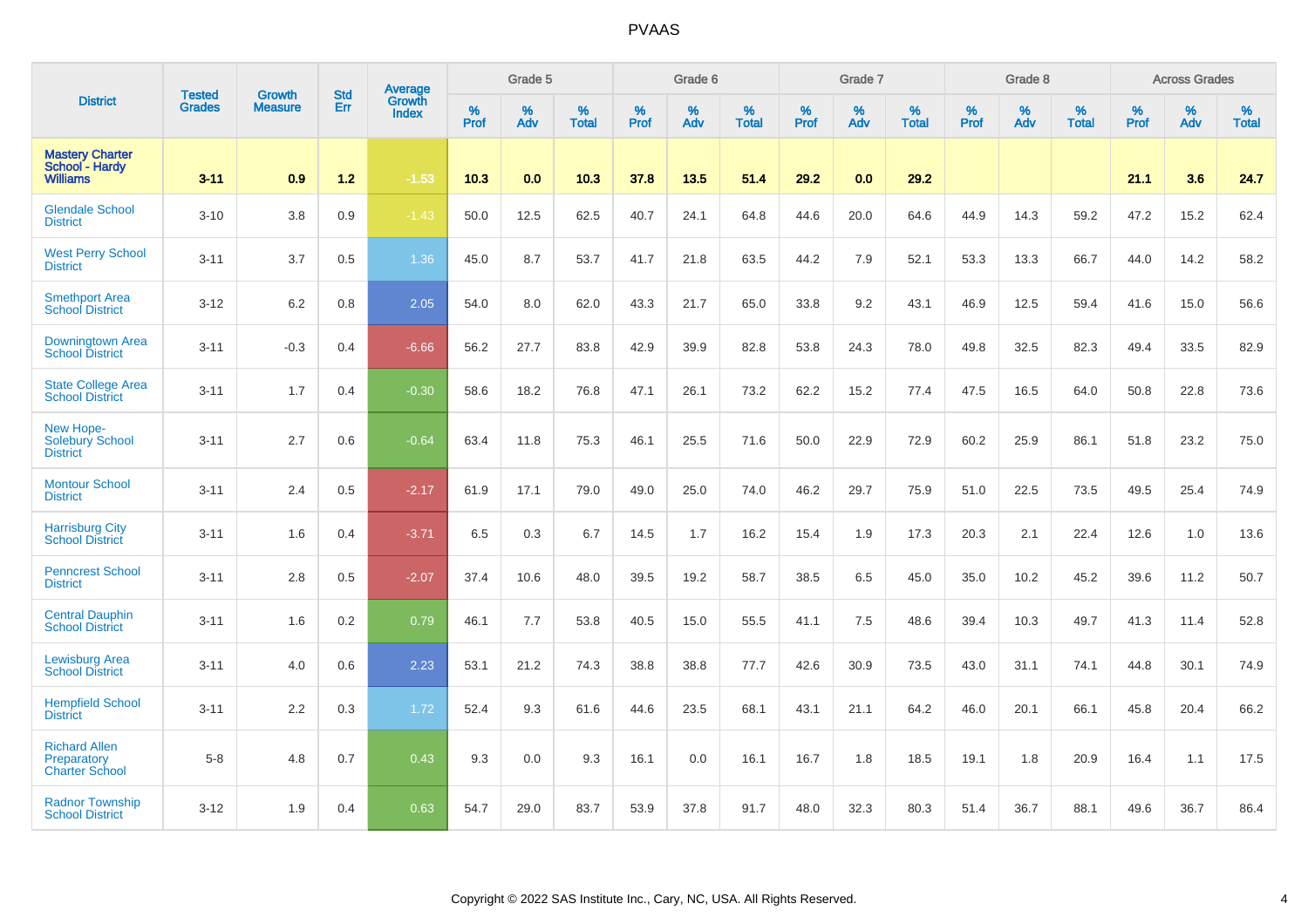|                                                                   |                                |                                 | <b>Std</b> | Average                |                     | Grade 5  |                   |                     | Grade 6  |                   |                     | Grade 7  |                   |                     | Grade 8  |                   |                     | <b>Across Grades</b> |                   |
|-------------------------------------------------------------------|--------------------------------|---------------------------------|------------|------------------------|---------------------|----------|-------------------|---------------------|----------|-------------------|---------------------|----------|-------------------|---------------------|----------|-------------------|---------------------|----------------------|-------------------|
| <b>District</b>                                                   | <b>Tested</b><br><b>Grades</b> | <b>Growth</b><br><b>Measure</b> | Err        | Growth<br><b>Index</b> | $\%$<br><b>Prof</b> | %<br>Adv | %<br><b>Total</b> | $\%$<br><b>Prof</b> | %<br>Adv | %<br><b>Total</b> | $\%$<br><b>Prof</b> | %<br>Adv | %<br><b>Total</b> | $\%$<br><b>Prof</b> | %<br>Adv | %<br><b>Total</b> | $\%$<br><b>Prof</b> | %<br>Adv             | %<br><b>Total</b> |
| <b>Mastery Charter</b><br>School - Hardy<br><b>Williams</b>       | $3 - 11$                       | 0.9                             | $1.2$      | $-1.53$                | 10.3                | 0.0      | 10.3              | 37.8                | 13.5     | 51.4              | 29.2                | 0.0      | 29.2              |                     |          |                   | 21.1                | 3.6                  | 24.7              |
| <b>Unionville-Chadds</b><br><b>Ford School</b><br><b>District</b> | $3 - 11$                       | 0.8                             | 0.4        | $-2.11$                | 61.2                | 24.6     | 85.8              | 48.8                | 36.0     | 84.8              | 54.4                | 26.8     | 81.2              | 45.3                | 38.9     | 84.2              | 48.0                | 37.1                 | 85.2              |
| <b>Universal Alcorn</b><br><b>Charter School</b>                  | $3 - 8$                        | 6.0                             | 0.9        | 1.47                   | 32.1                | 9.4      | 41.5              | 34.0                | 6.0      | 40.0              | 37.5                | 3.6      | 41.1              | 28.2                | 0.0      | 28.2              | 29.2                | 4.4                  | 33.6              |
| <b>Penns Valley Area</b><br><b>School District</b>                | $3 - 12$                       | 2.5                             | 0.6        | $-1.18$                | 56.1                | 8.2      | 64.3              | 41.8                | 33.0     | 74.8              | 45.7                | 1.9      | 47.6              | 35.8                | 8.5      | 44.3              | 44.5                | 13.0                 | 57.5              |
| <b>Southern Columbia</b><br><b>Area School</b><br><b>District</b> | $3 - 11$                       | 1.6                             | 0.7        | $-4.85$                | 56.2                | 5.5      | 61.6              | 46.9                | 25.0     | 71.9              | 51.5                | 14.8     | 66.3              | 39.4                | 11.7     | 51.1              | 47.9                | 16.1                 | 64.0              |
| <b>Southern Lehigh</b><br><b>School District</b>                  | $3 - 11$                       | 0.9                             | 0.5        | $-4.48$                | 57.9                | 13.1     | 71.0              | 37.4                | 44.8     | 82.2              | 55.9                | 17.4     | 73.2              | 56.4                | 16.7     | 73.1              | 51.9                | 24.2                 | 76.1              |
| <b>Ephrata Area</b><br><b>School District</b>                     | $3 - 11$                       | $-0.2$                          | 0.4        | $-2.91$                | 50.5                | 10.3     | 60.8              | 47.6                | 12.7     | 60.4              | 40.8                | 5.2      | 46.0              | 39.2                | 7.3      | 46.5              | 45.1                | 12.6                 | 57.6              |
| <b>Moshannon Valley</b><br><b>School District</b>                 | $3 - 10$                       | 5.6                             | 0.8        | 2.17                   | 51.1                | 2.1      | 53.2              | 24.1                | 22.2     | 46.3              | 45.2                | 1.6      | 46.8              | 41.8                | 6.0      | 47.8              | 39.6                | 7.8                  | 47.4              |
| Philadelphia<br>Academy Charter<br><b>School</b>                  | $3 - 11$                       | 1.9                             | 0.8        | $-1.74$                | 42.3                | 9.0      | 51.3              | 48.0                | 28.6     | 76.6              | 51.5                | 19.1     | 70.6              | 42.6                | 16.7     | 59.3              | 45.5                | 14.9                 | 60.4              |
| <b>Bangor Area</b><br><b>School District</b>                      | $3 - 12$                       | 3.3                             | 0.5        | 1.42                   | 38.6                | 14.4     | 52.9              | 45.3                | 16.7     | 62.0              | 47.3                | 9.5      | 56.8              | 43.3                | 8.0      | 51.3              | 44.8                | 13.6                 | 58.4              |
| <b>Solanco School</b><br><b>District</b>                          | $3 - 11$                       | 2.8                             | 0.4        | 2.25                   | 47.3                | 9.0      | 56.2              | 52.1                | 16.9     | 69.0              | 37.0                | 14.8     | 51.7              | 40.8                | 15.0     | 55.9              | 43.0                | 14.5                 | 57.5              |
| <b>Mifflinburg Area</b><br><b>School District</b>                 | $3 - 11$                       | 1.9                             | 0.6        | $-2.04$                | 60.8                | 8.0      | 68.8              | 47.8                | 20.7     | 68.5              | 47.1                | 5.8      | 52.9              | 53.8                | 8.6      | 62.5              | 49.7                | 13.0                 | 62.7              |
| <b>Bear Creek</b><br>Community<br><b>Charter School</b>           | $3-8$                          | 5.5                             | 0.9        | 2.26                   | 51.9                | 7.7      | 59.6              | 47.1                | 19.6     | 66.7              | 42.3                | 7.7      | 50.0              | 34.7                | 10.2     | 44.9              | 45.2                | 12.1                 | 57.4              |
| <b>Fox Chapel Area</b><br><b>School District</b>                  | $3 - 11$                       | 1.0                             | 0.4        | $-5.04$                | 54.0                | 36.5     | 90.5              | 34.8                | 51.8     | 86.6              | 50.0                | 27.0     | 77.0              | 52.9                | 31.4     | 84.3              | 42.6                | 42.9                 | 85.5              |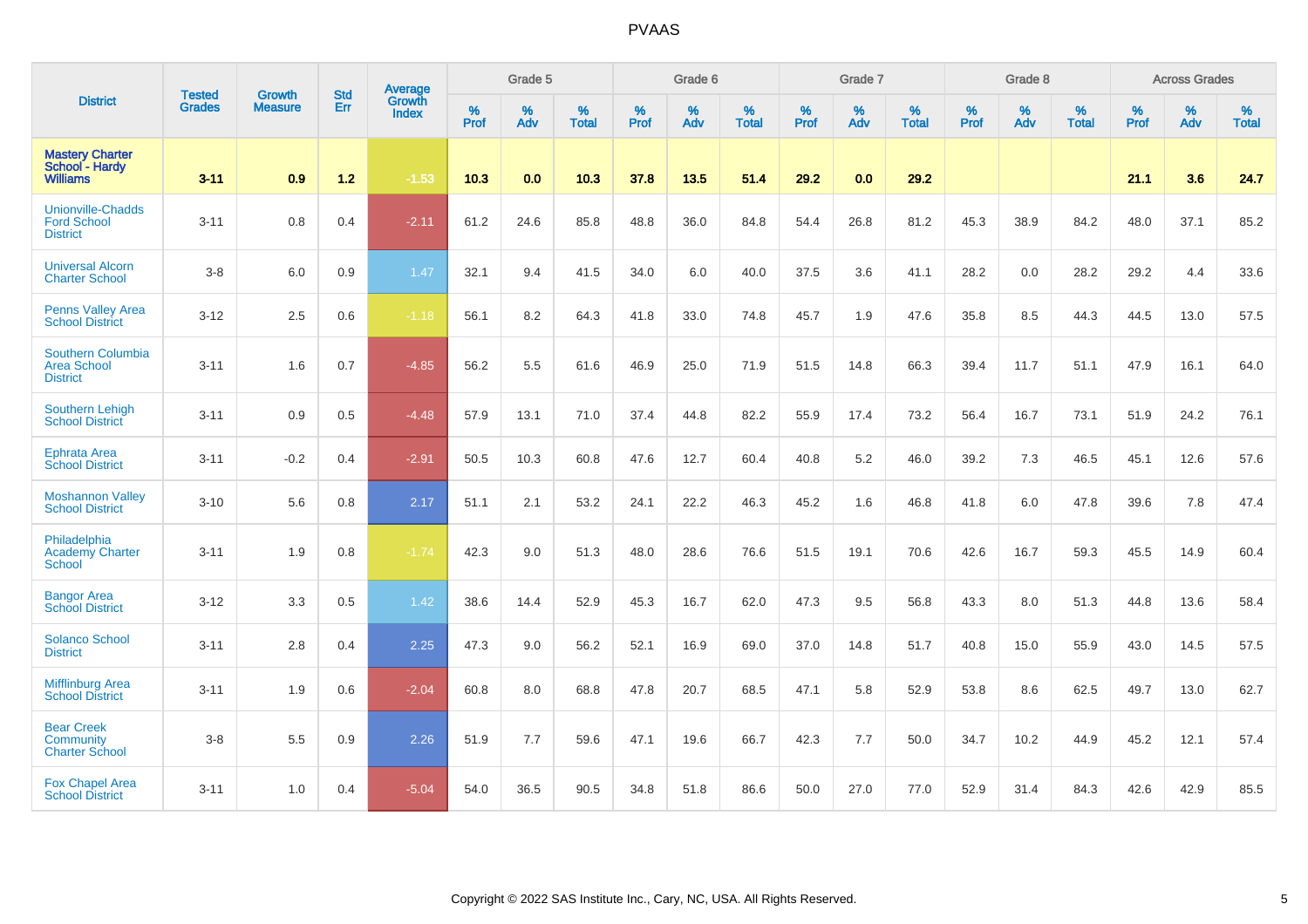| <b>District</b>                                                 |                                | <b>Growth</b>  | <b>Std</b> | Average                       |           | Grade 5  |                   |           | Grade 6  |                   |           | Grade 7  |                   |           | Grade 8  |                   |           | <b>Across Grades</b> |                   |
|-----------------------------------------------------------------|--------------------------------|----------------|------------|-------------------------------|-----------|----------|-------------------|-----------|----------|-------------------|-----------|----------|-------------------|-----------|----------|-------------------|-----------|----------------------|-------------------|
|                                                                 | <b>Tested</b><br><b>Grades</b> | <b>Measure</b> | Err        | <b>Growth</b><br><b>Index</b> | %<br>Prof | %<br>Adv | %<br><b>Total</b> | %<br>Prof | %<br>Adv | %<br><b>Total</b> | %<br>Prof | %<br>Adv | %<br><b>Total</b> | %<br>Prof | %<br>Adv | %<br><b>Total</b> | %<br>Prof | %<br>Adv             | %<br><b>Total</b> |
| <b>Mastery Charter</b><br>School - Hardy<br><b>Williams</b>     | $3 - 11$                       | 0.9            | 1.2        | $-1.53$                       | 10.3      | 0.0      | 10.3              | 37.8      | 13.5     | 51.4              | 29.2      | 0.0      | 29.2              |           |          |                   | 21.1      | 3.6                  | 24.7              |
| Philadelphia<br><b>Performing Arts</b><br><b>Charter School</b> | $3-9$                          | 4.0            | 0.8        | $-1.81$                       | 42.9      | 9.1      | 52.0              | 54.6      | 18.2     | 72.7              | 52.9      | 20.7     | 73.6              | 58.8      | 11.8     | 70.6              | 50.6      | 15.6                 | 66.2              |
| <b>Universal Institute</b><br><b>Charter School</b>             | $3-8$                          | 2.4            | 0.7        | $-1.60$                       | 20.3      | 0.0      | 20.3              | 21.9      | 1.4      | 23.3              | 28.6      | 0.0      | 28.6              | 35.2      | 3.4      | 38.6              | 26.8      | 1.5                  | 28.3              |
| <b>Warwick School</b><br><b>District</b>                        | $3 - 11$                       | 0.0            | 0.4        | $-4.21$                       | 49.6      | 5.9      | 55.6              | 39.4      | 26.3     | 65.7              | 46.2      | 8.0      | 54.2              | 50.3      | 9.6      | 59.9              | 45.6      | 12.6                 | 58.2              |
| <b>Central Columbia</b><br><b>School District</b>               | $3 - 12$                       | 3.0            | 0.5        | 0.57                          | 58.7      | 17.3     | 76.0              | 32.1      | 33.6     | 65.7              | 56.3      | 16.9     | 73.2              | 53.8      | 24.1     | 77.9              | 48.9      | 24.7                 | 73.6              |
| <b>Dubois Area</b><br><b>School District</b>                    | $3 - 11$                       | $-0.6$         | 0.4        | $-4.44$                       | 47.0      | 5.7      | 52.6              | 39.4      | 17.4     | 56.8              | 43.4      | 8.5      | 51.8              | 36.6      | 8.8      | 45.4              | 42.2      | 13.1                 | 55.3              |
| <b>Hermitage School</b><br><b>District</b>                      | $3 - 12$                       | 2.9            | 0.5        | 0.15                          | 52.9      | 7.9      | 60.7              | 33.3      | 40.3     | 73.6              | 50.4      | 24.5     | 74.8              | 51.0      | 19.3     | 70.3              | 47.0      | 22.0                 | 69.0              |
| <b>Chester</b><br>Community<br><b>Charter School</b>            | $3-8$                          | 3.8            | 0.6        | 1.83                          | 15.7      | 0.8      | 16.4              | 11.9      | 1.8      | 13.8              | 15.2      | 1.0      | 16.2              | 14.8      | 0.0      | 14.8              | 13.2      | 0.7                  | 13.9              |
| <b>Ad Prima Charter</b><br>School                               | $3-8$                          | 2.7            | 0.8        | $-2.46$                       | 25.9      | 1.8      | 27.8              | 34.7      | 16.3     | 51.0              | 36.1      | 3.3      | 39.3              | 27.4      | 4.8      | 32.3              | 33.2      | 4.8                  | 38.1              |
| <b>Juniata County</b><br><b>School District</b>                 | $3 - 12$                       | 2.7            | 0.5        | 1.00                          | 42.6      | 3.0      | 45.6              | 31.9      | 6.2      | 38.1              | 36.6      | 5.5      | 42.1              | 36.5      | 8.4      | 44.9              | 36.0      | 7.7                  | 43.7              |
| Greencastle-Antrim<br><b>School District</b>                    | $3 - 11$                       | 2.7            | 0.4        | 1.86                          | 46.3      | 16.4     | 62.7              | 41.0      | 28.2     | 69.2              | 45.4      | 20.7     | 66.1              | 51.7      | 14.7     | 66.4              | 44.6      | 20.8                 | 65.4              |
| <b>Athens Area</b><br><b>School District</b>                    | $3 - 11$                       | 3.5            | 0.6        | 0.71                          | 57.1      | 10.7     | 67.9              | 39.6      | 18.7     | 58.2              | 56.9      | 5.1      | 62.0              | 45.3      | 7.2      | 52.5              | 45.8      | 12.8                 | 58.6              |
| <b>Jersey Shore Area</b><br><b>School District</b>              | $3 - 11$                       | 1.7            | 0.5        | $-5.21$                       | 47.6      | 8.3      | 56.0              | 45.6      | 24.8     | 70.4              | 46.3      | 8.0      | 54.3              | 39.6      | 7.7      | 47.2              | 45.3      | 13.4                 | 58.7              |
| <b>Penn Manor</b><br><b>School District</b>                     | $3 - 11$                       | 2.1            | 0.3        | 0.82                          | 53.4      | 10.5     | 63.8              | 46.5      | 23.0     | 69.5              | 48.2      | 16.2     | 64.4              | 43.7      | 15.4     | 59.1              | 46.8      | 18.7                 | 65.6              |
| <b>Brockway Area</b><br><b>School District</b>                  | $3 - 11$                       | 4.2            | 0.7        | 1.96                          | 61.5      | 14.1     | 75.6              | 40.6      | 34.8     | 75.4              | 44.4      | 9.9      | 54.3              | 50.0      | 9.7      | 59.7              | 46.6      | 17.4                 | 64.0              |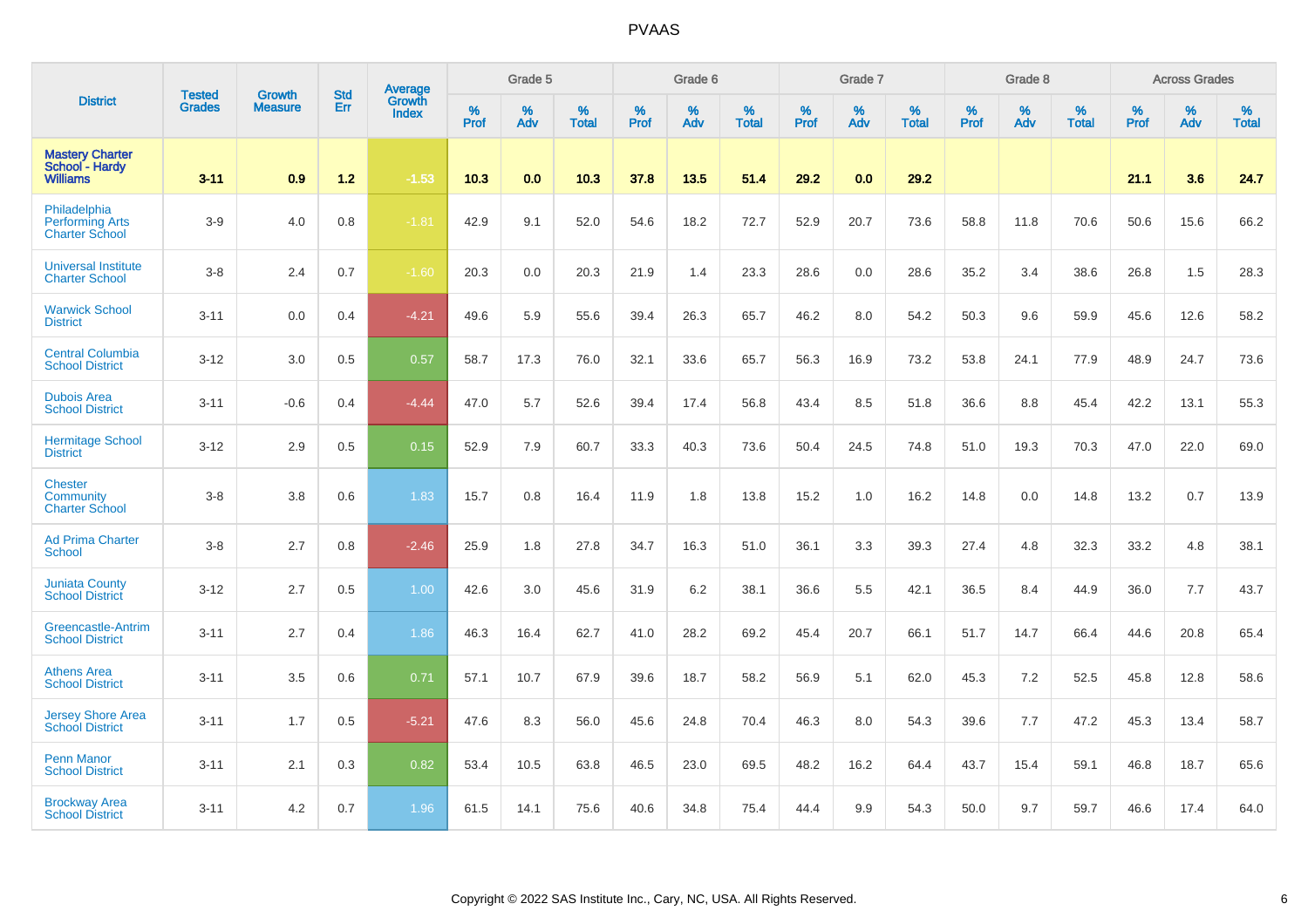| <b>District</b>                                             |                                | <b>Growth</b>  | <b>Std</b> | Average<br>Growth |              | Grade 5  |                   |              | Grade 6  |                   |              | Grade 7  |                      |              | Grade 8  |                      |                     | <b>Across Grades</b> |                      |
|-------------------------------------------------------------|--------------------------------|----------------|------------|-------------------|--------------|----------|-------------------|--------------|----------|-------------------|--------------|----------|----------------------|--------------|----------|----------------------|---------------------|----------------------|----------------------|
|                                                             | <b>Tested</b><br><b>Grades</b> | <b>Measure</b> | Err        | <b>Index</b>      | $\%$<br>Prof | %<br>Adv | %<br><b>Total</b> | $\%$<br>Prof | %<br>Adv | %<br><b>Total</b> | $\%$<br>Prof | %<br>Adv | $\%$<br><b>Total</b> | $\%$<br>Prof | %<br>Adv | $\%$<br><b>Total</b> | $\%$<br><b>Prof</b> | $\%$<br>Adv          | $\%$<br><b>Total</b> |
| <b>Mastery Charter</b><br>School - Hardy<br><b>Williams</b> | $3 - 11$                       | 0.9            | $1.2$      | $-1.53$           | 10.3         | 0.0      | 10.3              | 37.8         | 13.5     | 51.4              | 29.2         | 0.0      | 29.2                 |              |          |                      | 21.1                | 3.6                  | 24.7                 |
| <b>Warrior Run</b><br><b>School District</b>                | $3 - 11$                       | 2.6            | 0.6        | $-2.96$           | 48.0         | 6.5      | 54.6              | 42.2         | 19.3     | 61.5              | 46.3         | 15.7     | 62.0                 | 42.2         | 10.0     | 52.2                 | 43.0                | 12.6                 | 55.6                 |
| <b>Richland School</b><br><b>District</b>                   | $3 - 11$                       | 3.6            | 0.6        | $-0.07$           | 51.5         | 18.4     | 69.9              | 54.7         | 20.0     | 74.7              | 51.6         | 14.1     | 65.6                 | 53.8         | 15.1     | 68.9                 | 51.0                | 18.8                 | 69.8                 |
| <b>Sayre Area School</b><br><b>District</b>                 | $3 - 11$                       | 4.2            | 0.8        | $-2.23$           | 32.8         | 4.9      | 37.7              | 51.8         | 19.8     | 71.6              | 47.6         | 8.3      | 56.0                 | 39.0         | 4.9      | 43.9                 | 44.6                | 10.7                 | 55.4                 |
| <b>Derry Township</b><br><b>School District</b>             | $3 - 10$                       | $-1.3$         | 1.3        | $-4.40$           | 57.1         | 20.9     | 78.0              | 38.2         | 44.1     | 82.4              | 66.7         | 20.8     | 87.5                 | 46.7         | 53.3     | 100.0                | 49.1                | 29.0                 | 78.2                 |
| <b>Huntingdon Area</b><br><b>School District</b>            | $3 - 11$                       | 1.8            | 0.6        | $-3.99$           | 41.6         | 3.5      | 45.1              | 33.0         | 11.9     | 44.9              | 34.5         | 7.9      | 42.4                 | 34.9         | 7.1      | 42.1                 | 37.2                | 10.0                 | 47.2                 |
| <b>Gettysburg Area</b><br><b>School District</b>            | $3 - 11$                       | 2.5            | 0.4        | 1.99              | 52.6         | 9.8      | 62.3              | 42.6         | 22.5     | 65.1              | 48.1         | 11.6     | 59.7                 | 44.9         | 10.3     | 55.1                 | 45.0                | 16.0                 | 61.0                 |
| <b>Carlisle Area</b><br><b>School District</b>              | $3 - 11$                       | 1.8            | 0.4        | $-1.81$           | 40.6         | 13.9     | 54.4              | 38.1         | 20.2     | 58.2              | 42.0         | 13.0     | 55.0                 | 42.1         | 10.7     | 52.8                 | 40.4                | 15.3                 | 55.7                 |
| <b>Wayne Highlands</b><br><b>School District</b>            | $3 - 11$                       | 2.9            | 0.5        | 1.22              | 54.3         | 11.4     | 65.7              | 49.3         | 20.3     | 69.6              | 46.4         | 19.6     | 66.1                 | 49.7         | 14.1     | 63.8                 | 47.2                | 17.9                 | 65.1                 |
| <b>Milton Area School</b><br><b>District</b>                | $3 - 11$                       | 3.2            | 0.6        | 0.69              | 51.7         | 5.8      | 57.5              | 40.3         | 12.4     | 52.7              | 48.9         | 13.3     | 62.2                 | 40.9         | 16.5     | 57.5                 | 42.3                | 13.0                 | 55.3                 |
| <b>Northern Tioga</b><br><b>School District</b>             | $3 - 12$                       | 3.0            | 0.5        | 1.88              | 45.2         | 2.6      | 47.7              | 48.2         | 9.8      | 58.0              | 41.7         | 7.0      | 48.7                 | 51.2         | 8.4      | 59.5                 | 44.8                | 9.6                  | 54.4                 |
| <b>Greenwood School</b><br><b>District</b>                  | $3 - 11$                       | 4.5            | 0.8        | $-0.83$           | 51.5         | 3.0      | 54.6              | 45.3         | 28.3     | 73.6              | 43.6         | 9.1      | 52.7                 | 51.8         | 31.5     | 83.3                 | 47.9                | 19.4                 | 67.3                 |
| John B. Stetson<br><b>Charter School</b>                    | $5-8$                          | 3.5            | 0.6        | 1.73              | 4.5          | 0.0      | 4.5               | 6.4          | 0.0      | 6.4               | 10.2         | 0.0      | 10.2                 | 10.5         | 1.6      | 12.1                 | 8.5                 | 0.5                  | 8.9                  |
| <b>Beaver Area</b><br><b>School District</b>                | $3 - 10$                       | $-1.0$         | 0.6        | $-4.92$           | 56.2         | 21.5     | 77.7              | 40.0         | 48.3     | 88.3              | 65.5         | 12.9     | 78.4                 | 53.6         | 16.1     | 69.6                 | 50.4                | 29.6                 | 79.9                 |
| <b>Upper Dublin</b><br><b>School District</b>               | $3 - 12$                       | 2.0            | 0.4        | $-0.38$           | 62.0         | 16.3     | 78.3              | 45.4         | 34.4     | 79.8              | 59.5         | 20.0     | 79.5                 | 55.3         | 21.9     | 77.2                 | 51.4                | 27.8                 | 79.3                 |
| <b>Red Lion Area</b><br><b>School District</b>              | $3 - 11$                       | 0.6            | 0.4        | $-3.42$           | 46.1         | 2.7      | 48.8              | 38.1         | 15.8     | 54.0              | 41.4         | 10.4     | 51.9                 | 38.8         | 7.5      | 46.3                 | 40.6                | 9.4                  | 50.0                 |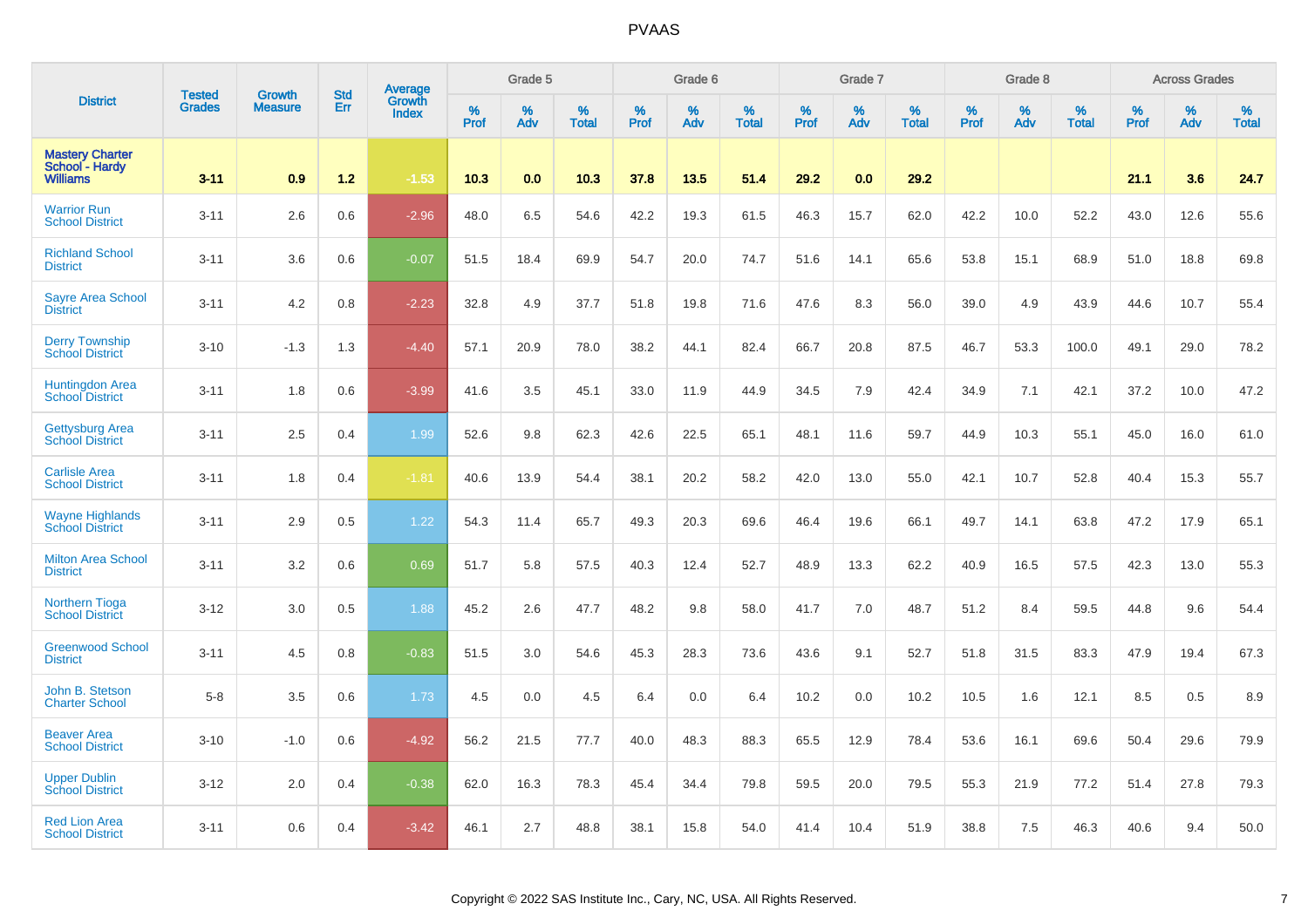| <b>District</b>                                                   |                                |                                 | <b>Std</b> | Average                |           | Grade 5  |                   |           | Grade 6  |                   |           | Grade 7  |                   |           | Grade 8  |                   |           | <b>Across Grades</b> |                   |
|-------------------------------------------------------------------|--------------------------------|---------------------------------|------------|------------------------|-----------|----------|-------------------|-----------|----------|-------------------|-----------|----------|-------------------|-----------|----------|-------------------|-----------|----------------------|-------------------|
|                                                                   | <b>Tested</b><br><b>Grades</b> | <b>Growth</b><br><b>Measure</b> | Err        | Growth<br><b>Index</b> | %<br>Prof | %<br>Adv | %<br><b>Total</b> | %<br>Prof | %<br>Adv | %<br><b>Total</b> | %<br>Prof | %<br>Adv | %<br><b>Total</b> | %<br>Prof | %<br>Adv | %<br><b>Total</b> | %<br>Prof | %<br>Adv             | %<br><b>Total</b> |
| <b>Mastery Charter</b><br>School - Hardy<br><b>Williams</b>       | $3 - 11$                       | 0.9                             | 1.2        | $-1.53$                | 10.3      | 0.0      | 10.3              | 37.8      | 13.5     | 51.4              | 29.2      | 0.0      | 29.2              |           |          |                   | 21.1      | 3.6                  | 24.7              |
| <b>Twin Valley School</b><br><b>District</b>                      | $3 - 12$                       | 2.3                             | 0.5        | $-1.85$                | 50.9      | 8.9      | 59.8              | 41.4      | 26.0     | 67.3              | 39.6      | 19.3     | 58.9              | 54.2      | 16.1     | 70.2              | 45.6      | 20.6                 | 66.2              |
| <b>Midd-West School</b><br><b>District</b>                        | $3 - 11$                       | 1.2                             | 0.6        | $-2.83$                | 52.2      | 3.0      | 55.2              | 42.5      | 9.7      | 52.2              | 51.0      | 5.1      | 56.1              | 48.8      | 8.0      | 56.8              | 46.3      | 8.6                  | 55.0              |
| <b>Upper Perkiomen</b><br><b>School District</b>                  | $3 - 11$                       | 0.7                             | 0.4        | $-1.43$                | 50.2      | 3.0      | 53.2              | 45.7      | 12.0     | 57.7              | 48.7      | 11.5     | 60.2              | 46.0      | 12.4     | 58.4              | 45.9      | 9.5                  | 55.3              |
| <b>Butler Area School</b><br><b>District</b>                      | $3 - 11$                       | 0.3                             | 0.3        | $-4.92$                | 49.8      | 12.2     | 61.9              | 43.8      | 18.2     | 62.0              | 44.4      | 9.3      | 53.8              | 47.9      | 8.0      | 55.9              | 46.0      | 14.0                 | 60.0              |
| <b>West Allegheny</b><br><b>School District</b>                   | $3 - 12$                       | 0.3                             | 0.4        | $-4.74$                | 60.9      | 19.8     | 80.6              | 44.4      | 28.3     | 72.6              | 56.6      | 17.0     | 73.6              | 50.7      | 12.1     | 62.8              | 50.7      | 26.1                 | 76.8              |
| <b>Bucks County</b><br><b>Montessori Charter</b><br><b>School</b> | $3-6$                          | 10.3                            | 1.9        | 3.15                   | 64.5      | 19.4     | 83.9              | 35.7      | 57.1     | 92.9              |           |          |                   |           |          |                   | 51.1      | 35.1                 | 86.2              |
| <b>Wyalusing Area</b><br><b>School District</b>                   | $3 - 12$                       | 1.0                             | 0.7        | $-4.53$                | 36.1      | 2.4      | 38.6              | 43.1      | 13.7     | 56.9              | 43.5      | 12.0     | 55.4              | 36.8      | 3.8      | 40.6              | 39.8      | 9.9                  | 49.6              |
| <b>Millville Area</b><br><b>School District</b>                   | $3 - 12$                       | 5.0                             | 1.0        | 0.14                   | 63.8      | 2.1      | 66.0              | 43.4      | 22.6     | 66.0              | 44.4      | 13.3     | 57.8              | 52.6      | 10.5     | 63.2              | 50.2      | 13.2                 | 63.4              |
| <b>Delaware Valley</b><br><b>School District</b>                  | $3 - 11$                       | 1.2                             | 0.4        | $-1.72$                | 55.0      | 9.2      | 64.3              | 46.5      | 15.6     | 62.1              | 50.6      | 14.8     | 65.4              | 44.7      | 16.5     | 61.2              | 48.8      | 17.1                 | 65.9              |
| <b>Belmont Charter</b><br><b>School</b>                           | $3 - 10$                       | 2.8                             | 0.9        | $-2.19$                | 10.2      | 0.0      | 10.2              | 25.5      | 2.0      | 27.4              | 22.9      | 0.0      | 22.9              | 28.0      | 0.0      | 28.0              | 18.0      | 1.9                  | 19.9              |
| <b>Otto-Eldred School</b><br><b>District</b>                      | $3 - 11$                       | 5.1                             | 1.0        | 1.12                   | 57.1      | 9.5      | 66.7              | 47.5      | 15.0     | 62.5              | 42.2      | 11.1     | 53.3              | 35.4      | 12.5     | 47.9              | 43.8      | 11.1                 | 54.9              |
| <b>Towanda Area</b><br><b>School District</b>                     | $3 - 11$                       | 0.7                             | 0.6        | $-2.19$                | 40.8      | 6.7      | 47.5              | 36.4      | 19.6     | 56.1              | 37.3      | 5.9      | 43.2              | 40.5      | 7.8      | 48.3              | 36.0      | 10.8                 | 46.7              |
| <b>Pennsbury School</b><br><b>District</b>                        | $3 - 11$                       | 0.6                             | 0.3        | $-2.67$                | 56.7      | 12.6     | 69.3              | 48.5      | 21.9     | 70.3              | 52.0      | 14.7     | 66.7              | 49.3      | 18.0     | 67.3              | 49.0      | 20.2                 | 69.1              |
| <b>Southern York</b><br><b>County School</b><br><b>District</b>   | $3 - 11$                       | $-0.7$                          | 0.5        | $-5.06$                | 44.0      | 5.1      | 49.0              | 50.6      | 24.4     | 75.0              | 42.2      | 9.2      | 51.5              | 49.2      | 8.5      | 57.7              | 44.9      | 13.5                 | 58.4              |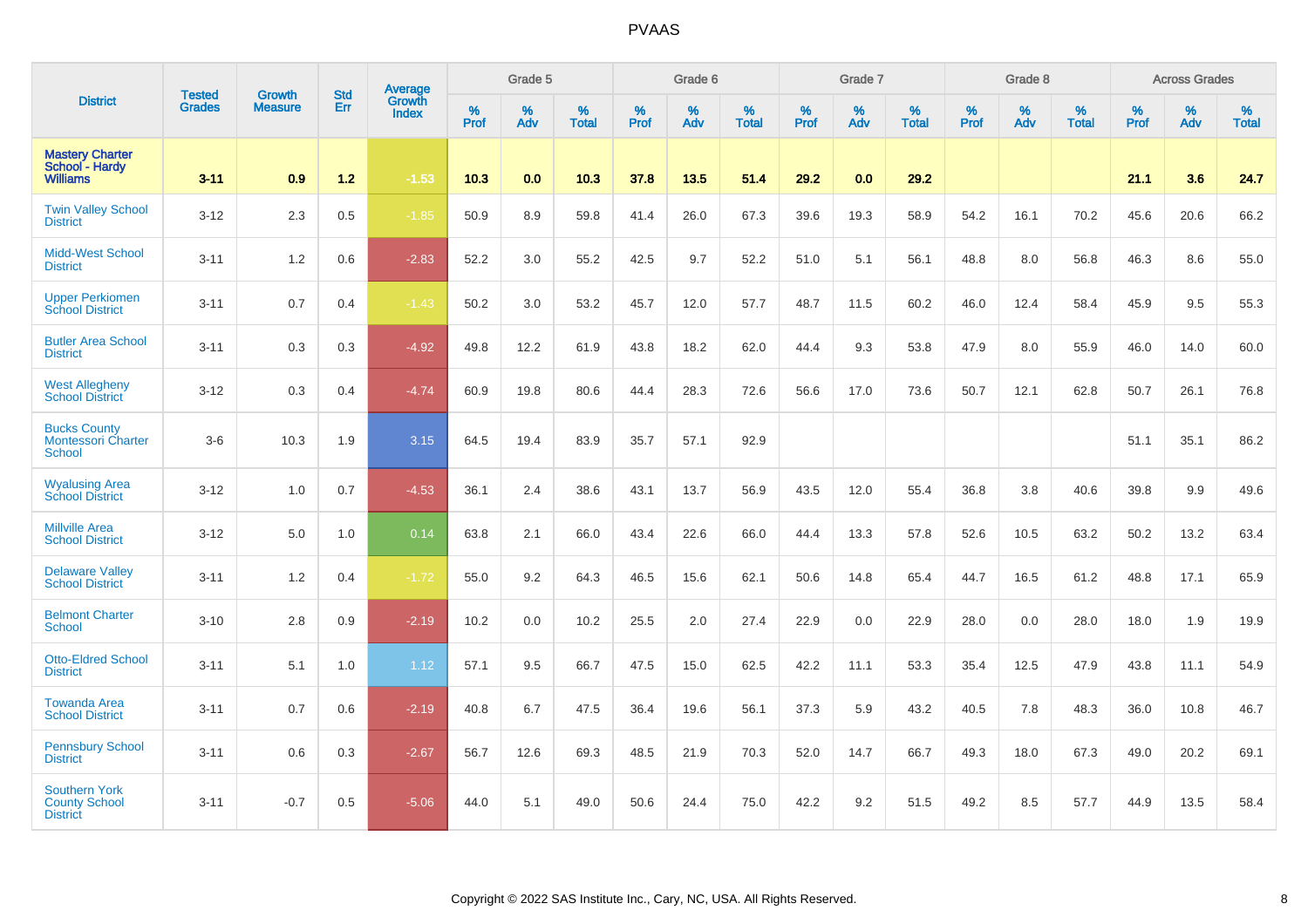| <b>District</b>                                             | <b>Tested</b> | <b>Growth</b>  | <b>Std</b> | Average                       |              | Grade 5  |                   |           | Grade 6  |                   |           | Grade 7  |                   |           | Grade 8  |                   |           | <b>Across Grades</b> |                   |
|-------------------------------------------------------------|---------------|----------------|------------|-------------------------------|--------------|----------|-------------------|-----------|----------|-------------------|-----------|----------|-------------------|-----------|----------|-------------------|-----------|----------------------|-------------------|
|                                                             | <b>Grades</b> | <b>Measure</b> | Err        | <b>Growth</b><br><b>Index</b> | $\%$<br>Prof | %<br>Adv | %<br><b>Total</b> | %<br>Prof | %<br>Adv | %<br><b>Total</b> | %<br>Prof | %<br>Adv | %<br><b>Total</b> | %<br>Prof | %<br>Adv | %<br><b>Total</b> | %<br>Prof | %<br>Adv             | %<br><b>Total</b> |
| <b>Mastery Charter</b><br>School - Hardy<br><b>Williams</b> | $3 - 11$      | 0.9            | $1.2$      | $-1.53$                       | 10.3         | 0.0      | 10.3              | 37.8      | 13.5     | 51.4              | 29.2      | 0.0      | 29.2              |           |          |                   | 21.1      | 3.6                  | 24.7              |
| <b>Mercer Area</b><br><b>School District</b>                | $3 - 11$      | 1.5            | 0.8        | $-2.57$                       | 56.9         | 1.7      | 58.6              | 31.3      | 35.8     | 67.2              | 46.8      | 14.3     | 61.0              | 61.3      | 8.0      | 69.3              | 46.7      | 16.6                 | 63.3              |
| <b>Hollidaysburg Area</b><br><b>School District</b>         | $3 - 11$      | 1.1            | 0.4        | $-5.69$                       | 54.2         | 10.2     | 64.4              | 40.4      | 26.5     | 67.0              | 47.0      | 17.2     | 64.2              | 45.4      | 11.8     | 57.2              | 45.9      | 17.3                 | 63.2              |
| <b>Penn-Delco School</b><br><b>District</b>                 | $3 - 11$      | 1.3            | 0.4        | $-2.22$                       | 51.9         | 12.9     | 64.7              | 40.8      | 17.9     | 58.7              | 48.7      | 16.8     | 65.4              | 45.6      | 6.2      | 51.8              | 46.1      | 12.9                 | 59.0              |
| <b>Universal Vare</b><br><b>Charter School</b>              | $6 - 8$       | 6.8            | 1.3        | 2.67                          |              |          |                   | 11.8      | 17.6     | 29.4              | 16.7      | 0.0      | 16.7              | 28.6      | 1.6      | 30.2              | 22.7      | 3.6                  | 26.4              |
| <b>Universal Daroff</b><br><b>Charter School</b>            | $3-8$         | 4.3            | 0.8        | 1.13                          | 14.5         | 0.0      | 14.5              | 20.4      | 1.8      | 22.2              | 12.5      | 2.1      | 14.6              | 21.8      | 0.0      | 21.8              | 15.2      | 1.3                  | 16.5              |
| Kennett<br>Consolidated<br><b>School District</b>           | $3 - 11$      | 1.3            | 0.4        | $-1.36$                       | 47.8         | 15.1     | 62.9              | 35.8      | 24.1     | 59.9              | 44.2      | 15.1     | 59.4              | 45.0      | 5.7      | 50.7              | 40.9      | 17.5                 | 58.4              |
| <b>Cambria Heights</b><br><b>School District</b>            | $3 - 10$      | 1.6            | 0.6        | $-2.34$                       | 62.9         | 5.6      | 68.5              | 42.6      | 24.8     | 67.3              | 51.0      | 5.2      | 56.2              | 48.2      | 13.4     | 61.6              | 49.1      | 11.7                 | 60.8              |
| Elizabethtown<br><b>Area School</b><br><b>District</b>      | $3 - 12$      | $-0.8$         | 0.4        | $-6.77$                       | 51.7         | 12.8     | 64.5              | 38.8      | 26.9     | 65.8              | 46.4      | 4.7      | 51.2              | 44.1      | 10.0     | 54.2              | 44.6      | 17.9                 | 62.5              |
| <b>Reading School</b><br><b>District</b>                    | $3 - 11$      | 1.5            | 0.4        | $-2.28$                       | 14.9         | 0.5      | 15.4              | 15.2      | 2.2      | 17.4              | 16.6      | 1.3      | 17.9              | 16.7      | 0.4      | 17.0              | 16.0      | 1.2                  | 17.2              |
| <b>Moon Area School</b><br><b>District</b>                  | $3 - 11$      | $-0.1$         | 0.4        | $-6.46$                       | 57.7         | 16.7     | 74.4              | 49.6      | 19.3     | 68.9              | 51.6      | 10.8     | 62.4              | 52.0      | 17.4     | 69.4              | 51.5      | 19.8                 | 71.3              |
| <b>Discovery Charter</b><br><b>School</b>                   | $3-8$         | 4.6            | 0.9        | 0.34                          | 36.4         | 2.3      | 38.6              | 27.3      | 9.1      | 36.4              | 35.6      | 3.4      | 39.0              | 45.7      | 5.7      | 51.4              | 29.8      | 3.4                  | 33.2              |
| <b>Franklin Regional</b><br><b>School District</b>          | $3 - 11$      | 1.8            | 0.4        | $-0.30$                       | 51.5         | 28.2     | 79.7              | 36.5      | 42.3     | 78.8              | 55.2      | 18.9     | 74.1              | 46.1      | 16.8     | 62.8              | 47.8      | 29.9                 | 77.6              |
| <b>Quaker Valley</b><br><b>School District</b>              | $3 - 11$      | 2.7            | 0.6        | 1.67                          | 56.0         | 24.1     | 80.1              | 33.6      | 45.4     | 79.0              | 53.5      | 25.7     | 79.2              | 57.6      | 23.5     | 81.1              | 47.9      | 33.9                 | 81.8              |
| <b>Keystone Central</b><br><b>School District</b>           | $3 - 11$      | 1.9            | 0.4        | 0.62                          | 36.0         | 3.6      | 39.7              | 38.1      | 13.8     | 52.0              | 33.4      | 4.4      | 37.8              | 37.3      | 3.6      | 40.9              | 36.9      | 7.7                  | 44.6              |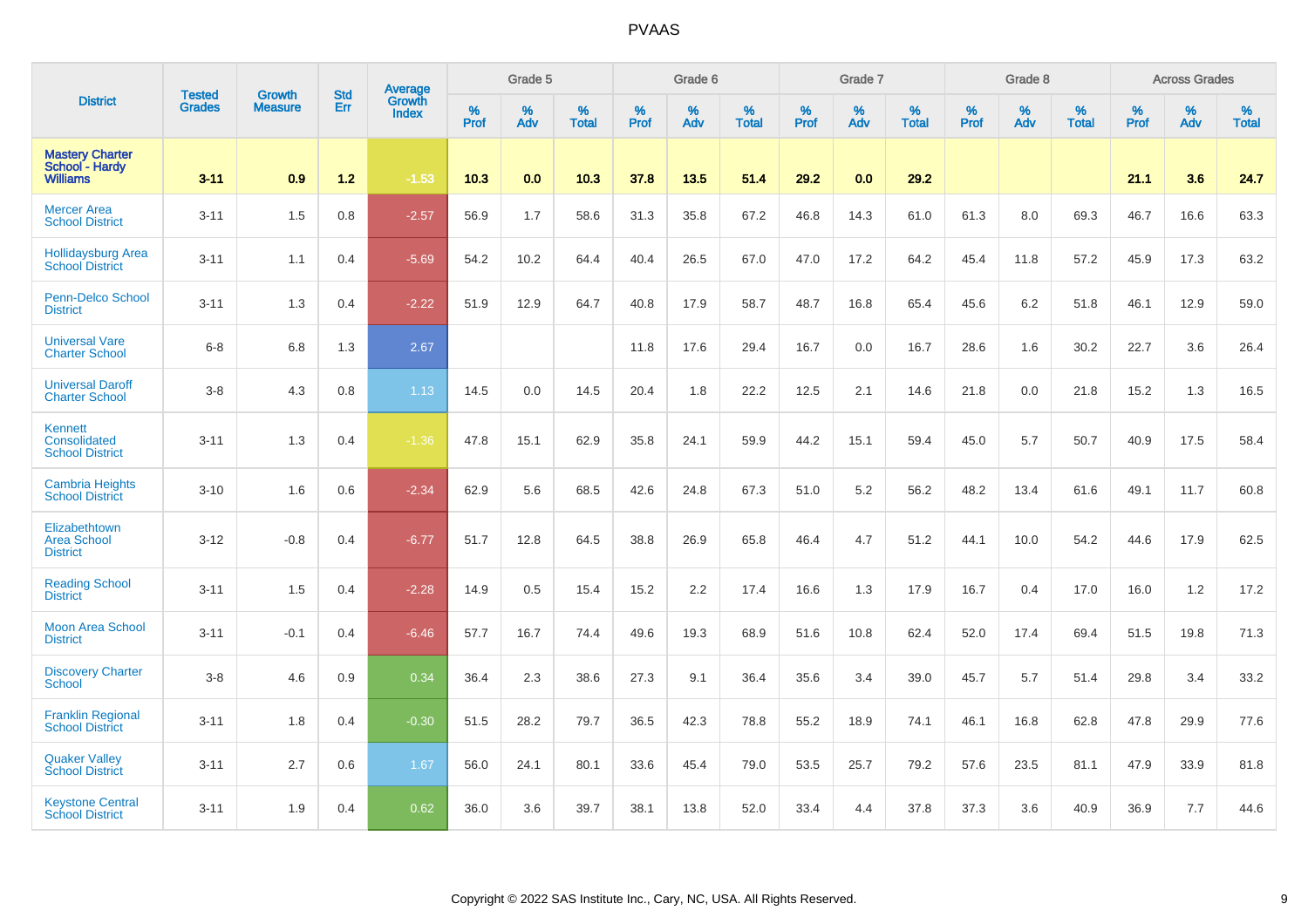| <b>District</b>                                                   |                                |                                 | <b>Std</b> | Average                       |           | Grade 5  |                   |           | Grade 6  |                   |           | Grade 7  |                   |           | Grade 8  |                   |           | <b>Across Grades</b> |                   |
|-------------------------------------------------------------------|--------------------------------|---------------------------------|------------|-------------------------------|-----------|----------|-------------------|-----------|----------|-------------------|-----------|----------|-------------------|-----------|----------|-------------------|-----------|----------------------|-------------------|
|                                                                   | <b>Tested</b><br><b>Grades</b> | <b>Growth</b><br><b>Measure</b> | Err        | <b>Growth</b><br><b>Index</b> | %<br>Prof | %<br>Adv | %<br><b>Total</b> | %<br>Prof | %<br>Adv | %<br><b>Total</b> | %<br>Prof | %<br>Adv | %<br><b>Total</b> | %<br>Prof | %<br>Adv | %<br><b>Total</b> | %<br>Prof | %<br>Adv             | %<br><b>Total</b> |
| <b>Mastery Charter</b><br>School - Hardy<br><b>Williams</b>       | $3 - 11$                       | 0.9                             | $1.2$      | $-1.53$                       | 10.3      | 0.0      | 10.3              | 37.8      | 13.5     | 51.4              | 29.2      | 0.0      | 29.2              |           |          |                   | 21.1      | 3.6                  | 24.7              |
| Lake-Lehman<br><b>School District</b>                             | $3 - 11$                       | 2.0                             | 0.6        | $-1.92$                       | 46.8      | 4.5      | 51.4              | 42.9      | 10.5     | 53.3              | 53.0      | 9.6      | 62.6              | 52.2      | 8.7      | 60.9              | 48.7      | 10.4                 | 59.1              |
| <b>Danville Area</b><br><b>School District</b>                    | $3 - 11$                       | 2.1                             | 0.5        | $-1.17$                       | 56.7      | 16.6     | 73.2              | 41.0      | 27.1     | 68.1              | 52.9      | 20.3     | 73.2              | 43.3      | 21.7     | 65.0              | 46.6      | 21.7                 | 68.3              |
| Esperanza<br><b>Academy Charter</b><br><b>School</b>              | $4 - 11$                       | 1.2                             | 0.5        | $-2.91$                       |           |          |                   | 17.4      | 0.5      | 17.9              | 22.3      | 1.4      | 23.6              | 18.9      | $0.5\,$  | 19.4              | 19.0      | 0.9                  | 19.9              |
| <b>Oxford Area</b><br><b>School District</b>                      | $3 - 11$                       | $-1.2$                          | 0.4        | $-9.53$                       | 43.9      | 6.1      | 50.0              | 41.5      | 17.6     | 59.0              | 44.6      | 7.0      | 51.6              | 30.2      | 3.9      | 34.2              | 39.6      | 10.3                 | 49.9              |
| <b>Wattsburg Area</b><br><b>School District</b>                   | $3 - 11$                       | 3.0                             | 0.6        | 0.15                          | 48.9      | 9.1      | 58.0              | 52.1      | 18.1     | 70.2              | 46.2      | 13.2     | 59.3              | 60.8      | 5.9      | 66.7              | 48.4      | 12.4                 | 60.8              |
| <b>Williamsport Area</b><br><b>School District</b>                | $3 - 11$                       | $-1.3$                          | 0.4        | $-6.70$                       | 46.8      | 4.8      | 51.6              | 43.8      | 8.8      | 52.5              | 34.6      | 4.8      | 39.4              | 26.0      | 5.8      | 31.8              | 37.7      | 8.5                  | 46.2              |
| Mt Lebanon<br><b>School District</b>                              | $3 - 11$                       | 0.4                             | 0.4        | $-1.43$                       | 60.1      | 27.2     | 87.2              | 39.7      | 50.2     | 89.8              | 46.8      | 35.3     | 82.2              | 52.4      | 35.7     | 88.1              | 48.2      | 38.9                 | 87.0              |
| <b>Somerset Area</b><br><b>School District</b>                    | $3 - 11$                       | 0.7                             | 0.6        | $-3.09$                       | 48.3      | 5.8      | 54.2              | 42.4      | 28.8     | 71.2              | 46.7      | 17.5     | 64.2              | 52.5      | 12.8     | 65.2              | 45.3      | 16.7                 | 62.0              |
| <b>Hanover Public</b><br><b>School District</b>                   | $3 - 11$                       | 1.6                             | 0.6        | $-3.85$                       | 40.6      | 3.0      | 43.6              | 42.4      | 9.4      | 51.8              | 45.4      | 6.2      | 51.5              | 38.7      | 7.3      | 46.0              | 42.0      | 12.7                 | 54.7              |
| <b>Keystone School</b><br><b>District</b>                         | $3 - 11$                       | 0.8                             | 0.8        | $-2.41$                       | 49.2      | 26.9     | 76.1              | 50.0      | 17.3     | 67.3              | 50.0      | 16.2     | 66.2              | 46.8      | 9.7      | 56.4              | 46.5      | 21.0                 | 67.5              |
| <b>Oil City Area</b><br><b>School District</b>                    | $3 - 11$                       | 2.6                             | 0.6        | 0.83                          | 47.2      | 2.8      | 50.0              | 41.1      | 9.7      | 50.8              | 32.8      | 4.7      | 37.5              | 42.0      | 7.6      | 49.6              | 39.2      | 7.8                  | 47.0              |
| <b>Avella Area School</b><br><b>District</b>                      | $3 - 12$                       | 2.7                             | 1.1        | $-3.10$                       | 42.5      | 2.5      | 45.0              | 42.4      | 18.2     | 60.6              | 60.0      | 5.7      | 65.7              | 63.0      | 18.5     | 81.5              | 46.7      | 12.6                 | 59.3              |
| <b>Colonial School</b><br><b>District</b>                         | $3 - 11$                       | 0.7                             | 0.4        | $-2.40$                       | 55.2      | 20.3     | 75.4              | 43.0      | 38.9     | 81.8              | 49.7      | 19.2     | 68.9              | 52.2      | 17.0     | 69.2              | 47.2      | 26.2                 | 73.5              |
| Pennsylvania<br><b>Distance Learning</b><br><b>Charter School</b> | $3 - 12$                       | 0.0                             | 0.7        | $-3.71$                       | 30.3      | 0.0      | 30.3              | 16.2      | 4.0      | 20.3              | 25.6      | 1.2      | 26.7              | 33.3      | 2.3      | 35.6              | 25.8      | 3.0                  | 28.8              |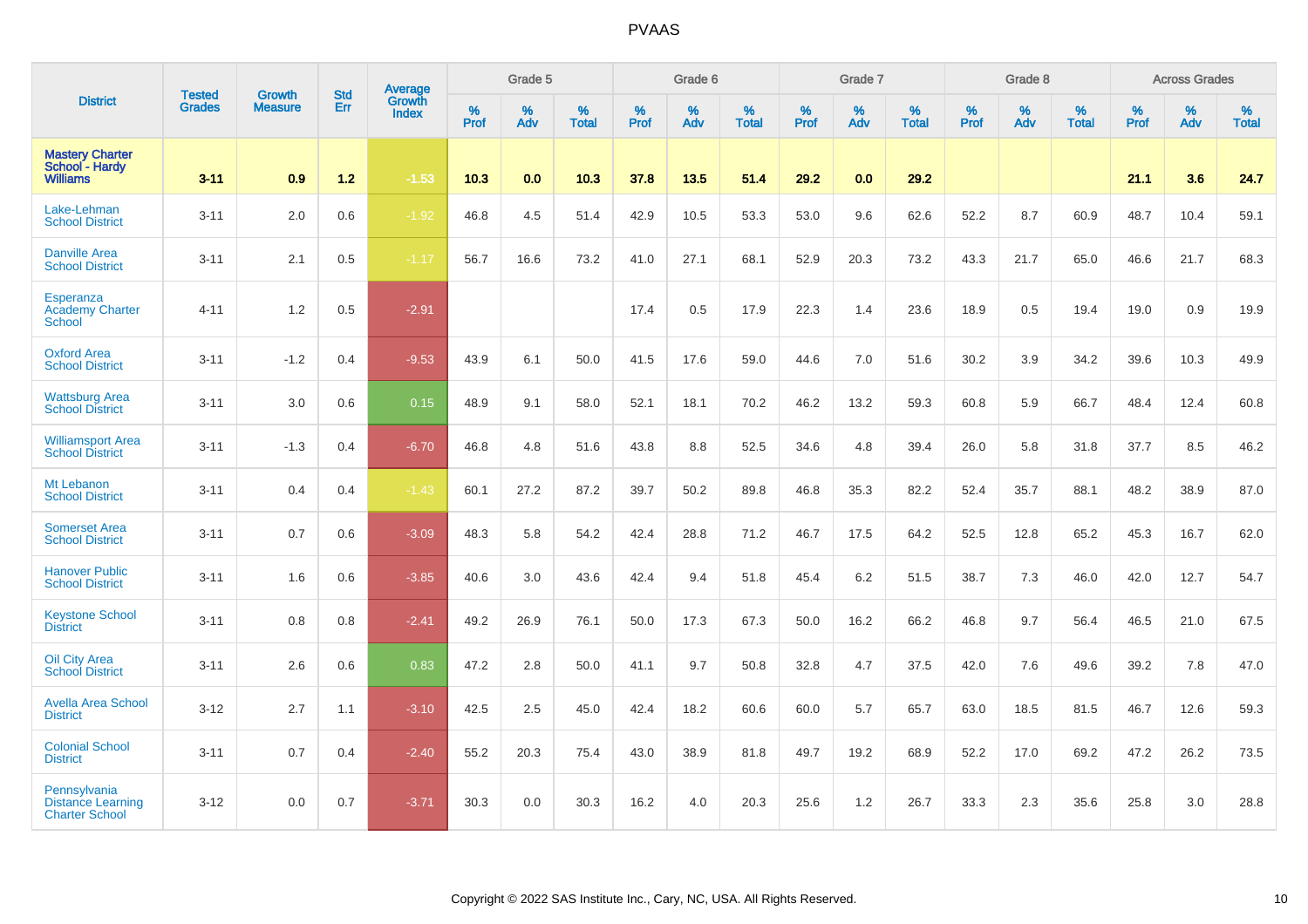| <b>District</b>                                               |                                |                                 | <b>Std</b> | Average                       |           | Grade 5  |                   |           | Grade 6  |                   |           | Grade 7  |                   |           | Grade 8  |                   |           | <b>Across Grades</b> |                   |
|---------------------------------------------------------------|--------------------------------|---------------------------------|------------|-------------------------------|-----------|----------|-------------------|-----------|----------|-------------------|-----------|----------|-------------------|-----------|----------|-------------------|-----------|----------------------|-------------------|
|                                                               | <b>Tested</b><br><b>Grades</b> | <b>Growth</b><br><b>Measure</b> | Err        | <b>Growth</b><br><b>Index</b> | %<br>Prof | %<br>Adv | %<br><b>Total</b> | %<br>Prof | %<br>Adv | %<br><b>Total</b> | %<br>Prof | %<br>Adv | %<br><b>Total</b> | %<br>Prof | %<br>Adv | %<br><b>Total</b> | %<br>Prof | %<br>Adv             | %<br><b>Total</b> |
| <b>Mastery Charter</b><br>School - Hardy<br><b>Williams</b>   | $3 - 11$                       | 0.9                             | 1.2        | $-1.53$                       | 10.3      | 0.0      | 10.3              | 37.8      | 13.5     | 51.4              | 29.2      | 0.0      | 29.2              |           |          |                   | 21.1      | 3.6                  | 24.7              |
| <b>Universal</b><br><b>Creighton Charter</b><br><b>School</b> | $3-8$                          | $-0.0$                          | 0.7        | $-3.71$                       | 31.0      | 2.4      | 33.3              | 25.6      | 2.3      | 27.9              | 15.4      | 4.6      | 20.0              | 34.9      | 5.8      | 40.7              | 28.8      | 4.7                  | 33.5              |
| <b>Freire Charter</b><br><b>School</b>                        | $5 - 11$                       | 1.6                             | 0.7        | $-0.46$                       | 17.5      | 0.0      | 17.5              | 31.4      | 1.4      | 32.9              | 28.3      | 2.0      | 30.3              | 33.6      | 3.7      | 37.4              | 27.6      | 1.9                  | 29.5              |
| <b>Tussey Mountain</b><br><b>School District</b>              | $3 - 12$                       | 1.8                             | 0.8        | $-0.68$                       | 44.8      | 3.4      | 48.3              | 46.3      | 8.5      | 54.9              | 45.2      | 0.0      | 45.2              | 47.2      | 2.8      | 50.0              | 40.7      | 6.3                  | 47.0              |
| <b>Kane Area School</b><br><b>District</b>                    | $3 - 10$                       | 3.4                             | 0.7        | 0.64                          | 40.8      | 19.7     | 60.6              | 40.6      | 15.6     | 56.2              | 50.8      | 6.0      | 56.7              | 50.0      | 9.8      | 59.8              | 44.4      | 10.2                 | 54.6              |
| <b>Riverside School</b><br><b>District</b>                    | $3 - 11$                       | 2.8                             | 0.6        | 0.20                          | 44.6      | 4.0      | 48.5              | 45.4      | 13.1     | 58.6              | 43.7      | 11.6     | 55.3              | 45.0      | 8.3      | 53.2              | 44.3      | 10.7                 | 55.0              |
| <b>Tacony Academy</b><br><b>Charter School</b>                | $3 - 11$                       | $-3.1$                          | 0.8        | $-5.48$                       | 26.5      | 1.5      | 27.9              | 21.7      | 4.4      | 26.1              | 48.0      | 1.4      | 49.3              | 17.1      | 5.7      | 22.9              | 25.6      | 2.4                  | 28.0              |
| Williamsburg<br><b>Community School</b><br><b>District</b>    | $3 - 11$                       | 3.1                             | 1.1        | $-3.37$                       | 53.1      | 3.1      | 56.2              | 51.4      | 17.1     | 68.6              | 47.6      | 9.5      | 57.1              | 43.8      | 12.5     | 56.2              | 43.4      | 15.8                 | 59.1              |
| <b>Spring Cove</b><br><b>School District</b>                  | $3 - 11$                       | 0.1                             | 0.6        | $-1.56$                       | 41.7      | 5.0      | 46.7              | 42.1      | 13.5     | 55.6              | 48.8      | 6.3      | 55.1              | 34.6      | 11.8     | 46.5              | 40.5      | 10.8                 | 51.3              |
| <b>Bellefonte Area</b><br><b>School District</b>              | $3 - 11$                       | $-0.0$                          | 0.5        | $-4.22$                       | 56.6      | 10.2     | 66.9              | 40.3      | 19.3     | 59.7              | 50.6      | 6.0      | 56.6              | 32.2      | 8.8      | 41.0              | 44.8      | 12.3                 | 57.1              |
| <b>East Penn School</b><br><b>District</b>                    | $3 - 11$                       | 1.0                             | 0.3        | $-0.16$                       | 59.9      | 7.4      | 67.3              | 45.2      | 18.0     | 63.2              | 52.5      | 15.0     | 67.5              | 53.3      | 14.4     | 67.7              | 49.9      | 15.8                 | 65.7              |
| Annville-Cleona<br><b>School District</b>                     | $3 - 12$                       | $-0.3$                          | 0.6        | $-3.96$                       | 47.5      | 11.2     | 58.8              | 39.6      | 21.9     | 61.5              | 54.0      | 12.6     | 66.7              | 32.4      | 17.6     | 50.0              | 44.0      | 15.5                 | 59.5              |
| <b>Old Forge School</b><br><b>District</b>                    | $3 - 12$                       | 0.5                             | 0.8        | $-3.24$                       | 39.1      | 0.0      | 39.1              | 41.1      | 17.9     | 58.9              | 33.3      | 24.2     | 57.6              | 44.1      | 6.8      | 50.8              | 40.1      | 9.2                  | 49.3              |
| <b>Daniel Boone Area</b><br><b>School District</b>            | $3 - 12$                       | 0.9                             | 0.5        | $-2.03$                       | 54.5      | 3.9      | 58.4              | 31.7      | 16.1     | 47.8              | 46.1      | 7.4      | 53.4              | 42.8      | 9.2      | 52.0              | 42.6      | 10.0                 | 52.6              |
| Jefferson-Morgan<br><b>School District</b>                    | $3 - 10$                       | 2.7                             | 0.9        | $-0.58$                       | 45.1      | 2.8      | 47.9              | 40.0      | 7.3      | 47.3              | 41.8      | 5.4      | 47.3              | 44.4      | 6.7      | 51.1              | 41.7      | 6.6                  | 48.2              |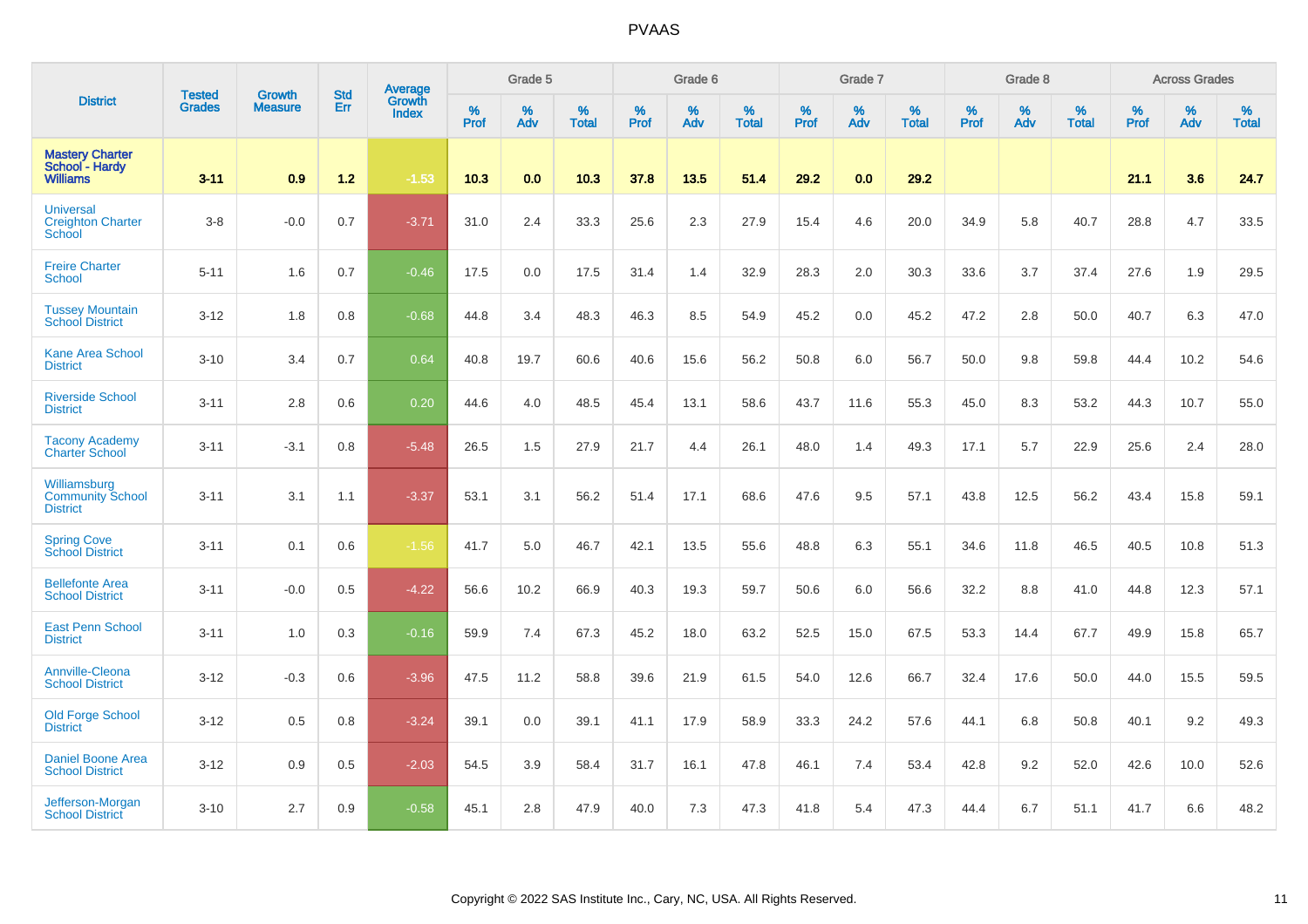|                                                             |                                |                                 | <b>Std</b> | Average                       |           | Grade 5  |                   |           | Grade 6  |                   |           | Grade 7  |                   |           | Grade 8  |                   |           | <b>Across Grades</b> |                   |
|-------------------------------------------------------------|--------------------------------|---------------------------------|------------|-------------------------------|-----------|----------|-------------------|-----------|----------|-------------------|-----------|----------|-------------------|-----------|----------|-------------------|-----------|----------------------|-------------------|
| <b>District</b>                                             | <b>Tested</b><br><b>Grades</b> | <b>Growth</b><br><b>Measure</b> | Err        | <b>Growth</b><br><b>Index</b> | %<br>Prof | %<br>Adv | %<br><b>Total</b> | %<br>Prof | %<br>Adv | %<br><b>Total</b> | %<br>Prof | %<br>Adv | %<br><b>Total</b> | %<br>Prof | %<br>Adv | %<br><b>Total</b> | %<br>Prof | %<br>Adv             | %<br><b>Total</b> |
| <b>Mastery Charter</b><br>School - Hardy<br><b>Williams</b> | $3 - 11$                       | 0.9                             | 1.2        | $-1.53$                       | 10.3      | 0.0      | 10.3              | 37.8      | 13.5     | 51.4              | 29.2      | 0.0      | 29.2              |           |          |                   | 21.1      | 3.6                  | 24.7              |
| <b>Jeannette City</b><br><b>School District</b>             | $3 - 11$                       | 3.5                             | 0.8        | $-0.39$                       | 41.7      | 1.4      | 43.1              | 33.3      | 18.5     | 51.8              | 44.6      | 9.2      | 53.8              | 48.1      | 7.7      | 55.8              | 40.4      | 8.2                  | 48.6              |
| <b>Provident Charter</b><br><b>School</b>                   | $3-8$                          | 4.1                             | 1.1        | $-1.11$                       | 19.6      | 0.0      | 19.6              | 15.8      | 5.3      | 21.0              | 13.6      | 0.0      | 13.6              | 17.2      | 3.4      | 20.7              | 16.4      | 2.9                  | 19.3              |
| Pennsylvania<br><b>Cyber Charter</b><br>School              | $3 - 11$                       | 2.1                             | 0.5        | $-0.33$                       | 41.0      | 4.9      | 45.8              | 39.5      | 11.2     | 50.7              | 42.9      | 3.4      | 46.4              | 39.5      | 2.6      | 42.0              | 40.1      | 7.4                  | 47.5              |
| <b>Corry Area School</b><br><b>District</b>                 | $3 - 11$                       | 2.4                             | 0.6        | 0.99                          | 50.0      | 4.7      | 54.7              | 40.5      | 16.2     | 56.8              | 42.0      | 6.5      | 48.6              | 33.8      | 9.5      | 43.2              | 40.3      | 11.8                 | 52.1              |
| <b>Elk Lake School</b><br><b>District</b>                   | $3 - 11$                       | 2.6                             | 0.7        | $-0.65$                       | 43.8      | 3.8      | 47.5              | 35.8      | 21.0     | 56.8              | 39.8      | 11.4     | 51.1              | 35.8      | 6.2      | 42.0              | 38.3      | 11.7                 | 50.0              |
| <b>Pine Grove Area</b><br><b>School District</b>            | $3 - 11$                       | 0.9                             | 0.6        | $-3.29$                       | 55.8      | 1.0      | 56.8              | 41.0      | 14.5     | 55.6              | 44.7      | 0.8      | 45.5              | 45.5      | 6.2      | 51.8              | 46.5      | 10.4                 | 56.9              |
| <b>East Lycoming</b><br><b>School District</b>              | $3 - 11$                       | $-0.6$                          | 0.6        | $-4.76$                       | 63.9      | 6.7      | 70.6              | 45.3      | 24.5     | 69.8              | 57.8      | 10.7     | 68.6              | 43.0      | 12.4     | 55.4              | 47.7      | 14.9                 | 62.6              |
| <b>Muncy School</b><br><b>District</b>                      | $3 - 11$                       | 0.3                             | 0.7        | $-3.30$                       | 49.2      | 11.5     | 60.7              | 48.7      | 30.8     | 79.5              | 58.0      | 8.7      | 66.7              | 44.4      | 12.2     | 56.7              | 49.3      | 16.0                 | 65.3              |
| Shenandoah<br>Valley School<br><b>District</b>              | $3 - 11$                       | 1.7                             | 0.9        | $-3.50$                       | 37.3      | 3.0      | 40.3              | 31.4      | 9.8      | 41.2              | 36.2      | 1.7      | 37.9              | 26.3      | 0.0      | 26.3              | 34.3      | 5.0                  | 39.4              |
| <b>Palmerton Area</b><br><b>School District</b>             | $3 - 11$                       | 1.6                             | 0.6        | $-0.73$                       | 54.9      | 3.7      | 58.5              | 47.3      | 14.6     | 61.8              | 42.6      | 11.6     | 54.3              | 38.3      | 11.2     | 49.5              | 45.2      | 11.6                 | 56.8              |
| <b>Pottsgrove School</b><br><b>District</b>                 | $3 - 11$                       | $-0.4$                          | 0.5        | $-2.94$                       | 39.7      | 5.4      | 45.1              | 42.3      | 6.4      | 48.7              | 53.1      | 9.1      | 62.3              | 40.4      | 3.7      | 44.2              | 43.1      | 7.6                  | 50.7              |
| <b>Pleasant Valley</b><br><b>School District</b>            | $3 - 11$                       | 1.4                             | 0.5        | $-2.68$                       | 52.2      | 0.9      | 53.1              | 50.0      | 8.3      | 58.3              | 47.0      | 10.5     | 57.5              | 51.9      | 7.6      | 59.5              | 48.1      | 6.4                  | 54.6              |
| <b>Rose Tree Media</b><br><b>School District</b>            | $3 - 10$                       | 0.1                             | 0.4        | $-2.51$                       | 62.5      | 14.0     | 76.5              | 41.0      | 44.4     | 85.4              | 51.8      | 27.0     | 78.8              | 56.2      | 22.8     | 79.0              | 51.9      | 27.9                 | 79.8              |
| <b>Abington School</b><br><b>District</b>                   | $3 - 10$                       | $-2.8$                          | 0.3        | $-9.26$                       | 49.8      | 10.0     | 59.7              | 44.9      | 27.5     | 72.5              | 49.5      | 11.6     | 61.1              | 41.4      | 10.4     | 51.8              | 44.9      | 18.8                 | 63.8              |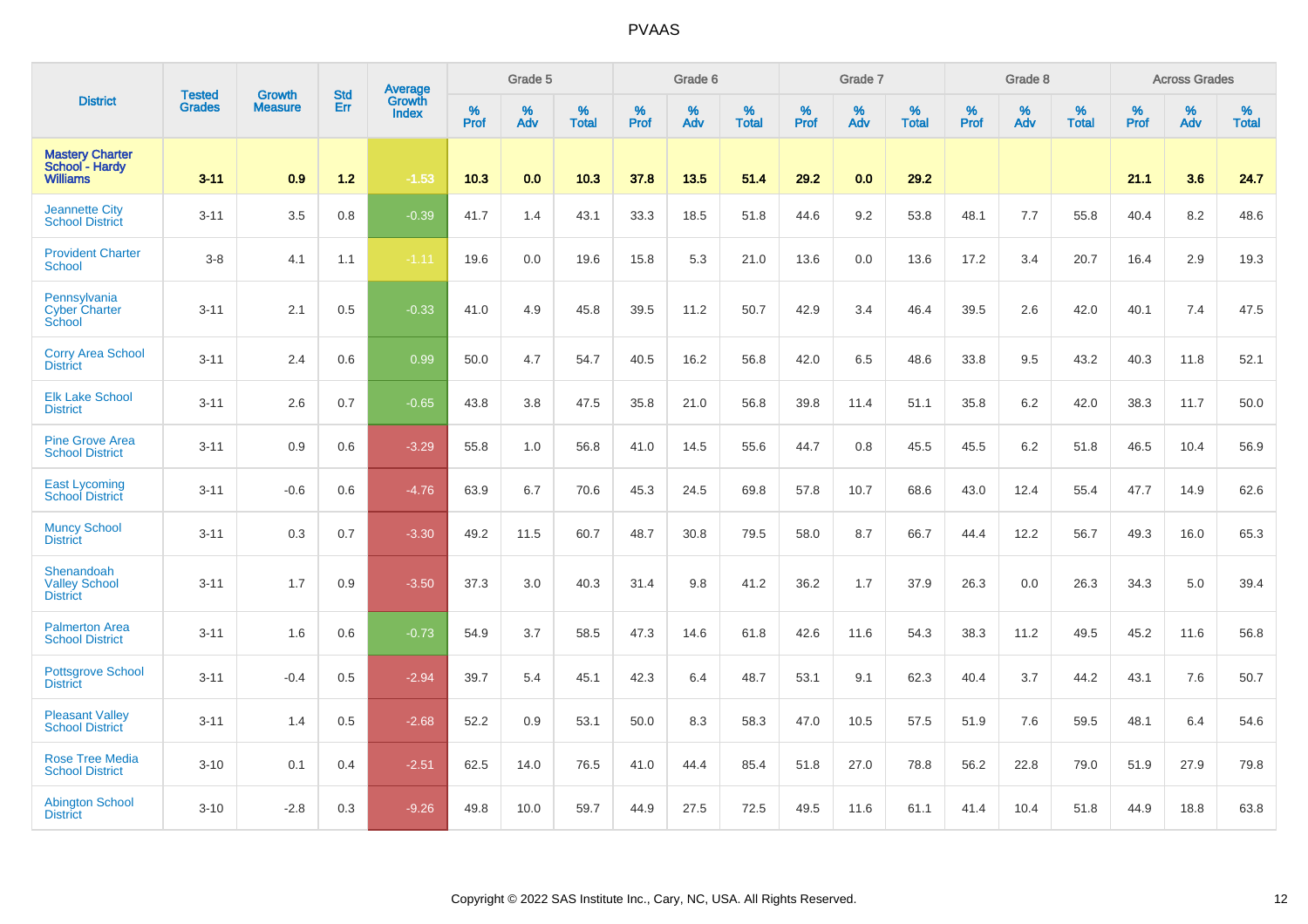|                                                                           |                                |                                 | <b>Std</b> |                                          |                  | Grade 5  |                   |           | Grade 6  |                   |           | Grade 7  |                   |                  | Grade 8  |                   |           | <b>Across Grades</b> |                   |
|---------------------------------------------------------------------------|--------------------------------|---------------------------------|------------|------------------------------------------|------------------|----------|-------------------|-----------|----------|-------------------|-----------|----------|-------------------|------------------|----------|-------------------|-----------|----------------------|-------------------|
| <b>District</b>                                                           | <b>Tested</b><br><b>Grades</b> | <b>Growth</b><br><b>Measure</b> | Err        | <b>Average</b><br>Growth<br><b>Index</b> | %<br><b>Prof</b> | %<br>Adv | %<br><b>Total</b> | %<br>Prof | %<br>Adv | %<br><b>Total</b> | %<br>Prof | %<br>Adv | %<br><b>Total</b> | %<br><b>Prof</b> | %<br>Adv | %<br><b>Total</b> | %<br>Prof | %<br>Adv             | %<br><b>Total</b> |
| <b>Mastery Charter</b><br>School - Hardy<br><b>Williams</b>               | $3 - 11$                       | 0.9                             | 1.2        | $-1.53$                                  | 10.3             | 0.0      | 10.3              | 37.8      | 13.5     | 51.4              | 29.2      | 0.0      | 29.2              |                  |          |                   | 21.1      | 3.6                  | 24.7              |
| <b>Wellsboro Area</b><br><b>School District</b>                           | $3 - 11$                       | $-0.6$                          | 0.6        | $-4.07$                                  | 62.1             | 6.9      | 69.0              | 41.8      | 15.3     | 57.1              | 46.6      | 15.2     | 61.9              | 44.3             | 15.5     | 59.8              | 45.8      | 12.9                 | 58.7              |
| <b>Hampton Township</b><br><b>School District</b>                         | $3 - 11$                       | 1.7                             | 0.5        | $-3.34$                                  | 50.3             | 30.7     | 81.0              | 35.6      | 44.2     | 79.8              | 54.6      | 26.3     | 81.0              | 46.9             | 34.3     | 81.1              | 44.1      | 38.5                 | 82.7              |
| <b>Mohawk Area</b><br><b>School District</b>                              | $3 - 11$                       | 0.9                             | 0.6        | $-2.08$                                  | 43.7             | 6.8      | 50.5              | 44.7      | 21.3     | 66.0              | 56.9      | 7.8      | 64.7              | 55.9             | 8.6      | 64.5              | 46.4      | 17.1                 | 63.5              |
| <b>Robert Benjamin</b><br><b>Wiley Community</b><br><b>Charter School</b> | $3-8$                          | 3.6                             | 0.9        | $-1.43$                                  | 20.9             | 0.0      | 20.9              | 23.4      | 4.3      | 27.7              | 28.1      | 1.8      | 29.8              | 31.1             | 0.0      | 31.1              | 24.2      | 2.4                  | 26.5              |
| <b>Rockwood Area</b><br><b>School District</b>                            | $3 - 11$                       | 1.8                             | 0.9        | $-0.76$                                  | 65.8             | 2.4      | 68.3              | 38.1      | 31.0     | 69.0              | 63.0      | 6.5      | 69.6              | 50.8             | 19.0     | 69.8              | 52.2      | 13.4                 | 65.7              |
| <b>Laboratory Charter</b><br><b>School</b>                                | $3-8$                          | 3.4                             | 1.2        | $-4.40$                                  | 17.2             | 0.0      | 17.2              | 26.2      | 7.1      | 33.3              | 52.0      | $0.0\,$  | 52.0              | 33.3             | 4.8      | 38.1              | 27.2      | 2.4                  | 29.6              |
| <b>California Area</b><br><b>School District</b>                          | $3 - 10$                       | 1.5                             | 0.8        | $-1.20$                                  | 51.8             | 3.7      | 55.6              | 39.4      | 9.1      | 48.5              | 46.4      | 17.9     | 64.3              | 50.0             | 18.5     | 68.5              | 45.7      | 14.1                 | 59.8              |
| <b>Mid Valley School</b><br><b>District</b>                               | $3 - 10$                       | $-0.4$                          | 0.6        | $-5.84$                                  | 41.6             | 5.0      | 46.5              | 48.8      | 10.4     | 59.2              | 38.6      | 2.4      | 40.9              | 26.2             | 2.7      | 28.9              | 38.8      | 7.4                  | 46.2              |
| <b>Union School</b><br><b>District</b>                                    | $3 - 12$                       | 2.7                             | 1.0        | $-0.02$                                  | 21.2             | 6.1      | 27.3              | 40.9      | 20.4     | 61.4              | 40.5      | 0.0      | 40.5              | 40.0             | 6.7      | 46.7              | 37.0      | 8.4                  | 45.4              |
| <b>Bethel Park School</b><br><b>District</b>                              | $3 - 11$                       | 0.5                             | 0.4        | $-3.33$                                  | 59.3             | 14.8     | 74.2              | 44.6      | 30.2     | 74.9              | 57.6      | 17.0     | 74.5              | 54.5             | 19.6     | 74.1              | 52.1      | 24.5                 | 76.6              |
| Loyalsock<br><b>Township School</b><br><b>District</b>                    | $3 - 12$                       | 1.2                             | 0.6        | $-1.86$                                  | 48.3             | 12.9     | 61.2              | 43.9      | 17.4     | 61.2              | 50.8      | 7.0      | 57.8              | 51.0             | 5.0      | 56.0              | 45.5      | 13.2                 | 58.7              |
| <b>Eastern Lancaster</b><br><b>County School</b><br><b>District</b>       | $3 - 12$                       | 1.1                             | 0.5        | $-1.40$                                  | 48.1             | 3.9      | 51.9              | 38.7      | 12.0     | 50.8              | 35.4      | 4.6      | 39.9              | 38.0             | 15.5     | 53.5              | 39.2      | 9.3                  | 48.5              |
| <b>Chestnut Ridge</b><br><b>School District</b>                           | $3 - 12$                       | 1.2                             | 0.7        | $-2.28$                                  | 53.8             | 4.4      | 58.2              | 42.0      | 19.8     | 61.7              | 57.9      | 3.2      | 61.0              | 50.5             | 6.2      | 56.7              | 47.9      | 11.6                 | 59.5              |
| Conemaugh<br><b>Township Area</b><br><b>School District</b>               | $3 - 12$                       | 2.5                             | 0.8        | $-1.19$                                  | 53.2             | 22.6     | 75.8              | 36.1      | 36.1     | 72.1              | 62.5      | 18.1     | 80.6              | 50.7             | 16.4     | 67.1              | 50.9      | 24.8                 | 75.7              |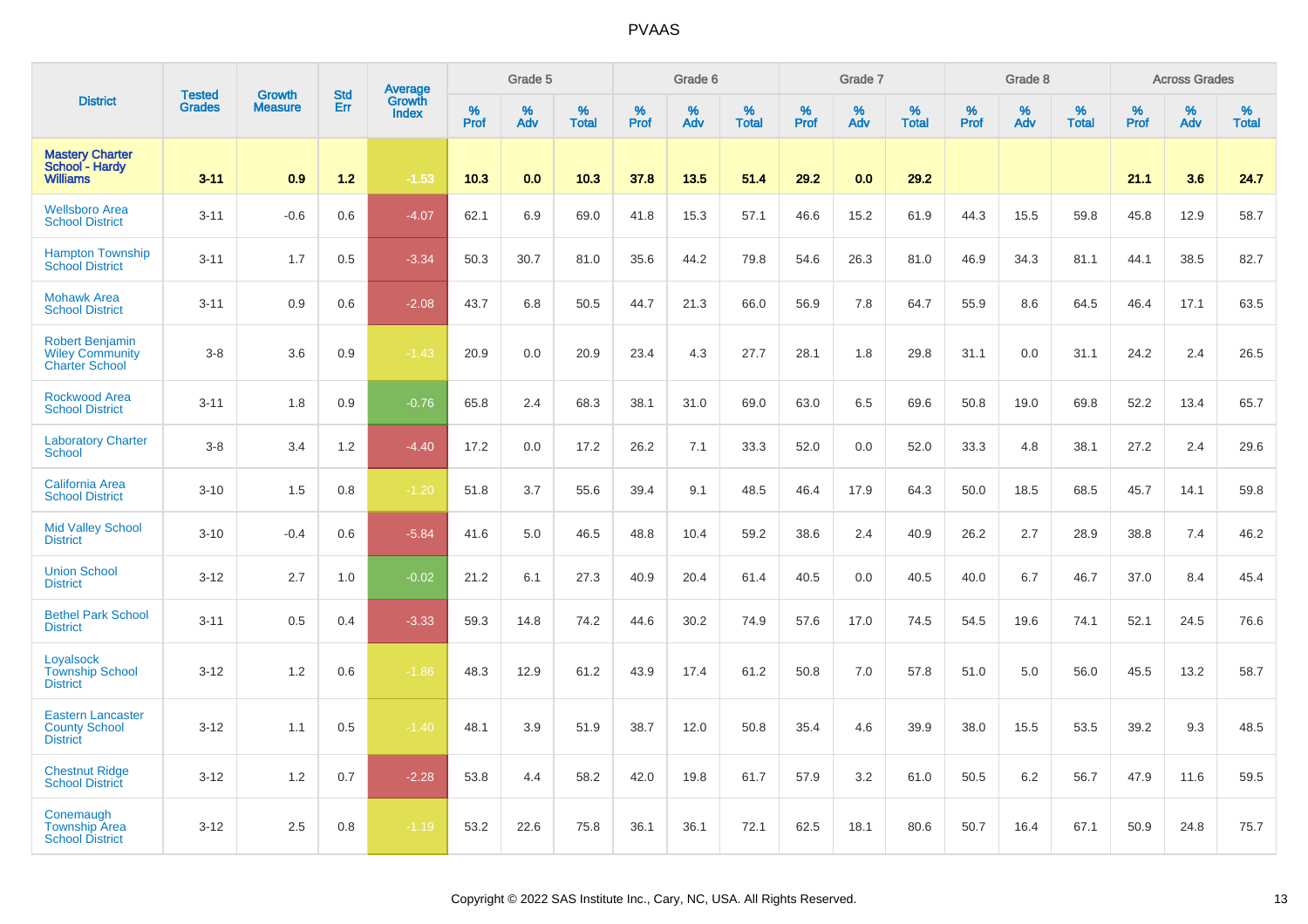|                                                                    | <b>Tested</b> | <b>Growth</b>  | <b>Std</b> | <b>Average</b><br>Growth |                     | Grade 5  |                   |                  | Grade 6  |                   |                  | Grade 7  |                   |           | Grade 8  |                   |           | <b>Across Grades</b> |                   |
|--------------------------------------------------------------------|---------------|----------------|------------|--------------------------|---------------------|----------|-------------------|------------------|----------|-------------------|------------------|----------|-------------------|-----------|----------|-------------------|-----------|----------------------|-------------------|
| <b>District</b>                                                    | <b>Grades</b> | <b>Measure</b> | Err        | <b>Index</b>             | $\%$<br><b>Prof</b> | %<br>Adv | %<br><b>Total</b> | %<br><b>Prof</b> | %<br>Adv | %<br><b>Total</b> | %<br><b>Prof</b> | %<br>Adv | %<br><b>Total</b> | %<br>Prof | %<br>Adv | %<br><b>Total</b> | %<br>Prof | %<br>Adv             | %<br><b>Total</b> |
| <b>Mastery Charter</b><br><b>School - Hardy</b><br><b>Williams</b> | $3 - 11$      | 0.9            | $1.2$      | $-1.53$                  | 10.3                | 0.0      | 10.3              | 37.8             | 13.5     | 51.4              | 29.2             | 0.0      | 29.2              |           |          |                   | 21.1      | 3.6                  | 24.7              |
| <b>East Pennsboro</b><br><b>Area School</b><br><b>District</b>     | $3 - 11$      | 1.2            | $0.5\,$    | $-1.85$                  | 47.0                | 4.8      | 51.8              | 35.0             | 18.1     | 53.1              | 50.6             | 10.0     | 60.6              | 47.1      | 8.2      | 55.3              | 44.2      | 11.4                 | 55.5              |
| <b>Riverside Beaver</b><br><b>County School</b><br><b>District</b> | $3 - 11$      | 2.3            | 0.6        | $-2.61$                  | 53.1                | 9.4      | 62.5              | 37.0             | 36.0     | 73.0              | 48.8             | 12.5     | 61.2              | 51.6      | 15.8     | 67.4              | 45.6      | 22.4                 | 68.1              |
| <b>Big Spring School</b><br><b>District</b>                        | $3 - 11$      | $-0.3$         | 0.5        | $-3.93$                  | 50.0                | 14.6     | 64.6              | 45.6             | 12.0     | 57.6              | 52.2             | 8.8      | 61.0              | 49.7      | 9.2      | 58.9              | 47.8      | 15.2                 | 63.0              |
| <b>KIPP Philadelphia</b><br><b>Charter School</b>                  | $3 - 8$       | 2.8            | 0.9        | 0.52                     | 13.5                | 0.0      | 13.5              | 28.0             | 0.0      | 28.0              | 29.0             | 0.0      | 29.0              | 25.6      | 0.0      | 25.6              | 21.5      | 0.4                  | 21.9              |
| People For People<br><b>Charter School</b>                         | $3 - 12$      | 3.5            | 1.0        | $-0.65$                  | 12.9                | 3.2      | 16.1              | 19.4             | 0.0      | 19.4              | 23.1             | 0.0      | 23.1              | 6.8       | 0.0      | 6.8               | 13.2      | 0.4                  | 13.6              |
| <b>Grove City Area</b><br><b>School District</b>                   | $3 - 12$      | 1.6            | 0.6        | $-1.18$                  | 45.0                | 21.0     | 66.0              | 36.9             | 23.8     | 60.7              | 58.9             | 16.1     | 75.0              | 47.1      | 12.6     | 59.7              | 45.7      | 20.1                 | 65.8              |
| <b>West Jefferson</b><br><b>Hills School District</b>              | $3 - 11$      | 0.0            | 0.4        | $-3.98$                  | 58.9                | 14.8     | 73.8              | 50.5             | 19.9     | 70.4              | 60.2             | 13.1     | 73.3              | 57.6      | 17.7     | 75.4              | 53.0      | 20.4                 | 73.4              |
| <b>Russell Byers</b><br><b>Charter School</b>                      | $3-8$         | 1.4            | 0.9        | $-1.06$                  | 18.2                | 1.8      | 20.0              | 36.8             | 0.0      | 36.8              | 28.1             | 0.0      | 28.1              | 14.3      | 2.0      | 16.3              | 22.4      | 3.0                  | 25.3              |
| <b>Wyoming Valley<br/>West School</b><br><b>District</b>           | $3 - 11$      | 0.9            | 0.5        | $-1.24$                  | 41.0                | 4.2      | 45.2              | 32.6             | 7.6      | 40.3              | 40.5             | 4.2      | 44.6              | 30.1      | 12.1     | 42.2              | 35.8      | 6.9                  | 42.7              |
| Wilkinsburg<br><b>Borough School</b><br><b>District</b>            | $3-6$         | 4.8            | 1.4        | 0.90                     | 41.5                | 0.0      | 41.5              | 25.6             | 2.3      | 27.9              |                  |          |                   |           |          |                   | 23.5      | 1.0                  | 24.5              |
| Altoona Area<br><b>School District</b>                             | $3 - 12$      | 1.1            | 0.3        | $-1.92$                  | 43.5                | 4.0      | 47.5              | 30.6             | 11.2     | 41.8              | 38.3             | 4.3      | 42.6              | 43.8      | 7.2      | 51.0              | 37.4      | 6.8                  | 44.1              |
| <b>Southern Fulton</b><br><b>School District</b>                   | $3 - 11$      | 0.0            | 0.9        | $-1.64$                  | 53.2                | 6.4      | 59.6              | 41.4             | 15.5     | 56.9              | 40.4             | 0.0      | 40.4              | 32.0      | 8.0      | 40.0              | 43.4      | 7.9                  | 51.3              |
| Pen Argyl Area<br><b>School District</b>                           | $3 - 12$      | 2.2            | 0.6        | $-0.55$                  | 50.0                | 10.0     | 60.0              | 43.9             | 13.4     | 57.3              | 44.6             | 9.1      | 53.6              | 44.7      | 4.8      | 49.5              | 46.0      | 11.3                 | 57.2              |
| <b>Derry Area School</b><br><b>District</b>                        | $3 - 11$      | 2.2            | 0.6        | $-0.34$                  | 44.6                | 8.3      | 52.9              | 44.4             | 29.1     | 73.5              | 49.6             | 17.1     | 66.7              | 43.1      | 12.9     | 56.0              | 44.1      | 17.4                 | 61.5              |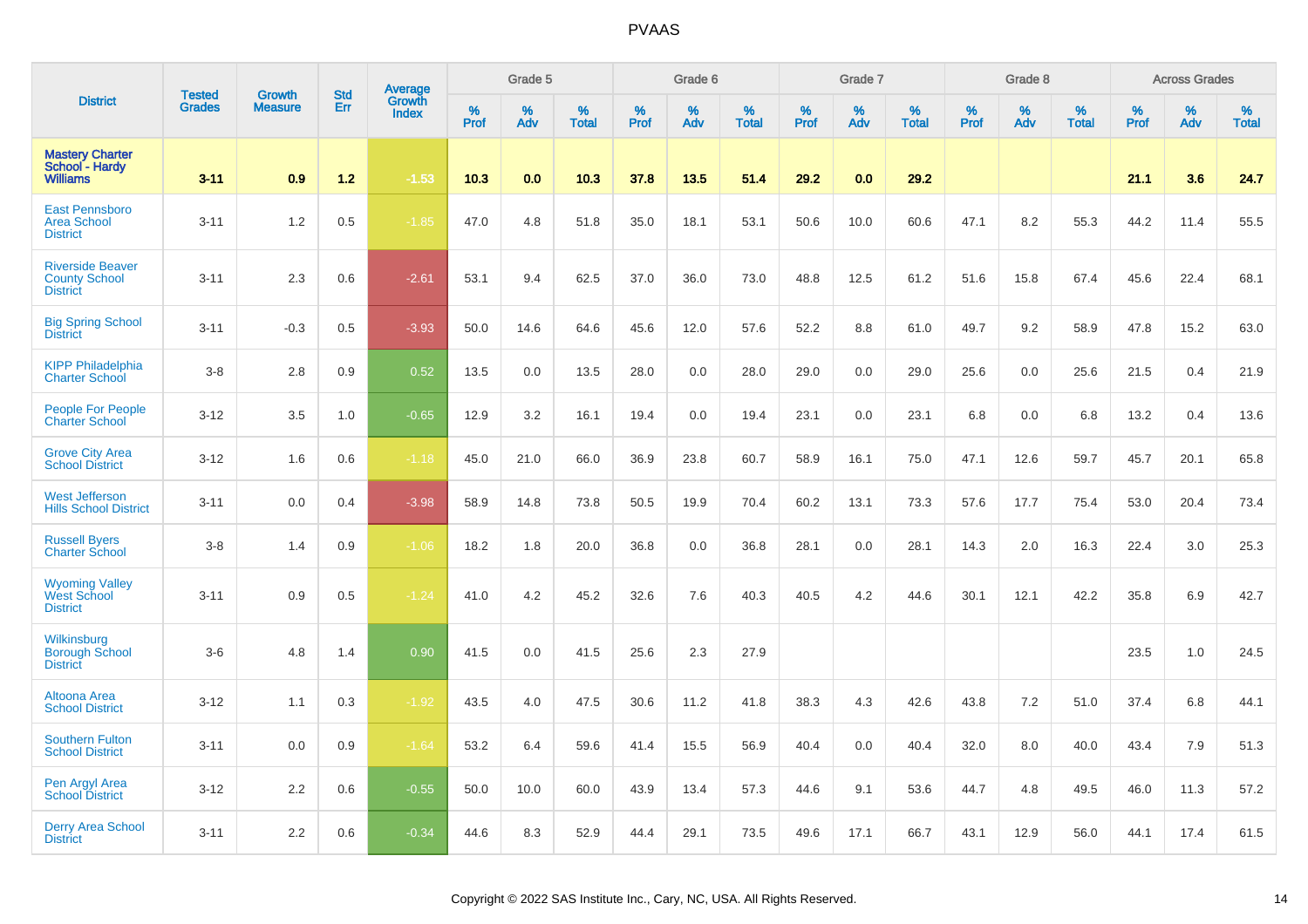|                                                                   | <b>Tested</b> | <b>Growth</b>  | <b>Std</b> | Average                |              | Grade 5  |                   |                  | Grade 6  |                   |                  | Grade 7  |                   |           | Grade 8  |                   |           | <b>Across Grades</b> |                   |
|-------------------------------------------------------------------|---------------|----------------|------------|------------------------|--------------|----------|-------------------|------------------|----------|-------------------|------------------|----------|-------------------|-----------|----------|-------------------|-----------|----------------------|-------------------|
| <b>District</b>                                                   | <b>Grades</b> | <b>Measure</b> | Err        | Growth<br><b>Index</b> | $\%$<br>Prof | %<br>Adv | %<br><b>Total</b> | %<br><b>Prof</b> | %<br>Adv | %<br><b>Total</b> | %<br><b>Prof</b> | %<br>Adv | %<br><b>Total</b> | %<br>Prof | %<br>Adv | %<br><b>Total</b> | %<br>Prof | %<br>Adv             | %<br><b>Total</b> |
| <b>Mastery Charter</b><br>School - Hardy<br><b>Williams</b>       | $3 - 11$      | 0.9            | $1.2$      | $-1.53$                | 10.3         | 0.0      | 10.3              | 37.8             | 13.5     | 51.4              | 29.2             | 0.0      | 29.2              |           |          |                   | 21.1      | 3.6                  | 24.7              |
| <b>Mastery Charter</b><br>School - Gratz<br>Campus                | $7 - 10$      | 5.0            | 1.4        | 1.26                   |              |          |                   |                  |          |                   | 19.4             | 0.0      | 19.4              | 7.3       | 0.0      | 7.3               | 13.0      | 0.0                  | 13.0              |
| Wallenpaupack<br>Area School<br><b>District</b>                   | $3 - 11$      | 1.8            | 0.5        | $-0.06$                | 54.8         | 4.2      | 59.0              | 52.1             | 8.5      | 60.6              | 49.3             | 12.8     | 62.2              | 40.4      | 6.8      | 47.3              | 47.2      | 10.0                 | 57.2              |
| <b>Bald Eagle Area</b><br><b>School District</b>                  | $3 - 11$      | 0.1            | 0.6        | $-2.50$                | 54.7         | 4.7      | 59.4              | 41.6             | 7.9      | 49.5              | 32.2             | 2.5      | 34.8              | 34.2      | 14.0     | 48.2              | 39.5      | 10.5                 | 50.0              |
| <b>Cumberland Valley</b><br><b>School District</b>                | $3 - 12$      | 0.2            | 0.2        | $-3.90$                | 59.3         | 12.9     | 72.1              | 45.0             | 24.7     | 69.7              | 53.8             | 17.0     | 70.9              | 51.0      | 16.9     | 67.8              | 49.2      | 22.4                 | 71.6              |
| <b>Souderton Charter</b><br>School<br>Collaborative               | $3-8$         | 4.3            | 1.3        | $-0.07$                | 74.1         | 25.9     | 100.0             | 48.0             | 48.0     | 96.0              | 33.3             | 61.9     | 95.2              | 47.1      | 41.2     | 88.2              | 50.7      | 40.8                 | 91.6              |
| <b>Clarion-Limestone</b><br><b>Area School</b><br><b>District</b> | $3 - 12$      | 1.8            | 0.9        | $-0.57$                | 54.6         | 29.1     | 83.6              | 57.7             | 26.9     | 84.6              | 41.7             | 16.7     | 58.3              | 44.7      | 12.8     | 57.4              | 47.0      | 20.8                 | 67.7              |
| <b>Ridgway Area</b><br><b>School District</b>                     | $3 - 11$      | 2.8            | 0.8        | $-0.56$                | 57.4         | 6.6      | 63.9              | 45.9             | 32.8     | 78.7              | 48.3             | 8.3      | 56.7              | 57.4      | 8.2      | 65.6              | 51.0      | 16.6                 | 67.6              |
| Hatboro-Horsham<br><b>School District</b>                         | $3 - 11$      | 1.3            | 0.4        | $-0.67$                | 55.0         | 7.8      | 62.7              | 49.0             | 19.5     | 68.5              | 52.9             | 10.9     | 63.8              | 51.3      | 9.1      | 60.5              | 49.9      | 13.8                 | 63.7              |
| <b>Sharon City School</b><br><b>District</b>                      | $3 - 11$      | 1.0            | 0.6        | $-2.38$                | 36.8         | 3.5      | 40.3              | 30.8             | 15.0     | 45.8              | 33.3             | 1.8      | 35.2              | 42.1      | 6.4      | 48.4              | 34.2      | 6.1                  | 40.2              |
| <b>Riverview School</b><br><b>District</b>                        | $3 - 11$      | $-2.8$         | 0.8        | $-4.29$                | 71.2         | 9.6      | 80.8              | 39.7             | 29.5     | 69.2              | 54.8             | 1.6      | 56.4              | 38.0      | 10.1     | 48.1              | 48.9      | 19.2                 | 68.1              |
| <b>Portage Area</b><br><b>School District</b>                     | $3 - 10$      | 1.0            | 0.9        | $-2.55$                | 50.0         | 9.5      | 59.5              | 52.0             | 28.0     | 80.0              | 54.0             | 3.2      | 57.1              | 49.1      | 7.6      | 56.6              | 51.5      | 15.6                 | 67.2              |
| Susquehanna<br><b>Township School</b><br><b>District</b>          | $3 - 12$      | $-0.5$         | 0.5        | $-2.27$                | 42.6         | 1.2      | 43.8              | 30.8             | 2.0      | 32.8              | 27.1             | 2.8      | 29.9              | 33.8      | 6.1      | 39.9              | 34.8      | 4.8                  | 39.6              |
| <b>Clairton City</b><br><b>School District</b>                    | $3 - 11$      | 0.7            | 0.8        | $-1.61$                | 12.5         | 2.1      | 14.6              | 22.1             | 5.9      | 27.9              | 17.7             | 0.0      | 17.7              | 25.5      | 0.0      | 25.5              | 19.3      | 1.5                  | 20.8              |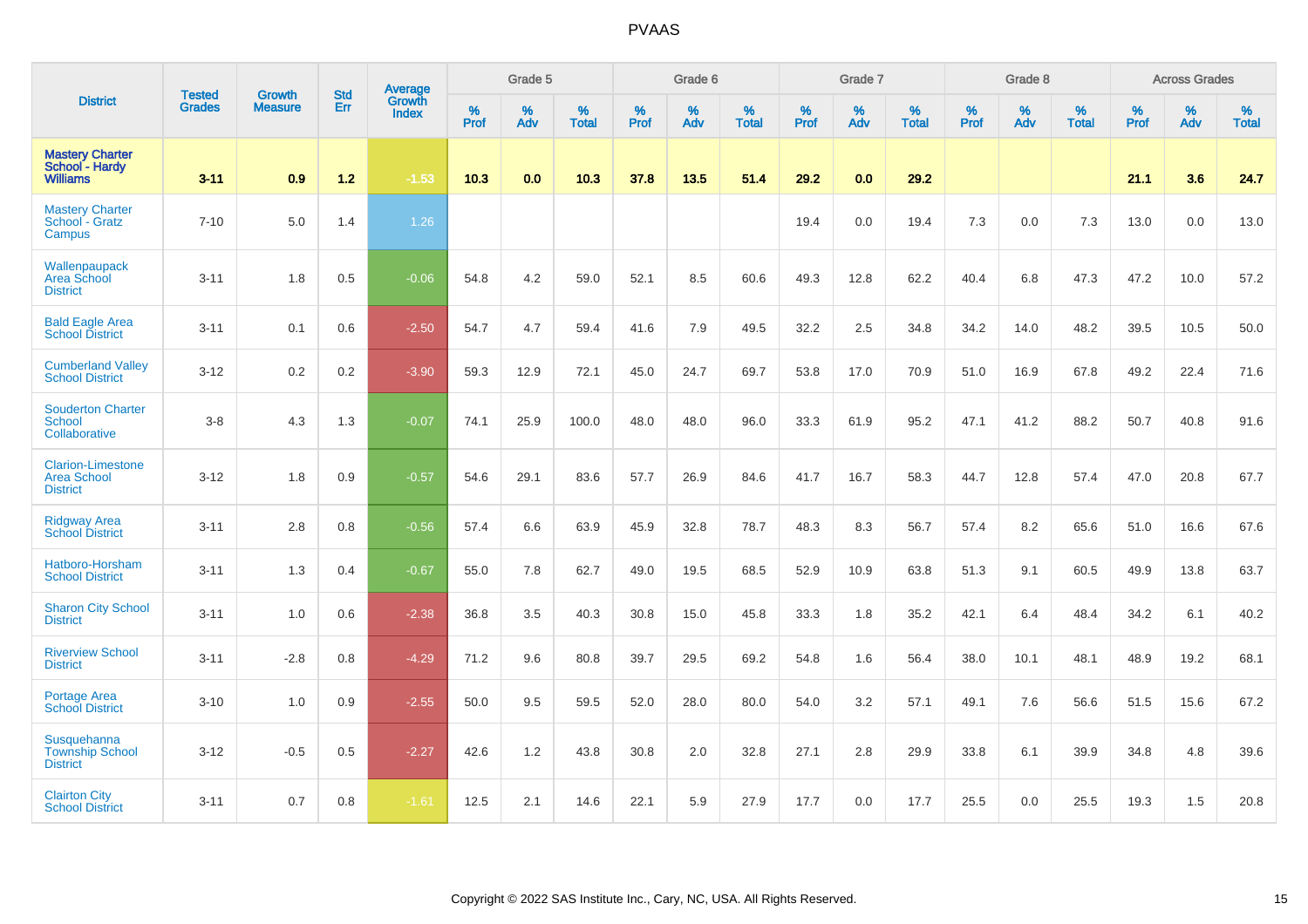|                                                             | <b>Tested</b> | <b>Growth</b>  | <b>Std</b> | Average                |           | Grade 5  |                   |           | Grade 6  |                   |           | Grade 7  |                   |           | Grade 8  |                   |           | <b>Across Grades</b> |                   |
|-------------------------------------------------------------|---------------|----------------|------------|------------------------|-----------|----------|-------------------|-----------|----------|-------------------|-----------|----------|-------------------|-----------|----------|-------------------|-----------|----------------------|-------------------|
| <b>District</b>                                             | <b>Grades</b> | <b>Measure</b> | Err        | Growth<br><b>Index</b> | %<br>Prof | %<br>Adv | %<br><b>Total</b> | %<br>Prof | %<br>Adv | %<br><b>Total</b> | %<br>Prof | %<br>Adv | %<br><b>Total</b> | %<br>Prof | %<br>Adv | %<br><b>Total</b> | %<br>Prof | %<br>Adv             | %<br><b>Total</b> |
| <b>Mastery Charter</b><br>School - Hardy<br><b>Williams</b> | $3 - 11$      | 0.9            | $1.2$      | $-1.53$                | 10.3      | 0.0      | 10.3              | 37.8      | 13.5     | 51.4              | 29.2      | 0.0      | 29.2              |           |          |                   | 21.1      | 3.6                  | 24.7              |
| <b>Wyomissing Area</b><br><b>School District</b>            | $3 - 12$      | $-1.6$         | 0.6        | $-4.87$                | 47.3      | 14.7     | 62.0              | 50.5      | 21.8     | 72.3              | 47.3      | 11.6     | 58.9              | 46.4      | 13.6     | 60.0              | 46.4      | 19.4                 | 65.8              |
| <b>Sto-Rox School</b><br><b>District</b>                    | $3 - 10$      | $-0.0$         | 0.9        | $-1.18$                | 16.1      | 2.2      | 18.3              | 27.9      | 1.2      | 29.1              | 0.0       | 0.0      | 0.0               | 2.9       | 0.0      | 2.9               | 16.8      | 1.0                  | 17.9              |
| <b>Centennial School</b><br><b>District</b>                 | $3 - 10$      | 1.2            | 0.3        | 0.36                   | 49.0      | 5.4      | 54.4              | 41.7      | 11.3     | 53.0              | 46.4      | 7.1      | 53.6              | 43.6      | 5.1      | 48.7              | 44.3      | 10.2                 | 54.4              |
| <b>Vida Charter</b><br><b>School</b>                        | $3-6$         | 3.8            | 1.9        | $-0.39$                | 56.0      | 16.0     | 72.0              | 27.8      | 27.8     | 55.6              |           |          |                   |           |          |                   | 33.7      | 19.8                 | 53.5              |
| <b>Avon Grove</b><br><b>School District</b>                 | $3 - 10$      | $-1.5$         | 0.4        | $-5.53$                | 48.2      | 14.6     | 62.9              | 44.6      | 18.7     | 63.3              | 59.8      | 14.8     | 74.6              | 46.8      | 16.7     | 63.5              | 46.7      | 15.4                 | 62.1              |
| <b>Owen J Roberts</b><br><b>School District</b>             | $3 - 11$      | $-2.3$         | 0.3        | $-11.48$               | 59.8      | 15.0     | 74.8              | 41.4      | 38.7     | 80.1              | 56.3      | 10.6     | 67.0              | 51.6      | 11.0     | 62.6              | 50.6      | 21.3                 | 71.8              |
| <b>West Chester Area</b><br><b>School District</b>          | $3 - 11$      | $-1.6$         | 0.3        | $-7.85$                | 58.7      | 13.5     | 72.2              | 51.5      | 23.7     | 75.1              | 53.1      | 14.1     | 67.2              | 57.3      | 13.9     | 71.2              | 52.6      | 21.5                 | 74.0              |
| <b>Pottsville Area</b><br><b>School District</b>            | $3 - 12$      | $-1.5$         | 0.5        | $-5.24$                | 43.0      | 3.7      | 46.7              | 39.2      | 7.7      | 46.8              | 34.4      | 4.9      | 39.3              | 40.4      | 4.1      | 44.4              | 39.7      | 6.1                  | 45.8              |
| <b>Easton Area</b><br><b>School District</b>                | $3 - 12$      | 0.1            | 0.4        | $-1.51$                | 43.5      | 2.4      | 45.9              | 33.8      | 7.9      | 41.8              | 40.1      | 7.2      | 47.2              | 35.4      | 6.0      | 41.4              | 36.9      | 7.9                  | 44.8              |
| <b>Jamestown Area</b><br><b>School District</b>             | $3 - 11$      | 2.7            | 1.2        | $-1.24$                | 47.4      | 0.0      | 47.4              | 30.6      | 19.4     | 50.0              | 41.4      | 6.9      | 48.3              | 54.6      | 0.0      | 54.6              | 41.2      | 7.9                  | 49.1              |
| <b>Girard School</b><br><b>District</b>                     | $3 - 11$      | 1.9            | 0.6        | $-2.29$                | 54.5      | 12.5     | 67.0              | 38.1      | 22.9     | 61.0              | 47.8      | 16.2     | 64.0              | 54.1      | 7.3      | 61.5              | 45.5      | 17.8                 | 63.3              |
| <b>Mastery Charter</b><br>School -<br>Shoemaker<br>Campus   | $7 - 10$      | 5.8            | 1.6        | 1.55                   |           |          |                   |           |          |                   | 26.7      | 6.7      | 33.3              | 25.9      | 0.0      | 25.9              | 26.3      | 3.5                  | 29.8              |
| <b>Northeastern York</b><br><b>School District</b>          | $3 - 11$      | 1.5            | 0.4        | $-0.02$                | 51.8      | 13.3     | 65.0              | 45.0      | 21.5     | 66.5              | 48.5      | 11.0     | 59.5              | 43.2      | 18.2     | 61.5              | 46.8      | 17.3                 | 64.1              |
| <b>Troy Area School</b><br><b>District</b>                  | $3 - 10$      | 0.2            | 0.6        | $-2.82$                | 45.0      | 1.0      | 46.0              | 25.5      | 5.9      | 31.4              | 45.6      | 6.5      | 52.2              | 42.4      | 10.2     | 52.5              | 39.4      | 6.6                  | 46.0              |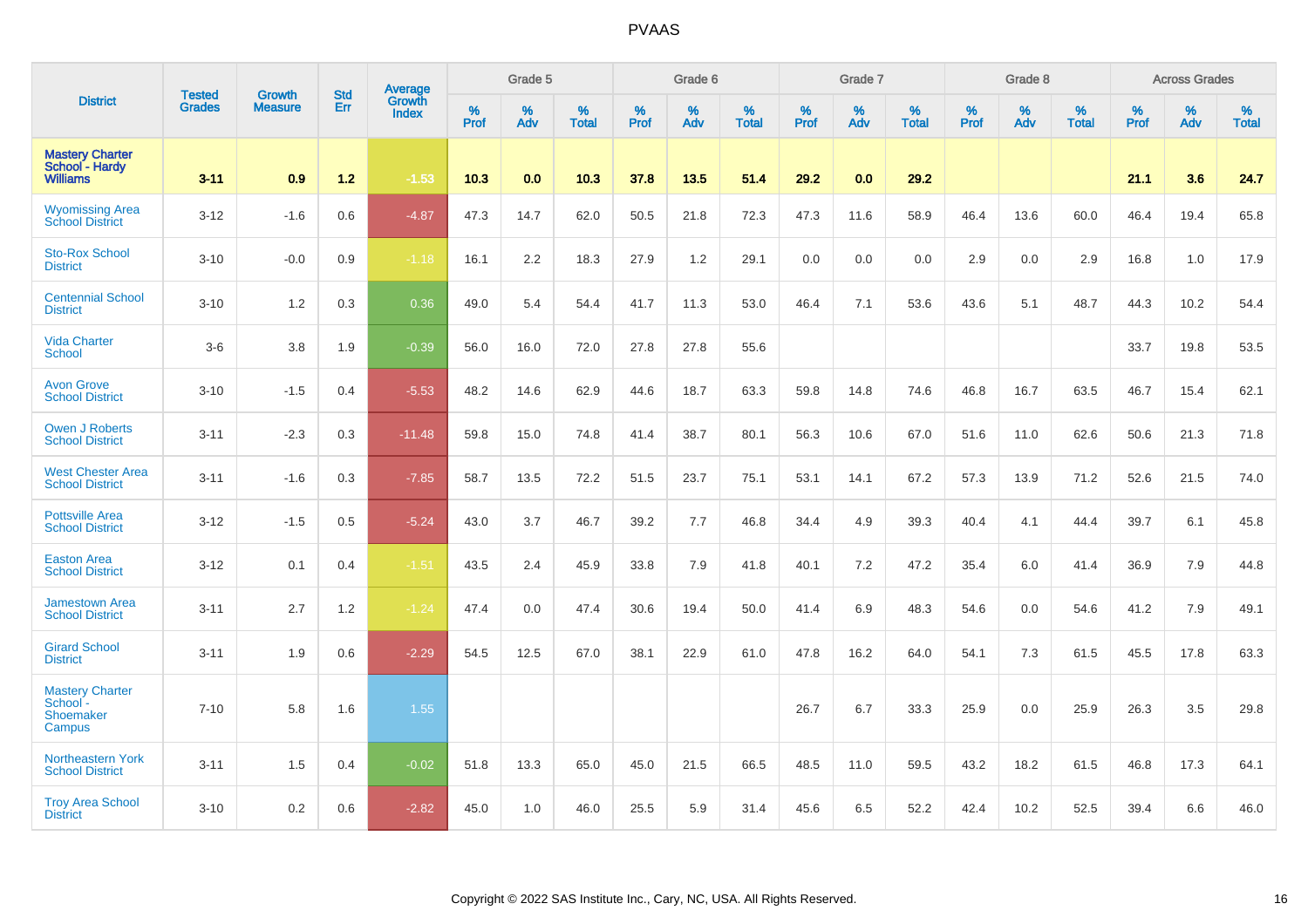|                                                             |                                | <b>Growth</b>  | <b>Std</b> | Average         |                     | Grade 5  |                   |           | Grade 6  |                   |              | Grade 7  |                   |           | Grade 8  |                   |           | <b>Across Grades</b> |                   |
|-------------------------------------------------------------|--------------------------------|----------------|------------|-----------------|---------------------|----------|-------------------|-----------|----------|-------------------|--------------|----------|-------------------|-----------|----------|-------------------|-----------|----------------------|-------------------|
| <b>District</b>                                             | <b>Tested</b><br><b>Grades</b> | <b>Measure</b> | Err        | Growth<br>Index | $\%$<br><b>Prof</b> | %<br>Adv | %<br><b>Total</b> | %<br>Prof | %<br>Adv | %<br><b>Total</b> | $\%$<br>Prof | %<br>Adv | %<br><b>Total</b> | %<br>Prof | %<br>Adv | %<br><b>Total</b> | %<br>Prof | %<br>Adv             | %<br><b>Total</b> |
| <b>Mastery Charter</b><br>School - Hardy<br><b>Williams</b> | $3 - 11$                       | 0.9            | 1.2        | $-1.53$         | 10.3                | 0.0      | 10.3              | 37.8      | 13.5     | 51.4              | 29.2         | 0.0      | 29.2              |           |          |                   | 21.1      | 3.6                  | 24.7              |
| Claysburg-Kimmel<br><b>School District</b>                  | $3 - 11$                       | 2.9            | 0.8        | $-0.45$         | 52.3                | 3.1      | 55.4              | 34.6      | 15.4     | 50.0              | 35.1         | 8.8      | 43.9              | 43.9      | 7.0      | 50.9              | 43.5      | 8.7                  | 52.2              |
| <b>Stroudsburg Area</b><br><b>School District</b>           | $3 - 11$                       | 1.1            | 0.4        | $-2.29$         | 39.1                | 4.0      | 43.1              | 39.0      | 11.2     | 50.2              | 46.4         | 8.5      | 54.9              | 48.9      | 7.8      | 56.7              | 40.7      | 9.2                  | 49.9              |
| Tredyffrin-<br><b>Easttown School</b><br><b>District</b>    | $3 - 10$                       | 0.5            | 0.4        | $-3.06$         | 65.0                | 22.0     | 87.0              | 47.7      | 39.5     | 87.2              | 56.5         | 29.3     | 85.8              | 48.6      | 39.7     | 88.4              | 52.0      | 36.6                 | 88.6              |
| <b>Avon Grove</b><br><b>Charter School</b>                  | $3 - 11$                       | 1.7            | 0.6        | 0.18            | 53.3                | 4.9      | 58.2              | 47.4      | 18.2     | 65.7              | 51.1         | 16.3     | 67.4              | 38.6      | 9.9      | 48.5              | 42.6      | 14.8                 | 57.4              |
| <b>Peters Township</b><br><b>School District</b>            | $3 - 11$                       | $-0.2$         | 0.4        | $-4.46$         | 62.9                | 24.3     | 87.3              | 48.1      | 33.6     | 81.7              | 57.8         | 25.7     | 83.5              | 63.8      | 20.1     | 83.9              | 52.4      | 33.7                 | 86.1              |
| <b>Millersburg Area</b><br><b>School District</b>           | $3 - 11$                       | $-0.2$         | 0.8        | $-2.79$         | 47.1                | 3.9      | 51.0              | 41.5      | 0.0      | 41.5              | 51.6         | 3.1      | 54.7              | 40.3      | 3.2      | 43.6              | 44.2      | 7.4                  | 51.5              |
| <b>Central Fulton</b><br><b>School District</b>             | $3 - 11$                       | 0.7            | 0.8        | $-1.60$         | 43.4                | 7.9      | 51.3              | 36.2      | 8.7      | 44.9              | 42.7         | 2.7      | 45.3              | 53.6      | 16.1     | 69.6              | 45.7      | 8.1                  | 53.8              |
| <b>Susquenita School</b><br><b>District</b>                 | $3 - 11$                       | 0.7            | 0.6        | $-1.50$         | 46.7                | 9.2      | 55.8              | 45.3      | 8.5      | 53.8              | 38.0         | 7.4      | 45.4              | 42.1      | 6.5      | 48.6              | 43.0      | 11.2                 | 54.2              |
| <b>Ellwood City Area</b><br><b>School District</b>          | $3 - 11$                       | 0.6            | 0.6        | $-2.25$         | 53.8                | 11.5     | 65.4              | 47.0      | 14.8     | 61.7              | 43.0         | 10.7     | 53.7              | 41.3      | 8.3      | 49.5              | 45.3      | 10.3                 | 55.6              |
| <b>Greater Johnstown</b><br><b>School District</b>          | $3 - 11$                       | $-0.2$         | 0.5        | $-3.14$         | 21.9                | 0.0      | 21.9              | 21.0      | 2.7      | 23.6              | 26.7         | 0.6      | 27.3              | 23.4      | 0.6      | 24.0              | 21.6      | 1.8                  | 23.4              |
| Punxsutawney<br>Area School<br><b>District</b>              | $3 - 11$                       | 1.1            | 0.6        | $-0.16$         | 52.2                | 9.4      | 61.6              | 54.9      | 13.3     | 68.1              | 36.8         | 5.6      | 42.4              | 40.0      | 5.4      | 45.4              | 41.5      | 12.4                 | 53.8              |
| Northern Bedford<br><b>County School</b><br><b>District</b> | $3 - 11$                       | $-0.1$         | 0.8        | $-2.76$         | 46.9                | 14.3     | 61.2              | 57.6      | 28.8     | 86.4              | 43.1         | 17.2     | 60.3              | 50.0      | 15.6     | 65.6              | 46.8      | 20.5                 | 67.3              |
| <b>Karns City Area</b><br><b>School District</b>            | $3 - 11$                       | $-0.9$         | 0.6        | $-3.82$         | 56.2                | 9.0      | 65.2              | 46.6      | 14.8     | 61.4              | 47.4         | 1.7      | 49.1              | 40.7      | 1.8      | 42.6              | 44.7      | 6.8                  | 51.5              |
| Palmyra Area<br><b>School District</b>                      | $3 - 11$                       | $-0.7$         | 0.4        | $-2.98$         | 54.6                | 19.4     | 74.0              | 44.9      | 24.2     | 69.1              | 58.9         | 12.6     | 71.5              | 53.4      | 10.9     | 64.3              | 49.8      | 21.3                 | 71.1              |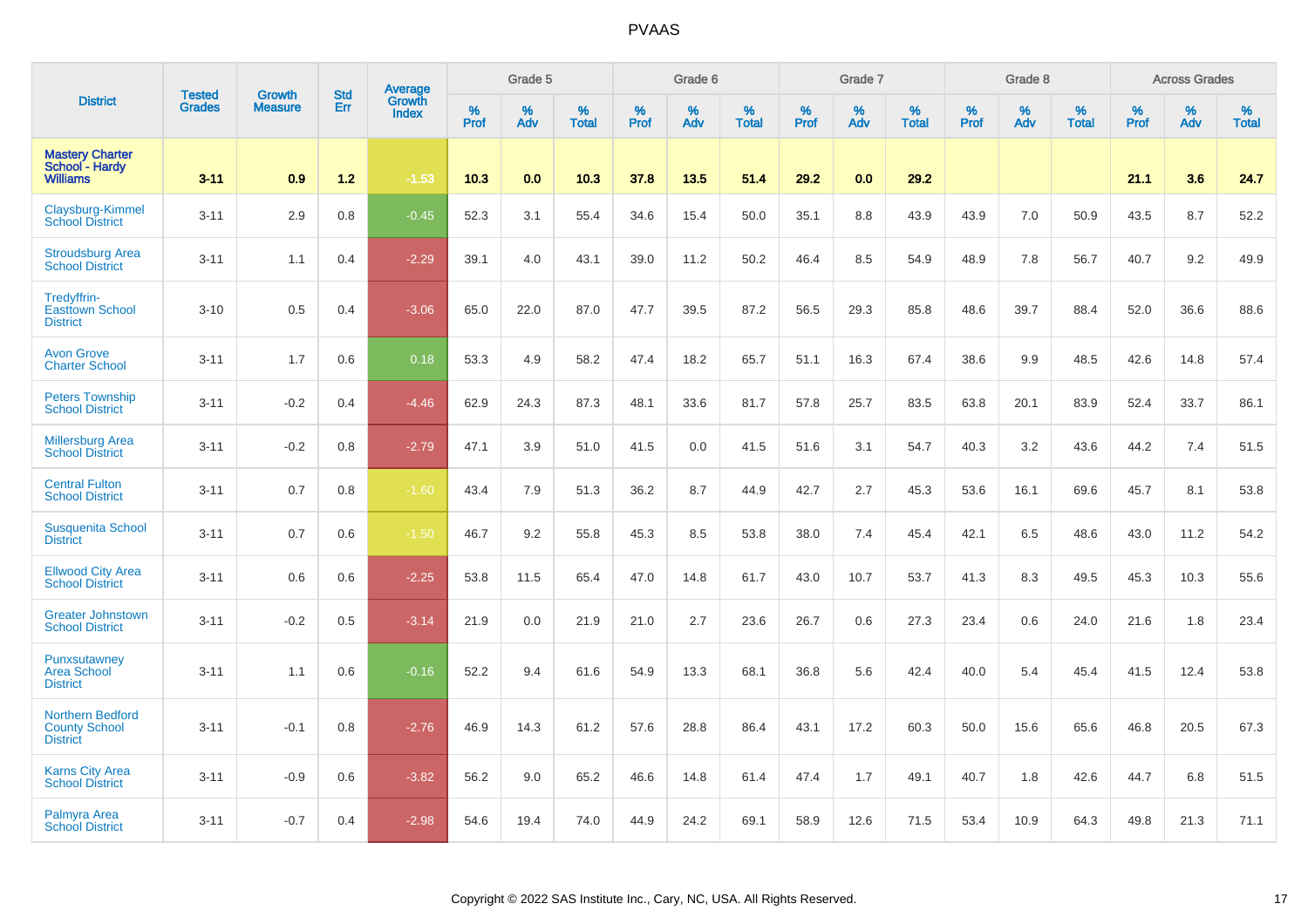|                                                                        |                                |                                 | <b>Std</b> | Average                |           | Grade 5  |                   |           | Grade 6  |                   |           | Grade 7  |                   |           | Grade 8  |                   |           | <b>Across Grades</b> |                   |
|------------------------------------------------------------------------|--------------------------------|---------------------------------|------------|------------------------|-----------|----------|-------------------|-----------|----------|-------------------|-----------|----------|-------------------|-----------|----------|-------------------|-----------|----------------------|-------------------|
| <b>District</b>                                                        | <b>Tested</b><br><b>Grades</b> | <b>Growth</b><br><b>Measure</b> | Err        | Growth<br><b>Index</b> | %<br>Prof | %<br>Adv | %<br><b>Total</b> | %<br>Prof | %<br>Adv | %<br><b>Total</b> | %<br>Prof | %<br>Adv | %<br><b>Total</b> | %<br>Prof | %<br>Adv | %<br><b>Total</b> | %<br>Prof | %<br>Adv             | %<br><b>Total</b> |
| <b>Mastery Charter</b><br>School - Hardy<br><b>Williams</b>            | $3 - 11$                       | 0.9                             | $1.2$      | $-1.53$                | 10.3      | 0.0      | 10.3              | 37.8      | 13.5     | 51.4              | 29.2      | 0.0      | 29.2              |           |          |                   | 21.1      | 3.6                  | 24.7              |
| <b>Boys Latin Of</b><br>Philadelphia<br><b>Charter School</b>          | $6 - 12$                       | 2.7                             | 0.8        | 1.58                   |           |          |                   | 9.0       | 1.5      | 10.4              | 18.1      | 1.2      | 19.3              | 22.6      | 1.1      | 23.7              | 17.3      | 1.2                  | 18.5              |
| <b>York City School</b><br><b>District</b>                             | $3 - 12$                       | 1.0                             | 0.3        | 0.06                   | 13.6      | 0.5      | 14.1              | 17.2      | 1.8      | 19.1              | 14.9      | 0.0      | 14.9              | 16.0      | 0.2      | 16.2              | 15.3      | 0.7                  | 15.9              |
| Pennsylvania<br>Virtual Charter<br><b>School</b>                       | $3 - 11$                       | 2.2                             | 0.7        | $-0.98$                | 51.9      | 4.7      | 56.6              | 41.9      | 14.0     | 55.9              | 38.4      | 13.1     | 51.5              | 43.8      | 9.0      | 52.8              | 42.3      | 11.6                 | 53.9              |
| <b>Northeast Bradford</b><br><b>School District</b>                    | $3 - 10$                       | 3.0                             | 0.9        | 0.26                   | 57.5      | 2.5      | 60.0              | 37.8      | 11.1     | 48.9              | 39.6      | 11.3     | 50.9              | 40.4      | 7.0      | 47.4              | 45.2      | 9.9                  | 55.1              |
| <b>Western Beaver</b><br><b>County School</b><br><b>District</b>       | $3 - 11$                       | $-1.5$                          | 1.2        | $-3.15$                | 37.5      | 12.5     | 50.0              | 57.1      | 31.0     | 88.1              | 52.1      | 8.3      | 60.4              | 52.8      | 5.6      | 58.3              | 50.0      | 17.8                 | 67.8              |
| <b>Young Scholars Of</b><br><b>Central PA Charter</b><br><b>School</b> | $3 - 8$                        | 3.9                             | 1.2        | $-0.71$                | 35.6      | 13.3     | 48.9              | 28.0      | 12.0     | 40.0              | 50.0      | 14.3     | 64.3              | 43.8      | 0.0      | 43.8              | 42.6      | 11.6                 | 54.2              |
| <b>Weatherly Area</b><br><b>School District</b>                        | $3 - 11$                       | 0.6                             | 1.1        | $-1.95$                | 53.8      | 0.0      | 53.8              | 48.5      | 15.2     | 63.6              | 53.3      | 3.3      | 56.7              | 29.7      | 13.5     | 43.2              | 41.9      | 6.9                  | 48.8              |
| <b>Redbank Valley</b><br><b>School District</b>                        | $3 - 11$                       | 2.3                             | 0.7        | $-0.29$                | 64.3      | 4.3      | 68.6              | 38.8      | 13.8     | 52.5              | 54.6      | 12.5     | 67.0              | 55.4      | 15.4     | 70.8              | 50.6      | 13.7                 | 64.4              |
| <b>West Middlesex</b><br><b>Area School</b><br><b>District</b>         | $3 - 10$                       | $-1.3$                          | 0.9        | $-5.66$                | 52.2      | 17.4     | 69.6              | 41.0      | 26.2     | 67.2              | 44.4      | 5.6      | 50.0              | 35.7      | 4.8      | 40.5              | 42.5      | 12.1                 | 54.6              |
| <b>Pan American</b><br><b>Academy Charter</b><br><b>School</b>         | $3 - 8$                        | 0.9                             | 0.8        | $-2.78$                | 19.3      | 1.8      | 21.0              | 17.1      | 0.0      | 17.1              | 28.1      | 1.8      | 29.8              | 21.3      | 1.6      | 23.0              | 19.6      | 2.0                  | 21.5              |
| <b>Pequea Valley</b><br><b>School District</b>                         | $3 - 11$                       | 1.3                             | 0.6        | $-1.96$                | 46.4      | 1.8      | 48.2              | 36.6      | 7.5      | 44.1              | 43.0      | 4.7      | 47.7              | 37.9      | 6.8      | 44.7              | 37.7      | 6.5                  | 44.2              |
| <b>United School</b><br><b>District</b>                                | $3 - 11$                       | 0.7                             | 0.8        | $-2.04$                | 52.4      | 0.0      | 52.4              | 54.0      | 14.3     | 68.2              | 52.3      | 7.7      | 60.0              | 35.8      | 16.4     | 52.2              | 47.1      | 12.4                 | 59.5              |
| <b>Donegal School</b><br><b>District</b>                               | $3 - 12$                       | 1.3                             | 0.5        | 0.56                   | 42.0      | 11.6     | 53.6              | 40.9      | 18.8     | 59.7              | 44.4      | 12.4     | 56.8              | 32.4      | 16.2     | 48.6              | 39.5      | 16.0                 | 55.5              |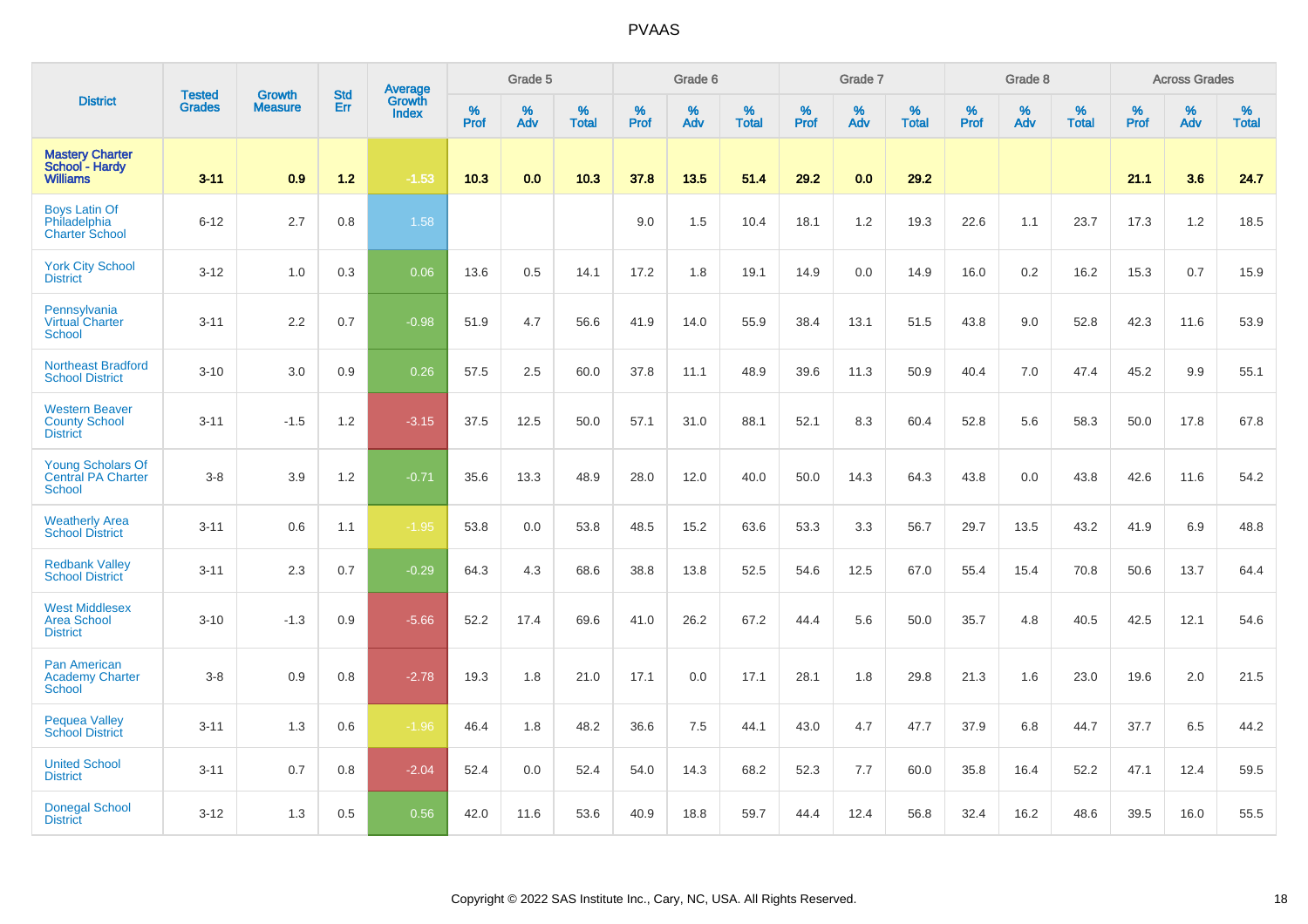|                                                                      | <b>Tested</b> | <b>Growth</b>  | <b>Std</b> | Average                |              | Grade 5  |                   |                  | Grade 6  |                   |                  | Grade 7  |                   |           | Grade 8  |                   |           | <b>Across Grades</b> |                   |
|----------------------------------------------------------------------|---------------|----------------|------------|------------------------|--------------|----------|-------------------|------------------|----------|-------------------|------------------|----------|-------------------|-----------|----------|-------------------|-----------|----------------------|-------------------|
| <b>District</b>                                                      | <b>Grades</b> | <b>Measure</b> | Err        | Growth<br><b>Index</b> | $\%$<br>Prof | %<br>Adv | %<br><b>Total</b> | %<br><b>Prof</b> | %<br>Adv | %<br><b>Total</b> | %<br><b>Prof</b> | %<br>Adv | %<br><b>Total</b> | %<br>Prof | %<br>Adv | %<br><b>Total</b> | %<br>Prof | %<br>Adv             | %<br><b>Total</b> |
| <b>Mastery Charter</b><br>School - Hardy<br><b>Williams</b>          | $3 - 11$      | 0.9            | $1.2$      | $-1.53$                | 10.3         | 0.0      | 10.3              | 37.8             | 13.5     | 51.4              | 29.2             | 0.0      | 29.2              |           |          |                   | 21.1      | 3.6                  | 24.7              |
| <b>Slippery Rock Area</b><br><b>School District</b>                  | $3 - 11$      | 0.3            | 0.6        | $-2.10$                | 61.1         | 15.1     | 76.2              | 42.1             | 32.3     | 74.4              | 51.6             | 6.6      | 58.2              | 47.2      | 18.1     | 65.4              | 47.2      | 24.9                 | 72.1              |
| <b>Bellwood-Antis</b><br><b>School District</b>                      | $3 - 10$      | 1.5            | 0.7        | $-1.63$                | 46.1         | 3.4      | 49.4              | 34.4             | 16.7     | 51.1              | 44.0             | 10.7     | 54.8              | 41.3      | 26.1     | 67.4              | 41.8      | 16.7                 | 58.6              |
| <b>Lincoln Leadership</b><br><b>Academy Charter</b><br><b>School</b> | $3 - 12$      | 1.6            | 0.9        | $-0.39$                | 29.6         | 0.0      | 29.6              | 25.0             | 12.5     | 37.5              | 24.5             | 5.7      | 30.2              | 22.0      | 2.4      | 24.4              | 28.4      | 5.4                  | 33.8              |
| <b>Hopewell Area</b><br><b>School District</b>                       | $3 - 11$      | $-0.3$         | 0.6        | $-3.20$                | 53.8         | 3.0      | 56.8              | 50.4             | 19.0     | 69.4              | 48.3             | 10.7     | 59.1              | 42.6      | 6.6      | 49.2              | 48.2      | 11.9                 | 60.1              |
| <b>Spring Grove Area</b><br><b>School District</b>                   | $3 - 11$      | $-0.1$         | 0.4        | $-4.54$                | 49.1         | 16.7     | 65.7              | 40.9             | 25.0     | 65.9              | 47.4             | 15.5     | 63.0              | 50.4      | 6.8      | 57.2              | 46.5      | 19.3                 | 65.8              |
| <b>Upper Darby</b><br><b>School District</b>                         | $3 - 12$      | 0.7            | 0.3        | $-1.00$                | 30.9         | 2.9      | 33.8              | 29.8             | 6.5      | 36.3              | 26.4             | 1.4      | 27.7              | 29.9      | 3.6      | 33.4              | 30.4      | 5.0                  | 35.4              |
| <b>Big Beaver Falls</b><br>Area School<br><b>District</b>            | $3 - 11$      | $-0.7$         | 0.6        | $-3.07$                | 44.1         | 2.9      | 47.1              | 30.8             | 1.9      | 32.7              | 29.7             | 5.0      | 34.6              | 27.8      | 2.1      | 29.9              | 33.1      | 3.7                  | 36.8              |
| Mechanicsburg<br><b>Area School</b><br><b>District</b>               | $3 - 11$      | 0.3            | 0.4        | $-2.81$                | 48.1         | 12.0     | 60.1              | 45.6             | 16.3     | 61.9              | 46.2             | 12.4     | 58.6              | 52.3      | 8.7      | 61.0              | 46.4      | 13.9                 | 60.2              |
| <b>William Penn</b><br><b>School District</b>                        | $3 - 12$      | 1.4            | 0.5        | 0.26                   | 24.0         | 0.5      | 24.5              | 31.6             | 2.8      | 34.5              | 30.8             | 0.6      | 31.4              | 21.8      | 2.4      | 24.2              | 26.1      | 2.5                  | 28.6              |
| <b>North Pocono</b><br><b>School District</b>                        | $3 - 11$      | 0.3            | 0.6        | $-2.05$                | 55.8         | 8.5      | 64.3              | 57.8             | 12.1     | 69.8              | 61.3             | 16.0     | 77.3              | 48.7      | 12.4     | 61.1              | 54.2      | 17.4                 | 71.6              |
| <b>Bentworth School</b><br><b>District</b>                           | $3 - 11$      | 2.1            | 0.7        | 1.13                   | 60.3         | 15.4     | 75.6              | 46.1             | 6.7      | 52.8              | 52.5             | 20.0     | 72.5              | 43.3      | 11.9     | 55.2              | 52.1      | 16.1                 | 68.2              |
| <b>Marion Center</b><br><b>Area School</b><br><b>District</b>        | $3 - 10$      | 2.0            | 0.7        | 0.03                   | 52.6         | 10.3     | 62.8              | 45.6             | 22.3     | 68.0              | 52.9             | 5.9      | 58.8              | 49.5      | 7.4      | 56.8              | 49.1      | 13.2                 | 62.3              |
| <b>Selinsgrove Area</b><br><b>School District</b>                    | $3 - 12$      | $-1.5$         | 0.5        | $-3.62$                | 51.9         | 4.4      | 56.4              | 46.4             | 19.0     | 65.4              | 39.7             | 16.7     | 56.4              | 47.6      | 12.6     | 60.2              | 44.8      | 15.2                 | 60.0              |
| <b>Montrose Area</b><br><b>School District</b>                       | $3 - 10$      | 1.0            | 0.7        | $-0.88$                | 50.0         | 16.2     | 66.2              | 40.2             | 28.3     | 68.5              | 38.2             | 13.2     | 51.5              | 45.0      | 10.0     | 55.0              | 43.8      | 18.3                 | 62.0              |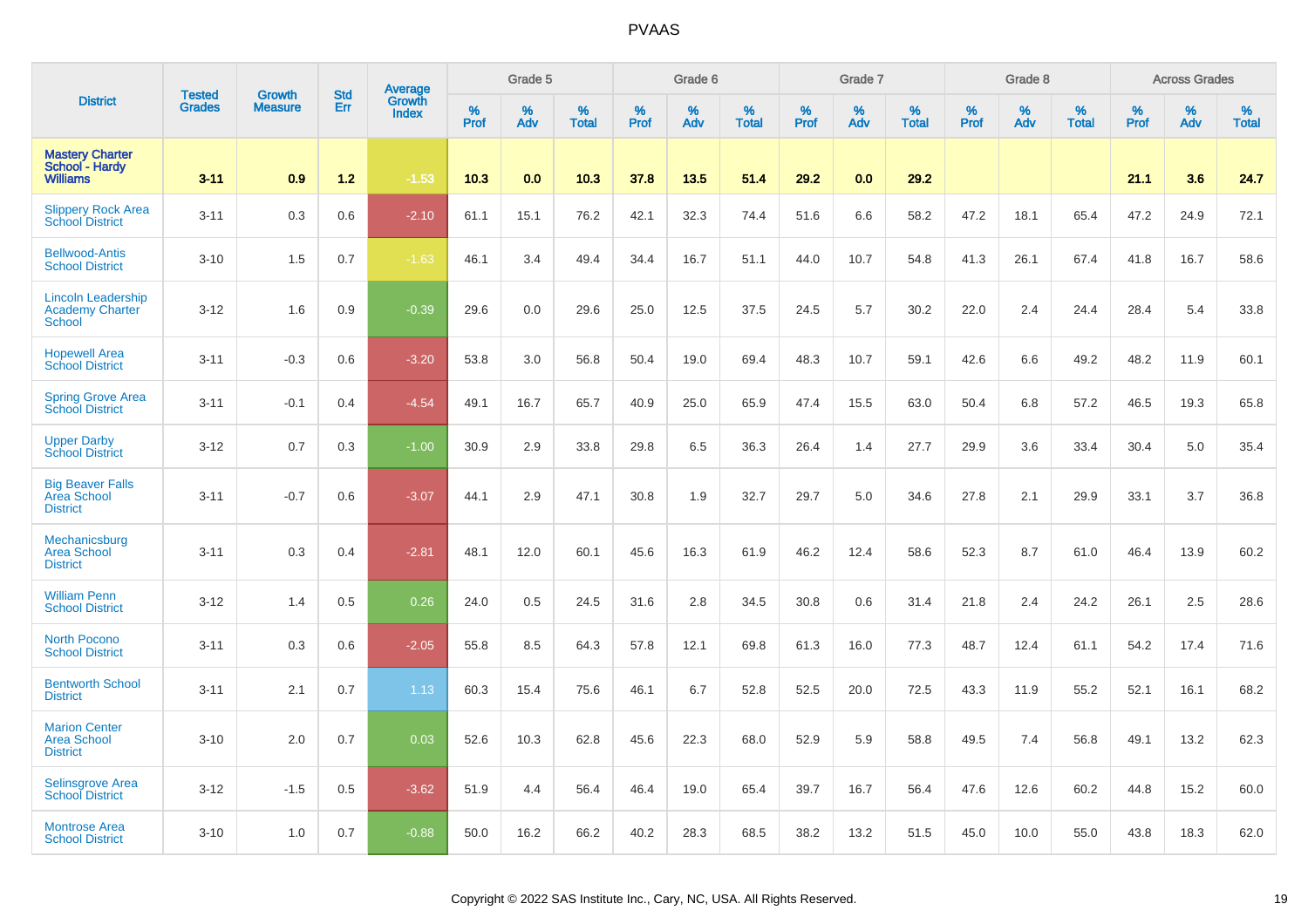|                                                                    |                                |                                 | <b>Std</b> | Average                |           | Grade 5  |                   |           | Grade 6  |                   |           | Grade 7  |                   |           | Grade 8  |                   |           | <b>Across Grades</b> |                   |
|--------------------------------------------------------------------|--------------------------------|---------------------------------|------------|------------------------|-----------|----------|-------------------|-----------|----------|-------------------|-----------|----------|-------------------|-----------|----------|-------------------|-----------|----------------------|-------------------|
| <b>District</b>                                                    | <b>Tested</b><br><b>Grades</b> | <b>Growth</b><br><b>Measure</b> | Err        | Growth<br><b>Index</b> | %<br>Prof | %<br>Adv | %<br><b>Total</b> | %<br>Prof | %<br>Adv | %<br><b>Total</b> | %<br>Prof | %<br>Adv | %<br><b>Total</b> | %<br>Prof | %<br>Adv | %<br><b>Total</b> | %<br>Prof | %<br>Adv             | %<br><b>Total</b> |
| <b>Mastery Charter</b><br>School - Hardy<br><b>Williams</b>        | $3 - 11$                       | 0.9                             | 1.2        | $-1.53$                | 10.3      | 0.0      | 10.3              | 37.8      | 13.5     | 51.4              | 29.2      | 0.0      | 29.2              |           |          |                   | 21.1      | 3.6                  | 24.7              |
| <b>Manchester</b><br><b>Academic Charter</b><br><b>School</b>      | $3 - 8$                        | 2.1                             | 1.1        | $-2.61$                | 12.0      | 0.0      | 12.0              | 35.7      | 3.6      | 39.3              | 46.2      | 0.0      | 46.2              | 31.4      | 0.0      | 31.4              | 30.7      | 1.7                  | 32.4              |
| <b>Blue Ridge School</b><br><b>District</b>                        | $3 - 11$                       | 2.2                             | 0.8        | $-0.09$                | 42.5      | 8.2      | 50.7              | 46.0      | 8.1      | 54.0              | 50.0      | 16.1     | 66.1              | 47.1      | 8.6      | 55.7              | 45.4      | 10.7                 | 56.1              |
| Northern Cambria<br><b>School District</b>                         | $3 - 11$                       | 1.6                             | 0.8        | $-0.85$                | 40.0      | 5.4      | 45.4              | 33.3      | 7.4      | 40.7              | 53.7      | 5.6      | 59.3              | 47.7      | 4.6      | 52.3              | 42.9      | 6.6                  | 49.4              |
| <b>Scranton School</b><br><b>District</b>                          | $3 - 12$                       | $-0.8$                          | 0.5        | $-3.18$                | 35.9      | 1.7      | 37.6              | 29.4      | 4.2      | 33.6              | 24.9      | 2.8      | 27.7              | 26.3      | 5.8      | 32.2              | 29.5      | 4.0                  | 33.5              |
| <b>Mastery Charter</b><br><b>School - Hardy</b><br><b>Williams</b> | $3 - 11$                       | 0.9                             | 1.2        | $-1.53$                | 10.3      | 0.0      | 10.3              | 37.8      | 13.5     | 51.4              | 29.2      | 0.0      | 29.2              |           |          |                   | 21.1      | 3.6                  | 24.7              |
| <b>Meyersdale Area</b><br><b>School District</b>                   | $3 - 11$                       | 2.0                             | 0.8        | $-1.63$                | 51.8      | 13.0     | 64.8              | 55.4      | 12.3     | 67.7              | 62.3      | 1.9      | 64.2              | 54.2      | 5.1      | 59.3              | 52.4      | 10.9                 | 63.3              |
| <b>Cornell School</b><br><b>District</b>                           | $3 - 11$                       | $-0.8$                          | 1.1        | $-2.17$                | 36.7      | 0.0      | 36.7              | 34.9      | 7.0      | 41.9              | 35.9      | 0.0      | 35.9              | 24.3      | 2.7      | 27.0              | 32.9      | 6.1                  | 39.0              |
| <b>Tidioute</b><br><b>Community</b><br><b>Charter School</b>       | $3 - 11$                       | 2.0                             | 1.5        | $-0.21$                | 69.2      | 0.0      | 69.2              | 61.1      | 5.6      | 66.7              | 26.3      | 0.0      | 26.3              | 37.0      | $0.0\,$  | 37.0              | 43.2      | 4.0                  | 47.2              |
| <b>Minersville Area</b><br><b>School District</b>                  | $3 - 11$                       | $-1.1$                          | 0.7        | $-2.58$                | 42.5      | 2.7      | 45.2              | 38.7      | 24.0     | 62.7              | 40.0      | 4.0      | 44.0              | 46.6      | 1.4      | 48.0              | 42.2      | 10.0                 | 52.2              |
| <b>York Academy</b><br><b>Regional Charter</b><br>School           | $3 - 11$                       | 0.3                             | 0.8        | $-2.68$                | 33.3      | 5.0      | 38.3              | 55.9      | 11.9     | 67.8              | 47.3      | 7.3      | 54.6              | 35.1      | 12.3     | 47.4              | 40.8      | 14.1                 | 54.9              |
| <b>MaST Community</b><br><b>Charter School</b>                     | $3 - 10$                       | $-4.3$                          | 0.6        | $-7.34$                | 56.4      | 9.9      | 66.3              | 45.3      | 21.7     | 67.0              | 59.8      | 12.8     | 72.6              | 54.4      | 12.6     | 67.0              | 51.0      | 14.1                 | 65.2              |
| Apollo-Ridge<br><b>School District</b>                             | $3 - 12$                       | $-2.9$                          | 0.7        | $-4.42$                | 45.6      | 1.5      | 47.1              | 25.3      | 9.6      | 34.9              | 34.6      | 0.0      | 34.6              | 42.1      | 5.3      | 47.4              | 38.1      | 6.5                  | 44.6              |
| <b>North Clarion</b><br><b>County School</b><br><b>District</b>    | $3 - 12$                       | 2.6                             | 1.0        | $-0.17$                | 51.1      | 8.9      | 60.0              | 46.3      | 19.5     | 65.8              | 45.2      | 4.8      | 50.0              | 54.6      | 11.4     | 65.9              | 45.1      | 12.2                 | 57.3              |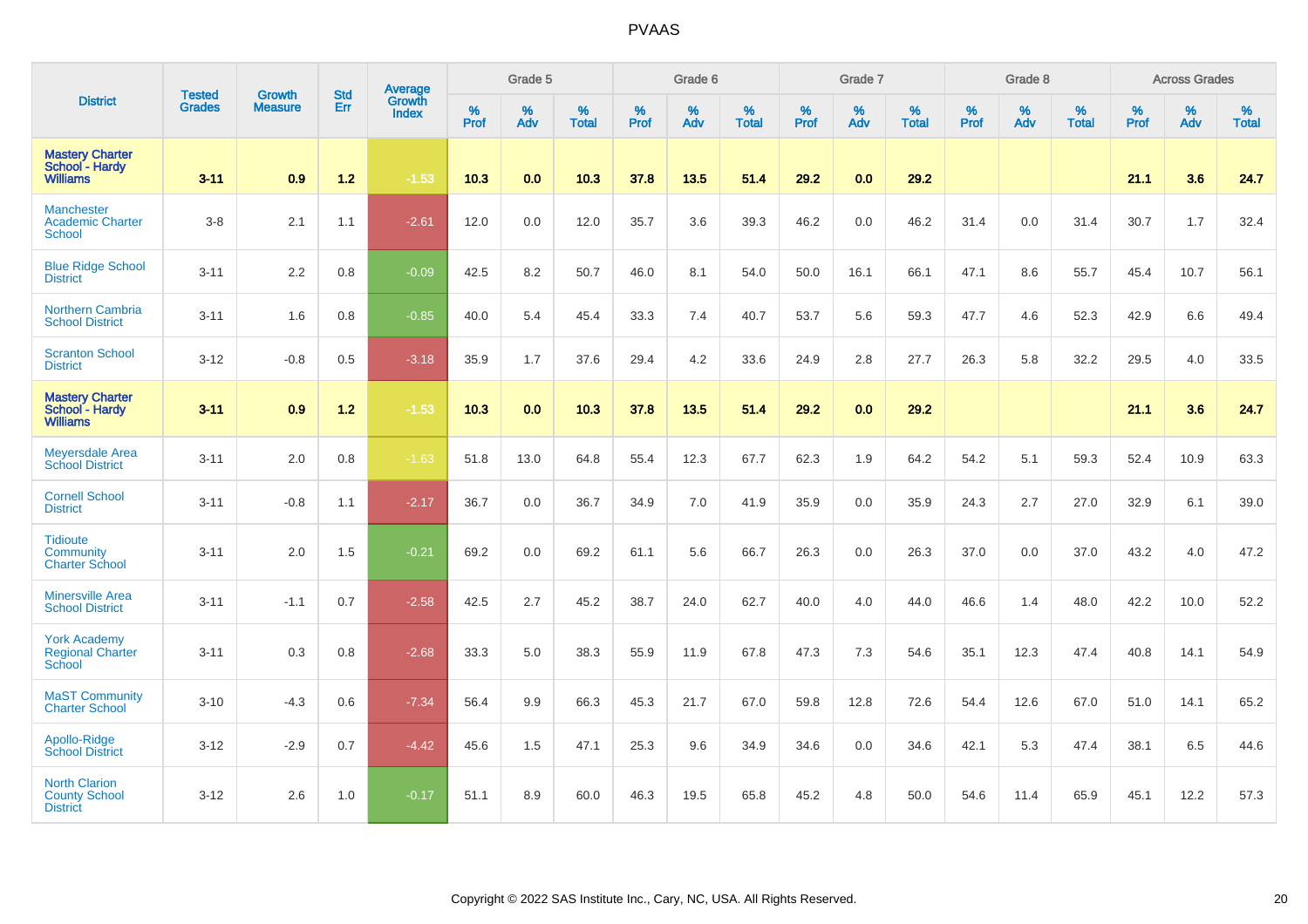|                                                                              |                                | <b>Growth</b>  | <b>Std</b> | Average         |              | Grade 5  |                   |           | Grade 6  |                   |              | Grade 7  |                   |           | Grade 8  |                   |           | <b>Across Grades</b> |                   |
|------------------------------------------------------------------------------|--------------------------------|----------------|------------|-----------------|--------------|----------|-------------------|-----------|----------|-------------------|--------------|----------|-------------------|-----------|----------|-------------------|-----------|----------------------|-------------------|
| <b>District</b>                                                              | <b>Tested</b><br><b>Grades</b> | <b>Measure</b> | Err        | Growth<br>Index | $\%$<br>Prof | %<br>Adv | %<br><b>Total</b> | %<br>Prof | %<br>Adv | %<br><b>Total</b> | $\%$<br>Prof | %<br>Adv | %<br><b>Total</b> | %<br>Prof | %<br>Adv | %<br><b>Total</b> | %<br>Prof | %<br>Adv             | %<br><b>Total</b> |
| <b>Mastery Charter</b><br>School - Hardy<br><b>Williams</b>                  | $3 - 11$                       | 0.9            | 1.2        | $-1.53$         | 10.3         | 0.0      | 10.3              | 37.8      | 13.5     | 51.4              | 29.2         | 0.0      | 29.2              |           |          |                   | 21.1      | 3.6                  | 24.7              |
| <b>Jenkintown School</b><br><b>District</b>                                  | $3 - 11$                       | 1.5            | 1.0        | $-1.16$         | 68.0         | 8.0      | 76.0              | 54.0      | 18.9     | 73.0              | 42.9         | 35.7     | 78.6              | 60.6      | 21.2     | 81.8              | 53.1      | 25.8                 | 78.9              |
| <b>South Middleton</b><br><b>School District</b>                             | $3 - 11$                       | 0.8            | 0.5        | $-3.53$         | 48.5         | 12.1     | 60.6              | 45.2      | 21.0     | 66.1              | 44.4         | 12.9     | 57.3              | 42.1      | 12.0     | 54.1              | 45.4      | 16.9                 | 62.3              |
| <b>North East School</b><br><b>District</b>                                  | $3 - 11$                       | 0.8            | 0.6        | $-0.63$         | 61.2         | 9.5      | 70.7              | 44.8      | 21.6     | 66.4              | 50.0         | 9.3      | 59.3              | 56.9      | 16.8     | 73.7              | 52.6      | 15.4                 | 68.0              |
| <b>Shenango Area</b><br><b>School District</b>                               | $3 - 11$                       | 1.9            | 0.7        | $-0.12$         | 46.4         | 19.0     | 65.5              | 37.5      | 25.0     | 62.5              | 45.7         | 9.6      | 55.3              | 41.1      | 18.9     | 60.0              | 42.3      | 18.7                 | 61.1              |
| <b>Indiana Area</b><br><b>School District</b>                                | $3 - 11$                       | 1.1            | 0.5        | $-0.73$         | 57.2         | 12.8     | 70.0              | 37.5      | 22.5     | 60.0              | 53.6         | 16.6     | 70.2              | 52.0      | 16.3     | 68.4              | 49.3      | 18.5                 | 67.7              |
| <b>Southern Tioga</b><br><b>School District</b>                              | $3 - 11$                       | 1.4            | 0.6        | $-0.62$         | 38.5         | 4.2      | 42.7              | 39.6      | 14.2     | 53.8              | 44.9         | 3.6      | 48.6              | 37.2      | 8.3      | 45.4              | 38.5      | 7.0                  | 45.6              |
| <b>New Foundations</b><br><b>Charter School</b>                              | $3 - 11$                       | $-0.9$         | 0.8        | $-1.98$         | 37.0         | 9.3      | 46.3              | 38.1      | 9.5      | 47.6              | 50.8         | 3.3      | 54.1              | 36.1      | 6.0      | 42.2              | 41.1      | 6.7                  | 47.8              |
| <b>Southern</b><br><b>Huntingdon County</b><br><b>School District</b>        | $3 - 11$                       | 1.1            | 0.7        | $-0.83$         | 47.1         | 2.9      | 50.0              | 26.6      | 7.6      | 34.2              | 43.2         | 4.6      | 47.7              | 41.5      | 3.7      | 45.1              | 39.6      | 5.6                  | 45.2              |
| <b>Mckeesport Area</b><br><b>School District</b>                             | $3 - 12$                       | 0.3            | 0.5        | $-3.77$         | 30.5         | 0.6      | 31.1              | 29.1      | 1.3      | 30.4              | 24.1         | 0.0      | 24.1              | 22.6      | 1.0      | 23.7              | 25.9      | 2.4                  | 28.3              |
| <b>Everett Area</b><br><b>School District</b>                                | $3 - 11$                       | $-0.2$         | 0.7        | $-3.44$         | 41.4         | 9.2      | 50.6              | 34.9      | 11.6     | 46.5              | 47.5         | 5.9      | 53.5              | 37.3      | 9.3      | 46.7              | 40.8      | 11.4                 | 52.2              |
| <b>Young Scholars Of</b><br>Western<br>Pennsylvania<br><b>Charter School</b> | $3-8$                          | 2.0            | 1.1        | 0.04            | 27.3         | 9.1      | 36.4              | 40.6      | 6.2      | 46.9              | 32.1         | 3.6      | 35.7              | 43.5      | 8.7      | 52.2              | 31.2      | 9.1                  | 40.3              |
| <b>Propel Charter</b><br>School - East                                       | $3-8$                          | 1.1            | 1.0        | $-2.14$         | 32.5         | 0.0      | 32.5              | 34.3      | 11.4     | 45.7              | 33.3         | 9.1      | 42.4              | 29.4      | 0.0      | 29.4              | 31.6      | 4.7                  | 36.3              |
| <b>Blue Mountain</b><br><b>School District</b>                               | $3 - 10$                       | 0.0            | 0.5        | $-2.39$         | 60.1         | 12.0     | 72.2              | 50.9      | 12.4     | 63.3              | 52.0         | 10.1     | 62.0              | 47.3      | 11.5     | 58.8              | 52.0      | 15.0                 | 67.0              |
| <b>Port Allegany</b><br><b>School District</b>                               | $3 - 11$                       | $-1.8$         | 0.8        | $-3.92$         | 34.3         | 2.9      | 37.1              | 31.9      | 2.9      | 34.8              | 32.9         | 5.7      | 38.6              | 40.3      | 3.2      | 43.6              | 35.0      | 5.9                  | 40.8              |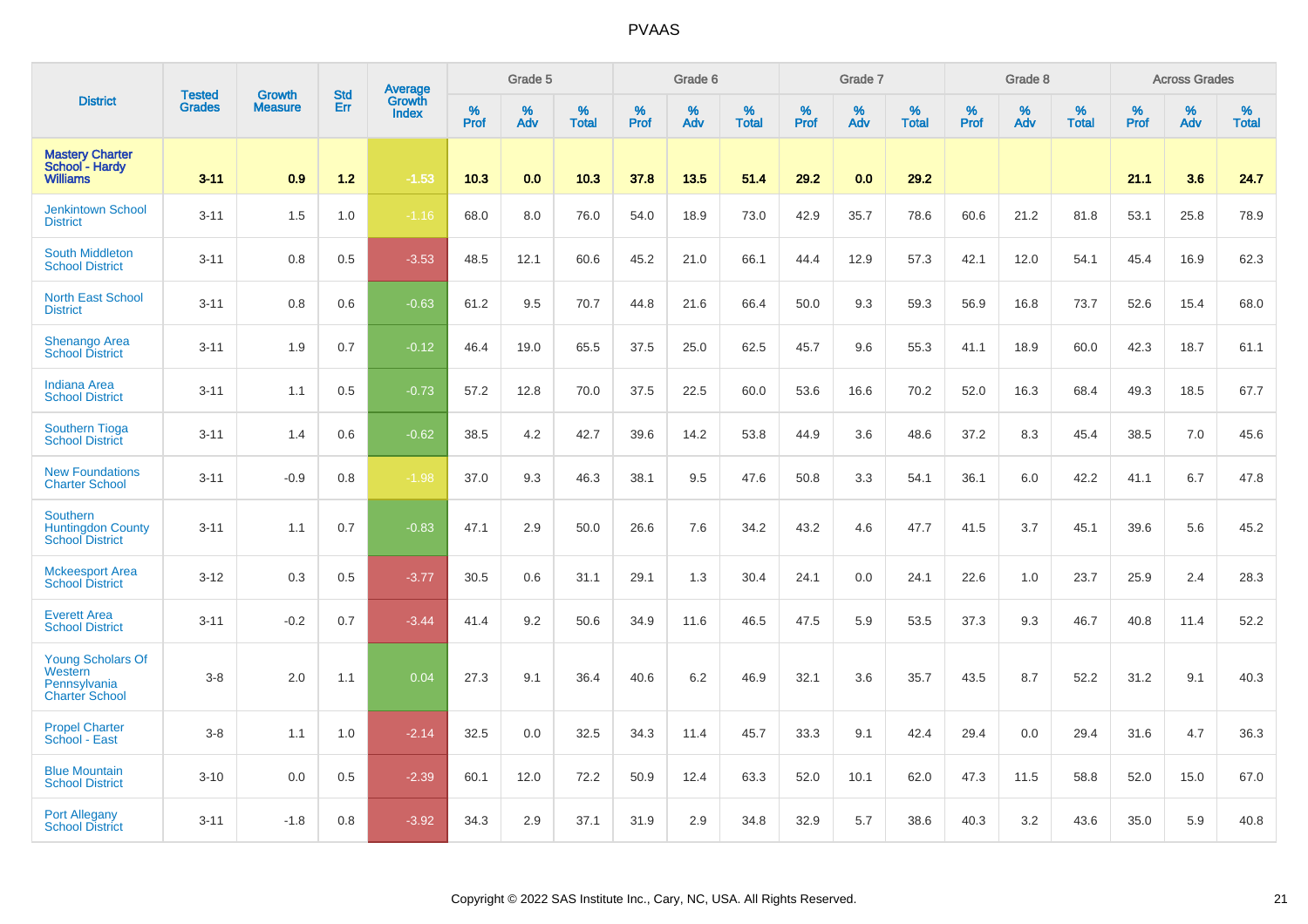|                                                                    | <b>Tested</b> | <b>Growth</b>  | <b>Std</b> | Average                |                     | Grade 5  |                   |              | Grade 6  |                   |              | Grade 7  |                   |              | Grade 8  |                   |              | <b>Across Grades</b> |                   |
|--------------------------------------------------------------------|---------------|----------------|------------|------------------------|---------------------|----------|-------------------|--------------|----------|-------------------|--------------|----------|-------------------|--------------|----------|-------------------|--------------|----------------------|-------------------|
| <b>District</b>                                                    | <b>Grades</b> | <b>Measure</b> | <b>Err</b> | Growth<br><b>Index</b> | $\%$<br><b>Prof</b> | %<br>Adv | %<br><b>Total</b> | $\%$<br>Prof | %<br>Adv | %<br><b>Total</b> | $\%$<br>Prof | %<br>Adv | %<br><b>Total</b> | $\%$<br>Prof | %<br>Adv | %<br><b>Total</b> | $\%$<br>Prof | %<br>Adv             | %<br><b>Total</b> |
| <b>Mastery Charter</b><br>School - Hardy<br><b>Williams</b>        | $3 - 11$      | 0.9            | $1.2$      | $-1.53$                | 10.3                | 0.0      | 10.3              | 37.8         | 13.5     | 51.4              | 29.2         | 0.0      | 29.2              |              |          |                   | 21.1         | 3.6                  | 24.7              |
| <b>Valley View School</b><br><b>District</b>                       | $3 - 11$      | 1.0            | 0.8        | $-2.65$                | 62.4                | 1.8      | 64.2              | 41.4         | 10.3     | 51.7              | 53.7         | 4.9      | 58.5              | 42.6         | 4.9      | 47.5              | 49.9         | 7.2                  | 57.1              |
| <b>Aspira Bilingual</b><br><b>Cyber Charter</b><br>School          | $3 - 11$      | 2.8            | 1.6        | $-0.41$                |                     |          |                   | 12.9         | 0.0      | 12.9              | 0.0          | $0.0\,$  | 0.0               | 0.0          | 0.0      | 0.0               | 5.9          | 0.0                  | 5.9               |
| <b>Duquesne City</b><br><b>School District</b>                     | $3-8$         | 3.1            | 1.4        | 0.73                   | 11.3                | 0.0      | 11.3              | 10.8         | 2.7      | 13.5              |              |          |                   |              |          |                   | 14.8         | 0.6                  | 15.3              |
| <b>North Star School</b><br><b>District</b>                        | $3 - 11$      | $-0.3$         | 0.7        | $-4.18$                | 44.3                | 3.8      | 48.1              | 35.9         | 17.2     | 53.1              | 44.4         | 8.3      | 52.8              | 49.5         | 17.2     | 66.7              | 44.5         | 15.3                 | 59.8              |
| <b>South Butler</b><br><b>County School</b><br><b>District</b>     | $3 - 10$      | 1.0            | 0.5        | $-0.14$                | 59.9                | 14.3     | 74.2              | 50.7         | 14.5     | 65.2              | 44.7         | 11.4     | 56.1              | 53.7         | 13.0     | 66.7              | 50.5         | 17.8                 | 68.3              |
| <b>Albert Gallatin</b><br><b>Area School</b><br><b>District</b>    | $3 - 11$      | 0.4            | 0.5        | $-1.30$                | 45.8                | 5.4      | 51.2              | 34.0         | 8.4      | 42.4              | 39.7         | 2.2      | 41.8              | 37.8         | 5.3      | 43.0              | 38.7         | 7.6                  | 46.2              |
| <b>Upper Moreland</b><br><b>Township School</b><br><b>District</b> | $3 - 11$      | $-0.3$         | 0.4        | $-3.84$                | 54.1                | 10.5     | 64.6              | 42.4         | 21.0     | 63.4              | 53.7         | 8.4      | 62.1              | 41.0         | 14.2     | 55.1              | 46.0         | 16.1                 | 62.1              |
| <b>Clarion Area</b><br><b>School District</b>                      | $3 - 11$      | 1.1            | 0.9        | $-1.14$                | 58.3                | 2.1      | 60.4              | 46.4         | 7.1      | 53.6              | 44.8         | 4.5      | 49.2              | 39.0         | 11.9     | 50.8              | 45.1         | 10.1                 | 55.2              |
| <b>Warren County</b><br><b>School District</b>                     | $3 - 11$      | 0.2            | 0.4        | $-1.64$                | 38.6                | 4.0      | 42.5              | 41.0         | 8.0      | 49.0              | 33.4         | 4.1      | 37.5              | 43.1         | 4.7      | 47.8              | 38.0         | 6.9                  | 44.8              |
| <b>Palisades School</b><br><b>District</b>                         | $3 - 11$      | 0.4            | 0.6        | $-3.48$                | 53.1                | 13.5     | 66.7              | 48.5         | 19.2     | 67.7              | 60.2         | 10.7     | 70.9              | 43.2         | 9.1      | 52.3              | 48.5         | 17.4                 | 65.9              |
| <b>Premier Arts And</b><br><b>Science Charter</b><br>School        | $3-5$         | 5.2            | 2.1        | 2.52                   | 16.7                | 0.0      | 16.7              |              |          |                   |              |          |                   |              |          |                   | 14.2         | 1.9                  | 16.0              |
| <b>Interboro School</b><br><b>District</b>                         | $3 - 12$      | 0.3            | 0.4        | $-2.03$                | 42.9                | 4.5      | 47.3              | 40.0         | 11.7     | 51.7              | 44.0         | 8.7      | 52.7              | 44.2         | 7.4      | 51.6              | 41.8         | 8.7                  | 50.4              |
| <b>Gateway School</b><br><b>District</b>                           | $3 - 11$      | $-1.0$         | 0.4        | $-5.60$                | 48.9                | 5.6      | 54.5              | 42.7         | 10.8     | 53.5              | 49.3         | 10.8     | 60.1              | 43.7         | 14.0     | 57.7              | 45.5         | 12.1                 | 57.7              |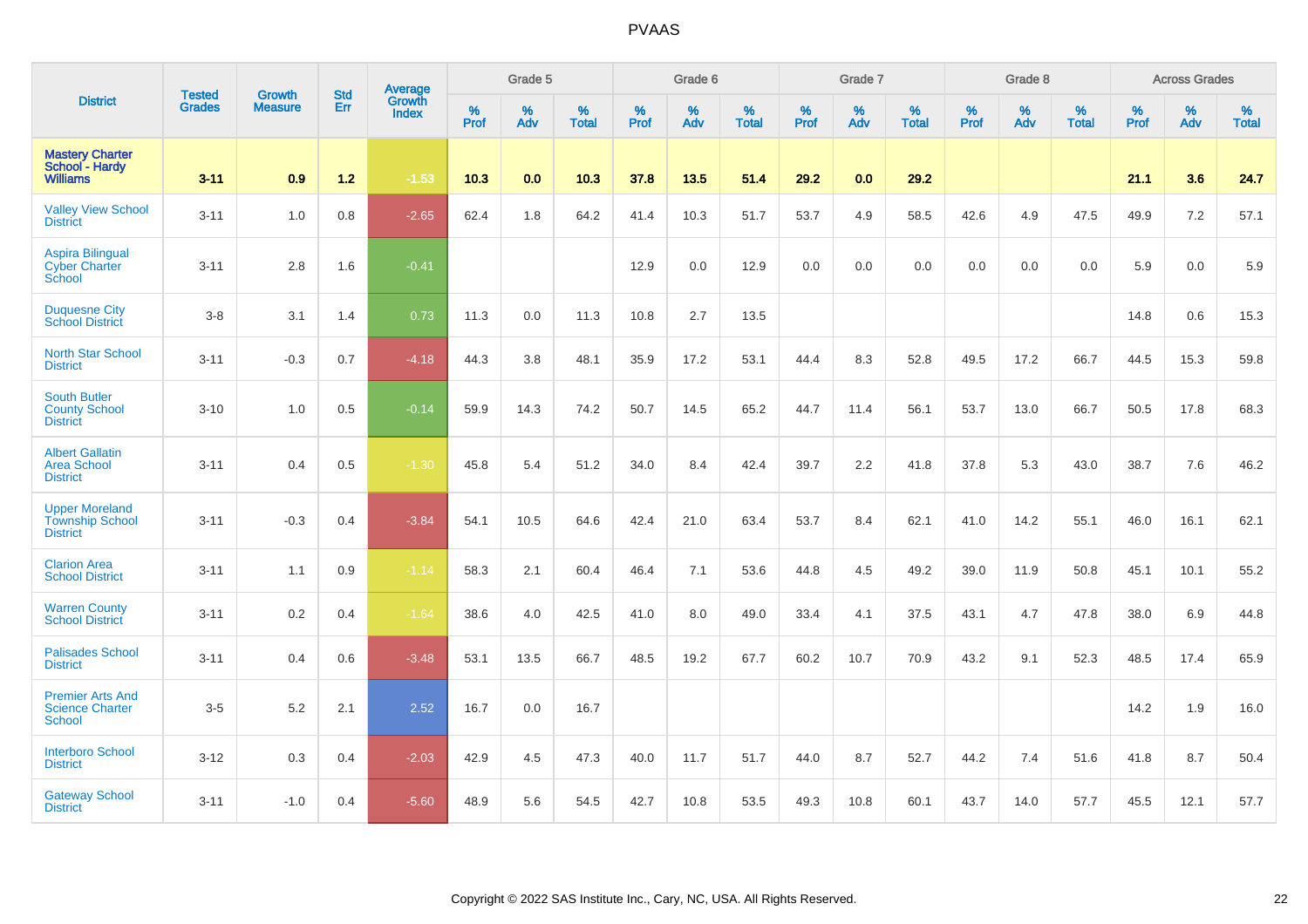|                                                                    |                                |                                 | <b>Std</b> | Average                |                     | Grade 5  |                   |                     | Grade 6  |                   |                     | Grade 7  |                   |                     | Grade 8  |                   |                     | <b>Across Grades</b> |                   |
|--------------------------------------------------------------------|--------------------------------|---------------------------------|------------|------------------------|---------------------|----------|-------------------|---------------------|----------|-------------------|---------------------|----------|-------------------|---------------------|----------|-------------------|---------------------|----------------------|-------------------|
| <b>District</b>                                                    | <b>Tested</b><br><b>Grades</b> | <b>Growth</b><br><b>Measure</b> | Err        | Growth<br><b>Index</b> | $\%$<br><b>Prof</b> | %<br>Adv | %<br><b>Total</b> | $\%$<br><b>Prof</b> | %<br>Adv | %<br><b>Total</b> | $\%$<br><b>Prof</b> | %<br>Adv | %<br><b>Total</b> | $\%$<br><b>Prof</b> | %<br>Adv | %<br><b>Total</b> | $\%$<br><b>Prof</b> | %<br>Adv             | %<br><b>Total</b> |
| <b>Mastery Charter</b><br>School - Hardy<br><b>Williams</b>        | $3 - 11$                       | 0.9                             | $1.2$      | $-1.53$                | 10.3                | 0.0      | 10.3              | 37.8                | 13.5     | 51.4              | 29.2                | 0.0      | 29.2              |                     |          |                   | 21.1                | 3.6                  | 24.7              |
| <b>Dallastown Area</b><br><b>School District</b>                   | $3 - 11$                       | $-2.2$                          | 0.3        | $-6.90$                | 53.1                | 7.2      | 60.3              | 44.3                | 30.9     | 75.1              | 45.3                | 9.3      | 54.7              | 43.8                | 11.1     | 54.9              | 44.8                | 19.1                 | 63.9              |
| <b>Saint Marys Area</b><br><b>School District</b>                  | $3 - 11$                       | $-1.5$                          | 0.6        | $-3.55$                | 48.7                | 2.6      | 51.3              | 42.7                | 13.7     | 56.4              | 40.8                | 7.7      | 48.5              | 46.4                | 8.0      | 54.3              | 44.6                | 11.0                 | 55.6              |
| <b>Lebanon School</b><br><b>District</b>                           | $3 - 11$                       | $-0.4$                          | 0.4        | $-2.17$                | 29.4                | 2.5      | 31.9              | 21.7                | 5.5      | 27.2              | 20.0                | 2.5      | 22.5              | 21.9                | 1.2      | 23.0              | 25.5                | 3.4                  | 28.8              |
| Southwest<br>Leadership<br><b>Academy Charter</b><br><b>School</b> | $3 - 8$                        | 0.2                             | 1.1        | $-5.76$                | 9.1                 | 0.0      | 9.1               | 16.1                | 6.4      | 22.6              | 15.8                | 2.6      | 18.4              | 20.8                | 0.0      | 20.8              | 19.0                | 3.3                  | 22.3              |
| <b>Chester-Upland</b><br><b>School District</b>                    | $3 - 11$                       | 0.8                             | 0.8        | $-1.40$                | 15.4                | 0.0      | 15.4              | 18.2                | 2.6      | 20.8              | 12.4                | 0.0      | 12.4              | 9.8                 | 0.0      | 9.8               | 15.6                | 1.0                  | 16.6              |
| <b>Penn Cambria</b><br><b>School District</b>                      | $3 - 11$                       | $-0.4$                          | 0.6        | $-3.40$                | 56.8                | 0.9      | 57.7              | 46.5                | 7.1      | 53.5              | 58.1                | 7.7      | 65.8              | 52.3                | 7.8      | 60.2              | 48.8                | 9.2                  | 58.0              |
| <b>Farrell Area School</b><br><b>District</b>                      | $3 - 11$                       | 1.3                             | 1.0        | $-0.92$                | 26.7                | 0.0      | 26.7              | 31.7                | 2.4      | 34.2              | 20.4                | 0.0      | 20.4              | 28.2                | 0.0      | 28.2              | 25.9                | 2.3                  | 28.2              |
| <b>Greater Latrobe</b><br><b>School District</b>                   | $3 - 11$                       | $-3.1$                          | 0.4        | $-8.08$                | 55.6                | 5.8      | 61.4              | 42.2                | 21.1     | 63.2              | 49.0                | 10.1     | 59.1              | 46.2                | 20.0     | 66.2              | 46.9                | 15.6                 | 62.5              |
| <b>Seven Generations</b><br><b>Charter School</b>                  | $3-5$                          | 5.1                             | 2.1        | 2.46                   | 62.2                | 2.7      | 64.9              |                     |          |                   |                     |          |                   |                     |          |                   | 48.0                | 8.8                  | 56.8              |
| Northwood<br><b>Academy Charter</b><br>School                      | $3 - 8$                        | $-0.1$                          | 0.7        | $-3.80$                | 23.4                | 1.3      | 24.7              | 44.2                | 6.5      | 50.6              | 37.5                | 5.6      | 43.1              | 29.6                | 13.0     | 42.6              | 31.0                | 5.4                  | 36.4              |
| <b>Philadelphia City</b><br><b>School District</b>                 | $3 - 12$                       | $-0.0$                          | 0.2        | $-2.50$                | 24.2                | 3.5      | 27.7              | 22.9                | 8.1      | 31.0              | 26.8                | 6.5      | 33.4              | 22.4                | 4.6      | 27.1              | 23.1                | 6.3                  | 29.4              |
| <b>Mastery Charter</b><br>School - Harrity<br>Campus               | $3-8$                          | 0.5                             | 1.2        | $-2.57$                | 13.6                | 0.0      | 13.6              | 12.8                | 2.1      | 14.9              | 26.5                | 0.0      | 26.5              | 11.1                | 7.4      | 18.5              | 18.2                | 2.0                  | 20.2              |
| <b>Middletown Area</b><br><b>School District</b>                   | $3 - 11$                       | $-0.3$                          | 0.6        | $-2.50$                | 40.9                | 6.3      | 47.2              | 28.7                | 7.0      | 35.7              | 43.8                | 5.6      | 49.3              | 38.5                | 3.8      | 42.3              | 37.8                | 8.2                  | 46.0              |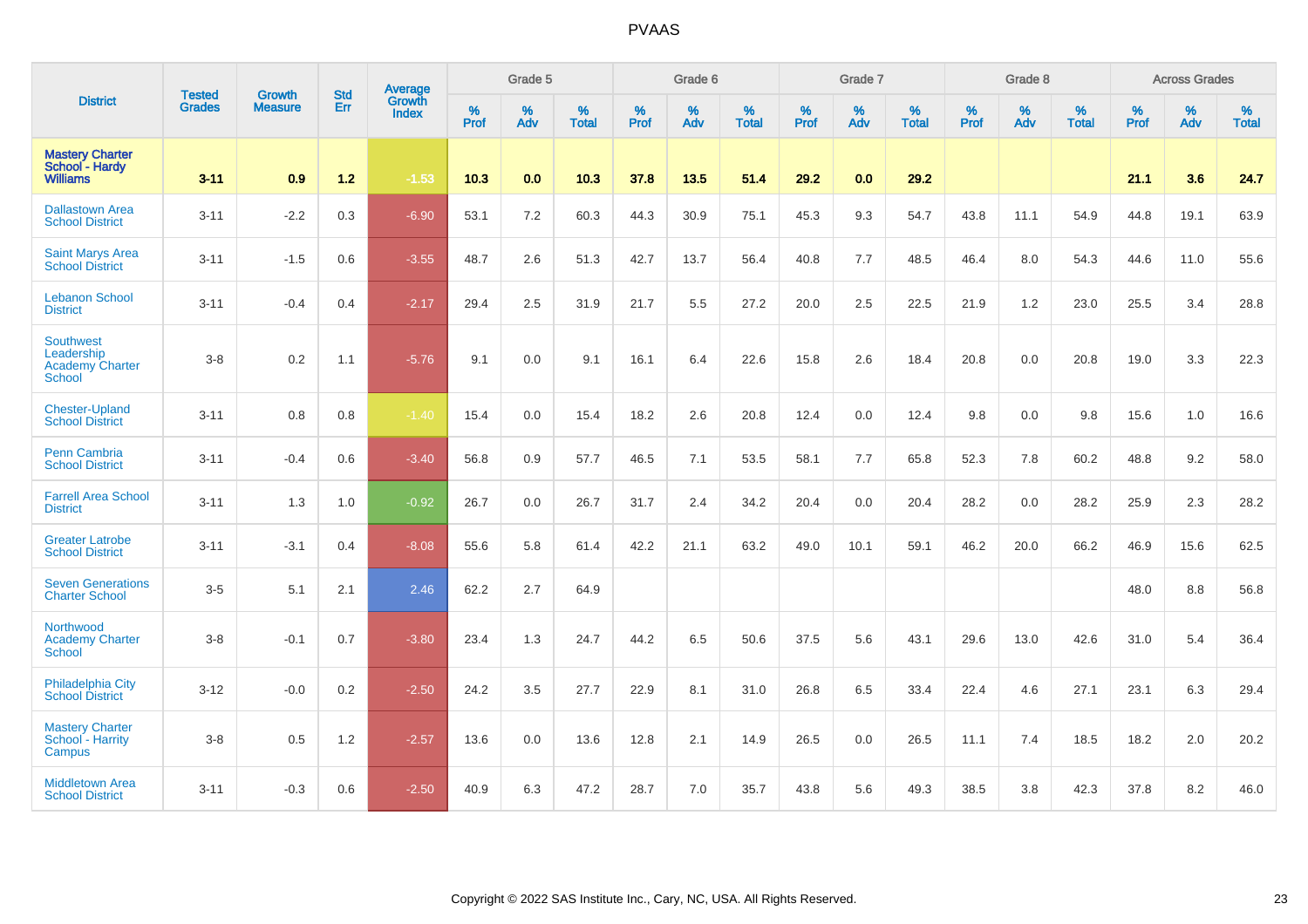|                                                                                |                                |                                 | <b>Std</b> | Average                |           | Grade 5  |                   |           | Grade 6  |                   |           | Grade 7  |                   |           | Grade 8  |                   |           | <b>Across Grades</b> |                   |
|--------------------------------------------------------------------------------|--------------------------------|---------------------------------|------------|------------------------|-----------|----------|-------------------|-----------|----------|-------------------|-----------|----------|-------------------|-----------|----------|-------------------|-----------|----------------------|-------------------|
| <b>District</b>                                                                | <b>Tested</b><br><b>Grades</b> | <b>Growth</b><br><b>Measure</b> | Err        | Growth<br><b>Index</b> | %<br>Prof | %<br>Adv | %<br><b>Total</b> | %<br>Prof | %<br>Adv | %<br><b>Total</b> | %<br>Prof | %<br>Adv | %<br><b>Total</b> | %<br>Prof | %<br>Adv | %<br><b>Total</b> | %<br>Prof | %<br>Adv             | %<br><b>Total</b> |
| <b>Mastery Charter</b><br>School - Hardy<br><b>Williams</b>                    | $3 - 11$                       | 0.9                             | $1.2$      | $-1.53$                | 10.3      | 0.0      | 10.3              | 37.8      | 13.5     | 51.4              | 29.2      | 0.0      | 29.2              |           |          |                   | 21.1      | 3.6                  | 24.7              |
| <b>Allegheny-Clarion</b><br><b>Valley School</b><br><b>District</b>            | $3 - 10$                       | 2.1                             | 1.0        | 0.11                   | 42.5      | 5.0      | 47.5              | 42.1      | 15.8     | 57.9              | 43.9      | 2.4      | 46.3              | 40.0      | 0.0      | 40.0              | 40.9      | 9.1                  | 50.0              |
| <b>Eastern Lebanon</b><br><b>County School</b><br><b>District</b>              | $3 - 11$                       | $-0.3$                          | 0.5        | $-4.72$                | 48.9      | 2.8      | 51.7              | 42.0      | 9.1      | 51.1              | 45.1      | 8.0      | 53.1              | 29.8      | 7.0      | 36.8              | 42.0      | 9.1                  | 51.0              |
| <b>West Philadelphia</b><br>Achievement<br>Charter<br><b>Elementary School</b> | $3-5$                          | 3.8                             | 1.6        | 2.40                   | 21.0      | 0.0      | 21.0              |           |          |                   |           |          |                   |           |          |                   | 18.1      | 1.5                  | 19.6              |
| <b>Southeast Delco</b><br><b>School District</b>                               | $3 - 10$                       | $-0.6$                          | 0.6        | $-3.13$                | 28.6      | 0.0      | 28.6              | 30.4      | 1.8      | 32.1              | 29.2      | 1.5      | 30.8              | 34.4      | 3.8      | 38.2              | 28.9      | 2.4                  | 31.3              |
| <b>Union City Area</b><br><b>School District</b>                               | $3 - 12$                       | 0.2                             | 0.7        | $-1.85$                | 34.8      | 1.4      | 36.2              | 35.5      | 16.1     | 51.6              | 44.7      | 10.5     | 55.3              | 42.2      | 8.9      | 51.1              | 39.0      | 12.5                 | 51.5              |
| <b>Conewago Valley</b><br><b>School District</b>                               | $3 - 12$                       | 0.7                             | 0.4        | $-2.40$                | 52.1      | 3.4      | 55.5              | 44.7      | 14.0     | 58.7              | 46.4      | 8.8      | 55.2              | 46.8      | 5.7      | 52.5              | 46.9      | 10.0                 | 56.9              |
| <b>Haverford</b><br><b>Township School</b><br><b>District</b>                  | $3 - 11$                       | 0.2                             | 0.3        | $-2.60$                | 55.4      | 23.8     | 79.2              | 51.1      | 27.6     | 78.7              | 55.0      | 18.3     | 73.3              | 44.5      | 32.3     | 76.7              | 49.2      | 29.5                 | 78.6              |
| <b>Mastery Charter</b><br>School - Pickett<br>Campus                           | $6 - 10$                       | 1.6                             | 1.1        | $-0.80$                |           |          |                   | 4.9       | 0.0      | 4.9               | 15.4      | 0.0      | 15.4              | 8.8       | 2.9      | 11.8              | 9.6       | 0.9                  | 10.5              |
| <b>Fort Leboeuf</b><br><b>School District</b>                                  | $3 - 11$                       | 0.0                             | 0.5        | $-2.79$                | 47.7      | 21.9     | 69.7              | 39.4      | 26.8     | 66.2              | 49.2      | 15.1     | 64.2              | 42.1      | 16.6     | 58.6              | 45.4      | 23.3                 | 68.7              |
| <b>Methacton School</b><br><b>District</b>                                     | $3 - 11$                       | 0.4                             | 0.4        | $-4.06$                | 64.7      | 8.3      | 73.0              | 54.9      | 21.0     | 75.9              | 56.6      | 11.2     | 67.8              | 49.7      | 21.0     | 70.7              | 55.3      | 17.3                 | 72.6              |
| <b>Conemaugh Valley</b><br><b>School District</b>                              | $3 - 12$                       | 0.5                             | 0.9        | $-1.99$                | 52.9      | 3.9      | 56.9              | 30.0      | 30.0     | 60.0              | 44.2      | 5.8      | 50.0              | 49.1      | 9.4      | 58.5              | 43.3      | 12.5                 | 55.8              |
| <b>Shamokin Area</b><br><b>School District</b>                                 | $3 - 11$                       | 1.2                             | 0.5        | $-1.27$                | 42.9      | 2.1      | 45.0              | 32.6      | 9.4      | 42.0              | 44.0      | 1.5      | 45.5              | 31.3      | 5.5      | 36.8              | 34.3      | 5.8                  | 40.1              |
| Penn-Trafford<br><b>School District</b>                                        | $3 - 11$                       | 0.1                             | 0.4        | $-2.24$                | 59.8      | 20.9     | 80.7              | 45.7      | 34.7     | 80.4              | 56.2      | 23.2     | 79.4              | 54.3      | 14.9     | 69.1              | 51.0      | 27.6                 | 78.6              |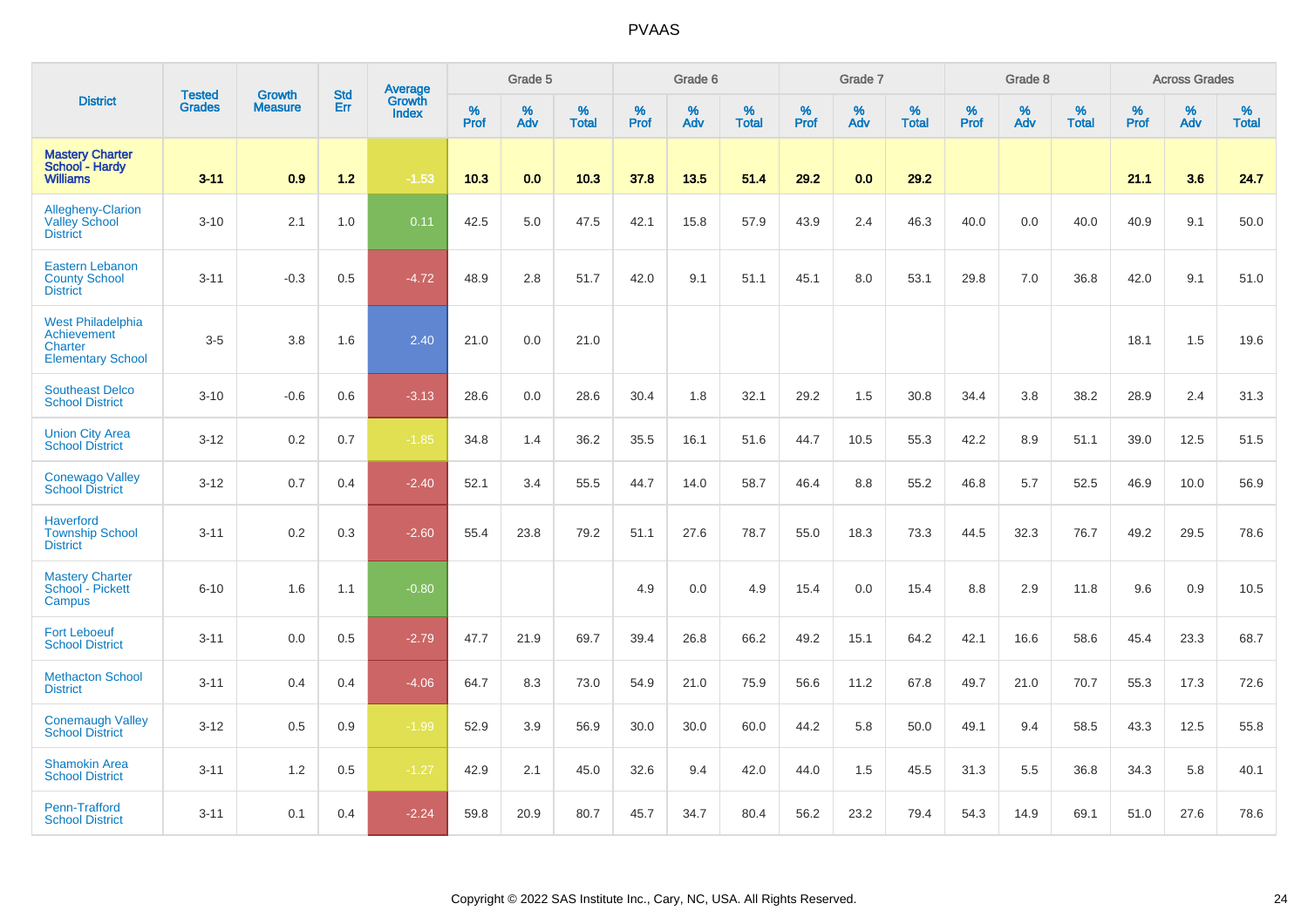|                                                                     |                                |                                 | <b>Std</b> | Average                |           | Grade 5  |                   |           | Grade 6  |                   |           | Grade 7  |                   |           | Grade 8  |                   |           | <b>Across Grades</b> |                   |
|---------------------------------------------------------------------|--------------------------------|---------------------------------|------------|------------------------|-----------|----------|-------------------|-----------|----------|-------------------|-----------|----------|-------------------|-----------|----------|-------------------|-----------|----------------------|-------------------|
| <b>District</b>                                                     | <b>Tested</b><br><b>Grades</b> | <b>Growth</b><br><b>Measure</b> | Err        | Growth<br><b>Index</b> | %<br>Prof | %<br>Adv | %<br><b>Total</b> | %<br>Prof | %<br>Adv | %<br><b>Total</b> | %<br>Prof | %<br>Adv | %<br><b>Total</b> | %<br>Prof | %<br>Adv | %<br><b>Total</b> | %<br>Prof | %<br>Adv             | %<br><b>Total</b> |
| <b>Mastery Charter</b><br>School - Hardy<br><b>Williams</b>         | $3 - 11$                       | 0.9                             | $1.2$      | $-1.53$                | 10.3      | 0.0      | 10.3              | 37.8      | 13.5     | 51.4              | 29.2      | 0.0      | 29.2              |           |          |                   | 21.1      | 3.6                  | 24.7              |
| Aliquippa School<br><b>District</b>                                 | $3 - 11$                       | $-0.6$                          | 0.8        | $-1.85$                | 14.7      | 0.0      | 14.7              | 12.5      | 3.1      | 15.6              | 27.4      | 2.7      | 30.1              | 14.1      | 0.0      | 14.1              | 16.7      | 1.0                  | 17.7              |
| <b>Mastery Charter</b><br>School-Cleveland<br>Elementary            | $3-8$                          | 2.7                             | 1.3        | 0.20                   | 25.0      | 7.1      | 32.1              | 23.5      | 0.0      | 23.5              | 24.1      | 3.4      | 27.6              | 21.7      | 0.0      | 21.7              | 18.8      | 1.9                  | 20.6              |
| <b>Newport School</b><br><b>District</b>                            | $3 - 12$                       | $-0.1$                          | 0.8        | $-1.60$                | 42.2      | 11.1     | 53.3              | 44.4      | 11.1     | 55.6              | 41.3      | 1.6      | 42.9              | 43.8      | 7.8      | 51.6              | 40.2      | 8.8                  | 48.9              |
| <b>Central Bucks</b><br><b>School District</b>                      | $3 - 11$                       | $-1.3$                          | 0.2        | $-11.77$               | 57.2      | 12.0     | 69.2              | 48.3      | 28.7     | 76.9              | 54.3      | 16.8     | 71.0              | 51.5      | 17.5     | 69.0              | 51.5      | 19.8                 | 71.4              |
| <b>General Mclane</b><br><b>School District</b>                     | $3 - 11$                       | 0.2                             | 0.5        | $-1.05$                | 57.7      | 8.0      | 65.8              | 45.4      | 23.3     | 68.7              | 50.3      | 15.6     | 66.0              | 44.9      | 12.2     | 57.0              | 49.9      | 16.3                 | 66.2              |
| <b>Deer Lakes School</b><br><b>District</b>                         | $3 - 11$                       | $-0.4$                          | 0.6        | $-2.21$                | 52.0      | 5.5      | 57.5              | 47.2      | 22.0     | 69.1              | 42.4      | 10.6     | 53.0              | 44.7      | 10.7     | 55.3              | 45.1      | 14.9                 | 60.0              |
| <b>Lindley Academy</b><br><b>Charter School At</b><br><b>Birney</b> | $3-8$                          | 1.0                             | 0.7        | $-1.02$                | 8.9       | 0.0      | 8.9               | 24.0      | 2.5      | 26.6              | 20.6      | 3.2      | 23.8              | 19.4      | 4.8      | 24.2              | 19.6      | 2.3                  | 21.9              |
| <b>West Oak Lane</b><br><b>Charter School</b>                       | $3-8$                          | 0.8                             | 0.7        | $-1.30$                | 29.9      | 0.0      | 29.9              | 26.5      | 2.9      | 29.4              | 35.1      | 6.8      | 41.9              | 41.5      | 4.6      | 46.2              | 31.4      | 4.3                  | 35.8              |
| Antonia Pantoja<br>Community<br><b>Charter School</b>               | $3-8$                          | 0.5                             | 0.9        | $-2.57$                | 20.9      | 1.5      | 22.4              | 32.3      | 6.4      | 38.7              | 37.0      | 2.2      | 39.1              | 35.1      | 8.1      | 43.2              | 25.4      | 3.3                  | 28.7              |
| <b>Franklin Area</b><br><b>School District</b>                      | $3 - 11$                       | 0.3                             | 0.6        | $-3.37$                | 47.7      | 1.5      | 49.2              | 41.7      | 12.6     | 54.3              | 36.6      | 4.9      | 41.5              | 43.0      | 5.9      | 48.9              | 40.2      | 6.2                  | 46.4              |
| <b>Conrad Weiser</b><br><b>Area School</b><br><b>District</b>       | $3 - 11$                       | $-2.3$                          | 0.5        | $-7.32$                | 44.8      | 0.6      | 45.4              | 40.0      | 8.7      | 48.7              | 26.2      | 2.7      | 28.9              | 30.0      | 3.4      | 33.5              | 36.9      | 6.7                  | 43.7              |
| <b>Hope For</b><br><b>Hyndman Charter</b><br>School                 | $3 - 11$                       | 4.1                             | 1.9        | 0.17                   |           |          |                   | 12.5      | 6.2      | 18.8              | 41.7      | 8.3      | 50.0              | 37.5      | 0.0      | 37.5              | 27.4      | 6.0                  | 33.3              |
| <b>Leechburg Area</b><br><b>School District</b>                     | $3 - 11$                       | $-2.3$                          | 0.9        | $-3.53$                | 46.7      | 2.2      | 48.9              | 29.7      | 2.7      | 32.4              | 42.9      | 0.0      | 42.9              | 51.2      | 11.6     | 62.8              | 45.8      | 7.9                  | 53.8              |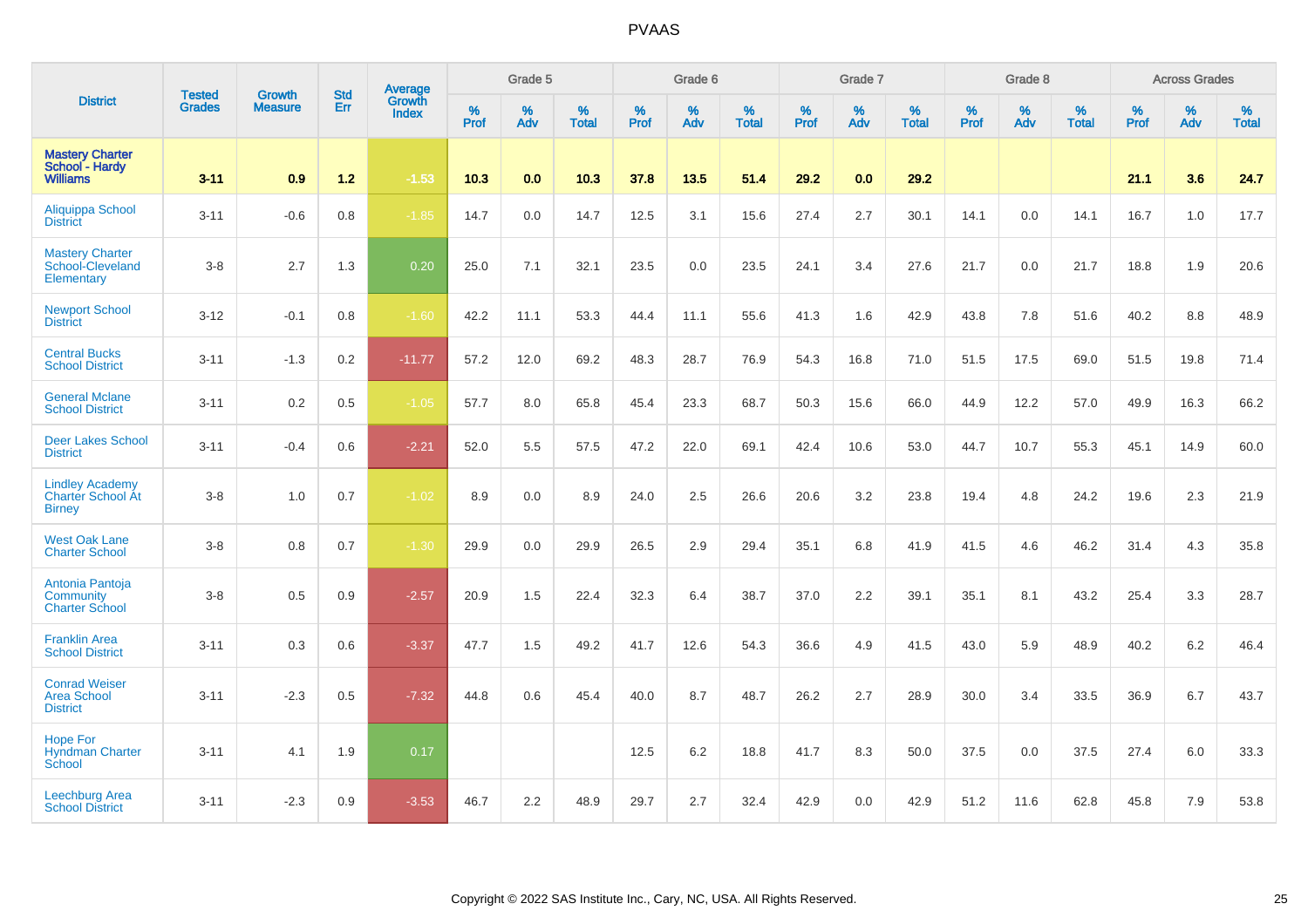|                                                                            | <b>Tested</b> | <b>Growth</b>  | <b>Std</b> | <b>Average</b><br>Growth |                     | Grade 5  |                   |                  | Grade 6  |                   |                  | Grade 7  |                   |                  | Grade 8  |                   |           | <b>Across Grades</b> |                   |
|----------------------------------------------------------------------------|---------------|----------------|------------|--------------------------|---------------------|----------|-------------------|------------------|----------|-------------------|------------------|----------|-------------------|------------------|----------|-------------------|-----------|----------------------|-------------------|
| <b>District</b>                                                            | <b>Grades</b> | <b>Measure</b> | Err        | <b>Index</b>             | $\%$<br><b>Prof</b> | %<br>Adv | %<br><b>Total</b> | %<br><b>Prof</b> | %<br>Adv | %<br><b>Total</b> | %<br><b>Prof</b> | %<br>Adv | %<br><b>Total</b> | %<br><b>Prof</b> | %<br>Adv | %<br><b>Total</b> | %<br>Prof | %<br>Adv             | %<br><b>Total</b> |
| <b>Mastery Charter</b><br>School - Hardy<br><b>Williams</b>                | $3 - 11$      | 0.9            | $1.2$      | $-1.53$                  | 10.3                | 0.0      | 10.3              | 37.8             | 13.5     | 51.4              | 29.2             | 0.0      | 29.2              |                  |          |                   | 21.1      | 3.6                  | 24.7              |
| <b>Carlynton School</b><br><b>District</b>                                 | $3 - 11$      | 0.0            | 0.7        | $-1.38$                  | 50.5                | 6.4      | 57.0              | 47.1             | 18.8     | 65.9              | 30.8             | 7.5      | 38.3              | 40.8             | 7.9      | 48.7              | 41.6      | 11.0                 | 52.7              |
| Gettysburg<br><b>Montessori Charter</b><br><b>School</b>                   | $3-6$         | 2.6            | 2.0        | $-0.30$                  | 50.0                | 10.0     | 60.0              | 44.4             | 22.2     | 66.7              |                  |          |                   |                  |          |                   | 43.0      | 14.0                 | 57.0              |
| <b>Mastery Charter</b><br>School - Thomas<br>Campus                        | $3 - 10$      | 0.4            | 1.0        | $-1.24$                  | 29.0                | 0.0      | 29.0              | 17.1             | 0.0      | 17.1              | 20.9             | 2.3      | 23.3              | 28.9             | $0.0\,$  | 28.9              | 24.9      | 2.3                  | 27.2              |
| Wissahickon<br><b>Charter School</b>                                       | $3 - 8$       | $-1.5$         | 0.7        | $-4.94$                  | 22.2                | 0.0      | 22.2              | 20.5             | 6.0      | 26.5              | 24.1             | 1.2      | 25.3              | 22.1             | 0.0      | 22.1              | 22.4      | 2.8                  | 25.2              |
| <b>Propel Charter</b><br>School-Northside                                  | $3 - 8$       | $-1.3$         | 1.0        | $-2.83$                  | 7.0                 | 0.0      | 7.0               | 14.6             | 0.0      | 14.6              | 5.0              | 0.0      | 5.0               | 10.0             | 0.0      | 10.0              | 9.0       | 0.0                  | 9.0               |
| <b>Pocono Mountain</b><br><b>School District</b>                           | $3 - 12$      | 0.1            | 0.6        | $-1.58$                  | 48.0                | 5.4      | 53.5              | 41.8             | 7.9      | 49.7              | 42.1             | 1.8      | 43.9              | 35.6             | 1.9      | 37.5              | 43.4      | 7.1                  | 50.5              |
| <b>Mount Union Area</b><br><b>School District</b>                          | $3 - 10$      | 1.4            | 0.7        | 0.55                     | 28.7                | 3.2      | 31.9              | 28.4             | 0.0      | 28.4              | 28.9             | 4.8      | 33.7              | 36.9             | 1.2      | 38.1              | 31.6      | 2.9                  | 34.4              |
| <b>Schuylkill Valley</b><br><b>School District</b>                         | $3 - 11$      | 0.6            | 0.6        | $-1.32$                  | 53.1                | 3.1      | 56.2              | 44.4             | 16.9     | 61.3              | 42.9             | 7.5      | 50.4              | 45.0             | 6.3      | 51.4              | 45.2      | 10.3                 | 55.6              |
| <b>Salisbury</b><br><b>Township School</b><br><b>District</b>              | $3 - 11$      | $-1.7$         | 0.7        | $-5.01$                  | 38.3                | 7.4      | 45.7              | 33.0             | 22.0     | 55.0              | 34.8             | 4.4      | 39.1              | 47.1             | 12.6     | 59.8              | 40.0      | 11.6                 | 51.7              |
| <b>Chester Charter</b><br><b>Scholars Academy</b><br><b>Charter School</b> | $3 - 12$      | 0.0            | 0.9        | $-3.27$                  | 17.8                | 0.0      | 17.8              | 31.9             | 4.3      | 36.2              | 37.5             | 4.2      | 41.7              | 16.0             | 0.0      | 16.0              | 23.8      | 1.8                  | 25.6              |
| <b>Green Woods</b><br><b>Charter School</b>                                | $3 - 8$       | 1.6            | 0.8        | $-0.37$                  | 44.8                | 6.9      | 51.7              | 39.3             | 19.7     | 59.0              | 43.9             | 12.3     | 56.1              | 39.2             | 17.6     | 56.9              | 40.6      | 17.4                 | 58.0              |
| <b>Reynolds School</b><br><b>District</b>                                  | $3 - 10$      | $-4.3$         | 0.8        | $-5.71$                  | 46.3                | 0.0      | 46.3              | 44.2             | 1.3      | 45.4              | 35.3             | 7.8      | 43.1              | 47.1             | 8.8      | 55.9              | 41.5      | 4.9                  | 46.4              |
| <b>Mountain View</b><br><b>School District</b>                             | $3 - 11$      | 1.6            | 0.9        | 0.20                     | 45.0                | 3.3      | 48.3              | 49.0             | 6.1      | 55.1              | 47.2             | 5.7      | 52.8              | 55.0             | 10.0     | 65.0              | 45.1      | 5.6                  | 50.7              |
| <b>Penns Manor Area</b><br><b>School District</b>                          | $3 - 12$      | 1.6            | 0.8        | $-1.15$                  | 49.2                | 1.6      | 50.8              | 30.9             | 3.6      | 34.6              | 38.5             | 3.8      | 42.3              | 30.5             | 11.9     | 42.4              | 40.8      | 6.9                  | 47.8              |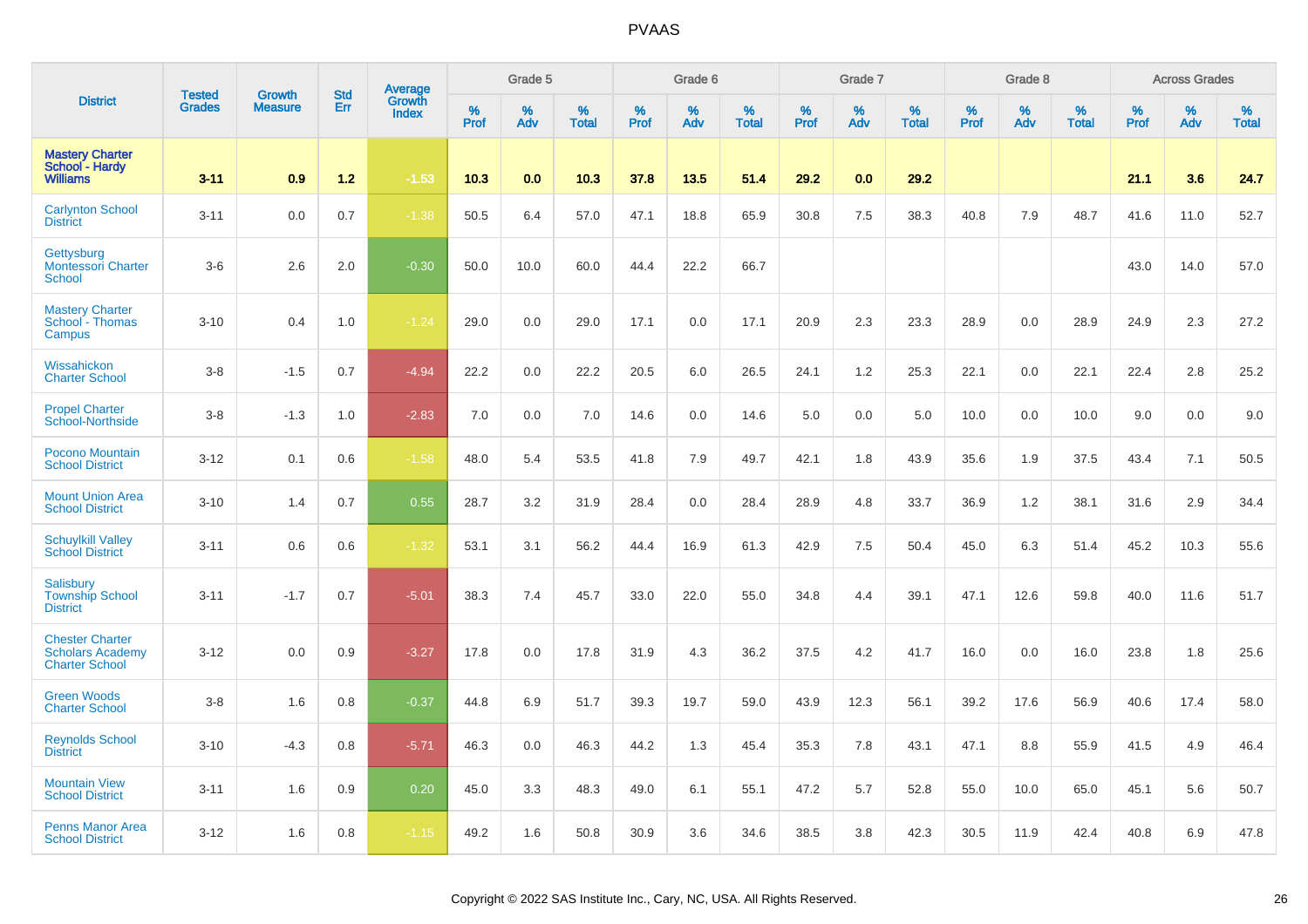|                                                                                            |                                |                                 | <b>Std</b> | Average                |           | Grade 5  |                   |           | Grade 6  |                   |           | Grade 7  |                   |           | Grade 8  |                   |           | <b>Across Grades</b> |                   |
|--------------------------------------------------------------------------------------------|--------------------------------|---------------------------------|------------|------------------------|-----------|----------|-------------------|-----------|----------|-------------------|-----------|----------|-------------------|-----------|----------|-------------------|-----------|----------------------|-------------------|
| <b>District</b>                                                                            | <b>Tested</b><br><b>Grades</b> | <b>Growth</b><br><b>Measure</b> | Err        | Growth<br><b>Index</b> | %<br>Prof | %<br>Adv | %<br><b>Total</b> | %<br>Prof | %<br>Adv | %<br><b>Total</b> | %<br>Prof | %<br>Adv | %<br><b>Total</b> | %<br>Prof | %<br>Adv | %<br><b>Total</b> | %<br>Prof | %<br>Adv             | %<br><b>Total</b> |
| <b>Mastery Charter</b><br>School - Hardy<br><b>Williams</b>                                | $3 - 11$                       | 0.9                             | $1.2$      | $-1.53$                | 10.3      | 0.0      | 10.3              | 37.8      | 13.5     | 51.4              | 29.2      | 0.0      | 29.2              |           |          |                   | 21.1      | 3.6                  | 24.7              |
| <b>Schuylkill Haven</b><br>Area School<br><b>District</b>                                  | $3 - 11$                       | $-1.4$                          | 0.7        | $-4.47$                | 44.6      | 1.2      | 45.8              | 46.9      | 6.2      | 53.1              | 49.5      | 8.6      | 58.1              | 46.0      | 3.4      | 49.4              | 46.4      | 10.0                 | 56.4              |
| <b>Ferndale Area</b><br><b>School District</b>                                             | $3 - 10$                       | 1.9                             | 1.0        | 0.06                   | 43.2      | 4.6      | 47.7              | 46.3      | 14.6     | 61.0              | 61.5      | 5.1      | 66.7              | 54.4      | 4.4      | 58.7              | 46.1      | 10.6                 | 56.6              |
| <b>Innovative Arts</b><br><b>Academy Charter</b><br><b>School</b>                          | $6 - 11$                       | $-2.2$                          | 0.9        | $-3.49$                |           |          |                   | 15.4      | 1.9      | 17.3              | 19.1      | 0.0      | 19.1              | 15.4      | 1.1      | 16.5              | 16.6      | 1.0                  | 17.5              |
| <b>Greenville Area</b><br><b>School District</b>                                           | $3 - 11$                       | 1.0                             | 0.7        | $-0.17$                | 46.7      | 5.6      | 52.2              | 52.5      | 11.2     | 63.8              | 43.8      | 5.7      | 49.5              | 31.2      | 12.5     | 43.8              | 42.0      | 10.1                 | 52.1              |
| <b>Tyrone Area</b><br><b>School District</b>                                               | $3 - 12$                       | $-2.0$                          | 0.6        | $-6.75$                | 50.4      | 3.0      | 53.3              | 43.4      | 10.1     | 53.5              | 43.8      | 5.0      | 48.8              | 44.7      | 6.1      | 50.9              | 45.2      | 12.0                 | 57.2              |
| The Philadelphia<br><b>Charter School for</b><br><b>Arts and Sciences</b><br>at HR Edmunds | $3-8$                          | $-1.2$                          | 0.7        | $-2.66$                | 11.9      | 2.4      | 14.3              | 18.6      | 0.0      | 18.6              | 17.2      | 0.0      | 17.2              | 24.4      | 0.0      | 24.4              | 16.1      | 0.6                  | 16.7              |
| <b>Oley Valley School</b><br><b>District</b>                                               | $3 - 11$                       | $-0.0$                          | 0.6        | $-2.17$                | 53.5      | 5.0      | 58.4              | 40.0      | 19.0     | 59.0              | 50.0      | 7.8      | 57.8              | 54.8      | 5.4      | 60.2              | 49.6      | 9.0                  | 58.6              |
| Chambersburg<br>Area School<br><b>District</b>                                             | $3 - 11$                       | $-0.2$                          | 0.3        | $-2.21$                | 44.0      | 7.0      | 51.0              | 34.1      | 16.0     | 50.1              | 38.2      | 8.2      | 46.5              | 38.7      | 11.2     | 49.9              | 37.5      | 11.0                 | 48.5              |
| <b>Phoenixville Area</b><br><b>School District</b>                                         | $3 - 11$                       | $-1.1$                          | 0.4        | $-4.78$                | 54.8      | 10.0     | 64.7              | 45.9      | 27.3     | 73.2              | 45.6      | 19.4     | 65.0              | 52.8      | 12.7     | 65.5              | 46.9      | 19.2                 | 66.1              |
| <b>Mahanoy Area</b><br><b>School District</b>                                              | $3 - 10$                       | $-3.0$                          | 0.8        | $-3.98$                | 30.4      | 0.0      | 30.4              | 31.5      | 8.2      | 39.7              | 19.6      | 2.0      | 21.6              | 14.9      | 1.5      | 16.4              | 27.6      | 3.3                  | 30.9              |
| <b>Antietam School</b><br><b>District</b>                                                  | $3 - 10$                       | 0.9                             | 0.8        | $-0.34$                | 29.7      | 1.6      | 31.2              | 35.0      | 5.0      | 40.0              | 29.1      | 0.0      | 29.1              | 34.0      | 1.9      | 35.8              | 31.3      | 3.0                  | 34.2              |
| Johnsonburg Area<br><b>School District</b>                                                 | $3 - 11$                       | $-1.6$                          | 1.0        | $-2.56$                | 42.5      | 7.5      | 50.0              | 60.6      | 12.1     | 72.7              | 41.9      | 9.3      | 51.2              | 44.2      | 2.3      | 46.5              | 51.3      | 10.3                 | 61.5              |
| <b>Fort Cherry School</b><br><b>District</b>                                               | $3 - 10$                       | $-2.2$                          | 0.8        | $-3.33$                | 61.4      | 8.8      | 70.2              | 31.6      | 33.3     | 64.9              | 45.6      | 8.8      | 54.4              | 39.5      | 26.7     | 66.3              | 45.7      | 16.8                 | 62.5              |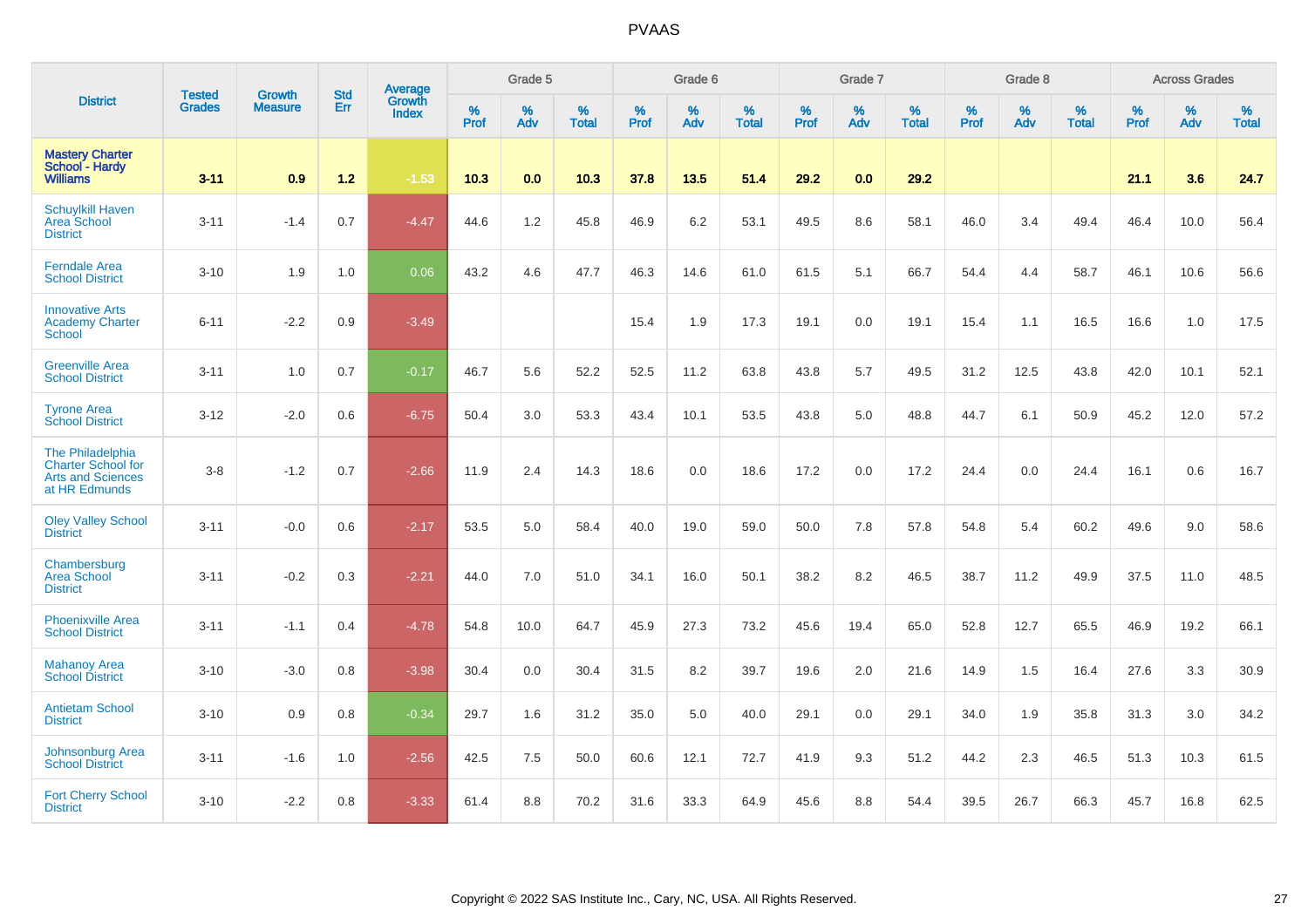|                                                             | <b>Tested</b> | Growth         | <b>Std</b> | Average                |           | Grade 5  |                   |                  | Grade 6  |                   |                  | Grade 7  |                   |           | Grade 8  |                   |           | <b>Across Grades</b> |                   |
|-------------------------------------------------------------|---------------|----------------|------------|------------------------|-----------|----------|-------------------|------------------|----------|-------------------|------------------|----------|-------------------|-----------|----------|-------------------|-----------|----------------------|-------------------|
| <b>District</b>                                             | <b>Grades</b> | <b>Measure</b> | Err        | Growth<br><b>Index</b> | %<br>Prof | %<br>Adv | %<br><b>Total</b> | %<br><b>Prof</b> | %<br>Adv | %<br><b>Total</b> | %<br><b>Prof</b> | %<br>Adv | %<br><b>Total</b> | %<br>Prof | %<br>Adv | %<br><b>Total</b> | %<br>Prof | %<br>Adv             | %<br><b>Total</b> |
| <b>Mastery Charter</b><br>School - Hardy<br><b>Williams</b> | $3 - 11$      | 0.9            | $1.2$      | $-1.53$                | 10.3      | 0.0      | 10.3              | 37.8             | 13.5     | 51.4              | 29.2             | 0.0      | 29.2              |           |          |                   | 21.1      | 3.6                  | 24.7              |
| <b>North Schuylkill</b><br><b>School District</b>           | $3 - 11$      | 0.7            | 0.5        | $-1.34$                | 36.8      | 2.2      | 39.0              | 42.4             | 8.8      | 51.2              | 41.3             | 3.9      | 45.2              | 50.0      | 5.2      | 55.2              | 40.4      | 8.7                  | 49.1              |
| <b>Turkeyfoot Valley</b><br>Area School<br><b>District</b>  | $3 - 12$      | 0.6            | 1.4        | $-2.97$                | 27.3      | 4.6      | 31.8              | 38.1             | 9.5      | 47.6              | 30.0             | 5.0      | 35.0              | 30.4      | 0.0      | 30.4              | 33.0      | 3.6                  | 36.6              |
| <b>Norristown Area</b><br><b>School District</b>            | $3 - 12$      | $-1.1$         | 0.4        | $-5.76$                | 24.5      | 1.0      | 25.5              | 32.9             | 5.0      | 37.8              | 26.4             | 4.8      | 31.3              | 26.6      | 3.6      | 30.2              | 27.8      | 4.0                  | 31.7              |
| <b>Fairview School</b><br><b>District</b>                   | $3 - 11$      | $-1.8$         | 0.5        | $-5.32$                | 61.9      | 9.5      | 71.4              | 47.8             | 30.6     | 78.4              | 46.6             | 26.7     | 73.3              | 55.9      | 16.9     | 72.8              | 50.8      | 23.7                 | 74.4              |
| <b>Gillingham Charter</b><br>School                         | $3 - 11$      | 2.2            | 2.0        | $-0.98$                | 41.7      | 0.0      | 41.7              | 38.5             | 0.0      | 38.5              |                  |          |                   | 30.8      | 15.4     | 46.2              | 34.3      | 4.3                  | 38.6              |
| <b>Western Wayne</b><br><b>School District</b>              | $3 - 11$      | $-0.5$         | 0.6        | $-2.08$                | 56.6      | 7.6      | 64.2              | 43.0             | 21.5     | 64.5              | 45.2             | 10.6     | 55.8              | 45.8      | 15.0     | 60.8              | 45.8      | 18.1                 | 63.9              |
| <b>Governor Mifflin</b><br><b>School District</b>           | $3 - 11$      | $-1.0$         | 0.4        | $-4.99$                | 38.2      | 3.2      | 41.5              | 31.2             | 11.7     | 42.9              | 44.4             | 8.3      | 52.8              | 45.8      | 5.5      | 51.3              | 40.8      | 9.3                  | 50.1              |
| <b>Hamburg Area</b><br><b>School District</b>               | $3 - 11$      | $-0.4$         | 0.5        | $-3.43$                | 41.1      | 5.0      | 46.1              | 43.3             | 6.3      | 49.6              | 33.1             | 1.9      | 35.0              | 32.4      | 3.5      | 35.9              | 38.6      | 5.3                  | 43.9              |
| <b>Chartiers-Houston</b><br><b>School District</b>          | $3 - 10$      | $-1.5$         | 0.7        | $-3.54$                | 58.4      | 10.1     | 68.5              | 55.8             | 18.2     | 74.0              | 52.0             | 5.5      | 57.5              | 54.9      | 7.0      | 62.0              | 53.8      | 14.2                 | 68.0              |
| <b>Fannett-Metal</b><br><b>School District</b>              | $3 - 11$      | 0.5            | 1.1        | $-1.72$                | 34.5      | 10.3     | 44.8              | 44.8             | 6.9      | 51.7              | 37.5             | 3.1      | 40.6              | 33.3      | 2.2      | 35.6              | 40.2      | 9.2                  | 49.4              |
| <b>Canton Area</b><br><b>School District</b>                | $3 - 11$      | $-2.0$         | 0.8        | $-3.71$                | 57.7      | 5.8      | 63.5              | 46.0             | 4.8      | 50.8              | 40.0             | 0.0      | 40.0              | 36.9      | 3.1      | 40.0              | 43.6      | 6.7                  | 50.3              |
| <b>School Lane</b><br><b>Charter School</b>                 | $3 - 11$      | 0.1            | 0.7        | $-1.87$                | 57.4      | 5.9      | 63.2              | 40.0             | 18.3     | 58.3              | 43.8             | 6.8      | 50.7              | 40.9      | 21.2     | 62.1              | 43.3      | 14.5                 | 57.9              |
| <b>Northern Potter</b><br><b>School District</b>            | $3 - 12$      | 0.3            | 1.1        | $-1.34$                | 33.3      | 3.3      | 36.7              | 32.6             | 14.0     | 46.5              | 51.6             | 9.7      | 61.3              | 40.7      | 3.7      | 44.4              | 36.4      | 8.9                  | 45.3              |
| <b>Midland Borough</b><br><b>School District</b>            | $3 - 8$       | 0.1            | 1.3        | $-2.19$                | 58.6      | 0.0      | 58.6              | 52.4             | 9.5      | 61.9              | 42.9             | 7.1      | 50.0              | 47.6      | 0.0      | 47.6              | 49.3      | 5.7                  | 55.0              |
| <b>Brownsville Area</b><br><b>School District</b>           | $3 - 12$      | 1.2            | 0.7        | $-0.17$                | 40.5      | 0.0      | 40.5              | 24.7             | 1.2      | 25.9              | 30.0             | 3.8      | 33.8              | 37.0      | 1.4      | 38.4              | 32.0      | 2.6                  | 34.6              |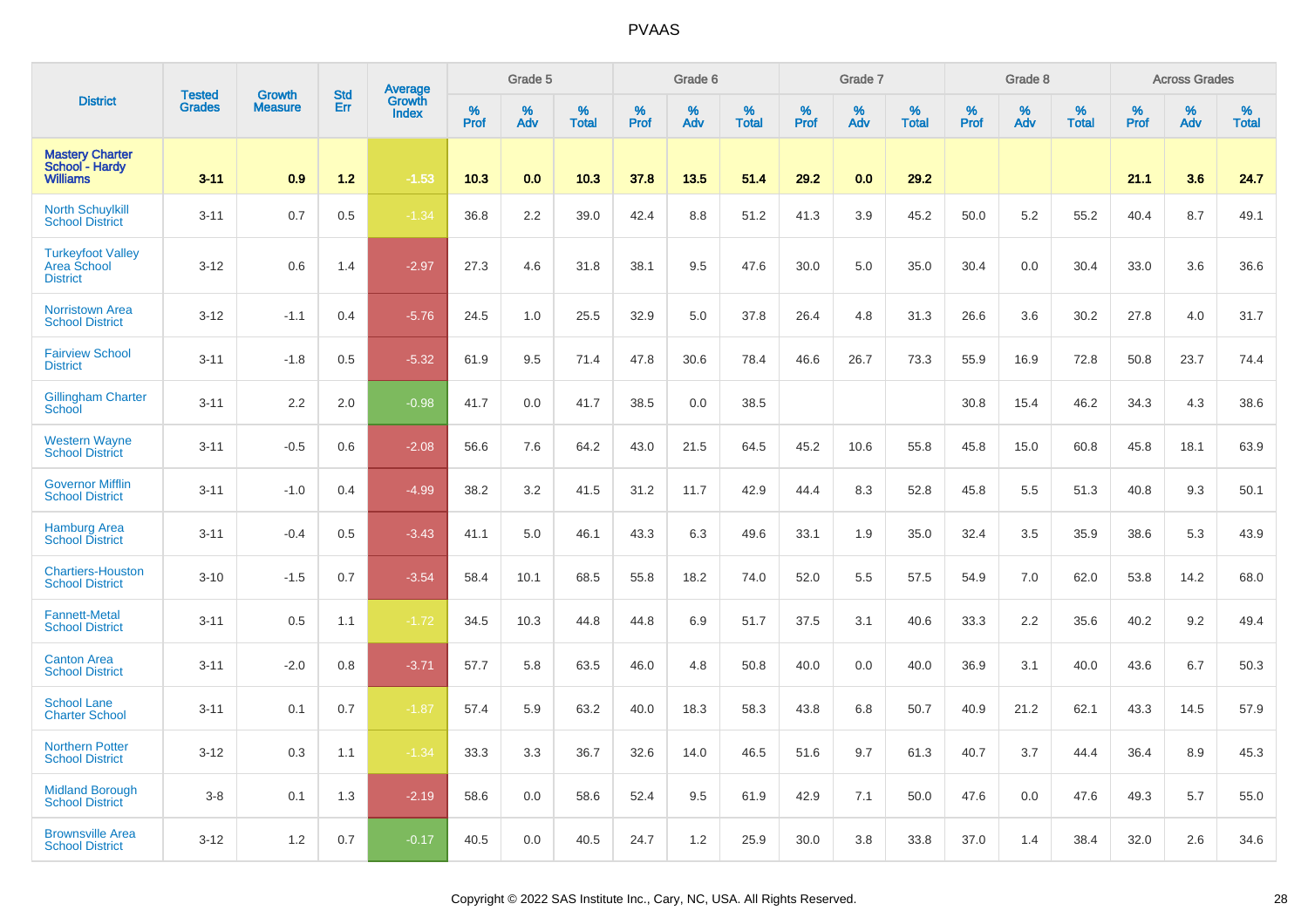|                                                             | <b>Tested</b> | <b>Growth</b>  | <b>Std</b> |                                   |           | Grade 5  |                   |              | Grade 6  |                   |              | Grade 7  |                   |           | Grade 8  |                   |                  | <b>Across Grades</b> |                   |
|-------------------------------------------------------------|---------------|----------------|------------|-----------------------------------|-----------|----------|-------------------|--------------|----------|-------------------|--------------|----------|-------------------|-----------|----------|-------------------|------------------|----------------------|-------------------|
| <b>District</b>                                             | <b>Grades</b> | <b>Measure</b> | Err        | Average<br>Growth<br><b>Index</b> | %<br>Prof | %<br>Adv | %<br><b>Total</b> | $\%$<br>Prof | %<br>Adv | %<br><b>Total</b> | $\%$<br>Prof | %<br>Adv | %<br><b>Total</b> | %<br>Prof | %<br>Adv | %<br><b>Total</b> | %<br><b>Prof</b> | %<br>Adv             | %<br><b>Total</b> |
| <b>Mastery Charter</b><br>School - Hardy<br><b>Williams</b> | $3 - 11$      | 0.9            | $1.2$      | $-1.53$                           | 10.3      | 0.0      | 10.3              | 37.8         | 13.5     | 51.4              | 29.2         | 0.0      | 29.2              |           |          |                   | 21.1             | 3.6                  | 24.7              |
| South Side Area<br><b>School District</b>                   | $3 - 11$      | $-1.4$         | 0.8        | $-3.13$                           | 50.0      | 6.7      | 56.7              | 33.9         | 8.1      | 41.9              | 57.6         | 6.1      | 63.6              | 49.3      | 8.4      | 57.8              | 43.1             | 10.2                 | 53.3              |
| <b>Allegheny Valley</b><br><b>School District</b>           | $3 - 11$      | $-2.6$         | 0.8        | $-3.45$                           | 56.1      | 7.0      | 63.2              | 44.4         | 9.3      | 53.7              | 38.8         | 6.0      | 44.8              | 44.3      | 13.1     | 57.4              | 45.7             | 8.9                  | 54.6              |
| <b>Rochester Area</b><br><b>School District</b>             | $3 - 11$      | $-3.0$         | 0.9        | $-4.33$                           | 50.0      | 0.0      | 50.0              | 40.4         | 13.5     | 53.8              | 24.0         | 2.0      | 26.0              | 47.2      | 1.9      | 49.1              | 43.3             | 7.5                  | 50.8              |
| <b>Berwick Area</b><br><b>School District</b>               | $3 - 11$      | $-0.6$         | 0.5        | $-3.35$                           | 45.3      | 5.8      | 51.0              | 43.2         | 18.3     | 61.5              | 44.9         | 12.8     | 57.8              | 41.4      | 9.8      | 51.2              | 42.6             | 14.7                 | 57.3              |
| <b>Lakeland School</b><br><b>District</b>                   | $3 - 11$      | $-0.9$         | 0.7        | $-1.85$                           | 41.3      | 1.3      | 42.7              | 38.7         | 11.8     | 50.5              | 49.1         | 9.4      | 58.5              | 39.3      | 5.6      | 44.9              | 41.3             | 9.6                  | 50.8              |
| <b>Forbes Road</b><br><b>School District</b>                | $3 - 11$      | 1.3            | 1.4        | $-1.84$                           | 61.3      | 3.2      | 64.5              | 40.0         | 6.7      | 46.7              | 57.9         | 0.0      | 57.9              | 27.8      | 0.0      | 27.8              | 47.4             | 7.3                  | 54.7              |
| <b>Baldwin-Whitehall</b><br><b>School District</b>          | $3 - 11$      | $-0.1$         | 0.4        | $-4.77$                           | 49.1      | 6.3      | 55.4              | 48.8         | 11.8     | 60.6              | 48.6         | 8.3      | 56.8              | 45.1      | 7.0      | 52.0              | 46.4             | 12.2                 | 58.7              |
| <b>Propel Charter</b><br>School-Homestead                   | $3 - 11$      | $-1.0$         | 1.0        | $-1.95$                           | 21.6      | 0.0      | 21.6              | 16.7         | 5.6      | 22.2              | 11.8         | 0.0      | 11.8              | 9.5       | 2.4      | 11.9              | 15.3             | 2.2                  | 17.6              |
| Renaissance<br><b>Academy Charter</b><br><b>School</b>      | $3 - 11$      | $-1.3$         | 0.7        | $-2.40$                           | 36.6      | 5.6      | 42.2              | 39.7         | 16.4     | 56.2              | 50.7         | 5.3      | 56.0              | 40.6      | 18.8     | 59.4              | 41.0             | 10.8                 | 51.8              |
| <b>Coudersport Area</b><br><b>School District</b>           | $3 - 11$      | $-0.5$         | 0.9        | $-2.20$                           | 58.2      | 1.8      | 60.0              | 40.5         | 4.8      | 45.2              | 35.8         | 3.8      | 39.6              | 30.2      | 0.0      | 30.2              | 40.1             | 3.2                  | 43.3              |
| <b>Charleroi School</b><br><b>District</b>                  | $3 - 11$      | $-2.5$         | 0.6        | $-5.19$                           | 45.1      | 2.0      | 47.1              | 44.0         | 11.0     | 55.0              | 37.7         | 11.3     | 49.1              | 45.3      | 4.2      | 49.5              | 43.2             | 7.7                  | 50.9              |
| <b>Halifax Area</b><br><b>School District</b>               | $3 - 11$      | 0.6            | 0.8        | $-1.23$                           | 52.9      | 8.6      | 61.4              | 51.8         | 20.4     | 72.2              | 41.6         | 6.5      | 48.0              | 35.5      | 2.6      | 38.2              | 44.9             | 10.1                 | 55.1              |
| <b>Sugar Valley Rural</b><br><b>Charter School</b>          | $3 - 11$      | 0.5            | 1.0        | $-1.70$                           | 36.8      | 0.0      | 36.8              | 34.2         | 7.9      | 42.1              | 21.0         | 5.3      | 26.3              | 8.6       | 2.9      | 11.4              | 25.4             | 4.7                  | 30.0              |
| <b>Juniata Valley</b><br><b>School District</b>             | $3 - 11$      | $-0.4$         | 0.9        | $-4.35$                           | 53.5      | 2.3      | 55.8              | 35.7         | 8.9      | 44.6              | 50.9         | 5.3      | 56.1              | 33.3      | 4.2      | 37.5              | 41.8             | 7.0                  | 48.8              |
| <b>York Suburban</b><br><b>School District</b>              | $3 - 11$      | 0.5            | 0.5        | $-0.60$                           | 62.8      | 13.7     | 76.5              | 45.3         | 23.4     | 68.7              | 50.0         | 16.8     | 66.8              | 36.4      | 19.8     | 56.2              | 46.4             | 23.5                 | 70.0              |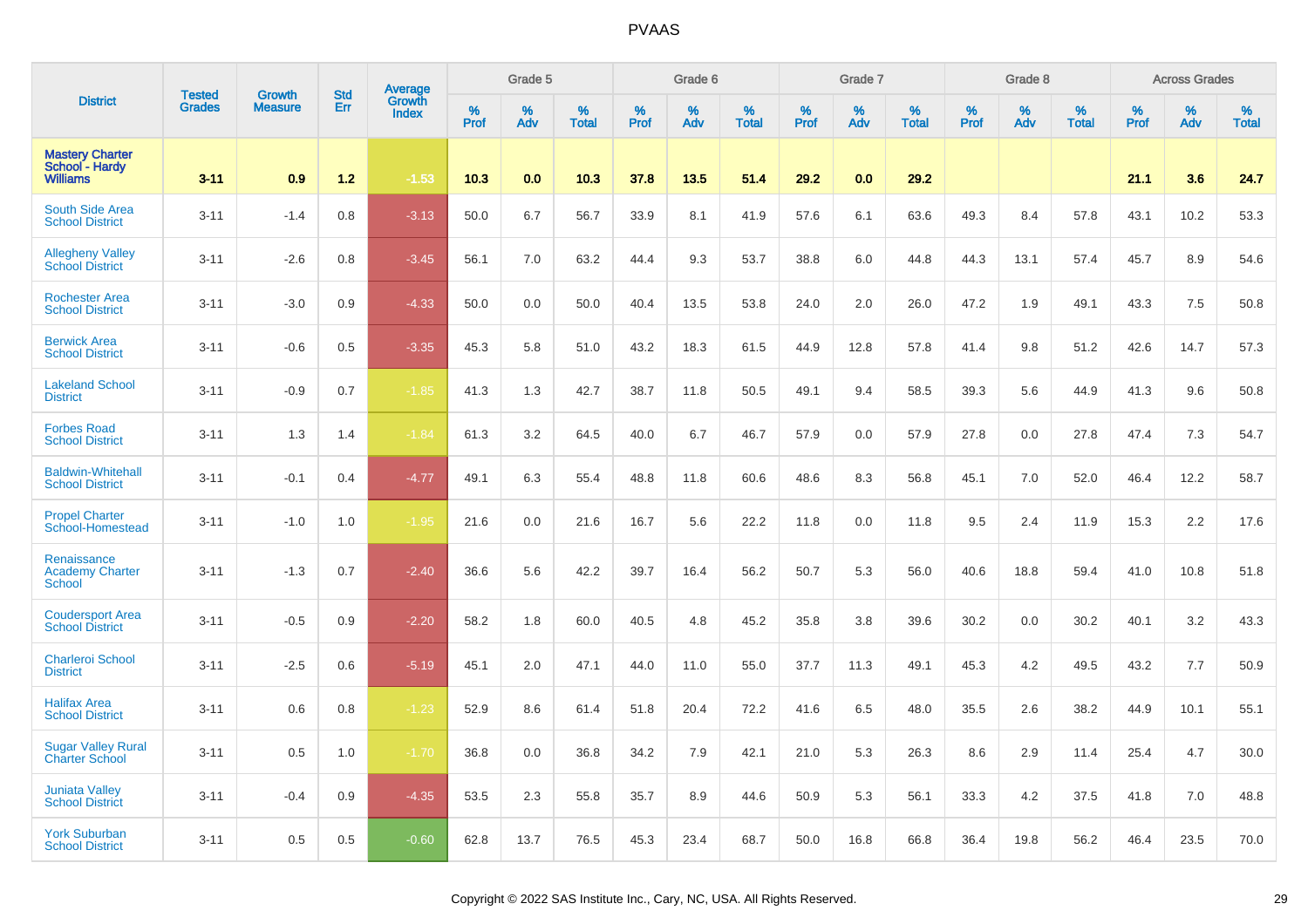|                                                                          |                                |                                 | <b>Std</b> | <b>Average</b>         |                     | Grade 5  |                   |                  | Grade 6  |                   |                  | Grade 7  |                   |           | Grade 8  |                   |           | <b>Across Grades</b> |                   |
|--------------------------------------------------------------------------|--------------------------------|---------------------------------|------------|------------------------|---------------------|----------|-------------------|------------------|----------|-------------------|------------------|----------|-------------------|-----------|----------|-------------------|-----------|----------------------|-------------------|
| <b>District</b>                                                          | <b>Tested</b><br><b>Grades</b> | <b>Growth</b><br><b>Measure</b> | Err        | Growth<br><b>Index</b> | $\%$<br><b>Prof</b> | %<br>Adv | %<br><b>Total</b> | %<br><b>Prof</b> | %<br>Adv | %<br><b>Total</b> | %<br><b>Prof</b> | %<br>Adv | %<br><b>Total</b> | %<br>Prof | %<br>Adv | %<br><b>Total</b> | %<br>Prof | %<br>Adv             | %<br><b>Total</b> |
| <b>Mastery Charter</b><br>School - Hardy<br><b>Williams</b>              | $3 - 11$                       | 0.9                             | $1.2$      | $-1.53$                | 10.3                | 0.0      | 10.3              | 37.8             | 13.5     | 51.4              | 29.2             | 0.0      | 29.2              |           |          |                   | 21.1      | 3.6                  | 24.7              |
| <b>Galeton Area</b><br><b>School District</b>                            | $3 - 11$                       | 2.2                             | 1.4        | 0.68                   | 56.0                | 8.0      | 64.0              | 38.1             | 14.3     | 52.4              | 28.0             | 0.0      | 28.0              | 35.0      | 5.0      | 40.0              | 37.7      | 6.9                  | 44.6              |
| <b>Sharpsville Area</b><br><b>School District</b>                        | $3 - 11$                       | $-0.5$                          | 0.8        | $-1.83$                | 54.8                | 4.8      | 59.7              | 52.9             | 19.1     | 72.1              | 40.0             | 10.8     | 50.8              | 47.1      | 12.9     | 60.0              | 48.0      | 14.5                 | 62.5              |
| <b>Frederick Douglass</b><br><b>Mastery Charter</b><br><b>School</b>     | $3 - 8$                        | 1.8                             | 1.4        | $-0.08$                | 20.8                | 0.0      | 20.8              | 22.2             | 0.0      | 22.2              | 14.3             | 0.0      | 14.3              | 34.6      | 3.8      | 38.5              | 19.1      | 0.9                  | 20.0              |
| <b>Pittston Area</b><br><b>School District</b>                           | $3 - 11$                       | $-3.7$                          | 0.8        | $-6.99$                | 36.6                | 1.4      | 38.0              | 36.2             | 4.3      | 40.4              | 28.8             | 1.5      | 30.3              | 34.5      | 3.4      | 37.9              | 35.3      | 5.0                  | 40.3              |
| <b>Lehigh Valley</b><br><b>Academy Regional</b><br><b>Charter School</b> | $3 - 11$                       | 0.4                             | 0.6        | $-1.72$                | 50.0                | 5.8      | 55.8              | 38.3             | 18.8     | 57.0              | 50.9             | 3.8      | 54.7              | 51.8      | 4.6      | 56.4              | 46.4      | 11.0                 | 57.4              |
| Columbia Borough<br><b>School District</b>                               | $3 - 12$                       | $-0.9$                          | 0.8        | $-3.70$                | 34.7                | 5.6      | 40.3              | 31.0             | 8.4      | 39.4              | 20.0             | 4.3      | 24.3              | 21.6      | 1.4      | 23.0              | 27.1      | 6.8                  | 33.9              |
| <b>Conneaut School</b><br><b>District</b>                                | $3 - 12$                       | 0.1                             | 0.5        | $-2.08$                | 42.4                | 5.3      | 47.7              | 44.8             | 18.4     | 63.2              | 51.1             | 6.7      | 57.8              | 47.6      | 5.4      | 53.1              | 45.1      | 12.8                 | 57.9              |
| <b>Fell Charter School</b>                                               | $3 - 8$                        | 3.1                             | 2.3        | 0.37                   | 62.5                | 0.0      | 62.5              | 50.0             | 6.2      | 56.2              |                  |          |                   |           |          |                   | 60.5      | 4.0                  | 64.5              |
| <b>West Greene</b><br><b>School District</b>                             | $3 - 11$                       | $-1.2$                          | 1.0        | $-2.12$                | 46.2                | 10.3     | 56.4              | 35.9             | 15.4     | 51.3              | 28.3             | 11.3     | 39.6              | 35.3      | 3.9      | 39.2              | 43.2      | 10.7                 | 53.9              |
| <b>Bethlehem Area</b><br><b>School District</b>                          | $3 - 11$                       | 0.3                             | 0.4        | $-1.86$                | 50.4                | 5.3      | 55.6              | 39.9             | 8.4      | 48.3              | 40.8             | 5.2      | 46.0              | 33.8      | 6.3      | 40.1              | 42.3      | 9.3                  | 51.6              |
| <b>Tuscarora School</b><br><b>District</b>                               | $3 - 11$                       | $-0.1$                          | 0.5        | $-1.87$                | 41.0                | 5.8      | 46.8              | 43.7             | 11.9     | 55.6              | 45.8             | 5.6      | 51.4              | 45.6      | 6.3      | 51.8              | 43.1      | 9.9                  | 53.0              |
| <b>Berlin</b><br><b>Brothersvalley</b><br><b>School District</b>         | $3 - 11$                       | $-1.0$                          | 0.8        | $-3.00$                | 60.4                | 1.9      | 62.3              | 42.4             | 15.2     | 57.6              | 55.8             | 3.8      | 59.6              | 54.2      | 6.2      | 60.4              | 48.4      | 8.4                  | 56.8              |
| <b>Tulpehocken Area</b><br><b>School District</b>                        | $3 - 12$                       | $-0.2$                          | 0.6        | $-1.64$                | 57.5                | 2.3      | 59.8              | 32.4             | 17.6     | 50.0              | 39.8             | 4.8      | 44.7              | 42.0      | 6.2      | 48.2              | 41.5      | 9.5                  | 51.0              |
| <b>Blairsville-</b><br><b>Saltsburg School</b><br><b>District</b>        | $3 - 11$                       | $-0.1$                          | 0.7        | $-3.63$                | 46.9                | 8.2      | 55.1              | 40.4             | 22.5     | 62.9              | 38.6             | 9.9      | 48.5              | 50.6      | 14.1     | 64.7              | 41.8      | 15.1                 | 56.9              |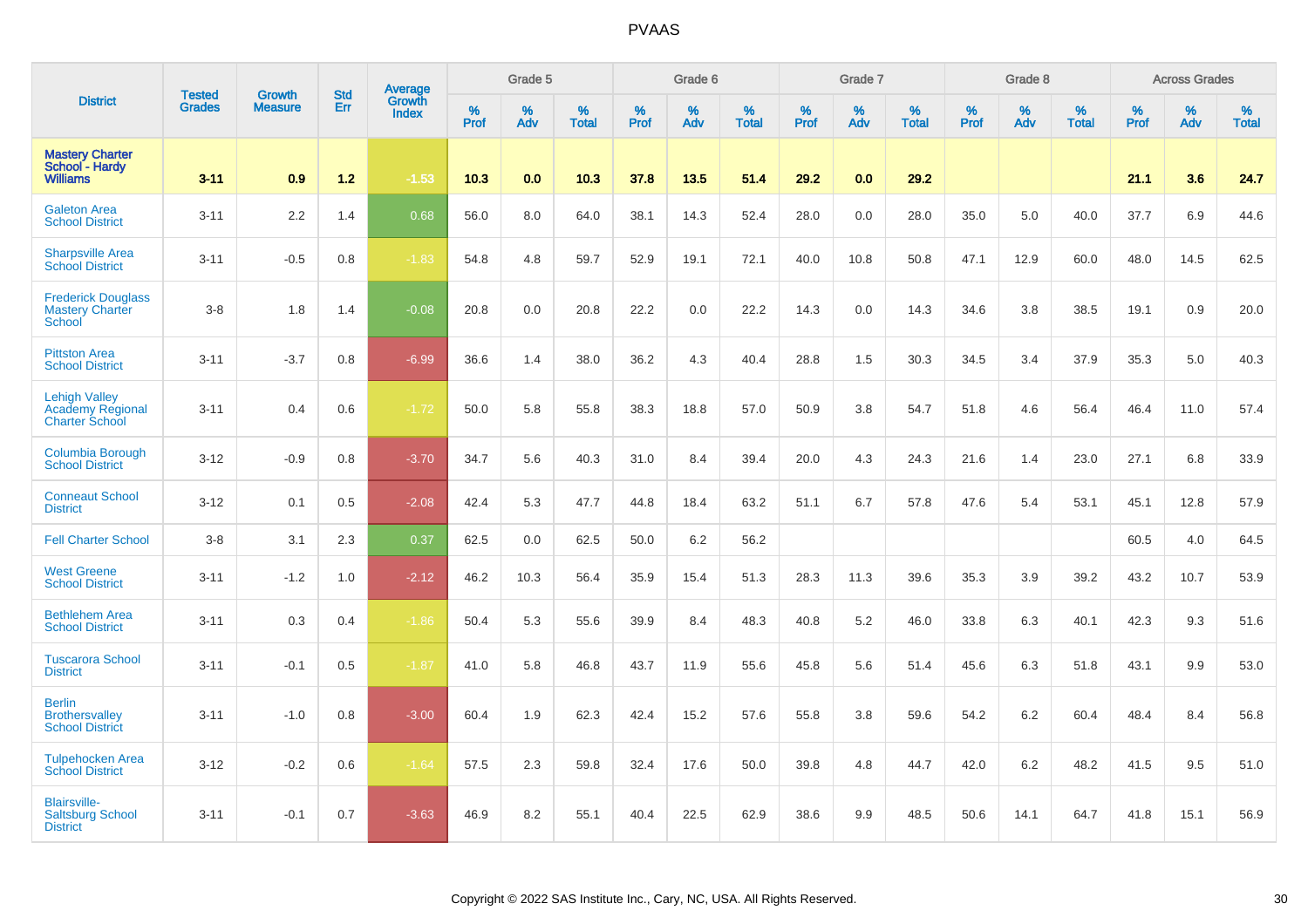|                                                                                          | <b>Tested</b> | <b>Growth</b>  | <b>Std</b> | Average                |              | Grade 5     |                      |                  | Grade 6  |                   |                     | Grade 7  |                   |              | Grade 8  |                   |           | <b>Across Grades</b> |                   |
|------------------------------------------------------------------------------------------|---------------|----------------|------------|------------------------|--------------|-------------|----------------------|------------------|----------|-------------------|---------------------|----------|-------------------|--------------|----------|-------------------|-----------|----------------------|-------------------|
| <b>District</b>                                                                          | <b>Grades</b> | <b>Measure</b> | Err        | Growth<br><b>Index</b> | $\%$<br>Prof | $\%$<br>Adv | $\%$<br><b>Total</b> | %<br><b>Prof</b> | %<br>Adv | %<br><b>Total</b> | $\%$<br><b>Prof</b> | %<br>Adv | %<br><b>Total</b> | $\%$<br>Prof | %<br>Adv | %<br><b>Total</b> | %<br>Prof | %<br>Adv             | %<br><b>Total</b> |
| <b>Mastery Charter</b><br>School - Hardy<br><b>Williams</b>                              | $3 - 11$      | 0.9            | $1.2$      | $-1.53$                | 10.3         | 0.0         | 10.3                 | 37.8             | 13.5     | 51.4              | 29.2                | 0.0      | 29.2              |              |          |                   | 21.1      | 3.6                  | 24.7              |
| <b>Highlands School</b><br><b>District</b>                                               | $3 - 11$      | $-0.6$         | 0.5        | $-2.71$                | 47.5         | 0.0         | 47.5                 | 37.2             | 9.7      | 46.9              | 42.2                | 5.4      | 47.6              | 39.2         | 9.5      | 48.6              | 40.7      | 7.9                  | 48.6              |
| <b>South Williamsport</b><br><b>Area School</b><br><b>District</b>                       | $3 - 10$      | 0.5            | 0.7        | $-1.08$                | 45.7         | 6.4         | 52.1                 | 37.4             | 15.4     | 52.8              | 40.5                | 8.3      | 48.8              | 43.2         | 12.5     | 55.7              | 39.9      | 12.1                 | 52.0              |
| <b>Lower Moreland</b><br><b>Township School</b><br><b>District</b>                       | $3 - 11$      | $-2.1$         | 0.5        | $-5.66$                | 53.0         | 10.2        | 63.2                 | 50.0             | 25.9     | 75.9              | 55.2                | 14.7     | 69.9              | 48.8         | 18.8     | 67.6              | 51.2      | 19.3                 | 70.5              |
| <b>Tamaqua Area</b><br><b>School District</b>                                            | $3 - 12$      | $-0.4$         | 0.6        | $-2.14$                | 60.2         | 5.6         | 65.7                 | 39.1             | 7.8      | 46.9              | 37.9                | 5.2      | 43.1              | 42.2         | 7.0      | 49.3              | 44.6      | 7.7                  | 52.3              |
| <b>Elizabeth Forward</b><br><b>School District</b>                                       | $3 - 11$      | $-0.3$         | 0.5        | $-1.82$                | 55.7         | 11.4        | 67.0                 | 47.5             | 18.5     | 66.0              | 56.9                | 11.1     | 68.0              | 50.9         | 6.3      | 57.1              | 51.2      | 14.0                 | 65.2              |
| <b>Bermudian Springs</b><br><b>School District</b>                                       | $3 - 11$      | 0.2            | 0.6        | $-0.71$                | 50.4         | 0.0         | 50.4                 | 37.5             | 10.6     | 48.1              | 44.5                | 5.9      | 50.4              | 39.8         | 6.5      | 46.3              | 42.4      | 6.9                  | 49.3              |
| <b>Laurel School</b><br><b>District</b>                                                  | $3 - 11$      | $-0.0$         | 0.7        | $-1.57$                | 54.0         | 6.8         | 60.8                 | 35.7             | 21.4     | 57.1              | 60.8                | 10.1     | 70.9              | 50.8         | 10.4     | 61.2              | 50.7      | 14.6                 | 65.3              |
| <b>Mcguffey School</b><br><b>District</b>                                                | $3 - 11$      | $-1.8$         | 0.6        | $-5.01$                | 43.5         | 1.8         | 45.4                 | 42.7             | 12.6     | 55.3              | 34.9                | 0.9      | 35.8              | 38.0         | 4.1      | 42.2              | 41.6      | 8.2                  | 49.8              |
| <b>West Branch Area</b><br><b>School District</b>                                        | $3 - 11$      | 0.4            | 0.8        | $-0.62$                | 37.1         | 3.2         | 40.3                 | 32.8             | 6.6      | 39.3              | 48.6                | 6.8      | 55.4              | 50.0         | 3.0      | 53.0              | 42.6      | 6.8                  | 49.4              |
| <b>Benton Area</b><br><b>School District</b>                                             | $3 - 10$      | $-0.4$         | 0.9        | $-1.69$                | 47.5         | 1.6         | 49.2                 | 43.5             | 8.7      | 52.2              | 37.3                | 5.1      | 42.4              | 46.2         | 2.6      | 48.7              | 42.6      | 8.4                  | 51.0              |
| <b>Global Leadership</b><br><b>Academy Charter</b><br><b>School Southwest</b><br>at Huey | $3 - 8$       | $-0.4$         | 1.8        | $-1.72$                | 0.0          | 0.0         | 0.0                  | 0.0              | 0.0      | 0.0               |                     |          |                   | 21.4         | 0.0      | 21.4              | 11.1      | 0.0                  | 11.1              |
| <b>Freedom Area</b><br><b>School District</b>                                            | $3 - 11$      | $-1.9$         | 0.7        | $-2.80$                | 36.0         | 2.3         | 38.4                 | 36.8             | 12.6     | 49.4              | 37.9                | 1.9      | 39.8              | 40.3         | 1.3      | 41.6              | 38.8      | 6.0                  | 44.7              |
| <b>Howard Gardner</b><br><b>Multiple</b><br>Intelligence<br><b>Charter School</b>        | $3 - 8$       | $-1.2$         | 1.2        | $-2.23$                | 41.4         | 10.3        | 51.7                 | 39.4             | 3.0      | 42.4              | 63.6                | 0.0      | 63.6              | 55.6         | 11.1     | 66.7              | 48.8      | 7.1                  | 55.9              |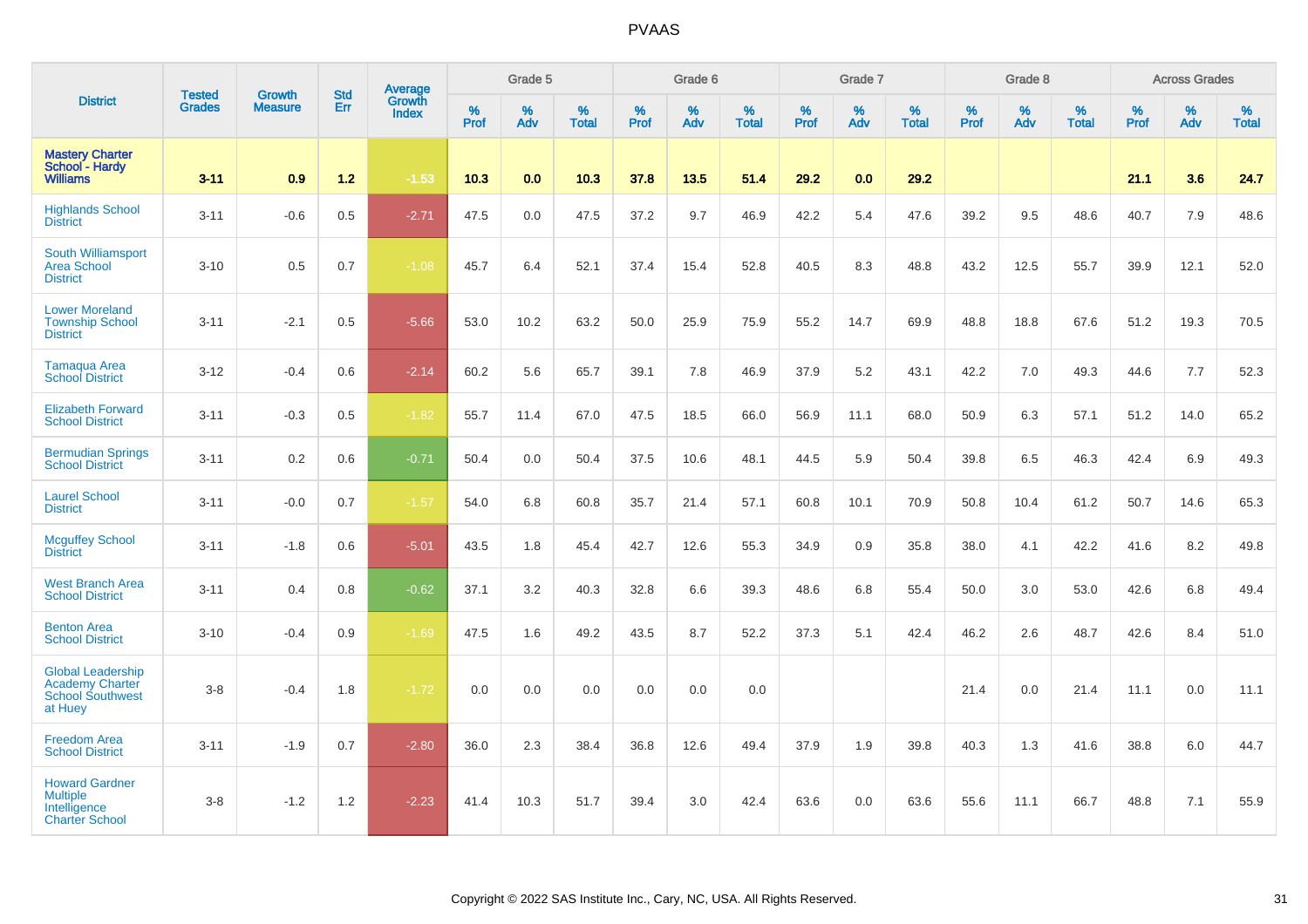|                                                                   | <b>Tested</b> | <b>Growth</b>  | <b>Std</b> | Average                |           | Grade 5  |                   |           | Grade 6  |                   |                  | Grade 7  |                   |           | Grade 8  |                   |           | <b>Across Grades</b> |                   |
|-------------------------------------------------------------------|---------------|----------------|------------|------------------------|-----------|----------|-------------------|-----------|----------|-------------------|------------------|----------|-------------------|-----------|----------|-------------------|-----------|----------------------|-------------------|
| <b>District</b>                                                   | <b>Grades</b> | <b>Measure</b> | Err        | Growth<br><b>Index</b> | %<br>Prof | %<br>Adv | %<br><b>Total</b> | %<br>Prof | %<br>Adv | %<br><b>Total</b> | %<br><b>Prof</b> | %<br>Adv | %<br><b>Total</b> | %<br>Prof | %<br>Adv | %<br><b>Total</b> | %<br>Prof | %<br>Adv             | %<br><b>Total</b> |
| <b>Mastery Charter</b><br>School - Hardy<br><b>Williams</b>       | $3 - 11$      | 0.9            | $1.2$      | $-1.53$                | 10.3      | 0.0      | 10.3              | 37.8      | 13.5     | 51.4              | 29.2             | 0.0      | 29.2              |           |          |                   | 21.1      | 3.6                  | 24.7              |
| <b>Bristol Borough</b><br><b>School District</b>                  | $3 - 12$      | 0.4            | 0.7        | $-0.78$                | 37.3      | 1.3      | 38.7              | 28.4      | 18.2     | 46.6              | 39.5             | 7.4      | 46.9              | 27.7      | 6.0      | 33.7              | 33.3      | 8.0                  | 41.4              |
| <b>KIPP West</b><br>Philadelphia<br><b>Charter School</b>         | $3 - 8$       | $-0.4$         | 1.2        | $-1.95$                | 28.6      | 0.0      | 28.6              | 19.4      | 0.0      | 19.4              | 25.0             | 0.0      | 25.0              | 16.7      | 0.0      | 16.7              | 17.6      | 0.6                  | 18.1              |
| <b>Belle Vernon Area</b><br><b>School District</b>                | $3 - 11$      | $-0.1$         | 0.6        | $-1.14$                | 52.2      | 6.3      | 58.6              | 49.6      | 14.8     | 64.4              | 47.8             | 4.4      | 52.2              | 44.1      | 6.4      | 50.5              | 47.7      | 8.9                  | 56.6              |
| <b>Keystone Oaks</b><br><b>School District</b>                    | $3 - 11$      | $-1.4$         | 0.6        | $-5.52$                | 54.1      | 17.2     | 71.3              | 35.4      | 25.7     | 61.1              | 45.1             | 13.3     | 58.4              | 41.1      | 12.5     | 53.6              | 44.5      | 21.3                 | 65.8              |
| <b>Bethlehem-Center</b><br><b>School District</b>                 | $3 - 10$      | $-2.1$         | 0.8        | $-4.03$                | 40.8      | 2.8      | 43.7              | 29.8      | 1.5      | 31.3              | 28.6             | 0.0      | 28.6              | 29.2      | 0.0      | 29.2              | 35.6      | 3.6                  | 39.2              |
| <b>Cranberry Area</b><br><b>School District</b>                   | $3 - 12$      | $-0.0$         | 0.7        | $-1.98$                | 48.7      | 9.2      | 57.9              | 52.1      | 9.4      | 61.5              | 41.0             | 2.1      | 43.2              | 46.7      | 9.3      | 56.0              | 44.5      | 7.7                  | 52.2              |
| <b>Greater Nanticoke</b><br><b>Area School</b><br><b>District</b> | $3 - 12$      | $-0.0$         | 0.6        | $-1.16$                | 43.1      | 2.8      | 45.9              | 26.7      | 6.0      | 32.8              | 23.6             | 1.9      | 25.5              | 35.6      | 3.5      | 39.1              | 29.8      | 5.0                  | 34.8              |
| <b>Mastery Charter</b><br>School - Clymer<br>Elementary           | $3-6$         | 1.7            | 1.5        | 0.22                   | 13.5      | 0.0      | 13.5              | 24.1      | 3.4      | 27.6              |                  |          |                   |           |          |                   | 17.5      | 0.8                  | 18.3              |
| Northwestern<br><b>Lehigh School</b><br><b>District</b>           | $3 - 11$      | $-1.5$         | 0.5        | $-5.90$                | 55.9      | 5.5      | 61.4              | 46.0      | 15.3     | 61.3              | 51.0             | 7.1      | 58.1              | 40.1      | 16.6     | 56.7              | 48.0      | 12.1                 | 60.1              |
| <b>Manheim Central</b><br><b>School District</b>                  | $3 - 11$      | $-0.3$         | 0.5        | $-2.60$                | 35.4      | 6.2      | 41.5              | 48.3      | 9.2      | 57.5              | 37.6             | 6.2      | 43.8              | 41.9      | 11.7     | 53.6              | 42.2      | 11.1                 | 53.2              |
| <b>Bloomsburg Area</b><br><b>School District</b>                  | $3 - 10$      | $-0.8$         | 0.7        | $-2.19$                | 49.4      | 4.4      | 53.8              | 43.3      | 15.6     | 58.9              | 36.3             | 7.8      | 44.1              | 50.0      | 6.0      | 56.0              | 46.3      | 11.7                 | 57.9              |
| <b>Mars Area School</b><br><b>District</b>                        | $3 - 10$      | $-1.1$         | 0.4        | $-3.43$                | 66.5      | 10.4     | 76.9              | 45.1      | 33.8     | 79.0              | 51.6             | 17.4     | 69.0              | 56.1      | 9.4      | 65.6              | 51.3      | 23.7                 | 75.1              |
| <b>Keystone</b><br><b>Academy Charter</b><br><b>School</b>        | $3 - 8$       | 0.9            | 0.8        | $-0.53$                | 42.1      | 3.5      | 45.6              | 38.7      | 19.4     | 58.1              | 47.4             | 3.5      | 50.9              | 40.7      | 8.5      | 49.2              | 40.7      | 7.4                  | 48.1              |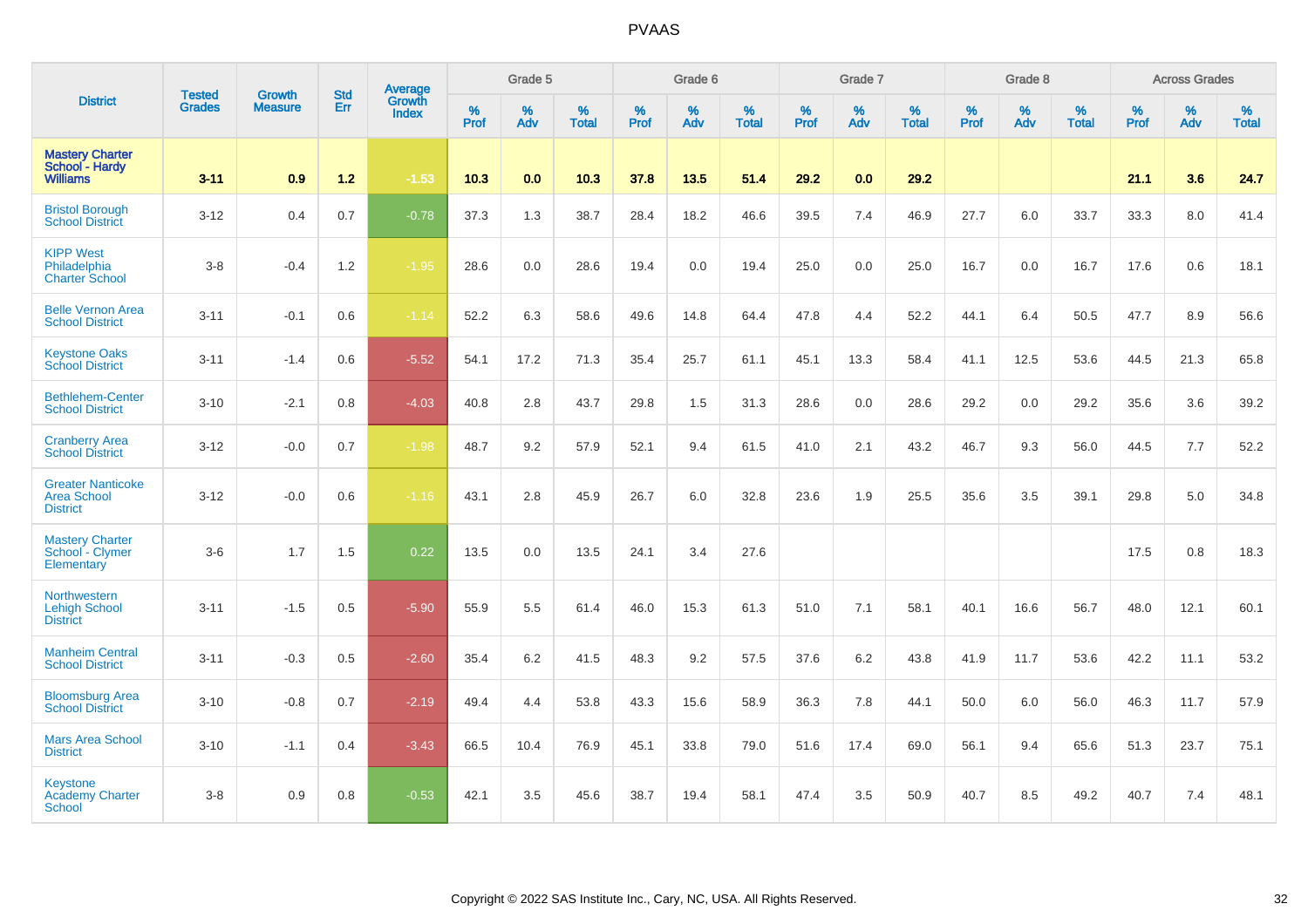|                                                                 |                                | <b>Growth</b>  | <b>Std</b> | Average                |                     | Grade 5  |                   |                     | Grade 6  |                   |                     | Grade 7  |                   |                     | Grade 8  |                   |                     | <b>Across Grades</b> |                   |
|-----------------------------------------------------------------|--------------------------------|----------------|------------|------------------------|---------------------|----------|-------------------|---------------------|----------|-------------------|---------------------|----------|-------------------|---------------------|----------|-------------------|---------------------|----------------------|-------------------|
| <b>District</b>                                                 | <b>Tested</b><br><b>Grades</b> | <b>Measure</b> | Err        | Growth<br><b>Index</b> | $\%$<br><b>Prof</b> | %<br>Adv | %<br><b>Total</b> | $\%$<br><b>Prof</b> | %<br>Adv | %<br><b>Total</b> | $\%$<br><b>Prof</b> | %<br>Adv | %<br><b>Total</b> | $\%$<br><b>Prof</b> | %<br>Adv | %<br><b>Total</b> | $\%$<br><b>Prof</b> | %<br>Adv             | %<br><b>Total</b> |
| <b>Mastery Charter</b><br>School - Hardy<br><b>Williams</b>     | $3 - 11$                       | 0.9            | $1.2$      | $-1.53$                | 10.3                | 0.0      | 10.3              | 37.8                | 13.5     | 51.4              | 29.2                | 0.0      | 29.2              |                     |          |                   | 21.1                | 3.6                  | 24.7              |
| Shanksville-<br><b>Stonycreek School</b><br><b>District</b>     | $3 - 10$                       | 0.6            | 1.4        | $-1.55$                | 28.6                | 0.0      | 28.6              | 41.7                | 16.7     | 58.3              | 45.0                | 5.0      | 50.0              | 44.4                | 5.6      | 50.0              | 49.2                | 8.5                  | 57.6              |
| <b>Uniontown Area</b><br><b>School District</b>                 | $3 - 11$                       | 0.5            | 0.6        | $-0.49$                | 40.6                | 9.4      | 50.0              | 40.7                | 14.8     | 55.6              | 37.3                | 3.6      | 40.9              | 42.4                | 3.3      | 45.6              | 39.1                | 11.0                 | 50.1              |
| <b>Ligonier Valley</b><br><b>School District</b>                | $3 - 11$                       | $-0.8$         | 0.7        | $-1.79$                | 43.8                | 7.5      | 51.2              | 46.0                | 16.0     | 62.0              | 40.5                | 2.7      | 43.2              | 45.9                | 10.2     | 56.1              | 44.7                | 12.8                 | 57.6              |
| <b>Mount Pleasant</b><br><b>Area School</b><br><b>District</b>  | $3 - 11$                       | $-2.9$         | 0.6        | $-5.11$                | 45.9                | 0.0      | 45.9              | 41.6                | 12.0     | 53.6              | 42.2                | 2.8      | 45.1              | 38.7                | 6.4      | 45.2              | 42.0                | 8.5                  | 50.5              |
| <b>Forest City</b><br><b>Regional School</b><br><b>District</b> | $3 - 12$                       | $-2.2$         | 0.9        | $-3.41$                | 55.6                | 4.4      | 60.0              | 36.7                | 6.1      | 42.9              | 39.5                | 5.3      | 44.7              | 52.1                | 8.3      | 60.4              | 44.0                | 8.8                  | 52.8              |
| <b>Hazleton Area</b><br><b>School District</b>                  | $3 - 11$                       | 0.5            | 0.4        | 0.09                   | 30.2                | 2.3      | 32.5              | 24.8                | 4.8      | 29.6              | 24.8                | 2.8      | 27.5              | 26.1                | 6.5      | 32.6              | 28.6                | 4.0                  | 32.6              |
| <b>Wilkes-Barre Area</b><br><b>School District</b>              | $3 - 11$                       | $-1.0$         | 0.5        | $-3.12$                | 28.0                | 0.8      | 28.8              | 32.4                | 8.7      | 41.1              | 27.6                | 1.8      | 29.4              | 24.7                | 3.7      | 28.4              | 27.8                | 4.6                  | 32.3              |
| <b>Upper Adams</b><br><b>School District</b>                    | $3 - 11$                       | 0.7            | 0.6        | $-0.01$                | 47.3                | 3.8      | 51.2              | 40.2                | 16.2     | 56.4              | 37.7                | 6.6      | 44.3              | 51.5                | 0.0      | 51.5              | 43.6                | 8.8                  | 52.4              |
| <b>Shippensburg Area</b><br><b>School District</b>              | $3 - 11$                       | $-1.6$         | 0.4        | $-5.27$                | 40.8                | 9.2      | 50.0              | 30.4                | 12.9     | 43.3              | 40.6                | 5.9      | 46.5              | 47.0                | 10.1     | 57.1              | 41.0                | 11.2                 | 52.2              |
| Wallingford-<br>Swarthmore<br><b>School District</b>            | $3 - 10$                       | $-1.1$         | 0.4        | $-2.53$                | 52.6                | 26.1     | 78.7              | 42.2                | 32.8     | 75.0              | 46.2                | 21.9     | 68.0              | 47.0                | 22.8     | 69.8              | 44.7                | 32.4                 | 77.2              |
| <b>Pittsburgh School</b><br><b>District</b>                     | $3 - 11$                       | $-1.6$         | 0.2        | $-13.03$               | 29.0                | 3.9      | 32.8              | 27.7                | 11.6     | 39.2              | 33.3                | 6.0      | 39.3              | 30.7                | 7.3      | 38.0              | 29.7                | 7.6                  | 37.3              |
| <b>West Mifflin Area</b><br><b>School District</b>              | $3 - 12$                       | $-3.0$         | 0.5        | $-8.43$                | 35.9                | 4.2      | 40.1              | 37.4                | 5.4      | 42.9              | 38.9                | 1.0      | 39.8              | 35.2                | 4.4      | 39.6              | 37.4                | 4.4                  | 41.8              |
| <b>Abington Heights</b><br><b>School District</b>               | $3 - 11$                       | $-0.6$         | 0.5        | $-3.50$                | 57.0                | 8.7      | 65.6              | 50.7                | 19.1     | 69.8              | 63.6                | 10.7     | 74.3              |                     |          |                   | 52.3                | 18.0                 | 70.3              |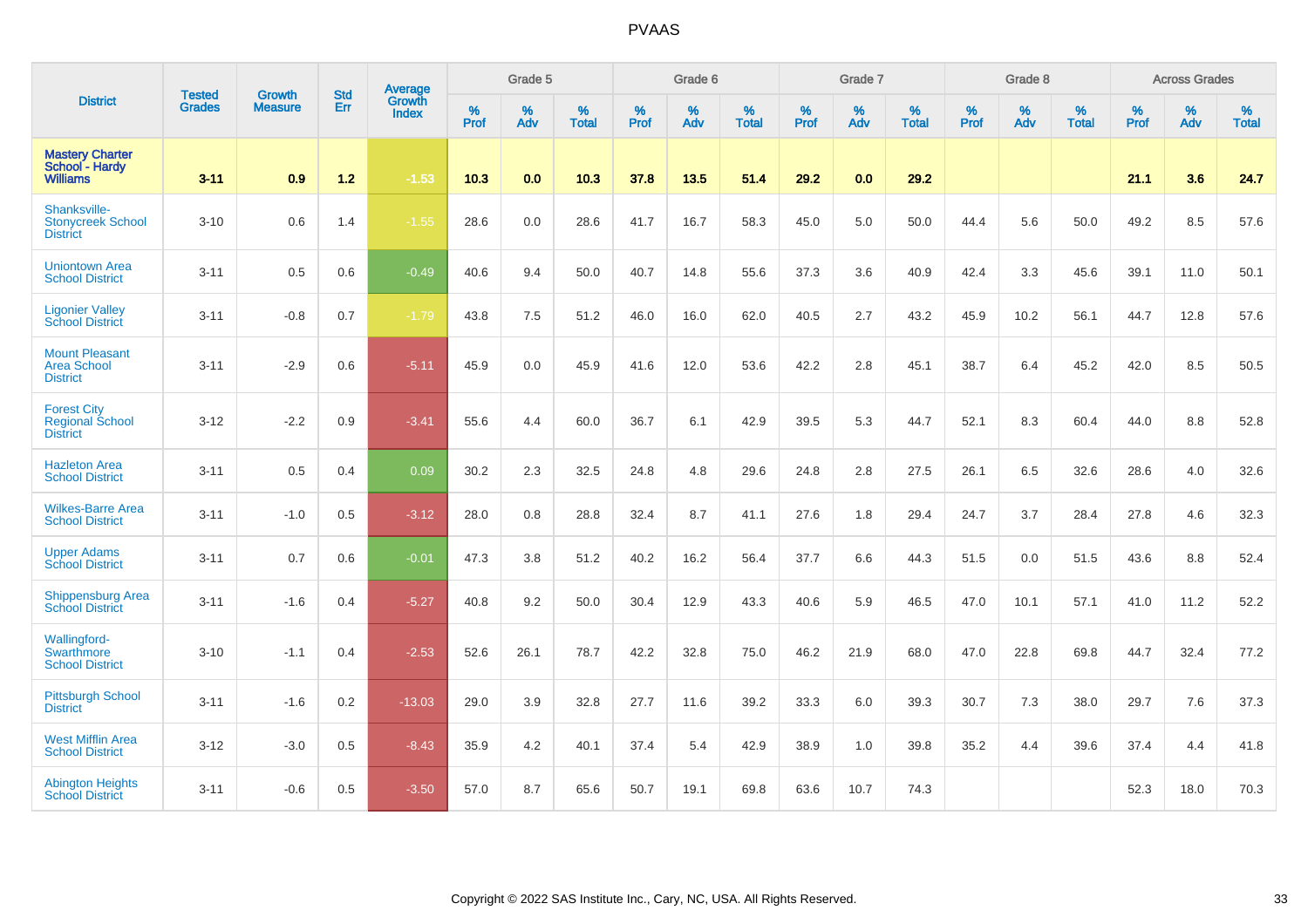|                                                                     |                                | <b>Growth</b>  | <b>Std</b> | Average                |              | Grade 5  |                   |           | Grade 6  |                   |              | Grade 7  |                   |              | Grade 8  |                   |           | <b>Across Grades</b> |                   |
|---------------------------------------------------------------------|--------------------------------|----------------|------------|------------------------|--------------|----------|-------------------|-----------|----------|-------------------|--------------|----------|-------------------|--------------|----------|-------------------|-----------|----------------------|-------------------|
| <b>District</b>                                                     | <b>Tested</b><br><b>Grades</b> | <b>Measure</b> | Err        | Growth<br><b>Index</b> | $\%$<br>Prof | %<br>Adv | %<br><b>Total</b> | %<br>Prof | %<br>Adv | %<br><b>Total</b> | $\%$<br>Prof | %<br>Adv | %<br><b>Total</b> | $\%$<br>Prof | %<br>Adv | %<br><b>Total</b> | %<br>Prof | %<br>Adv             | %<br><b>Total</b> |
| <b>Mastery Charter</b><br>School - Hardy<br><b>Williams</b>         | $3 - 11$                       | 0.9            | 1.2        | $-1.53$                | 10.3         | 0.0      | 10.3              | 37.8      | 13.5     | 51.4              | 29.2         | 0.0      | 29.2              |              |          |                   | 21.1      | 3.6                  | 24.7              |
| <b>Global Leadership</b><br><b>Academy Charter</b><br><b>School</b> | $3-8$                          | 0.6            | 1.9        | $-0.38$                | 21.4         | 0.0      | 21.4              |           |          |                   | 14.3         | 0.0      | 14.3              | 25.0         | 0.0      | 25.0              | 13.4      | 0.0                  | 13.4              |
| <b>Infinity Charter</b><br>School                                   | $3-8$                          | $-0.5$         | 1.3        | $-1.47$                | 72.7         | 22.7     | 95.4              | 50.0      | 38.5     | 88.5              | 62.5         | 25.0     | 87.5              | 68.2         | 18.2     | 86.4              | 56.6      | 31.5                 | 88.1              |
| <b>Frazier School</b><br><b>District</b>                            | $3 - 11$                       | $-1.8$         | 0.8        | $-3.66$                | 49.0         | 3.9      | 52.9              | 48.8      | 17.5     | 66.2              | 43.0         | 12.8     | 55.8              | 20.4         | 3.7      | 24.1              | 40.8      | 10.9                 | 51.7              |
| <b>Shade-Central City</b><br><b>School District</b>                 | $3 - 11$                       | $-2.8$         | 1.4        | $-2.71$                | 43.8         | 0.0      | 43.8              | 44.4      | 14.8     | 59.3              | 25.0         | 0.0      | 25.0              | 29.2         | 0.0      | 29.2              | 35.1      | 6.0                  | 41.0              |
| <b>Mastery Charter</b><br>School John Wister<br>Elementary          | $3-5$                          | 2.7            | 2.5        | 1.08                   | 8.3          | 0.0      | 8.3               |           |          |                   |              |          |                   |              |          |                   | 10.8      | 0.0                  | 10.8              |
| <b>Carbondale Area</b><br><b>School District</b>                    | $3 - 10$                       | $-1.3$         | 0.7        | $-2.95$                | 34.5         | 0.0      | 34.5              | 23.1      | 2.2      | 25.3              | 29.4         | 3.5      | 32.9              | 42.4         | 5.7      | 48.1              | 30.0      | 3.2                  | 33.3              |
| <b>Forest Area School</b><br><b>District</b>                        | $3 - 11$                       | $-1.6$         | 1.2        | $-2.10$                | 45.8         | 0.0      | 45.8              | 37.5      | 4.2      | 41.7              | 24.2         | 12.1     | 36.4              | 28.1         | 3.1      | 31.2              | 40.8      | 6.6                  | 47.4              |
| <b>Burrell School</b><br><b>District</b>                            | $3 - 11$                       | $-3.3$         | 0.7        | $-4.68$                | 50.0         | 0.9      | 50.9              | 46.2      | 7.7      | 53.8              | 46.8         | 6.5      | 53.2              | 41.0         | 4.9      | 45.9              | 45.9      | 7.5                  | 53.4              |
| <b>Shikellamy School</b><br><b>District</b>                         | $3 - 10$                       | $-2.8$         | 0.5        | $-7.15$                | 47.9         | 5.7      | 53.6              | 29.1      | 9.8      | 38.9              | 41.5         | 8.5      | 50.0              | 35.8         | 7.4      | 43.2              | 38.2      | 9.0                  | 47.3              |
| <b>Trinity Area School</b><br><b>District</b>                       | $3 - 11$                       | $-0.1$         | 0.4        | $-3.05$                | 55.8         | 12.7     | 68.5              | 43.1      | 14.7     | 57.8              | 48.7         | 9.2      | 58.0              | 48.2         | 13.5     | 61.6              | 46.8      | 15.3                 | 62.1              |
| <b>Propel Charter</b><br>School - Braddock<br><b>Hills</b>          | $3 - 11$                       | $-3.7$         | 0.8        | $-5.22$                | 19.6         | 1.8      | 21.4              | 15.8      | 3.5      | 19.3              | 19.0         | 0.0      | 19.0              | 14.5         | 2.9      | 17.4              | 15.6      | 1.9                  | 17.5              |
| <b>Vision Academy</b><br><b>Charter School</b>                      | $3-8$                          | $-0.9$         | 1.2        | $-2.67$                | 35.7         | 0.0      | 35.7              | 36.0      | 0.0      | 36.0              | 37.1         | 2.9      | 40.0              | 28.6         | 0.0      | 28.6              | 32.1      | 1.1                  | 33.2              |
| <b>Insight PA Cyber</b><br><b>Charter School</b>                    | $3 - 11$                       | $-1.0$         | 1.6        | $-1.68$                | 29.4         | 0.0      | 29.4              | 31.6      | 5.3      | 36.8              | 37.0         | 11.1     | 48.2              | 48.2         | 11.1     | 59.3              | 41.5      | 9.2                  | 50.8              |
| <b>Fleetwood Area</b><br><b>School District</b>                     | $3 - 10$                       | $-1.3$         | 0.5        | $-3.53$                | 44.8         | 6.0      | 50.8              | 37.4      | 6.4      | 43.9              | 37.0         | 6.2      | 43.2              | 45.1         | 8.0      | 53.1              | 42.1      | 7.7                  | 49.9              |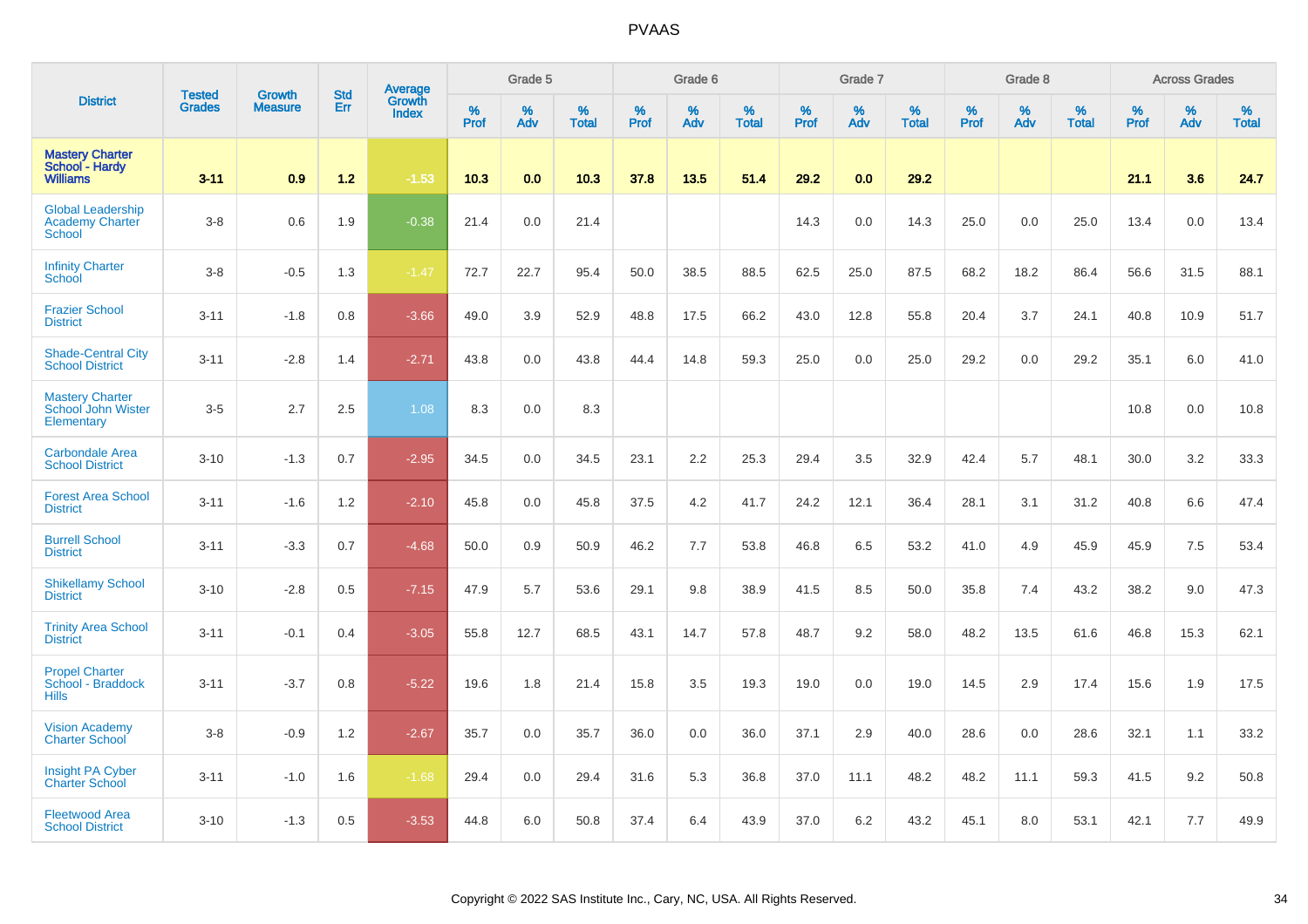|                                                             |                                |                                 |                   | Average                |                  | Grade 5     |                   |           | Grade 6  |                      |              | Grade 7  |                   |                     | Grade 8  |                   |                  | <b>Across Grades</b> |                   |
|-------------------------------------------------------------|--------------------------------|---------------------------------|-------------------|------------------------|------------------|-------------|-------------------|-----------|----------|----------------------|--------------|----------|-------------------|---------------------|----------|-------------------|------------------|----------------------|-------------------|
| <b>District</b>                                             | <b>Tested</b><br><b>Grades</b> | <b>Growth</b><br><b>Measure</b> | <b>Std</b><br>Err | Growth<br><b>Index</b> | %<br><b>Prof</b> | $\%$<br>Adv | %<br><b>Total</b> | %<br>Prof | %<br>Adv | $\%$<br><b>Total</b> | $\%$<br>Prof | %<br>Adv | %<br><b>Total</b> | $\%$<br><b>Prof</b> | %<br>Adv | %<br><b>Total</b> | %<br><b>Prof</b> | %<br>Adv             | %<br><b>Total</b> |
| <b>Mastery Charter</b><br>School - Hardy<br><b>Williams</b> | $3 - 11$                       | 0.9                             | $1.2$             | $-1.53$                | 10.3             | 0.0         | 10.3              | 37.8      | 13.5     | 51.4                 | 29.2         | 0.0      | 29.2              |                     |          |                   | 21.1             | 3.6                  | 24.7              |
| <b>Valley Grove</b><br><b>School District</b>               | $3 - 10$                       | 0.6                             | 0.8               | $-0.07$                | 56.2             | 8.3         | 64.6              | 55.9      | 8.5      | 64.4                 | 43.4         | 9.4      | 52.8              | 53.7                | 7.4      | 61.1              | 48.3             | 9.3                  | 57.6              |
| <b>Muhlenberg</b><br><b>School District</b>                 | $3 - 10$                       | $-2.8$                          | 0.4               | $-7.00$                | 35.9             | 1.4         | 37.2              | 23.8      | 0.9      | 24.7                 | 27.7         | 2.0      | 29.6              | 26.4                | 1.4      | 27.8              | 28.8             | 3.0                  | 31.8              |
| <b>Harmony Area</b><br><b>School District</b>               | $3 - 10$                       | 0.8                             | 1.8               | $-0.67$                | 43.8             | 0.0         | 43.8              | 54.2      | 12.5     | 66.7                 | 33.3         | 0.0      | 33.3              |                     |          |                   | 43.6             | 6.4                  | 50.0              |
| Northern Lebanon<br><b>School District</b>                  | $3 - 11$                       | $-3.3$                          | 0.5               | $-6.34$                | 51.7             | 3.4         | 55.2              | 43.1      | 9.2      | 52.3                 | 35.3         | 1.3      | 36.6              | 32.3                | $2.6\,$  | 34.8              | 41.8             | 7.5                  | 49.3              |
| <b>Central Valley</b><br><b>School District</b>             | $3 - 10$                       | $-2.0$                          | 0.5               | $-4.47$                | 44.1             | 4.2         | 48.2              | 39.3      | 25.0     | 64.3                 | 50.3         | 9.2      | 59.5              | 41.9                | 8.8      | 50.7              | 46.3             | 13.9                 | 60.2              |
| <b>Freeport Area</b><br><b>School District</b>              | $3 - 10$                       | 0.2                             | 0.6               | $-0.91$                | 65.4             | 10.0        | 75.4              | 35.8      | 23.6     | 59.4                 | 57.0         | 14.1     | 71.1              | 53.5                | 20.2     | 73.6              | 52.5             | 17.7                 | 70.1              |
| <b>Oswayo Valley</b><br><b>School District</b>              | $3 - 12$                       | $-0.7$                          | 1.2               | $-2.92$                | 62.1             | 13.8        | 75.9              | 40.7      | 18.5     | 59.3                 | 48.2         | 0.0      | 48.2              | 51.6                | 6.4      | 58.1              | 54.7             | 11.8                 | 66.5              |
| <b>Hempfield Area</b><br><b>School District</b>             | $3 - 12$                       | $-0.3$                          | 0.3               | $-3.43$                | 55.2             | 8.7         | 63.9              | 41.4      | 20.3     | 61.6                 | 52.8         | 14.0     | 66.8              | 50.0                | 12.4     | 62.4              | 48.7             | 16.2                 | 64.9              |
| <b>Northern Lehigh</b><br><b>School District</b>            | $3 - 12$                       | $-0.6$                          | 0.7               | $-1.20$                | 52.1             | 2.1         | 54.2              | 44.4      | 6.2      | 50.6                 | 36.7         | 4.2      | 40.8              | 41.7                | 5.6      | 47.2              | 42.1             | 5.6                  | 47.7              |
| <b>Union Area School</b><br><b>District</b>                 | $3 - 11$                       | $-1.4$                          | 0.9               | $-1.79$                | 66.7             | 7.7         | 74.4              | 41.4      | 15.5     | 56.9                 | 43.9         | 5.3      | 49.1              | 55.6                | 8.9      | 64.4              | 47.6             | 12.4                 | 60.1              |
| <b>Lower Dauphin</b><br><b>School District</b>              | $3 - 11$                       | $-0.9$                          | 0.4               | $-4.32$                | 52.7             | 13.3        | 66.0              | 42.7      | 15.9     | 58.6                 | 48.9         | 8.1      | 57.0              | 32.9                | 10.8     | 43.7              | 44.6             | 14.8                 | 59.4              |
| Susquehanna<br><b>Community School</b><br><b>District</b>   | $3 - 11$                       | 0.1                             | 0.9               | $-1.03$                | 47.1             | 7.8         | 54.9              | 43.1      | 12.1     | 55.2                 | 43.5         | 6.5      | 50.0              | 36.7                | 2.0      | 38.8              | 40.9             | 10.7                 | 51.6              |
| <b>Crestwood School</b><br><b>District</b>                  | $3 - 11$                       | $-0.8$                          | 0.5               | $-2.05$                | 50.0             | 6.1         | 56.1              | 48.2      | 26.2     | 74.4                 | 51.1         | 5.0      | 56.1              | 47.9                | 13.2     | 61.1              | 48.5             | 14.6                 | 63.2              |
| <b>Saint Clair Area</b><br><b>School District</b>           | $3 - 8$                        | $-1.8$                          | 0.9               | $-2.93$                | 43.4             | 1.9         | 45.3              | 58.0      | 6.0      | 64.0                 | 36.5         | 7.7      | 44.2              | 41.5                | 2.4      | 43.9              | 43.9             | 4.7                  | 48.6              |
| Catasaugua Area<br><b>School District</b>                   | $3 - 12$                       | $-1.3$                          | 0.7               | $-4.82$                | 30.1             | 0.0         | 30.1              | 55.4      | 9.5      | 64.9                 | 33.3         | 2.9      | 36.3              | 24.4                | 7.8      | 32.2              | 36.9             | 5.3                  | 42.2              |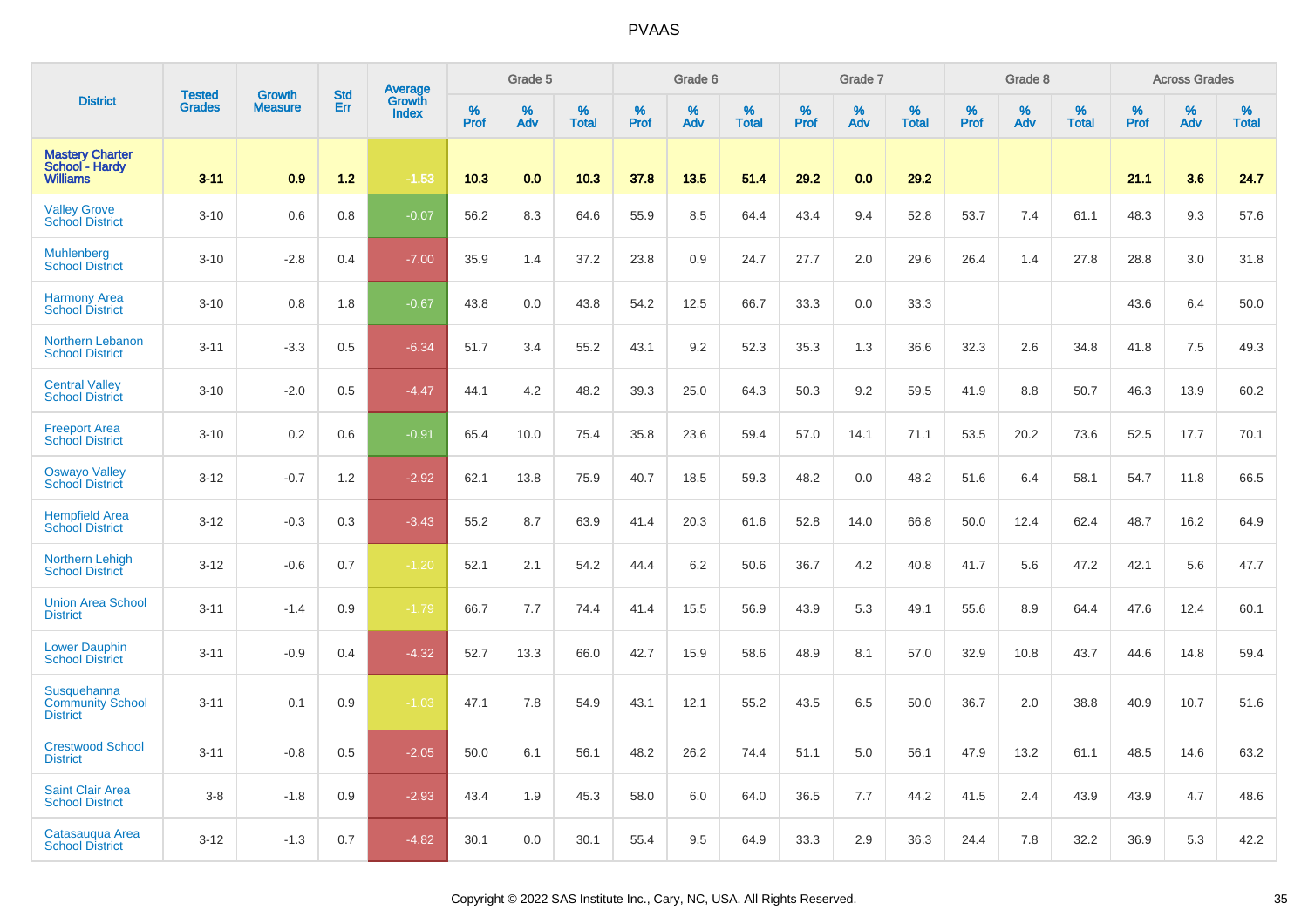|                                                                         | <b>Tested</b> | <b>Growth</b>  | <b>Std</b> | Average                |                     | Grade 5  |                   |                     | Grade 6  |                   |              | Grade 7  |                   |              | Grade 8  |                   |                  | <b>Across Grades</b> |                   |
|-------------------------------------------------------------------------|---------------|----------------|------------|------------------------|---------------------|----------|-------------------|---------------------|----------|-------------------|--------------|----------|-------------------|--------------|----------|-------------------|------------------|----------------------|-------------------|
| <b>District</b>                                                         | <b>Grades</b> | <b>Measure</b> | <b>Err</b> | Growth<br><b>Index</b> | $\%$<br><b>Prof</b> | %<br>Adv | %<br><b>Total</b> | $\%$<br><b>Prof</b> | %<br>Adv | %<br><b>Total</b> | $\%$<br>Prof | %<br>Adv | %<br><b>Total</b> | $\%$<br>Prof | %<br>Adv | %<br><b>Total</b> | %<br><b>Prof</b> | %<br>Adv             | %<br><b>Total</b> |
| <b>Mastery Charter</b><br>School - Hardy<br><b>Williams</b>             | $3 - 11$      | 0.9            | $1.2$      | $-1.53$                | 10.3                | 0.0      | 10.3              | 37.8                | 13.5     | 51.4              | 29.2         | 0.0      | 29.2              |              |          |                   | 21.1             | 3.6                  | 24.7              |
| <b>Young Scholars</b><br><b>Charter School</b>                          | $6 - 8$       | 0.5            | 0.9        | $-0.06$                |                     |          |                   | 23.2                | 5.4      | 28.6              | 14.3         | 5.7      | 20.0              | 13.0         | 0.0      | 13.0              | 16.3             | 3.4                  | 19.7              |
| <b>Central Greene</b><br><b>School District</b>                         | $3 - 11$      | $-1.8$         | 0.6        | $-3.71$                | 35.0                | 0.0      | 35.0              | 40.0                | 9.5      | 49.5              | 33.3         | 5.0      | 38.3              | 31.5         | 1.8      | 33.3              | 35.2             | 5.2                  | 40.3              |
| <b>Lincoln Charter</b><br>School                                        | $3-5$         | 1.2            | 1.4        | 0.81                   | 17.7                | 0.0      | 17.7              |                     |          |                   |              |          |                   |              |          |                   | 14.5             | 1.2                  | 15.7              |
| Community<br><b>Academy Of</b><br>Philadelphia<br><b>Charter School</b> | $3 - 11$      | $-4.1$         | 1.0        | $-4.18$                | 22.5                | 0.0      | 22.5              | 27.3                | 0.0      | 27.3              | 33.3         | 2.8      | 36.1              | 12.2         | 0.0      | 12.2              | 24.9             | 1.4                  | 26.3              |
| <b>Lehigh Valley Dual</b><br><b>Language Charter</b><br>School          | $3-8$         | $-0.8$         | 2.5        | $-1.32$                | 8.3                 | 0.0      | 8.3               | 58.3                | 0.0      | 58.3              |              |          |                   |              |          |                   | 34.3             | 0.0                  | 34.3              |
| <b>Montgomery Area</b><br><b>School District</b>                        | $3 - 11$      | $-2.0$         | 0.8        | $-5.29$                | 56.8                | 6.8      | 63.5              | 43.6                | 19.4     | 62.9              | 34.7         | 4.2      | 38.9              | 50.0         | 6.9      | 56.9              | 42.9             | 11.7                 | 54.6              |
| <b>Sullivan County</b><br><b>School District</b>                        | $3 - 10$      | $-3.1$         | 1.0        | $-3.25$                | 23.8                | 2.4      | 26.2              | 62.0                | 6.0      | 68.0              | 41.2         | 5.9      | 47.1              | 40.0         | 2.9      | 42.9              | 40.0             | 6.0                  | 46.0              |
| <b>Montoursville Area</b><br><b>School District</b>                     | $3 - 12$      | $-1.3$         | 0.5        | $-4.72$                | 54.2                | 10.7     | 64.9              | 55.2                | 16.8     | 72.0              | 51.1         | 7.5      | 58.6              | 45.4         | 10.6     | 56.0              | 48.5             | 14.2                 | 62.6              |
| <b>Harbor Creek</b><br><b>School District</b>                           | $3 - 11$      | $-2.4$         | 0.5        | $-6.75$                | 61.7                | 20.8     | 82.5              | 37.4                | 36.3     | 73.7              | 55.9         | 13.3     | 69.2              | 45.4         | 12.3     | 57.8              | 48.7             | 24.9                 | 73.6              |
| <b>Panther Valley</b><br><b>School District</b>                         | $3 - 12$      | 0.1            | 0.6        | $-1.12$                | 26.7                | 1.0      | 27.6              | 33.1                | 1.6      | 34.7              | 34.6         | 2.7      | 37.3              | 32.7         | 4.7      | 37.4              | 31.1             | 4.0                  | 35.1              |
| <b>West Shore School</b><br><b>District</b>                             | $3 - 12$      | $-0.2$         | 0.3        | $-2.49$                | 46.3                | 8.2      | 54.5              | 44.4                | 15.0     | 59.4              | 44.4         | 8.2      | 52.7              | 42.8         | 11.8     | 54.6              | 42.7             | 13.2                 | 55.9              |
| <b>Norwin School</b><br><b>District</b>                                 | $3 - 11$      | $-0.6$         | 0.3        | $-3.90$                | 59.5                | 18.6     | 78.1              | 40.9                | 36.6     | 77.4              | 60.2         | 18.0     | 78.3              | 52.5         | 13.8     | 66.4              | 51.8             | 24.9                 | 76.7              |
| <b>Erie Rise</b><br>Leadership<br><b>Academy Charter</b><br>School      | $3-8$         | 0.0            | 1.2        | $-0.41$                | 17.9                | 0.0      | 17.9              | 6.9                 | 0.0      | 6.9               | 4.8          | 2.4      | 7.1               | 0.0          | 0.0      | 0.0               | 7.8              | 0.5                  | 8.3               |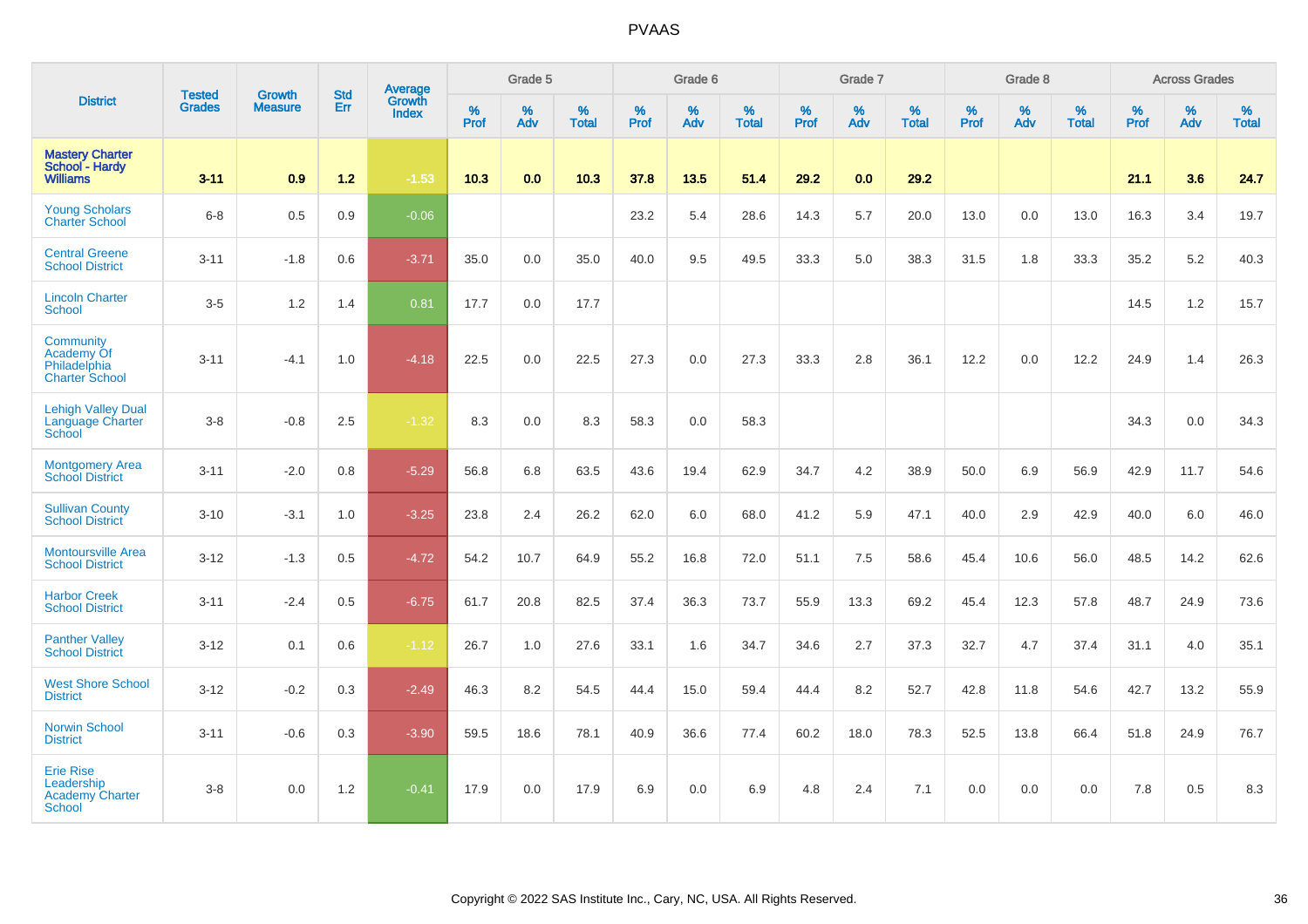|                                                             |                                | <b>Growth</b>  | <b>Std</b> | Average                |              | Grade 5  |                   |           | Grade 6  |                   |           | Grade 7  |                   |           | Grade 8  |                   |           | <b>Across Grades</b> |                   |
|-------------------------------------------------------------|--------------------------------|----------------|------------|------------------------|--------------|----------|-------------------|-----------|----------|-------------------|-----------|----------|-------------------|-----------|----------|-------------------|-----------|----------------------|-------------------|
| <b>District</b>                                             | <b>Tested</b><br><b>Grades</b> | <b>Measure</b> | Err        | Growth<br><b>Index</b> | $\%$<br>Prof | %<br>Adv | %<br><b>Total</b> | %<br>Prof | %<br>Adv | %<br><b>Total</b> | %<br>Prof | %<br>Adv | %<br><b>Total</b> | %<br>Prof | %<br>Adv | %<br><b>Total</b> | %<br>Prof | %<br>Adv             | %<br><b>Total</b> |
| <b>Mastery Charter</b><br>School - Hardy<br><b>Williams</b> | $3 - 11$                       | 0.9            | 1.2        | $-1.53$                | 10.3         | 0.0      | 10.3              | 37.8      | 13.5     | 51.4              | 29.2      | 0.0      | 29.2              |           |          |                   | 21.1      | 3.6                  | 24.7              |
| <b>Pine-Richland</b><br><b>School District</b>              | $3 - 11$                       | $-3.0$         | 0.3        | $-8.46$                | 58.0         | 19.8     | 77.8              | 55.8      | 26.4     | 82.2              | 57.0      | 18.5     | 75.6              | 56.2      | 27.0     | 83.3              | 52.7      | 28.2                 | 80.9              |
| <b>Monessen City</b><br><b>School District</b>              | $3 - 10$                       | $-3.2$         | 1.2        | $-2.75$                | 20.0         | 0.0      | 20.0              | 18.0      | 2.6      | 20.5              | 13.3      | 0.0      | 13.3              | 4.8       | 0.0      | 4.8               | 15.2      | 0.6                  | 15.8              |
| <b>Kiski Area School</b><br><b>District</b>                 | $3 - 11$                       | $-2.3$         | 0.4        | $-5.07$                | 50.9         | 4.2      | 55.2              | 41.3      | 18.4     | 59.6              | 53.8      | 7.5      | 61.3              | 45.8      | 5.0      | 50.8              | 47.0      | 13.3                 | 60.4              |
| <b>Steelton-Highspire</b><br><b>School District</b>         | $3 - 11$                       | $-1.9$         | 0.7        | $-3.25$                | 21.9         | 0.0      | 21.9              | 11.5      | 0.0      | 11.5              | 3.8       | 0.0      | 3.8               | 5.9       | 0.0      | 5.9               | 9.0       | 0.0                  | 9.0               |
| Quakertown<br><b>Community School</b><br><b>District</b>    | $3 - 12$                       | $-1.6$         | 0.4        | $-7.86$                | 50.0         | 4.9      | 54.9              | 40.2      | 19.3     | 59.5              | 40.4      | 7.5      | 47.8              | 42.6      | 17.3     | 59.9              | 42.5      | 12.6                 | 55.1              |
| <b>Propel Charter</b><br>School-Hazelwood                   | $3-8$                          | $-0.7$         | 1.2        | $-1.40$                | 6.7          | 0.0      | 6.7               | 14.3      | 0.0      | 14.3              | 14.3      | 4.8      | 19.0              | 16.0      | 0.0      | 16.0              | 10.2      | 0.6                  | 10.8              |
| <b>Upper Dauphin</b><br>Area School<br><b>District</b>      | $3 - 11$                       | $-1.6$         | 0.8        | $-4.84$                | 40.3         | 1.6      | 41.9              | 41.7      | 16.7     | 58.3              | 48.6      | 8.1      | 56.8              | 41.4      | 8.6      | 50.0              | 42.4      | 12.8                 | 55.2              |
| <b>Wilmington Area</b><br><b>School District</b>            | $3 - 11$                       | $-0.8$         | 0.8        | $-1.48$                | 60.3         | 13.8     | 74.1              | 43.3      | 11.7     | 55.0              | 33.3      | 11.8     | 45.1              | 32.2      | 10.2     | 42.4              | 43.2      | 13.4                 | 56.6              |
| <b>Alliance For</b><br><b>Progress Charter</b><br>School    | $3-8$                          | $-1.1$         | 1.2        | $-3.25$                | 12.5         | 0.0      | 12.5              | 32.0      | 0.0      | 32.0              | 26.9      | 0.0      | 26.9              | 3.4       | 0.0      | 3.4               | 19.4      | 0.0                  | 19.4              |
| <b>Steel Valley</b><br><b>School District</b>               | $3 - 11$                       | $-2.9$         | 0.7        | $-6.65$                | 38.4         | 1.2      | 39.5              | 37.1      | 14.5     | 51.6              | 26.5      | 3.6      | 30.1              | 26.7      | 6.7      | 33.3              | 35.3      | 10.2                 | 45.5              |
| <b>Austin Area School</b><br><b>District</b>                | $3 - 11$                       | $-0.5$         | 1.7        | $-1.08$                | 38.5         | 7.7      | 46.2              | 61.5      | 0.0      | 61.5              | 26.7      | 0.0      | 26.7              | 56.2      | 6.2      | 62.5              | 40.5      | 4.0                  | 44.6              |
| <b>Clearfield Area</b><br><b>School District</b>            | $3 - 10$                       | $-0.5$         | 0.5        | $-1.87$                | 37.9         | 3.2      | 41.1              | 35.8      | 5.8      | 41.6              | 39.0      | 1.5      | 40.4              | 32.4      | 4.1      | 36.6              | 35.2      | 5.8                  | 41.0              |
| <b>Morrisville Borough</b><br><b>School District</b>        | $3 - 11$                       | $-0.9$         | 0.9        | $-1.54$                | 28.3         | 3.3      | 31.7              | 19.2      | 1.9      | 21.2              | 32.7      | 0.0      | 32.7              | 27.9      | 0.0      | 27.9              | 27.6      | 1.9                  | 29.5              |
| Cornwall-Lebanon<br><b>School District</b>                  | $3 - 11$                       | $-0.8$         | 0.3        | $-2.72$                | 46.8         | 6.1      | 52.9              | 45.0      | 15.9     | 60.9              | 48.6      | 7.2      | 55.8              | 49.4      | 12.2     | 61.6              | 44.4      | 12.6                 | 57.0              |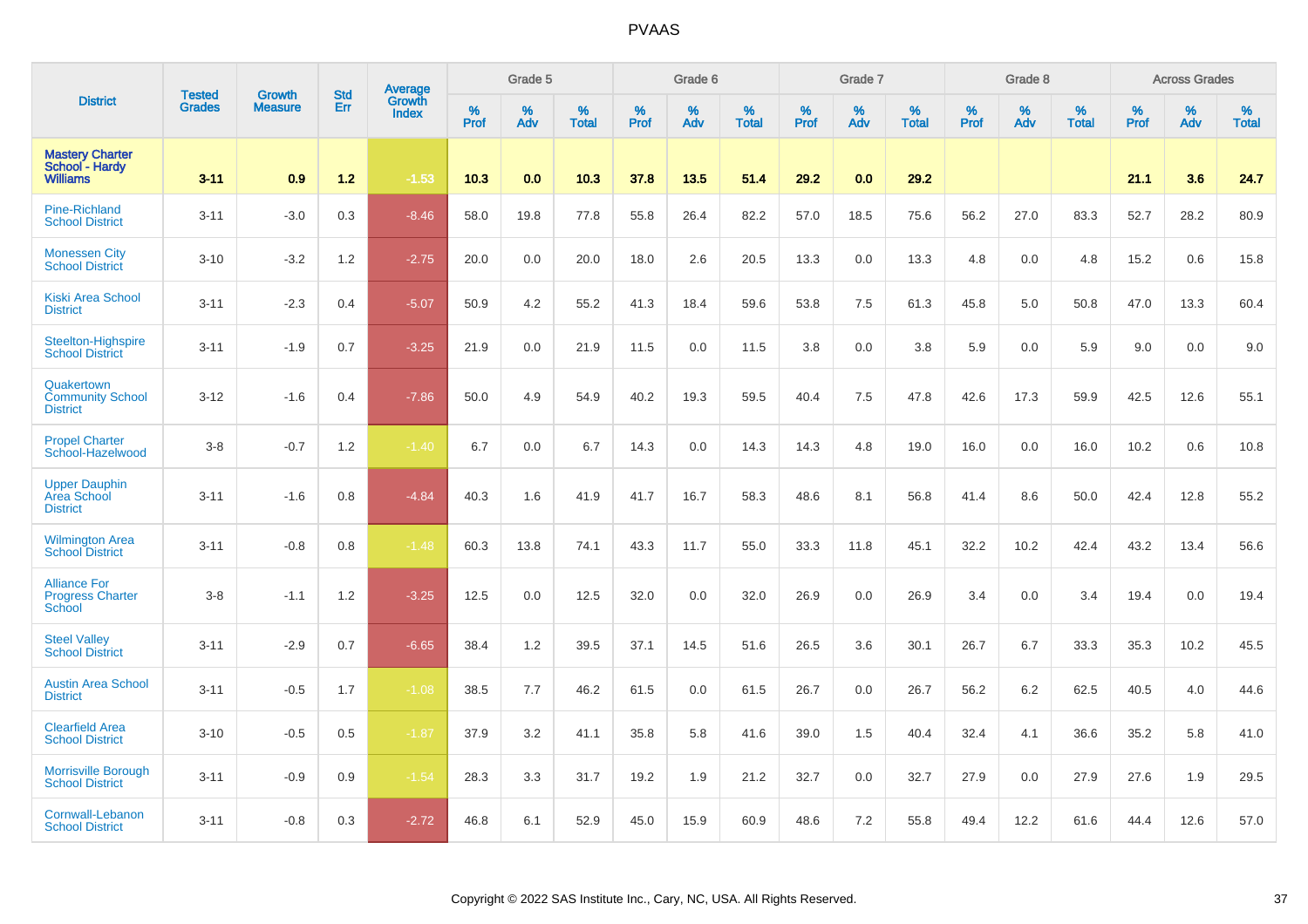|                                                                                       | <b>Tested</b> | <b>Growth</b>  | <b>Std</b> | <b>Average</b><br>Growth |                     | Grade 5  |                   |                  | Grade 6  |                   |                  | Grade 7  |                   |           | Grade 8  |                   |           | <b>Across Grades</b> |                   |
|---------------------------------------------------------------------------------------|---------------|----------------|------------|--------------------------|---------------------|----------|-------------------|------------------|----------|-------------------|------------------|----------|-------------------|-----------|----------|-------------------|-----------|----------------------|-------------------|
| <b>District</b>                                                                       | <b>Grades</b> | <b>Measure</b> | Err        | <b>Index</b>             | $\%$<br><b>Prof</b> | %<br>Adv | %<br><b>Total</b> | %<br><b>Prof</b> | %<br>Adv | %<br><b>Total</b> | %<br><b>Prof</b> | %<br>Adv | %<br><b>Total</b> | %<br>Prof | %<br>Adv | %<br><b>Total</b> | %<br>Prof | %<br>Adv             | %<br><b>Total</b> |
| <b>Mastery Charter</b><br>School - Hardy<br><b>Williams</b>                           | $3 - 11$      | 0.9            | $1.2$      | $-1.53$                  | 10.3                | 0.0      | 10.3              | 37.8             | 13.5     | 51.4              | 29.2             | 0.0      | 29.2              |           |          |                   | 21.1      | 3.6                  | 24.7              |
| <b>Young Scholars of</b><br><b>Greater Allegheny</b><br><b>Charter School</b>         | $3 - 8$       | $-1.6$         | 1.7        | $-1.89$                  | 26.3                | 0.0      | 26.3              | 40.0             | 0.0      | 40.0              | 35.0             | 0.0      | 35.0              |           |          |                   | 29.9      | 0.8                  | 30.8              |
| <b>Reach Cyber</b><br><b>Charter School</b>                                           | $3 - 11$      | $-2.6$         | 0.9        | $-2.78$                  | 52.4                | 4.8      | 57.1              | 52.2             | 8.7      | 60.9              | 38.5             | 1.9      | 40.4              | 47.5      | 5.1      | 52.5              | 46.8      | 5.5                  | 52.3              |
| Mariana Bracetti<br><b>Academy Charter</b><br><b>School</b>                           | $3 - 10$      | 0.4            | 0.9        | $-0.00$                  | 33.9                | 1.7      | 35.6              | 17.8             | 0.0      | 17.8              | 38.2             | 1.8      | 40.0              | 12.1      | 3.0      | 15.2              | 26.5      | 2.0                  | 28.5              |
| <b>North Hills School</b><br><b>District</b>                                          | $3 - 11$      | $-1.2$         | 0.4        | $-3.31$                  | 59.2                | 11.6     | 70.8              | 45.2             | 26.0     | 71.2              | 51.8             | 20.0     | 71.8              | 48.3      | 18.4     | 66.7              | 50.2      | 22.0                 | 72.3              |
| <b>Kutztown Area</b><br><b>School District</b>                                        | $3 - 12$      | $-0.3$         | 0.8        | $-0.89$                  | 59.7                | 6.0      | 65.7              | 46.0             | 17.5     | 63.5              | 37.5             | 17.5     | 55.0              | 50.0      | 10.3     | 60.3              | 48.4      | 17.0                 | 65.5              |
| <b>Iroquois School</b><br><b>District</b>                                             | $3 - 11$      | $-0.1$         | 0.7        | $-0.86$                  | 55.1                | 9.0      | 64.1              | 39.5             | 19.8     | 59.3              | 38.8             | 6.1      | 44.9              | 44.0      | 10.0     | 54.0              | 42.6      | 12.8                 | 55.4              |
| <b>Blackhawk School</b><br><b>District</b>                                            | $3 - 11$      | $-3.2$         | 0.5        | $-6.30$                  | 58.7                | 1.4      | 60.1              | 43.4             | 16.4     | 59.8              | 52.8             | 4.9      | 57.7              | 39.7      | 6.7      | 46.4              | 48.1      | 10.9                 | 59.0              |
| <b>Lehighton Area</b><br><b>School District</b>                                       | $3 - 11$      | $-1.0$         | 0.5        | $-3.70$                  | 45.3                | 1.3      | 46.7              | 40.8             | 8.3      | 49.2              | 42.3             | 5.7      | 48.0              | 34.2      | 9.8      | 43.9              | 41.8      | 8.6                  | 50.4              |
| <b>Center For Student</b><br><b>Learning Charter</b><br><b>School At</b><br>Pennsbury | $6 - 12$      | 1.9            | 3.5        | 0.54                     |                     |          |                   |                  |          |                   |                  |          |                   | 25.0      | 8.3      | 33.3              | 26.9      | 3.8                  | 30.8              |
| <b>Burgettstown Area</b><br><b>School District</b>                                    | $3 - 11$      | $-3.6$         | 0.7        | $-4.89$                  | 35.1                | 6.5      | 41.6              | 58.5             | 7.7      | 66.2              | 32.9             | 2.4      | 35.4              | 35.6      | 5.5      | 41.1              | 40.5      | 8.8                  | 49.3              |
| <b>Esperanza Cyber</b><br><b>Charter School</b>                                       | $3 - 11$      | $-2.3$         | 1.3        | $-2.35$                  | 11.8                | 0.0      | 11.8              | 8.7              | 0.0      | 8.7               | 12.8             | 0.0      | 12.8              | 9.1       | 0.0      | 9.1               | 9.4       | 0.8                  | 10.2              |
| <b>Williams Valley</b><br><b>School District</b>                                      | $3 - 11$      | 0.3            | 0.8        | $-0.19$                  | 38.6                | 0.0      | 38.6              | 41.4             | 6.9      | 48.3              | 35.1             | 2.6      | 37.7              | 42.2      | 9.4      | 51.6              | 39.1      | 4.9                  | 44.0              |
| <b>Hanover Area</b><br><b>School District</b>                                         | $3 - 11$      | $-2.1$         | 0.9        | $-2.93$                  | 29.8                | 0.0      | 29.8              | 14.6             | 9.1      | 23.6              | 15.5             | 0.0      | 15.5              | 14.3      | 2.4      | 16.7              | 20.2      | 2.3                  | 22.5              |
| <b>Tri-Valley School</b><br><b>District</b>                                           | $3 - 10$      | $-2.4$         | 0.9        | $-3.85$                  | 40.0                | 5.9      | 45.9              | 36.7             | 6.1      | 42.9              | 36.7             | 0.0      | 36.7              | 40.5      | 9.5      | 50.0              | 41.3      | 8.0                  | 49.3              |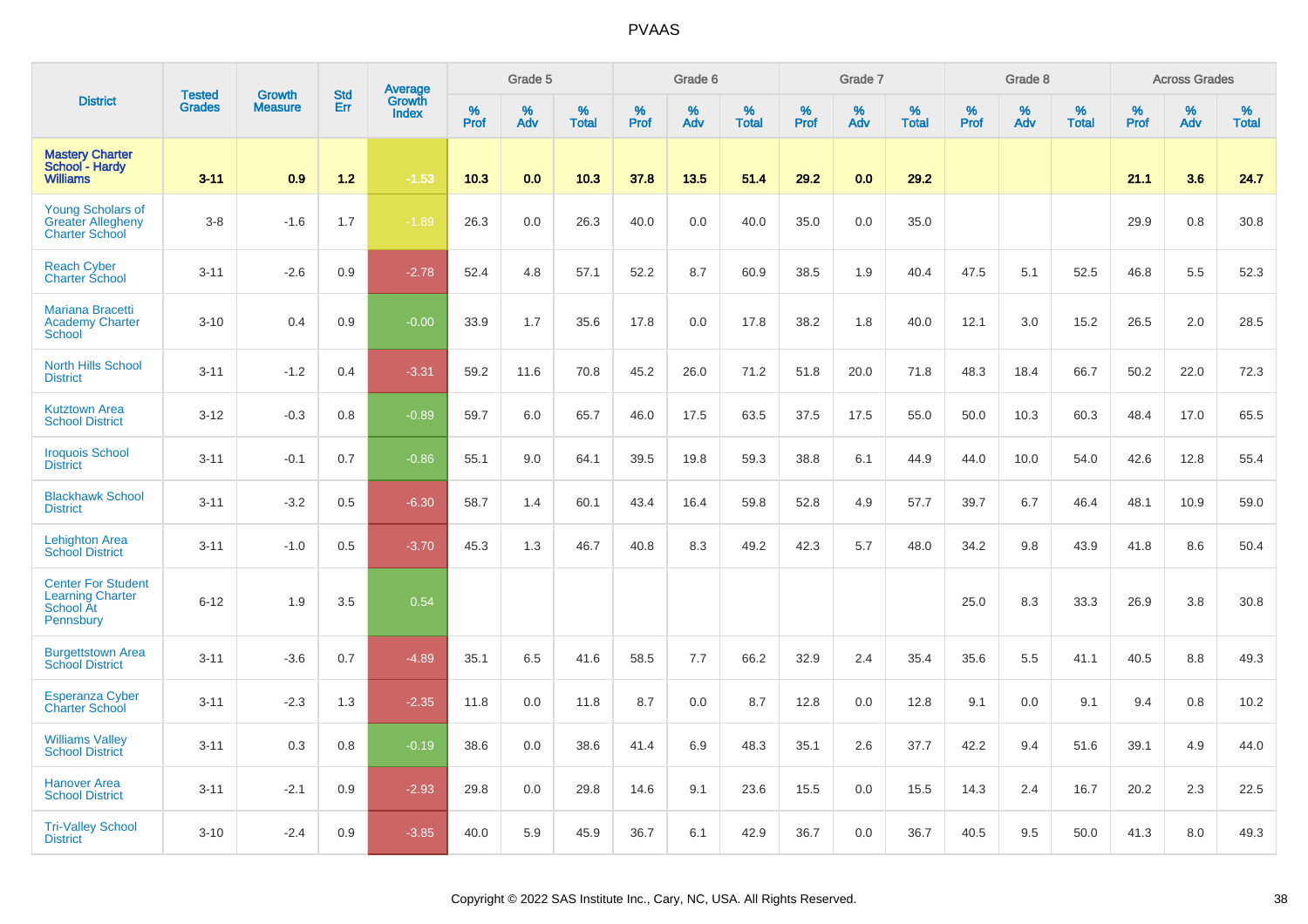|                                                                     |                                | <b>Growth</b>  | <b>Std</b> | Average                |              | Grade 5  |                   |              | Grade 6  |                   |              | Grade 7  |                   |              | Grade 8  |                   |              | <b>Across Grades</b> |                   |
|---------------------------------------------------------------------|--------------------------------|----------------|------------|------------------------|--------------|----------|-------------------|--------------|----------|-------------------|--------------|----------|-------------------|--------------|----------|-------------------|--------------|----------------------|-------------------|
| <b>District</b>                                                     | <b>Tested</b><br><b>Grades</b> | <b>Measure</b> | Err        | Growth<br><b>Index</b> | $\%$<br>Prof | %<br>Adv | %<br><b>Total</b> | $\%$<br>Prof | %<br>Adv | %<br><b>Total</b> | $\%$<br>Prof | %<br>Adv | %<br><b>Total</b> | $\%$<br>Prof | %<br>Adv | %<br><b>Total</b> | $\%$<br>Prof | %<br>Adv             | %<br><b>Total</b> |
| <b>Mastery Charter</b><br>School - Hardy<br><b>Williams</b>         | $3 - 11$                       | 0.9            | 1.2        | $-1.53$                | 10.3         | 0.0      | 10.3              | 37.8         | 13.5     | 51.4              | 29.2         | 0.0      | 29.2              |              |          |                   | 21.1         | 3.6                  | 24.7              |
| Eugenio Maria De<br><b>Hostos Charter</b><br><b>School</b>          | $3-8$                          | $-0.5$         | 1.4        | $-1.78$                | 45.8         | 0.0      | 45.8              | 16.7         | 16.7     | 33.3              | 18.2         | 9.1      | 27.3              | 46.7         | 0.0      | 46.7              | 35.0         | 6.7                  | 41.7              |
| <b>Connellsville Area</b><br><b>School District</b>                 | $3 - 11$                       | $-2.2$         | 0.4        | $-5.74$                | 34.7         | 3.7      | 38.4              | 32.7         | 6.4      | 39.1              | 27.4         | 5.1      | 32.4              | 33.8         | 3.6      | 37.4              | 33.6         | 5.9                  | 39.6              |
| <b>Springfield School</b><br><b>District</b>                        | $3 - 11$                       | $-0.9$         | 0.4        | $-2.85$                | 58.3         | 23.8     | 82.1              | 53.6         | 25.6     | 79.2              | 58.6         | 20.9     | 79.5              | 51.5         | 18.2     | 69.7              | 52.1         | 26.9                 | 78.9              |
| <b>Shaler Area</b><br><b>School District</b>                        | $3 - 11$                       | $-4.5$         | 0.4        | $-13.13$               | 52.7         | 5.4      | 58.1              | 39.8         | 10.6     | 50.4              | 50.0         | 7.8      | 57.8              | 46.9         | 12.9     | 59.8              | 46.7         | 13.0                 | 59.7              |
| <b>Purchase Line</b><br><b>School District</b>                      | $3 - 12$                       | $-1.5$         | 0.8        | $-2.85$                | 37.2         | 5.9      | 43.1              | 40.9         | 6.1      | 47.0              | 39.4         | 3.0      | 42.4              | 30.9         | 3.6      | 34.6              | 39.8         | 6.3                  | 46.1              |
| <b>Franklin Towne</b><br><b>Charter</b><br><b>Elementary School</b> | $3 - 8$                        | $-3.1$         | 1.2        | $-3.10$                | 46.4         | 7.1      | 53.6              | 48.2         | 7.4      | 55.6              | 53.6         | 7.1      | 60.7              | 59.1         | 0.0      | 59.1              | 50.6         | 6.8                  | 57.4              |
| <b>MaST Community</b><br>Charter School II                          | $3 - 10$                       | $-4.6$         | 0.7        | $-6.45$                | 41.0         | 3.0      | 44.0              | 38.7         | 4.3      | 43.0              | 50.0         | 5.9      | 55.9              |              |          |                   | 44.5         | 7.0                  | 51.5              |
| <b>Northgate School</b><br><b>District</b>                          | $3 - 11$                       | $-1.4$         | 0.8        | $-4.26$                | 60.8         | 3.9      | 64.7              | 59.0         | 11.5     | 70.5              | 36.1         | 9.8      | 45.9              | 37.5         | 17.9     | 55.4              | 45.5         | 12.8                 | 58.3              |
| Washington<br><b>School District</b>                                | $3 - 11$                       | $-1.7$         | 0.7        | $-3.97$                | 44.7         | 0.0      | 44.7              | 39.6         | 6.2      | 45.8              | 28.0         | 1.2      | 29.3              | 23.5         | 1.5      | 25.0              | 35.4         | 3.1                  | 38.6              |
| <b>Arts Academy</b><br>Elementary<br><b>Charter School</b>          | $3-5$                          | 0.9            | 2.0        | 0.44                   | 31.6         | 0.0      | 31.6              |              |          |                   |              |          |                   |              |          |                   | 31.8         | 2.3                  | 34.1              |
| <b>Laurel Highlands</b><br><b>School District</b>                   | $3 - 11$                       | $-1.7$         | 0.5        | $-3.99$                | 43.1         | 4.4      | 47.5              | 39.4         | 11.6     | 51.0              | 35.7         | 2.9      | 38.6              | 37.8         | 5.5      | 43.3              | 39.8         | 9.6                  | 49.4              |
| <b>Coatesville Area</b><br><b>School District</b>                   | $3 - 11$                       | $-0.4$         | 0.4        | $-1.48$                | 28.2         | 1.6      | 29.8              | 30.3         | 2.8      | 33.1              | 30.8         | 4.4      | 35.2              | 26.3         | 2.9      | 29.3              | 28.5         | 3.0                  | 31.5              |
| <b>Blacklick Valley</b><br><b>School District</b>                   | $3 - 11$                       | $-0.1$         | 1.0        | $-0.87$                | 29.6         | 0.0      | 29.6              | 52.6         | 7.9      | 60.5              | 35.4         | 0.0      | 35.4              | 34.2         | 0.0      | 34.2              | 43.2         | 3.7                  | 46.9              |
| <b>Waynesboro Area</b><br><b>School District</b>                    | $3 - 12$                       | $-2.8$         | 0.4        | $-7.51$                | 42.9         | 6.1      | 49.0              | 38.4         | 14.0     | 52.4              | 37.6         | 7.1      | 44.7              | 37.5         | 12.8     | 50.3              | 41.0         | 12.0                 | 52.9              |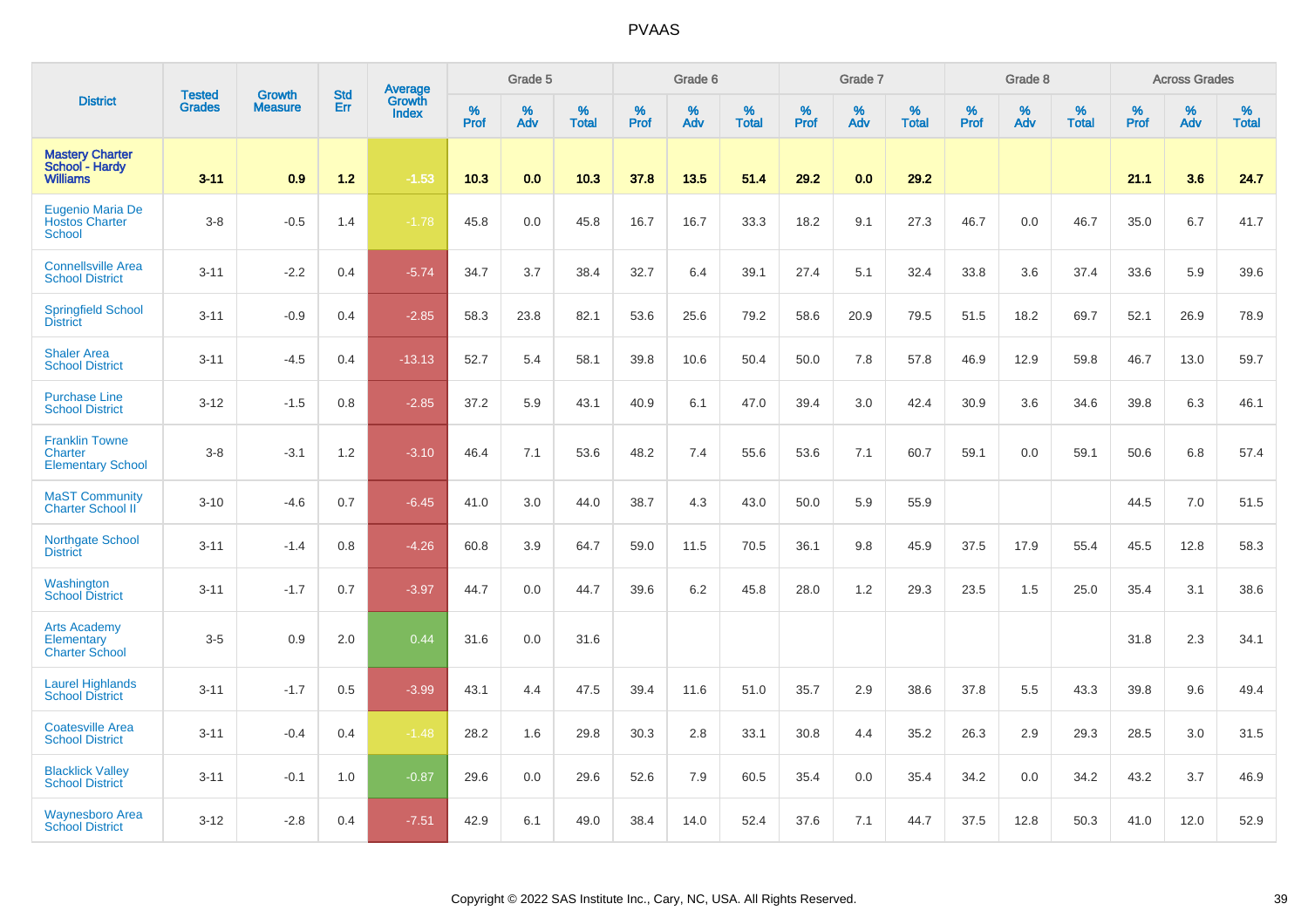|                                                                       | <b>Tested</b> | <b>Growth</b>  | <b>Std</b> | Average                |                     | Grade 5     |                   |                  | Grade 6  |                   |                  | Grade 7  |                   |                  | Grade 8  |                   |              | <b>Across Grades</b> |                   |
|-----------------------------------------------------------------------|---------------|----------------|------------|------------------------|---------------------|-------------|-------------------|------------------|----------|-------------------|------------------|----------|-------------------|------------------|----------|-------------------|--------------|----------------------|-------------------|
| <b>District</b>                                                       | <b>Grades</b> | <b>Measure</b> | Err        | Growth<br><b>Index</b> | $\%$<br><b>Prof</b> | $\%$<br>Adv | %<br><b>Total</b> | %<br><b>Prof</b> | %<br>Adv | %<br><b>Total</b> | %<br><b>Prof</b> | %<br>Adv | %<br><b>Total</b> | %<br><b>Prof</b> | %<br>Adv | %<br><b>Total</b> | $\%$<br>Prof | %<br>Adv             | %<br><b>Total</b> |
| <b>Mastery Charter</b><br>School - Hardy<br><b>Williams</b>           | $3 - 11$      | 0.9            | $1.2$      | $-1.53$                | 10.3                | 0.0         | 10.3              | 37.8             | 13.5     | 51.4              | 29.2             | 0.0      | 29.2              |                  |          |                   | 21.1         | 3.6                  | 24.7              |
| <b>Perseus House</b><br><b>Charter School Of</b><br><b>Excellence</b> | $6 - 11$      | $-0.9$         | 1.2        | $-1.85$                |                     |             |                   | 4.8              | 0.0      | 4.8               | 20.4             | 0.0      | 20.4              | 22.7             | 1.5      | 24.2              | 19.2         | 0.7                  | 19.9              |
| <b>Penn Hills Charter</b><br>School of<br>Entrepreneurship            | $3 - 8$       | $-1.5$         | 1.0        | $-3.06$                | 27.3                | 0.0         | 27.3              | 37.1             | 8.6      | 45.7              | 34.2             | 0.0      | 34.2              | 45.4             | 0.0      | 45.4              | 40.8         | 6.4                  | 47.2              |
| <b>Titusville Area</b><br><b>School District</b>                      | $3 - 11$      | $-0.4$         | 0.5        | $-0.96$                | 57.4                | 8.5         | 65.9              | 35.0             | 12.6     | 47.6              | 46.2             | 8.3      | 54.6              | 40.6             | 11.6     | 52.2              | 44.1         | 12.1                 | 56.2              |
| <b>Cameron County</b><br><b>School District</b>                       | $3 - 12$      | $-2.6$         | 1.0        | $-2.51$                | 73.3                | 3.3         | 76.7              | 48.7             | 25.6     | 74.4              | 39.0             | 0.0      | 39.0              | 43.2             | 5.4      | 48.6              | 50.4         | 14.0                 | 64.4              |
| <b>Centre Learning</b><br><b>Community</b><br><b>Charter School</b>   | $5 - 8$       | $-1.3$         | 2.1        | $-1.22$                |                     |             |                   |                  |          |                   | 37.5             | 12.5     | 50.0              | 47.1             | 11.8     | 58.8              | 51.8         | 16.7                 | 68.5              |
| <b>Windber Area</b><br><b>School District</b>                         | $3 - 11$      | $-1.4$         | 0.7        | $-3.44$                | 49.4                | 13.9        | 63.3              | 49.2             | 14.9     | 64.2              | 49.3             | 9.3      | 58.7              | 57.1             | 10.7     | 67.9              | 49.9         | 11.8                 | 61.7              |
| <b>Moniteau School</b><br><b>District</b>                             | $3 - 11$      | $-1.6$         | 0.7        | $-2.47$                | 43.4                | 7.2         | 50.6              | 33.3             | 19.0     | 52.4              | 32.1             | 6.0      | 38.1              | 44.0             | 1.3      | 45.3              | 40.5         | 10.6                 | 51.1              |
| <b>Carmichaels Area</b><br><b>School District</b>                     | $3 - 10$      | $-2.5$         | 0.8        | $-3.95$                | 35.0                | 1.2         | 36.2              | 25.8             | 7.6      | 33.3              | 33.3             | 1.5      | 34.8              | 35.2             | 1.4      | 36.6              | 32.5         | 3.4                  | 35.9              |
| <b>Springfield</b><br><b>Township School</b><br><b>District</b>       | $3 - 11$      | $-1.2$         | 0.5        | $-2.84$                | 52.0                | 13.4        | 65.4              | 51.4             | 15.0     | 66.5              | 56.3             | 10.8     | 67.1              | 47.3             | 14.0     | 61.3              | 52.1         | 16.5                 | 68.6              |
| <b>Easton Arts</b><br>Academy<br>Elementary<br><b>Charter School</b>  | $3-5$         | 0.7            | 2.6        | 0.29                   | 45.8                | 4.2         | 50.0              |                  |          |                   |                  |          |                   |                  |          |                   | 37.2         | 4.6                  | 41.9              |
| <b>Camp Hill School</b><br><b>District</b>                            | $3 - 12$      | $-2.3$         | 0.7        | $-3.72$                | 65.4                | 17.3        | 82.7              | 53.3             | 8.0      | 61.3              | 63.7             | 5.5      | 69.2              | 49.6             | 15.3     | 64.9              | 52.7         | 18.6                 | 71.3              |
| <b>Avonworth School</b><br><b>District</b>                            | $3 - 10$      | $-0.8$         | 0.5        | $-1.38$                | 49.6                | 18.0        | 67.6              | 49.6             | 25.6     | 75.2              | 62.3             | 7.7      | 70.0              | 61.0             | 16.1     | 77.1              | 52.4         | 20.5                 | 72.8              |
| Independence<br><b>Charter School</b><br>West                         | $3 - 7$       | $-3.2$         | 1.8        | $-2.35$                | 14.3                | 0.0         | 14.3              | 15.4             | 7.7      | 23.1              | 15.8             | 0.0      | 15.8              |                  |          |                   | 15.0         | 2.6                  | 17.7              |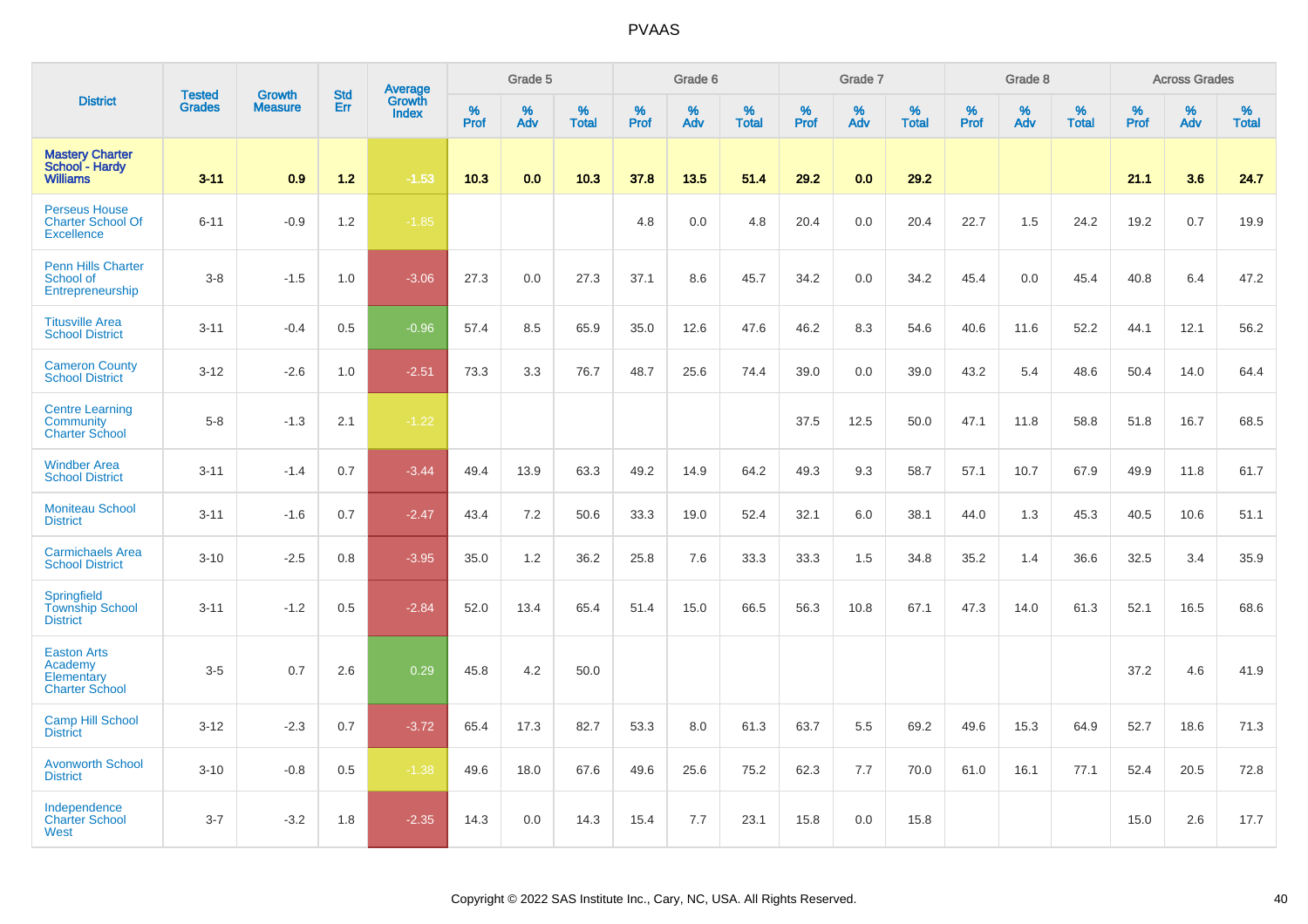|                                                                     | <b>Tested</b> | <b>Growth</b>  | <b>Std</b> | Average                |                     | Grade 5  |                   |                     | Grade 6  |                   |                  | Grade 7  |                   |           | Grade 8  |                   |           | <b>Across Grades</b> |                   |
|---------------------------------------------------------------------|---------------|----------------|------------|------------------------|---------------------|----------|-------------------|---------------------|----------|-------------------|------------------|----------|-------------------|-----------|----------|-------------------|-----------|----------------------|-------------------|
| <b>District</b>                                                     | <b>Grades</b> | <b>Measure</b> | Err        | Growth<br><b>Index</b> | $\%$<br><b>Prof</b> | %<br>Adv | %<br><b>Total</b> | $\%$<br><b>Prof</b> | %<br>Adv | %<br><b>Total</b> | %<br><b>Prof</b> | %<br>Adv | %<br><b>Total</b> | %<br>Prof | %<br>Adv | %<br><b>Total</b> | %<br>Prof | %<br>Adv             | %<br><b>Total</b> |
| <b>Mastery Charter</b><br>School - Hardy<br><b>Williams</b>         | $3 - 11$      | 0.9            | $1.2$      | $-1.53$                | 10.3                | 0.0      | 10.3              | 37.8                | 13.5     | 51.4              | 29.2             | 0.0      | 29.2              |           |          |                   | 21.1      | 3.6                  | 24.7              |
| <b>Keystone</b><br><b>Education Center</b><br><b>Charter School</b> | $3 - 12$      | 0.7            | 3.3        | 0.20                   |                     |          |                   |                     |          |                   |                  |          |                   | 0.0       | 0.0      | 0.0               | 0.0       | 0.0                  | 0.0               |
| <b>Westmont Hilltop</b><br><b>School District</b>                   | $3 - 11$      | $-4.1$         | 0.7        | $-7.50$                | 40.6                | 3.0      | 43.6              | 36.4                | 12.1     | 48.5              | 47.1             | 1.2      | 48.2              | 56.4      | 4.3      | 60.6              | 41.9      | 9.4                  | 51.2              |
| <b>Greensburg Salem</b><br><b>School District</b>                   | $3 - 11$      | $-1.6$         | 0.5        | $-3.24$                | 49.7                | 7.2      | 56.9              | 40.1                | 13.8     | 53.9              | 44.0             | 5.5      | 49.4              | 48.3      | 7.2      | 55.6              | 42.8      | 11.4                 | 54.2              |
| Southmoreland<br><b>School District</b>                             | $3 - 11$      | $-3.9$         | 0.6        | $-6.43$                | 39.6                | 2.1      | 41.7              | 41.4                | 8.1      | 49.6              | 43.1             | 4.6      | 47.7              | 49.5      | 4.8      | 54.4              | 44.6      | 6.8                  | 51.3              |
| <b>Chichester School</b><br><b>District</b>                         | $3 - 11$      | $-4.0$         | 0.7        | $-5.95$                | 27.3                | 1.1      | 28.4              | 37.2                | 9.0      | 46.2              | 31.2             | 6.2      | 37.5              | 41.1      | 0.0      | 41.1              | 36.7      | 5.7                  | 42.4              |
| Environmental<br><b>Charter School At</b><br><b>Frick Park</b>      | $3-9$         | $-2.5$         | 0.7        | $-4.24$                | 46.0                | 5.3      | 51.3              | 41.5                | 10.6     | 52.1              | 46.6             | 13.6     | 60.2              | 25.4      | 11.9     | 37.3              | 43.3      | 14.6                 | 57.9              |
| <b>Urban Pathways 6-</b><br>12 Charter School                       | $6 - 11$      | $-0.2$         | 2.1        | $-0.24$                |                     |          |                   |                     |          |                   | 22.2             | 0.0      | 22.2              | 0.0       | 0.0      | 0.0               | 15.9      | 0.0                  | 15.9              |
| <b>Commodore Perry</b><br><b>School District</b>                    | $3 - 11$      | $-0.7$         | 1.1        | $-0.81$                | 64.5                | 12.9     | 77.4              | 41.9                | 6.4      | 48.4              | 48.6             | 8.1      | 56.8              | 37.0      | 25.9     | 63.0              | 48.6      | 13.1                 | 61.8              |
| <b>Fairfield Area</b><br><b>School District</b>                     | $3 - 11$      | $-1.0$         | 0.8        | $-2.16$                | 50.8                | 3.3      | 54.1              | 44.3                | 6.6      | 50.8              | 45.4             | 1.8      | 47.3              | 37.0      | 5.6      | 42.6              | 45.1      | 9.6                  | 54.6              |
| <b>Ambridge Area</b><br><b>School District</b>                      | $3 - 12$      | $-0.9$         | 0.6        | $-2.18$                | 40.2                | 8.2      | 48.4              | 36.9                | 12.6     | 49.5              | 36.2             | 8.7      | 44.9              | 37.1      | 6.4      | 43.6              | 37.5      | 12.2                 | 49.7              |
| 21st Century Cyber<br><b>Charter School</b>                         | $6 - 12$      | $-2.2$         | 0.7        | $-4.36$                |                     |          |                   | 48.2                | 16.7     | 64.9              | 54.9             | 10.5     | 65.4              | 58.0      | 6.7      | 64.7              | 54.2      | 10.8                 | 65.0              |
| <b>Dunmore School</b><br><b>District</b>                            | $3 - 11$      | $-2.2$         | 0.7        | $-4.01$                | 47.2                | 8.3      | 55.6              | 48.9                | 14.1     | 63.0              | 45.9             | 1.8      | 47.7              | 34.5      | 6.0      | 40.5              | 44.8      | 9.4                  | 54.2              |
| <b>South Park School</b><br><b>District</b>                         | $3 - 11$      | $-0.8$         | 0.6        | $-2.28$                | 61.4                | 2.4      | 63.9              | 40.6                | 13.2     | 53.8              | 47.5             | 12.5     | 60.0              | 55.8      | 7.7      | 63.5              | 50.5      | 13.2                 | 63.8              |
| <b>Ridley School</b><br><b>District</b>                             | $3 - 12$      | $-0.9$         | 0.4        | $-3.09$                | 49.2                | 5.6      | 54.8              | 38.5                | 12.4     | 50.9              | 39.6             | 5.9      | 45.6              | 41.1      | 7.5      | 48.6              | 42.4      | 10.0                 | 52.4              |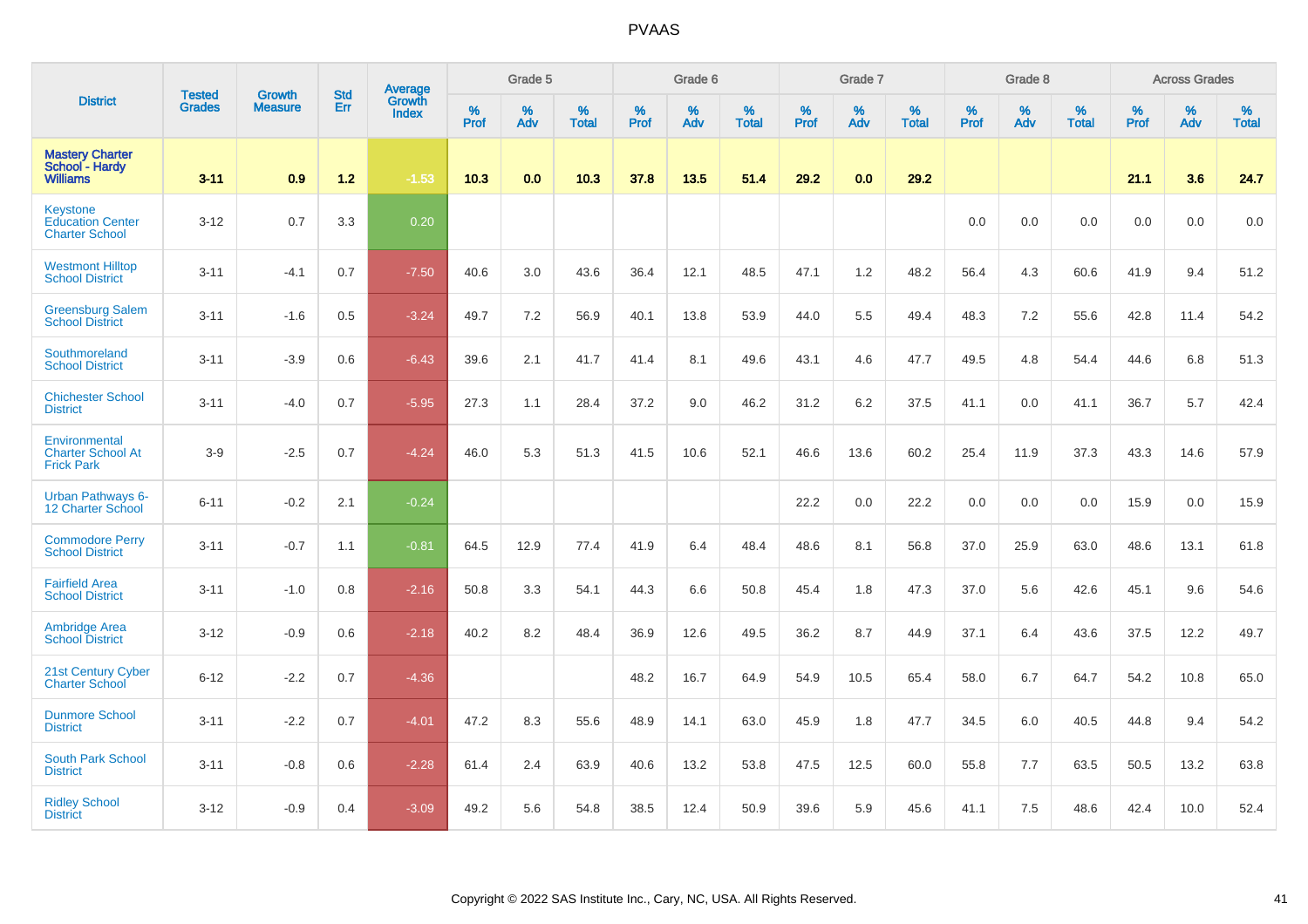|                                                                               |                                |                                 | <b>Std</b> | Average                |           | Grade 5  |                   |           | Grade 6  |                   |           | Grade 7  |                   |           | Grade 8  |                   |           | <b>Across Grades</b> |                   |
|-------------------------------------------------------------------------------|--------------------------------|---------------------------------|------------|------------------------|-----------|----------|-------------------|-----------|----------|-------------------|-----------|----------|-------------------|-----------|----------|-------------------|-----------|----------------------|-------------------|
| <b>District</b>                                                               | <b>Tested</b><br><b>Grades</b> | <b>Growth</b><br><b>Measure</b> | Err        | Growth<br><b>Index</b> | %<br>Prof | %<br>Adv | %<br><b>Total</b> | %<br>Prof | %<br>Adv | %<br><b>Total</b> | %<br>Prof | %<br>Adv | %<br><b>Total</b> | %<br>Prof | %<br>Adv | %<br><b>Total</b> | %<br>Prof | %<br>Adv             | %<br><b>Total</b> |
| <b>Mastery Charter</b><br>School - Hardy<br><b>Williams</b>                   | $3 - 11$                       | 0.9                             | $1.2$      | $-1.53$                | 10.3      | 0.0      | 10.3              | 37.8      | 13.5     | 51.4              | 29.2      | 0.0      | 29.2              |           |          |                   | 21.1      | 3.6                  | 24.7              |
| <b>Nazareth Area</b><br><b>School District</b>                                | $3 - 11$                       | $-2.5$                          | 0.4        | $-6.40$                | 49.2      | 5.5      | 54.7              | 43.3      | 23.0     | 66.3              | 56.0      | 8.6      | 64.7              | 51.9      | 8.5      | 60.5              | 48.6      | 14.4                 | 63.0              |
| Philipsburg-<br>Osceola Area<br><b>School District</b>                        | $3 - 11$                       | $-4.8$                          | 0.6        | $-8.12$                | 45.5      | 6.5      | 52.0              | 41.3      | 11.9     | 53.2              | 35.2      | 2.4      | 37.6              | 33.0      | 6.2      | 39.2              | 40.7      | 11.1                 | 51.8              |
| <b>New Kensington-</b><br>Arnold School<br><b>District</b>                    | $3 - 11$                       | $-1.0$                          | 0.7        | $-1.97$                | 22.5      | 0.9      | 23.4              | 20.6      | 10.3     | 30.8              | 27.0      | 0.0      | 27.0              | 26.4      | 3.4      | 29.9              | 27.1      | 4.2                  | 31.3              |
| <b>Roberto Clemente</b><br><b>Charter School</b>                              | $3 - 12$                       | $-5.1$                          | 1.0        | $-5.25$                | 19.4      | 0.0      | 19.4              | 23.1      | 5.1      | 28.2              | 11.6      | 0.0      | 11.6              | 12.2      | 0.0      | 12.2              | 15.5      | 1.7                  | 17.2              |
| Widener<br>Partnership<br><b>Charter School</b>                               | $3 - 7$                        | $-1.6$                          | 1.1        | $-2.26$                | 4.6       | 0.0      | 4.6               | 15.8      | 2.6      | 18.4              | 14.0      | 0.0      | 14.0              |           |          |                   | 9.6       | 1.4                  | 11.0              |
| <b>West York Area</b><br><b>School District</b>                               | $3 - 12$                       | $-1.4$                          | 0.5        | $-2.97$                | 36.0      | 4.4      | 40.4              | 38.5      | 9.3      | 47.8              | 35.9      | 5.3      | 41.2              | 41.2      | 5.2      | 46.4              | 37.8      | 8.4                  | 46.2              |
| <b>Mastery Charter</b><br>School-Francis D.<br><b>Pastorius</b><br>Elementary | $3-8$                          | $-1.7$                          | 1.5        | $-1.76$                | 3.8       | 0.0      | 3.8               | 28.6      | 3.6      | 32.1              | 22.7      | 0.0      | 22.7              |           |          |                   | 14.3      | 0.8                  | 15.1              |
| <b>Deep Roots</b><br><b>Charter School</b>                                    | $3-6$                          | $-2.5$                          | 1.4        | $-2.18$                | 18.2      | 0.0      | 18.2              | 19.0      | 2.4      | 21.4              |           |          |                   |           |          |                   | 19.2      | 0.7                  | 19.9              |
| <b>Arts Academy</b><br><b>Charter School</b>                                  | $5 - 8$                        | $-3.5$                          | 1.1        | $-3.11$                | 41.2      | 0.0      | 41.2              | 46.7      | 2.2      | 48.9              | 49.1      | 1.9      | 50.9              | 45.2      | 3.2      | 48.4              | 46.6      | 2.0                  | 48.6              |
| <b>Council Rock</b><br><b>School District</b>                                 | $3 - 11$                       | $-2.3$                          | 0.2        | $-9.78$                | 58.1      | 8.8      | 66.9              | 49.7      | 26.1     | 75.9              | 52.3      | 13.9     | 66.2              | 46.6      | 14.5     | 61.1              | 50.8      | 17.6                 | 68.4              |
| <b>Propel Charter</b><br>School-Montour                                       | $3 - 10$                       | $-1.8$                          | 0.8        | $-2.37$                | 18.0      | 0.0      | 18.0              | 22.7      | 3.0      | 25.8              | 21.5      | 0.0      | 21.5              | 23.4      | 3.1      | 26.6              | 21.5      | 3.2                  | 24.7              |
| <b>Mastery Charter</b><br>School-Mann<br>Campus                               | $3-6$                          | $-2.7$                          | 1.7        | $-1.86$                | 16.7      | 0.0      | 16.7              | 27.8      | 0.0      | 27.8              |           |          |                   |           |          |                   | 18.4      | 0.0                  | 18.4              |
| <b>Dover Area School</b><br><b>District</b>                                   | $3 - 12$                       | $-1.0$                          | 0.4        | $-2.38$                | 48.0      | 4.8      | 52.8              | 41.4      | 17.1     | 58.6              | 48.6      | 7.1      | 55.7              | 44.7      | 5.7      | 50.4              | 44.8      | 10.8                 | 55.6              |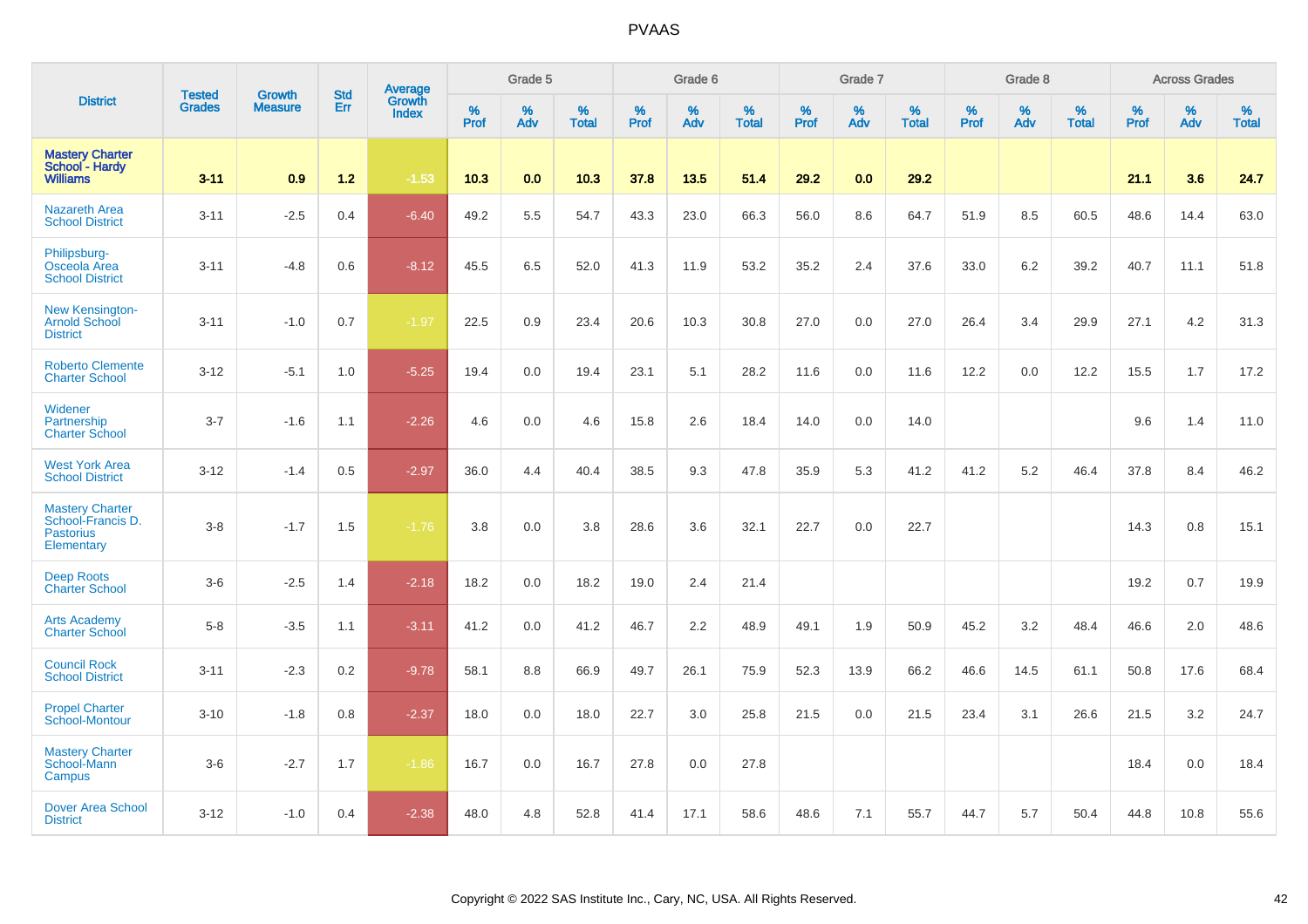|                                                                 |                                |                                 | <b>Std</b> | Average                |           | Grade 5  |                   |           | Grade 6         |                   |           | Grade 7  |                   |           | Grade 8  |                   |           | <b>Across Grades</b> |                   |
|-----------------------------------------------------------------|--------------------------------|---------------------------------|------------|------------------------|-----------|----------|-------------------|-----------|-----------------|-------------------|-----------|----------|-------------------|-----------|----------|-------------------|-----------|----------------------|-------------------|
| <b>District</b>                                                 | <b>Tested</b><br><b>Grades</b> | <b>Growth</b><br><b>Measure</b> | Err        | Growth<br><b>Index</b> | %<br>Prof | %<br>Adv | %<br><b>Total</b> | %<br>Prof | %<br><b>Adv</b> | %<br><b>Total</b> | %<br>Prof | %<br>Adv | %<br><b>Total</b> | %<br>Prof | %<br>Adv | %<br><b>Total</b> | %<br>Prof | %<br>Adv             | %<br><b>Total</b> |
| <b>Mastery Charter</b><br>School - Hardy<br><b>Williams</b>     | $3 - 11$                       | 0.9                             | $1.2$      | $-1.53$                | 10.3      | 0.0      | 10.3              | 37.8      | 13.5            | 51.4              | 29.2      | 0.0      | 29.2              |           |          |                   | 21.1      | 3.6                  | 24.7              |
| Pennsylvania<br><b>Leadership Charter</b><br><b>School</b>      | $3 - 11$                       | $-1.6$                          | 0.5        | $-3.16$                | 59.1      | 11.7     | 70.8              | 51.3      | 16.2            | 67.5              | 43.2      | 14.2     | 57.4              | 48.7      | 11.8     | 60.5              | 49.6      | 15.0                 | 64.6              |
| <b>Mount Carmel</b><br><b>Area School</b><br><b>District</b>    | $3 - 11$                       | $-2.5$                          | 0.6        | $-4.10$                | 36.9      | 1.8      | 38.7              | 31.3      | 7.8             | 39.1              | 30.6      | 0.0      | 30.6              | 29.0      | 2.6      | 31.6              | 32.7      | 4.4                  | 37.2              |
| <b>MaST Community</b><br><b>Charter School III</b>              | $3-6$                          | $-0.7$                          | 0.8        | $-0.88$                | 25.8      | 0.8      | 26.5              | 30.0      | 6.9             | 36.9              |           |          |                   |           |          |                   | 28.3      | 6.5                  | 34.8              |
| Independence<br><b>Charter School</b>                           | $3-8$                          | $-2.1$                          | 0.7        | $-3.23$                | 28.8      | 9.6      | 38.4              | 39.0      | 18.3            | 57.3              | 38.3      | 11.1     | 49.4              | 50.9      | 7.0      | 57.9              | 35.6      | 11.9                 | 47.5              |
| Lampeter-<br><b>Strasburg School</b><br><b>District</b>         | $3 - 12$                       | $-1.0$                          | 0.5        | $-2.99$                | 56.5      | 14.9     | 71.4              | 48.5      | 27.4            | 76.0              | 56.6      | 10.1     | 66.7              | 49.5      | 10.0     | 59.5              | 50.0      | 20.6                 | 70.5              |
| <b>Neshannock</b><br><b>Township School</b><br><b>District</b>  | $3 - 10$                       | $-3.2$                          | 0.7        | $-4.59$                | 56.7      | 8.9      | 65.6              | 57.4      | 20.6            | 77.9              | 62.0      | 14.0     | 76.0              | 51.3      | 6.4      | 57.7              | 55.4      | 13.5                 | 68.9              |
| <b>Baden Academy</b><br><b>Charter School</b>                   | $3-6$                          | $-1.3$                          | 1.1        | $-1.32$                | 47.6      | 1.6      | 49.2              | 46.6      | 10.3            | 56.9              |           |          |                   |           |          |                   | 42.3      | 7.1                  | 49.4              |
| <b>Lakeview School</b><br><b>District</b>                       | $3 - 11$                       | $-3.2$                          | 0.8        | $-3.93$                | 63.3      | 10.2     | 73.5              | 46.5      | 16.9            | 63.4              | 37.1      | 8.1      | 45.2              | 43.1      | 9.2      | 52.3              | 45.7      | 15.4                 | 61.1              |
| <b>Cocalico School</b><br><b>District</b>                       | $3 - 11$                       | $-2.5$                          | 0.4        | $-5.75$                | 50.2      | 11.9     | 62.2              | 46.0      | 22.6            | 68.5              | 50.7      | 7.0      | 57.6              | 35.9      | 14.1     | 50.0              | 44.9      | 15.8                 | 60.7              |
| La Academia<br>Partnership<br><b>Charter School</b>             | $6 - 11$                       | $-4.8$                          | 1.8        | $-2.67$                |           |          |                   | 14.3      | 0.0             | 14.3              | 4.2       | 0.0      | 4.2               | 0.0       | 0.0      | 0.0               | 5.6       | 0.0                  | 5.6               |
| <b>Forest Hills School</b><br><b>District</b>                   | $3 - 11$                       | $-4.9$                          | 0.6        | $-9.70$                | 53.0      | 4.5      | 57.5              | 48.3      | 6.7             | 55.0              | 30.9      | 3.2      | 34.2              | 22.3      | 2.5      | 24.8              | 39.3      | 7.6                  | 46.9              |
| Commonwealth<br><b>Charter Academy</b><br><b>Charter School</b> | $3 - 10$                       | $-3.1$                          | 0.9        | $-3.75$                | 49.2      | 1.7      | 50.8              | 56.0      | 12.0            | 68.0              | 49.1      | 8.8      | 57.9              | 39.6      | 4.2      | 43.8              | 45.3      | 10.1                 | 55.4              |
| <b>Dallas School</b><br><b>District</b>                         | $3 - 11$                       | $-5.2$                          | 0.5        | $-9.60$                | 58.5      | 8.8      | 67.3              | 50.7      | 12.7            | 63.4              | 49.2      | 3.2      | 52.4              | 48.7      | 14.3     | 63.0              | 50.5      | 13.7                 | 64.2              |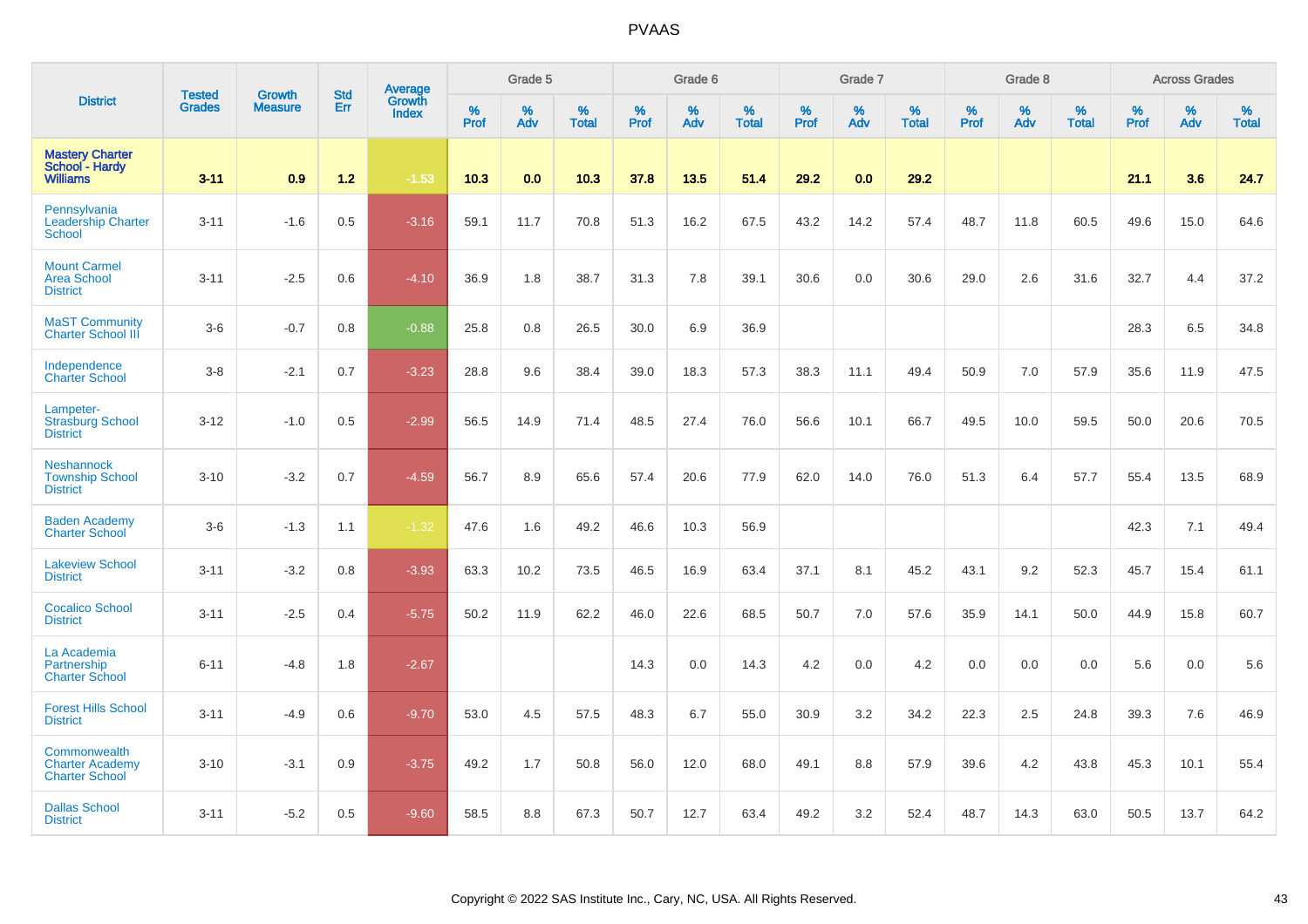|                                                              | <b>Tested</b> | <b>Growth</b>  | <b>Std</b> | <b>Average</b><br>Growth |              | Grade 5  |                   |           | Grade 6  |                   |           | Grade 7  |                   |           | Grade 8  |                   |           | <b>Across Grades</b> |                   |
|--------------------------------------------------------------|---------------|----------------|------------|--------------------------|--------------|----------|-------------------|-----------|----------|-------------------|-----------|----------|-------------------|-----------|----------|-------------------|-----------|----------------------|-------------------|
| <b>District</b>                                              | <b>Grades</b> | <b>Measure</b> | Err        | <b>Index</b>             | $\%$<br>Prof | %<br>Adv | %<br><b>Total</b> | %<br>Prof | %<br>Adv | %<br><b>Total</b> | %<br>Prof | %<br>Adv | %<br><b>Total</b> | %<br>Prof | %<br>Adv | %<br><b>Total</b> | %<br>Prof | %<br>Adv             | %<br><b>Total</b> |
| <b>Mastery Charter</b><br>School - Hardy<br><b>Williams</b>  | $3 - 11$      | 0.9            | $1.2$      | $-1.53$                  | 10.3         | 0.0      | 10.3              | 37.8      | 13.5     | 51.4              | 29.2      | 0.0      | 29.2              |           |          |                   | 21.1      | 3.6                  | 24.7              |
| <b>New Day Charter</b><br><b>School</b>                      | $7 - 11$      | $-1.7$         | 3.2        | $-0.53$                  |              |          |                   |           |          |                   |           |          |                   | 11.1      | 0.0      | 11.1              | 11.1      | 0.0                  | 11.1              |
| <b>Woodland Hills</b><br><b>School District</b>              | $3 - 12$      | $-3.0$         | 0.5        | $-6.16$                  | 34.1         | 0.6      | 34.7              | 13.8      | 3.4      | 17.2              | 32.5      | 2.6      | 35.0              | 24.8      | 2.0      | 26.7              | 26.7      | 3.7                  | 30.4              |
| <b>Brentwood</b><br><b>Borough School</b><br><b>District</b> | $3 - 11$      | $-2.1$         | 0.7        | $-2.85$                  | 53.5         | 7.0      | 60.5              | 36.1      | 12.0     | 48.2              | 33.3      | 4.6      | 37.9              | 48.0      | 6.8      | 54.8              | 40.9      | 9.4                  | 50.3              |
| Achievement<br><b>House Charter</b><br>School                | $7 - 11$      | $-3.1$         | 1.6        | $-1.91$                  |              |          |                   |           |          |                   | 52.0      | 0.0      | 52.0              | 48.8      | 7.0      | 55.8              | 50.0      | 4.4                  | 54.4              |
| Southeastern<br><b>Greene School</b><br><b>District</b>      | $3 - 10$      | $-4.6$         | 1.0        | $-4.40$                  | 44.8         | 17.2     | 62.1              | 42.4      | 12.1     | 54.6              | 36.7      | 6.1      | 42.9              | 48.8      | 2.3      | 51.2              | 41.1      | 14.3                 | 55.4              |
| <b>Wilson School</b><br><b>District</b>                      | $3 - 12$      | $-3.7$         | 0.5        | $-7.41$                  | 49.3         | 4.2      | 53.5              | 52.1      | 11.6     | 63.7              | 47.6      | 8.4      | 56.0              | 47.8      | 11.1     | 58.9              | 47.0      | 13.2                 | 60.1              |
| <b>Whitehall-Coplay</b><br><b>School District</b>            | $3 - 11$      | $-1.0$         | 0.4        | $-2.56$                  | 47.1         | 4.6      | 51.7              | 43.0      | 11.2     | 54.1              | 41.3      | 7.8      | 49.1              | 38.2      | 7.1      | 45.4              | 42.6      | 8.9                  | 51.5              |
| <b>Central Cambria</b><br><b>School District</b>             | $3 - 11$      | $-3.0$         | 0.6        | $-5.07$                  | 59.8         | 11.1     | 70.9              | 33.6      | 13.3     | 46.9              | 48.2      | 4.4      | 52.6              | 38.9      | 4.8      | 43.6              | 44.9      | 10.7                 | 55.6              |
| Octorara Area<br><b>School District</b>                      | $3 - 11$      | $-3.9$         | 0.6        | $-6.74$                  | 44.6         | 9.1      | 53.6              | 53.3      | 8.3      | 61.7              | 28.9      | 5.2      | 34.1              | 40.5      | 6.0      | 46.6              | 42.6      | 9.0                  | 51.6              |
| <b>Agora Cyber</b><br>Charter School                         | $3 - 11$      | $-2.5$         | 0.6        | $-4.31$                  | 31.7         | 1.0      | 32.7              | 30.1      | 7.0      | 37.1              | 29.0      | 2.8      | 31.7              | 28.3      | 2.0      | 30.3              | 30.7      | 4.8                  | 35.5              |
| <b>Northwest Area</b><br><b>School District</b>              | $3 - 10$      | $-2.3$         | 0.9        | $-2.59$                  | 38.6         | 0.0      | 38.6              | 26.7      | 8.3      | 35.0              | 28.0      | 0.0      | 28.0              | 37.0      | 3.7      | 40.7              | 32.5      | 3.1                  | 35.6              |
| <b>Tunkhannock Area</b><br><b>School District</b>            | $3 - 11$      | $-3.4$         | 0.5        | $-6.81$                  | 29.2         | 2.9      | 32.1              | 35.9      | 12.5     | 48.4              | 33.3      | 3.1      | 36.4              | 40.1      | 8.2      | 48.3              | 36.3      | 6.8                  | 43.0              |
| <b>Bensalem</b><br><b>Township School</b><br><b>District</b> | $3 - 11$      | $-1.5$         | 0.3        | $-4.35$                  | 24.4         | 3.4      | 27.7              | 32.6      | 7.6      | 40.2              | 29.8      | 4.8      | 34.6              | 31.8      | 6.9      | 38.7              | 28.8      | 6.0                  | 34.8              |
| <b>Universal Bluford</b><br><b>Charter School</b>            | $3-6$         | $-2.8$         | 1.2        | $-2.37$                  | 19.0         | 0.0      | 19.0              | 23.3      | 0.0      | 23.3              |           |          |                   |           |          |                   | 22.3      | 1.8                  | 24.1              |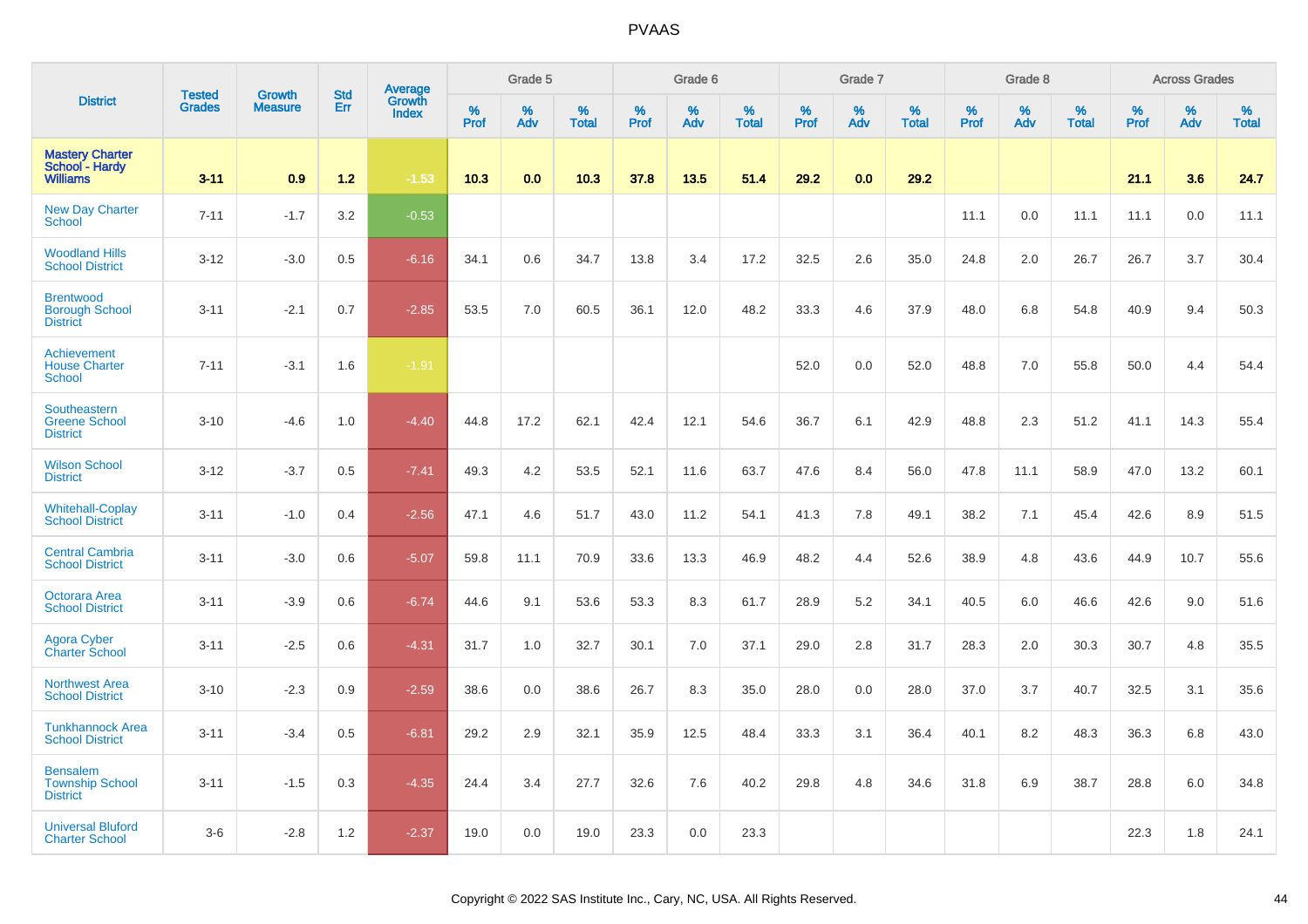|                                                                                 |                                | <b>Growth</b>  | <b>Std</b> | Average                |                     | Grade 5  |                   |              | Grade 6  |                   |              | Grade 7  |                   |              | Grade 8  |                   |           | <b>Across Grades</b> |                   |
|---------------------------------------------------------------------------------|--------------------------------|----------------|------------|------------------------|---------------------|----------|-------------------|--------------|----------|-------------------|--------------|----------|-------------------|--------------|----------|-------------------|-----------|----------------------|-------------------|
| <b>District</b>                                                                 | <b>Tested</b><br><b>Grades</b> | <b>Measure</b> | Err        | Growth<br><b>Index</b> | $\%$<br><b>Prof</b> | %<br>Adv | %<br><b>Total</b> | $\%$<br>Prof | %<br>Adv | %<br><b>Total</b> | $\%$<br>Prof | %<br>Adv | %<br><b>Total</b> | $\%$<br>Prof | %<br>Adv | %<br><b>Total</b> | %<br>Prof | %<br>Adv             | %<br><b>Total</b> |
| <b>Mastery Charter</b><br>School - Hardy<br><b>Williams</b>                     | $3 - 11$                       | 0.9            | $1.2$      | $-1.53$                | 10.3                | 0.0      | 10.3              | 37.8         | 13.5     | 51.4              | 29.2         | 0.0      | 29.2              |              |          |                   | 21.1      | 3.6                  | 24.7              |
| Northampton Area<br><b>School District</b>                                      | $3 - 11$                       | $-4.3$         | 0.7        | $-6.25$                | 39.1                | 8.6      | 47.7              | 34.2         | 19.3     | 53.5              | 27.4         | 6.8      | 34.2              | 40.0         | 5.0      | 45.0              | 42.3      | 12.8                 | 55.1              |
| <b>Brookville Area</b><br><b>School District</b>                                | $3 - 11$                       | $-3.3$         | 0.6        | $-5.82$                | 41.6                | 5.9      | 47.5              | 37.1         | 12.4     | 49.4              | 34.4         | 0.8      | 35.2              | 45.0         | 7.3      | 52.3              | 40.4      | 8.7                  | 49.1              |
| <b>Propel Charter</b><br>School-Pitcairn                                        | $3 - 8$                        | $-5.3$         | 1.2        | $-4.63$                | 12.1                | 0.0      | 12.1              | 29.6         | 11.1     | 40.7              | 18.2         | 0.0      | 18.2              | 16.7         | 0.0      | 16.7              | 17.3      | 2.5                  | 19.8              |
| Lackawanna Trail<br><b>School District</b>                                      | $3 - 10$                       | $-3.9$         | 0.8        | $-5.05$                | 50.9                | 3.6      | 54.6              | 38.8         | 14.9     | 53.7              | 45.1         | 5.6      | 50.7              | 31.2         | 3.9      | 35.1              | 43.8      | 10.0                 | 53.8              |
| Salisbury-Elk Lick<br><b>School District</b>                                    | $3 - 11$                       | $-3.9$         | 1.3        | $-2.93$                | 50.0                | 8.3      | 58.3              | 50.0         | 0.0      | 50.0              | 30.0         | 0.0      | 30.0              | 28.6         | 4.8      | 33.3              | 42.2      | 3.3                  | 45.4              |
| <b>Perkiomen Valley</b><br><b>School District</b>                               | $3 - 11$                       | $-3.7$         | 0.3        | $-11.07$               | 53.1                | 15.9     | 69.0              | 52.5         | 21.5     | 74.0              | 51.0         | 12.6     | 63.6              | 48.7         | 12.2     | 60.9              | 51.1      | 18.7                 | 69.8              |
| <b>Yough School</b><br><b>District</b>                                          | $3 - 10$                       | $-4.7$         | 0.6        | $-9.77$                | 37.9                | 1.5      | 39.4              | 39.6         | 15.7     | 55.2              | 42.3         | 8.2      | 50.5              | 36.7         | 5.8      | 42.5              | 41.9      | 9.2                  | 51.1              |
| <b>Mastery Charter</b><br>School - Smedley<br>Campus                            | $3-6$                          | $-4.0$         | 1.3        | $-3.20$                | 19.2                | 1.9      | 21.2              | 31.0         | 1.7      | 32.8              |              |          |                   |              |          |                   | 21.4      | 2.2                  | 23.6              |
| <b>Executive</b><br><b>Education</b><br><b>Academy Charter</b><br><b>School</b> | $3 - 10$                       | $-5.5$         | 1.6        | $-3.40$                | 10.0                | 0.0      | 10.0              | 12.5         | 6.2      | 18.8              |              |          |                   | 38.1         | 0.0      | 38.1              | 31.4      | 2.9                  | 34.3              |
| <b>East Allegheny</b><br><b>School District</b>                                 | $3 - 11$                       | $-3.0$         | 0.7        | $-4.43$                | 41.6                | 3.4      | 44.9              | 25.9         | 7.1      | 32.9              | 30.8         | 2.6      | 33.3              | 22.3         | 3.9      | 26.2              | 26.8      | 4.0                  | 30.9              |
| <b>First Philadelphia</b><br>Preparatory<br><b>Charter School</b>               | $3-8$                          | $-3.5$         | 0.7        | $-5.28$                | 13.7                | 1.0      | 14.7              | 22.8         | 1.1      | 23.9              | 7.6          | 0.0      | 7.6               | 18.9         | 4.0      | 23.0              | 16.4      | 1.6                  | 17.9              |
| <b>East Stroudsburg</b><br><b>Area School</b><br><b>District</b>                | $3 - 11$                       | $-4.1$         | 0.5        | $-9.10$                | 43.7                | 1.9      | 45.6              | 40.8         | 9.4      | 50.3              | 41.9         | 3.5      | 45.4              | 32.3         | 5.1      | 37.3              | 36.5      | 7.4                  | 43.9              |
| <b>Garnet Valley</b><br><b>School District</b>                                  | $3 - 10$                       | $-3.6$         | 0.4        | $-9.46$                | 53.3                | 14.4     | 67.6              | 51.3         | 23.0     | 74.4              | 53.8         | 10.5     | 64.3              | 53.4         | 12.2     | 65.6              | 51.6      | 17.8                 | 69.4              |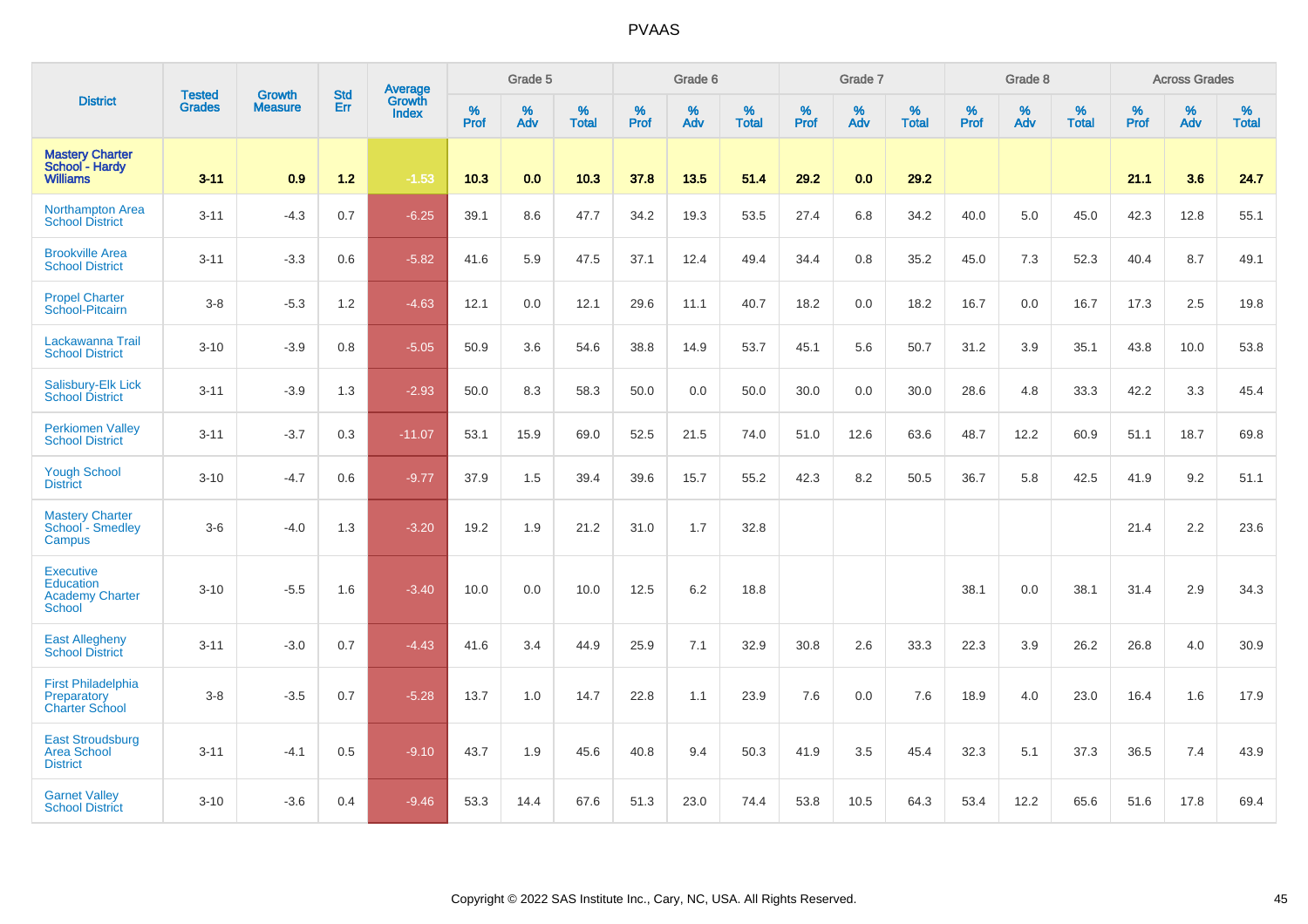|                                                                        |                                |                                 |                   | Average                |                     | Grade 5     |                      |                  | Grade 6     |                      |                     | Grade 7  |                      |                  | Grade 8  |                      |              | <b>Across Grades</b> |                      |
|------------------------------------------------------------------------|--------------------------------|---------------------------------|-------------------|------------------------|---------------------|-------------|----------------------|------------------|-------------|----------------------|---------------------|----------|----------------------|------------------|----------|----------------------|--------------|----------------------|----------------------|
| <b>District</b>                                                        | <b>Tested</b><br><b>Grades</b> | <b>Growth</b><br><b>Measure</b> | <b>Std</b><br>Err | Growth<br><b>Index</b> | $\%$<br><b>Prof</b> | $\%$<br>Adv | $\%$<br><b>Total</b> | %<br><b>Prof</b> | $\%$<br>Adv | $\%$<br><b>Total</b> | $\%$<br><b>Prof</b> | %<br>Adv | $\%$<br><b>Total</b> | %<br><b>Prof</b> | %<br>Adv | $\%$<br><b>Total</b> | $\%$<br>Prof | %<br>Adv             | $\%$<br><b>Total</b> |
| <b>Mastery Charter</b><br>School - Hardy<br><b>Williams</b>            | $3 - 11$                       | 0.9                             | $1.2$             | $-1.53$                | 10.3                | 0.0         | 10.3                 | 37.8             | 13.5        | 51.4                 | 29.2                | 0.0      | 29.2                 |                  |          |                      | 21.1         | 3.6                  | 24.7                 |
| <b>Parkland School</b><br><b>District</b>                              | $3 - 11$                       | $-2.9$                          | 0.3               | $-10.53$               | 55.6                | 16.6        | 72.1                 | 42.4             | 30.0        | 72.4                 | 50.3                | 17.5     | 67.8                 | 46.6             | 14.9     | 61.4                 | 47.1         | 23.4                 | 70.5                 |
| <b>Penn Hills School</b><br><b>District</b>                            | $3 - 11$                       | $-4.6$                          | 0.5               | $-9.21$                | 22.2                | 0.0         | 22.2                 | 17.0             | 6.1         | 23.1                 | 13.6                | 1.6      | 15.2                 | 20.7             | 4.3      | 25.0                 | 20.9         | 2.9                  | 23.8                 |
| Cheltenham<br><b>School District</b>                                   | $3 - 11$                       | $-2.6$                          | 0.6               | $-4.40$                | 43.9                | 13.0        | 56.9                 | 49.5             | 17.8        | 67.3                 | 48.3                | 9.4      | 57.7                 | 35.2             | 7.7      | 42.9                 | 44.0         | 14.8                 | 58.8                 |
| <b>Collegium Charter</b><br>School                                     | $3 - 10$                       | $-4.5$                          | 0.5               | $-9.56$                | 32.0                | 1.0         | 33.0                 | 26.2             | 4.2         | 30.4                 | 26.3                | 1.1      | 27.4                 | 25.0             | 3.4      | 28.4                 | 31.5         | 3.2                  | 34.7                 |
| <b>Wyoming Area</b><br><b>School District</b>                          | $3 - 10$                       | $-4.1$                          | 0.6               | $-6.56$                | 58.6                | 6.0         | 64.7                 | 38.8             | 2.9         | 41.8                 | 49.5                | 3.2      | 52.7                 | 35.8             | 9.4      | 45.3                 | 43.5         | 7.5                  | 51.1                 |
| Northwestern<br><b>School District</b>                                 | $3 - 11$                       | $-4.4$                          | 0.6               | $-6.84$                | 50.0                | 2.1         | 52.1                 | 41.4             | 16.1        | 57.5                 | 42.4                | 1.9      | 44.3                 | 36.4             | 6.4      | 42.7                 | 40.4         | 8.1                  | 48.5                 |
| <b>Chartiers Valley</b><br><b>School District</b>                      | $3 - 11$                       | $-3.4$                          | 0.4               | $-8.00$                | 51.3                | 6.5         | 57.8                 | 45.9             | 15.3        | 61.2                 | 46.3                | 8.7      | 55.0                 | 42.9             | 7.6      | 50.5                 | 47.3         | 10.0                 | 57.4                 |
| <b>Great Valley</b><br><b>School District</b>                          | $3 - 11$                       | $-2.0$                          | 0.4               | $-5.13$                | 57.8                | 13.0        | 70.8                 | 43.6             | 32.2        | 75.8                 | 53.2                | 16.6     | 69.8                 | 56.6             | 18.4     | 75.0                 | 50.6         | 21.7                 | 72.3                 |
| <b>Ringgold School</b><br><b>District</b>                              | $3 - 11$                       | $-6.9$                          | 0.5               | $-14.33$               | 22.7                | 1.2         | 23.9                 | 29.5             | 0.6         | 30.1                 | 21.8                | 3.5      | 25.3                 | 31.7             | 4.3      | 36.0                 | 32.2         | 4.3                  | 36.4                 |
| South Allegheny<br><b>School District</b>                              | $3 - 11$                       | $-5.4$                          | 0.9               | $-5.76$                | 43.1                | 0.0         | 43.1                 | 32.6             | 6.1         | 38.8                 | 31.6                | 5.3      | 36.8                 | 41.5             | 12.2     | 53.7                 | 39.4         | 6.6                  | 46.0                 |
| <b>New Brighton Area</b><br><b>School District</b>                     | $3 - 11$                       | $-4.3$                          | 0.6               | $-6.67$                | 37.1                | 4.5         | 41.6                 | 37.0             | 7.0         | 44.0                 | 33.7                | 5.0      | 38.6                 | 27.6             | 3.8      | 31.4                 | 32.4         | 4.8                  | 37.2                 |
| <b>Pottstown School</b><br><b>District</b>                             | $3 - 12$                       | $-5.4$                          | 0.5               | $-10.46$               | 22.5                | 1.2         | 23.7                 | 20.1             | 2.1         | 22.2                 | 16.9                | 0.6      | 17.5                 | 16.5             | 1.6      | 18.1                 | 21.9         | 2.2                  | 24.0                 |
| <b>Jim Thorpe Area</b><br><b>School District</b>                       | $3 - 11$                       | $-3.4$                          | 0.6               | $-5.71$                | 45.4                | 2.0         | 47.5                 | 30.8             | 9.4         | 40.2                 | 37.9                | 6.4      | 44.3                 | 37.6             | 5.6      | 43.2                 | 38.6         | 8.0                  | 46.6                 |
| <b>Lincoln Park</b><br><b>Performing Arts</b><br><b>Charter School</b> | $7 - 11$                       | $-3.9$                          | 1.1               | $-3.56$                |                     |             |                      |                  |             |                      | 66.1                | 5.4      | 71.4                 | 59.8             | 17.2     | 77.0                 | 62.2         | 12.6                 | 74.8                 |
| <b>Propel Charter</b><br>School-Mckeesport                             | $3 - 8$                        | $-7.2$                          | 1.0               | $-7.15$                | 36.1                | 0.0         | 36.1                 | 32.4             | 0.0         | 32.4                 | 34.2                | 2.6      | 36.8                 | 29.7             | 2.7      | 32.4                 | 32.1         | 1.4                  | 33.5                 |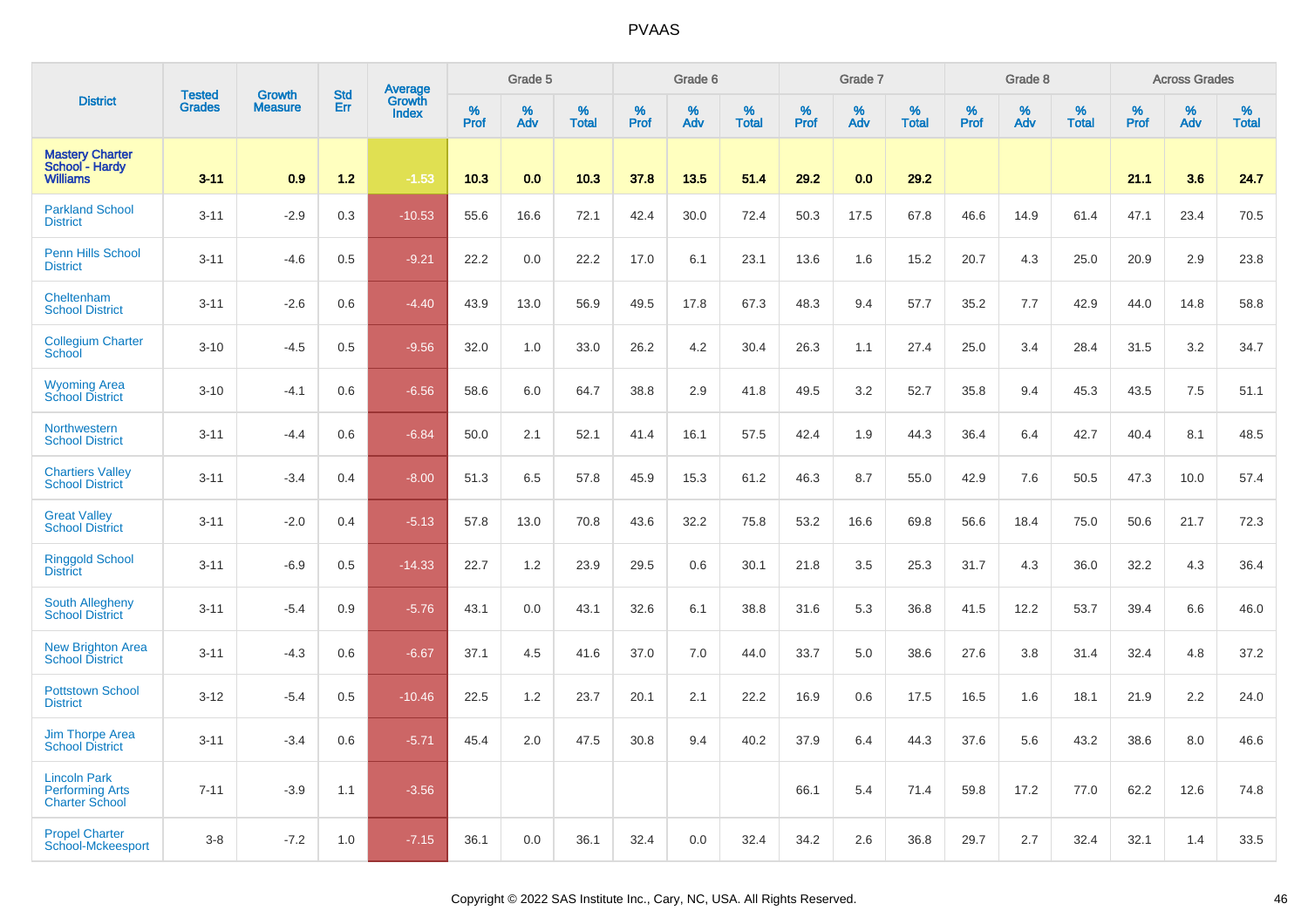|                                                                               |                                |                                 |                   | Average                |              | Grade 5  |                   |           | Grade 6  |                   |              | Grade 7  |                   |           | Grade 8  |                   |           | <b>Across Grades</b> |                   |
|-------------------------------------------------------------------------------|--------------------------------|---------------------------------|-------------------|------------------------|--------------|----------|-------------------|-----------|----------|-------------------|--------------|----------|-------------------|-----------|----------|-------------------|-----------|----------------------|-------------------|
| <b>District</b>                                                               | <b>Tested</b><br><b>Grades</b> | <b>Growth</b><br><b>Measure</b> | <b>Std</b><br>Err | Growth<br><b>Index</b> | $\%$<br>Prof | %<br>Adv | %<br><b>Total</b> | %<br>Prof | %<br>Adv | %<br><b>Total</b> | $\%$<br>Prof | %<br>Adv | %<br><b>Total</b> | %<br>Prof | %<br>Adv | %<br><b>Total</b> | %<br>Prof | %<br>Adv             | %<br><b>Total</b> |
| <b>Mastery Charter</b><br>School - Hardy<br><b>Williams</b>                   | $3 - 11$                       | 0.9                             | $1.2$             | $-1.53$                | 10.3         | 0.0      | 10.3              | 37.8      | 13.5     | 51.4              | 29.2         | 0.0      | 29.2              |           |          |                   | 21.1      | 3.6                  | 24.7              |
| <b>Montessori</b><br><b>Regional Charter</b><br>School                        | $3-6$                          | $-3.8$                          | 1.1               | $-3.39$                | 33.3         | 0.0      | 33.3              | 37.3      | 8.5      | 45.8              |              |          |                   |           |          |                   | 32.2      | 4.5                  | 36.7              |
| <b>Neshaminy School</b><br><b>District</b>                                    | $3 - 11$                       | $-2.8$                          | 0.3               | $-9.73$                | 49.1         | 6.0      | 55.1              | 46.0      | 14.0     | 60.0              | 44.0         | 7.6      | 51.6              | 41.9      | 9.1      | 51.0              | 44.7      | 12.5                 | 57.2              |
| <b>Wilson Area</b><br><b>School District</b>                                  | $3 - 11$                       | $-5.9$                          | 0.5               | $-10.96$               | 53.6         | 11.6     | 65.2              | 40.2      | 18.0     | 58.2              | 29.2         | 6.8      | 36.0              | 38.6      | 8.3      | 47.0              | 41.0      | 12.4                 | 53.4              |
| <b>Marple Newtown</b><br><b>School District</b>                               | $3 - 11$                       | $-4.5$                          | 0.5               | $-9.87$                | 57.0         | 10.9     | 67.8              | 47.9      | 22.8     | 70.6              | 50.8         | 9.4      | 60.2              | 51.2      | 7.2      | 58.4              | 51.2      | 18.8                 | 69.9              |
| <b>Boyertown Area</b><br><b>School District</b>                               | $3 - 11$                       | $-3.6$                          | 0.4               | $-10.13$               | 45.9         | 6.0      | 51.9              | 38.5      | 13.6     | 52.1              | 46.4         | 12.8     | 59.3              | 42.2      | 8.4      | 50.6              | 42.6      | 10.7                 | 53.4              |
| <b>Maritime Academy</b><br><b>Charter School</b>                              | $3 - 10$                       | $-6.3$                          | 0.7               | $-9.48$                | 16.3         | 0.0      | 16.3              | 18.1      | 2.4      | 20.5              | 24.1         | 3.4      | 27.6              | 22.7      | 0.0      | 22.7              | 19.4      | 1.9                  | 21.3              |
| <b>Manheim</b><br><b>Township School</b><br><b>District</b>                   | $3 - 12$                       | $-2.7$                          | 0.3               | $-8.26$                | 48.2         | 17.7     | 65.9              | 40.2      | 34.8     | 75.0              | 50.6         | 15.3     | 65.8              | 42.1      | 17.4     | 59.5              | 45.0      | 24.3                 | 69.3              |
| <b>Erie City School</b><br><b>District</b>                                    | $3 - 12$                       | $-2.9$                          | 0.3               | $-10.54$               | 17.9         | 0.9      | 18.8              | 15.4      | 2.7      | 18.1              | 16.6         | 1.6      | 18.2              | 18.4      | 2.3      | 20.7              | 17.5      | 2.2                  | 19.8              |
| <b>Inquiry Charter</b><br>School                                              | $3-5$                          | $-7.5$                          | 2.2               | $-3.42$                | 30.3         | 0.0      | 30.3              |           |          |                   |              |          |                   |           |          |                   | 25.9      | 4.6                  | 30.6              |
| <b>Seneca Valley</b><br><b>School District</b>                                | $3 - 11$                       | $-3.6$                          | 0.3               | $-12.57$               | 52.6         | 9.8      | 62.4              | 44.4      | 27.6     | 72.0              | 53.0         | 9.8      | 62.9              | 51.1      | 14.5     | 65.6              | 47.2      | 20.2                 | 67.4              |
| <b>Bristol Township</b><br><b>School District</b>                             | $3 - 11$                       | $-3.8$                          | 0.4               | $-10.35$               | 23.8         | 0.9      | 24.7              | 30.0      | 5.5      | 35.5              | 30.2         | 2.2      | 32.4              | 24.1      | 2.8      | 26.9              | 26.9      | 2.9                  | 29.8              |
| <b>New Castle Area</b><br><b>School District</b>                              | $3 - 12$                       | $-5.0$                          | 0.4               | $-11.37$               | 19.4         | 0.5      | 19.9              | 18.2      | 4.2      | 22.4              | 18.3         | 0.0      | 18.3              | 20.9      | 0.9      | 21.9              | 17.6      | 1.9                  | 19.5              |
| <b>Urban Academy Of</b><br><b>Greater Pittsburgh</b><br><b>Charter School</b> | $3-5$                          | $-8.2$                          | 1.9               | $-4.39$                | 21.4         | 2.4      | 23.8              |           |          |                   |              |          |                   |           |          |                   | 20.6      | 1.6                  | 22.2              |
| Pennridge School<br><b>District</b>                                           | $3 - 10$                       | $-4.2$                          | 0.3               | $-14.02$               | 58.0         | 5.4      | 63.4              | 42.6      | 18.6     | 61.3              | 49.7         | 8.2      | 57.8              | 46.2      | 10.0     | 56.1              | 49.6      | 11.6                 | 61.1              |